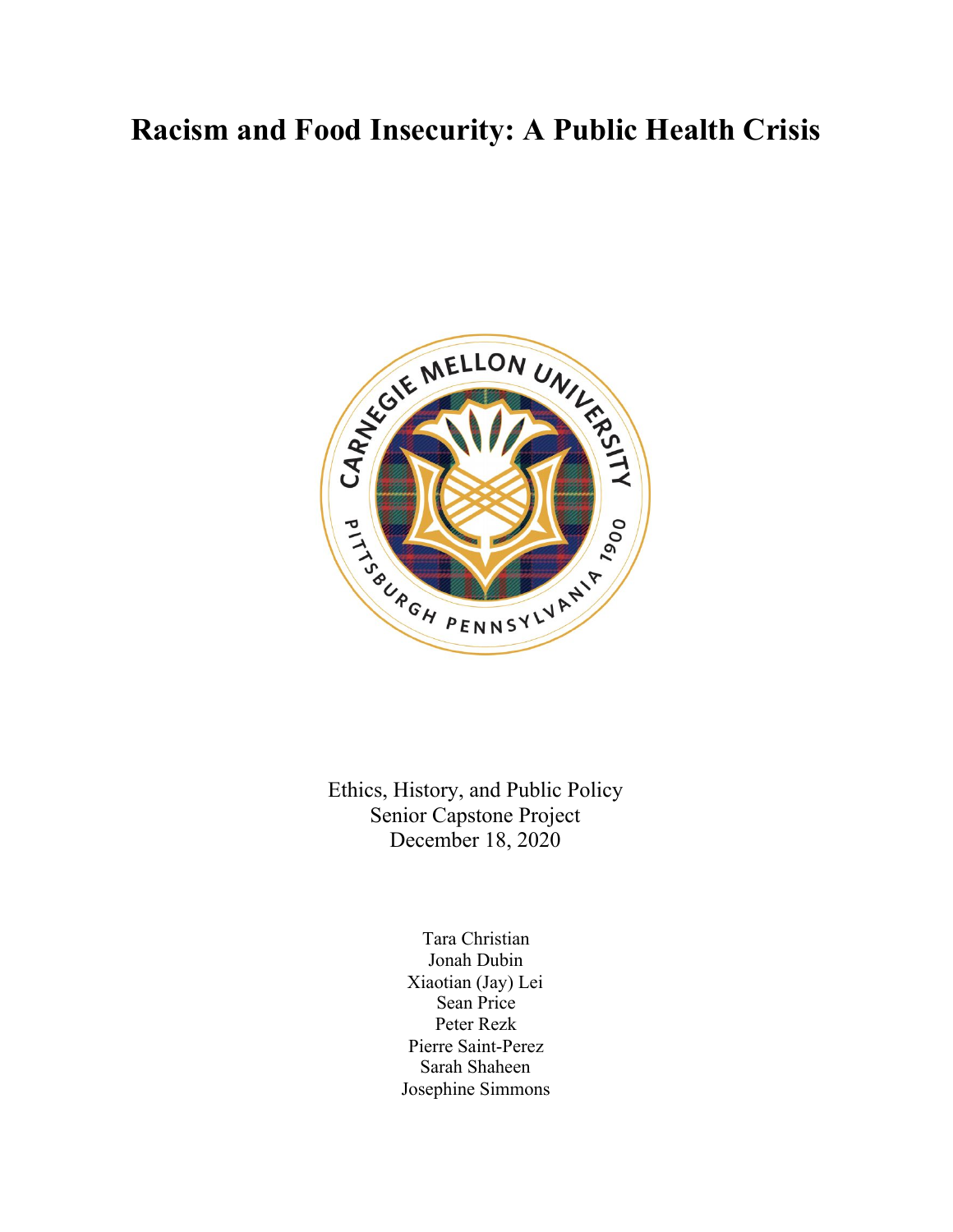# **Contents**

| 3.2 Relevant |
|--------------|
|              |
|              |
|              |
|              |
|              |
|              |
|              |
|              |
|              |
|              |
|              |
|              |
|              |
|              |
|              |
|              |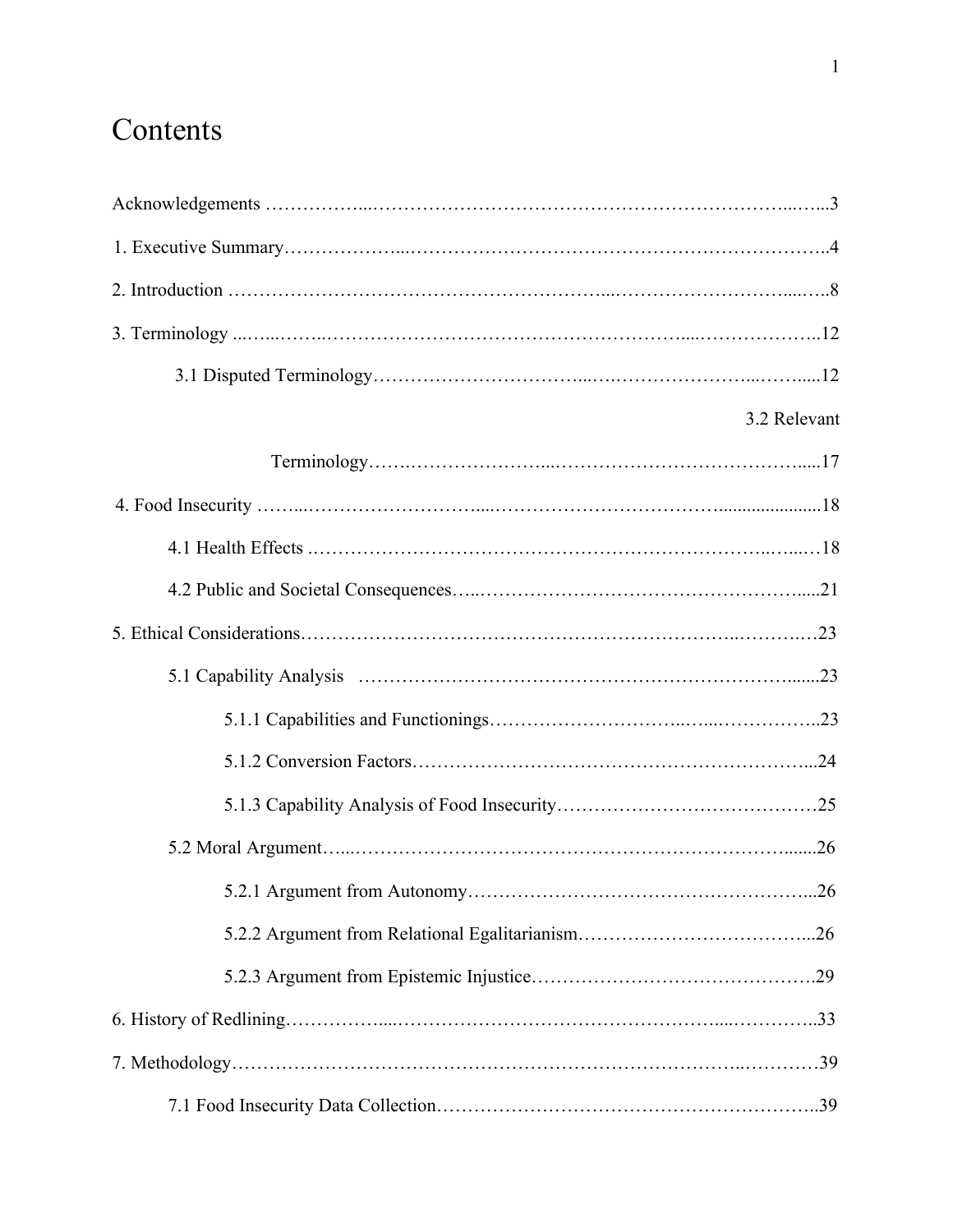| 9.1 | Pittsburgh's | Current | Policies |
|-----|--------------|---------|----------|
|     |              |         |          |
|     |              |         |          |
|     |              |         |          |
|     |              |         |          |
|     |              |         |          |
|     |              |         |          |
|     |              |         |          |
|     |              |         |          |
|     |              |         |          |
|     |              |         |          |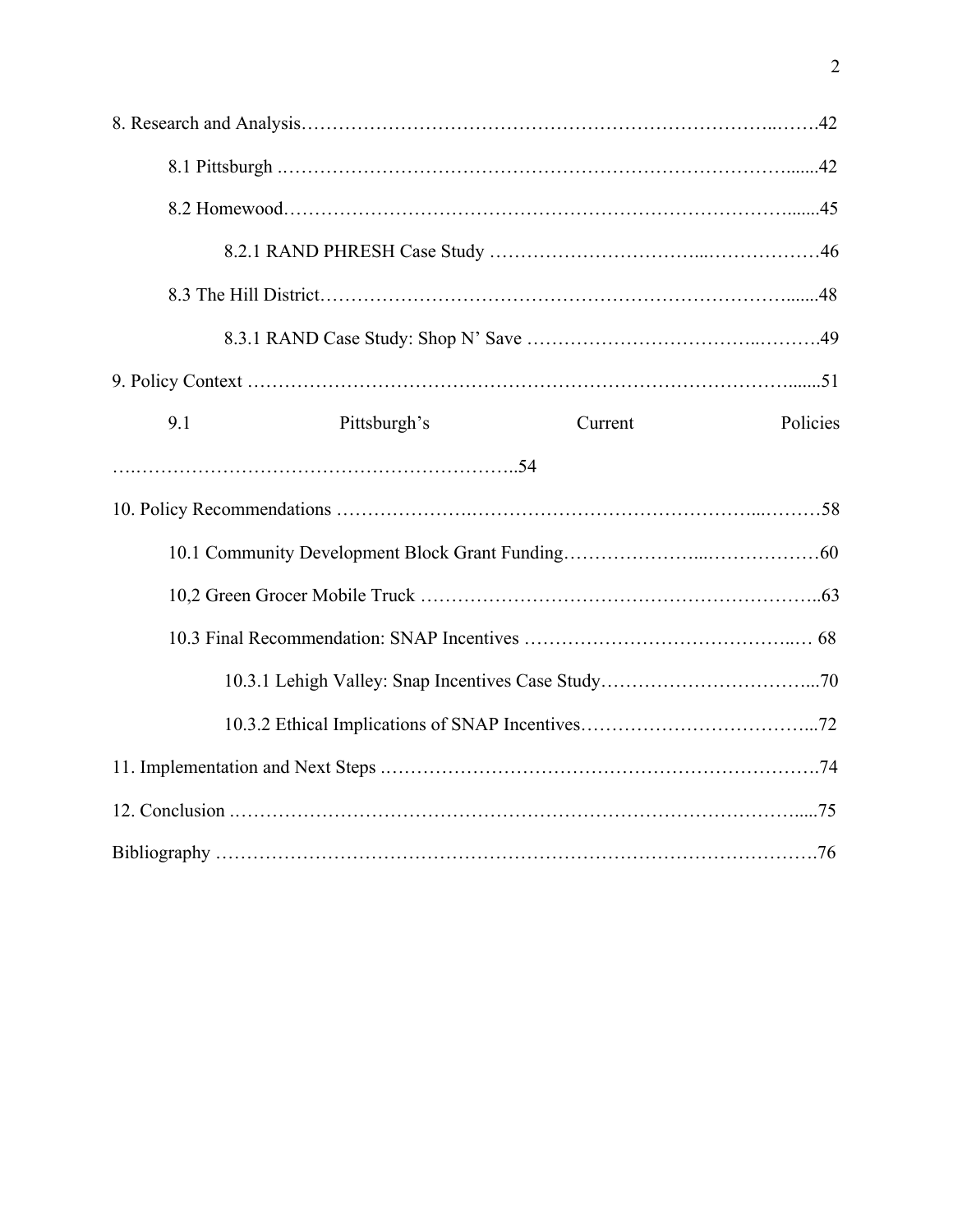## Acknowledgements

We would like to thank all these people, without whom this project would not have been possible

in its current state and form:

Professor Mara Harrell

Ann Sanders and Dawn Marie Smith from Just Harvest

Dr. Kevin Jarbo

Additionally, we would like to thank:

Professor Danielle Wenner Professor David Danks Professor Nico Slate Professor Maria Feuer

Olivia Snavely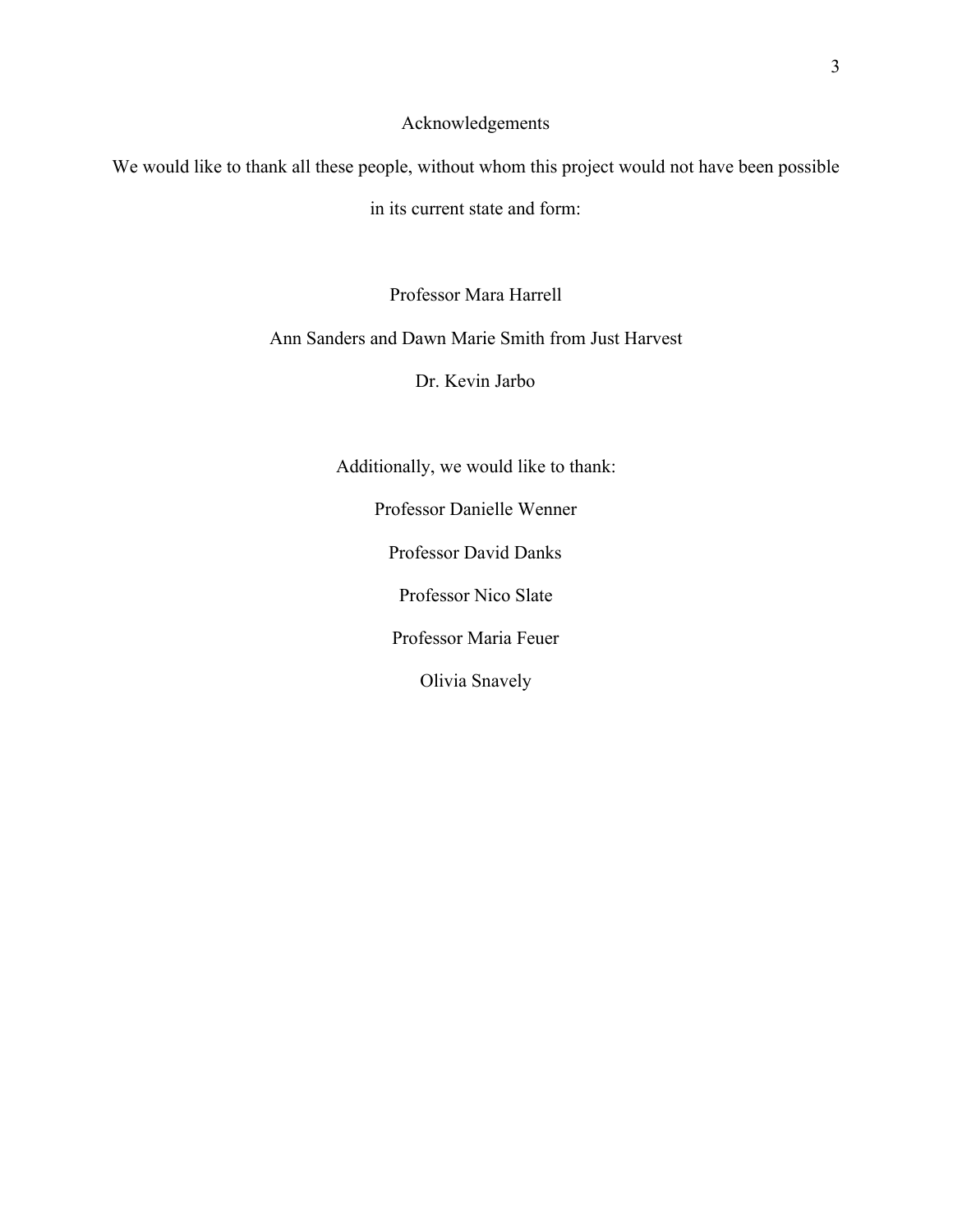# 1. Executive Summary

Within Homewood and the Hill District, two of Pittsburgh's predominately African American communities, residents suffer from significant health disparities; namely, an increased risk of obesity, chronic cardiovascular diseases, cancer, and mental illnesses. This is at least in part due to past governmental policies such as redlining that has historically marginalized these citizens from properly accessing quality food in the region.

These health problems that unjustly impact Black and impoverished communities in Pittsburgh stem from a lack of reliable access to nutritious food. This phenomenon known as food insecurity disproportionately impacts Black communities in Pittsburgh as a result of the racially based practice of redlining. Food insecurity is morally problematic in the sense that it significantly impacts core individual capabilities on which others are based. People who are food insecure are deprived of various social opportunities and access to various resources. When their primary concern is to put food on the table, entertainment and meaningful life projects are curtailed, postponed, and rendered into obscurity. Since, food insecurity affects some communities more than others, therefore it is also morally problematic based on egalitarian conceptions of justice.

While food security is a nationwide problem, food insecurity disproportionally affects communities of color. Historically Black neighborhoods in Pittsburgh suffer from a higher percentage of food insecurity, leading the Hill District and Homewood to be considered food deserts. Food deserts are geographic regions in which residents have significantly limited access to healthful food, usually due to distance, low-income, or quality of food available.

The Food Justice movement is a grass-roots movement which seeks to improve access to nutritious and culturally appropriate foods in these communities, especially through empowering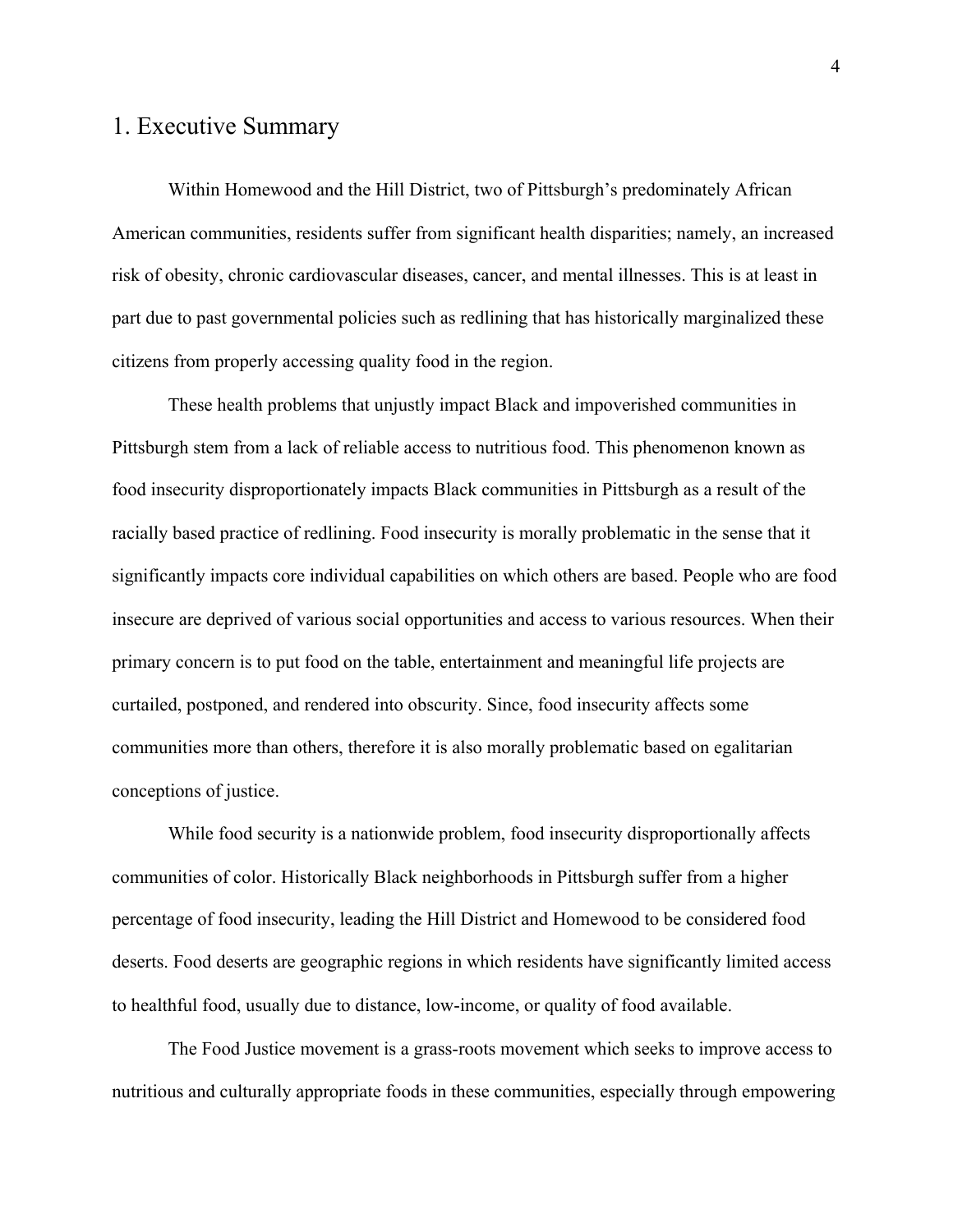Black Indigenous People of Color (BIPOC) food acquisition systems. Food Justice activists have done extensive research into the background and future of these communities and policy makers have an obligation to support their efforts to improve food security. These activists are the ones who understand their communities the best and are doing the grass-roots work on educating community members about how to produce and prepare healthy foods and help residents gain access to nutritious options through various means. Apathetic policy making that doesn't involve the support of these communities might alienate residents or not have the intended consequences such as providing healthy options to residents who don't know how to use them.

 One major facet of the historic marginalization of Black neighborhoods that has increased the level of food insecurity is redlining. Redlining has been a part of American legislature dating back to the creation of the Home Owners Loan Coorporation's residential security map in 1933. This map laid out guidelines for banks, mortgage lenders, and investors that designated the degree to which neighborhoods across the country would be beneficial to invest in. As a result, neighborhoods that were predominantly African American, Eastern European, and Jewish were designated as "hazardous" investments so they did not receive the same monetary resources that predominantly White neighborhoods used to develop their communities. This systematic lack of economic investment led to these predominantly minority neighborhoods to be put at a disadvantage. For example, companies such as grocery stores have not seen the benefit to opening locations in these areas that have a lower socioeconomic status than more affluent neighborhoods. Where redlined neighborhoods struggled to garner economic investment into their communities from banks, realtors, and mortgage lenders predominantly White neighborhoods were given the tools to build up generational wealth early on. The result now in Pittsburgh and especially neighborhoods such as the Hill District and Homewood are in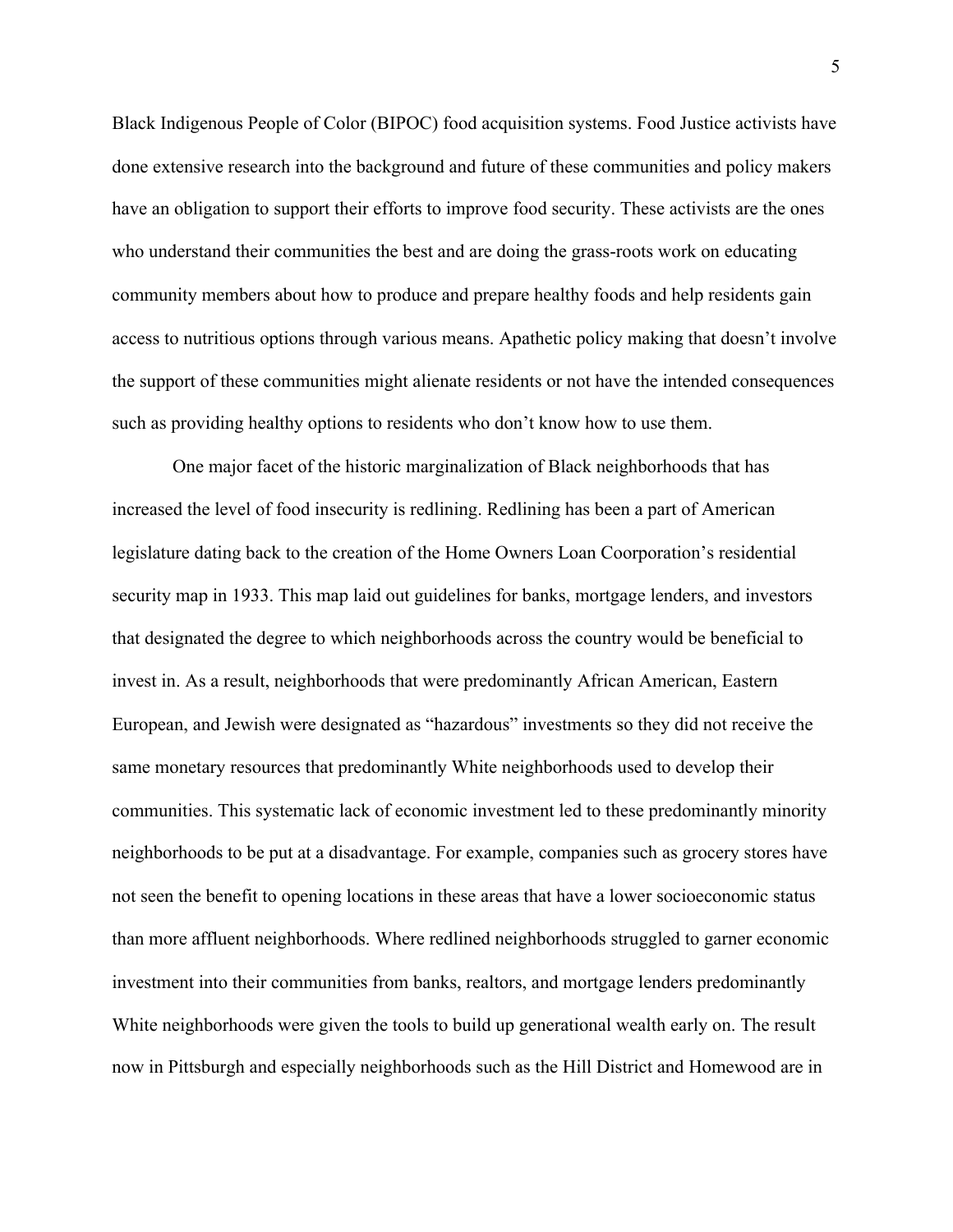food deserts where their residents do not have consistent access to affordable produce and nutrient rich food in order to support their families.

Due to limited access to healthy options, and the abundant access of fast food restaurants and unhealthy foods, residents in food deserts take in larger amounts of saturated and trans fatty acids, added sugars, sodium and calories, which all increase the possibility of adverse health effects, including obesity and cardiovascular diseases for both adults and children. Moreover, mothers and children living in food deserts are negatively impacted in their mental health and children are negatively impacted in their education. The African American and Hispanic-American communities that have been harmed by redlining are the ones suffering the most from these negative health effects, and in Pittsburgh, over 90% of the residents who live in neighborhood food deserts such as Homewood and the Hill District are African American.

When considering possible policy solutions to address the racial inequities exacerbated by the food insecurity crisis in Homewood and the Hill District, affordability and accessibility of food are the factors of greatest consideration. An ideal solution must, for one, lessen the distance residents must travel to acquire the food. However, merely increasing access to a grocery store in the Hill District did not improve the health of consumers in a study performed by the RAND corporation--low-income residents continue to struggle to afford fresh produce. Therefore, an ideal solution must also alleviate the burden of cost of high-quality, nutritious food. Three potential solutions are put forth and analyzed within this proposal: investments through Community Development Block Grant Funding, an expansion of SNAP incentives, and increasing the reach of mobile farmers markets.

In thinking about these three choices, there must be emphasis on both the short term need to provide healthy foods in subsidized and affordable ways while also ensuring that the long term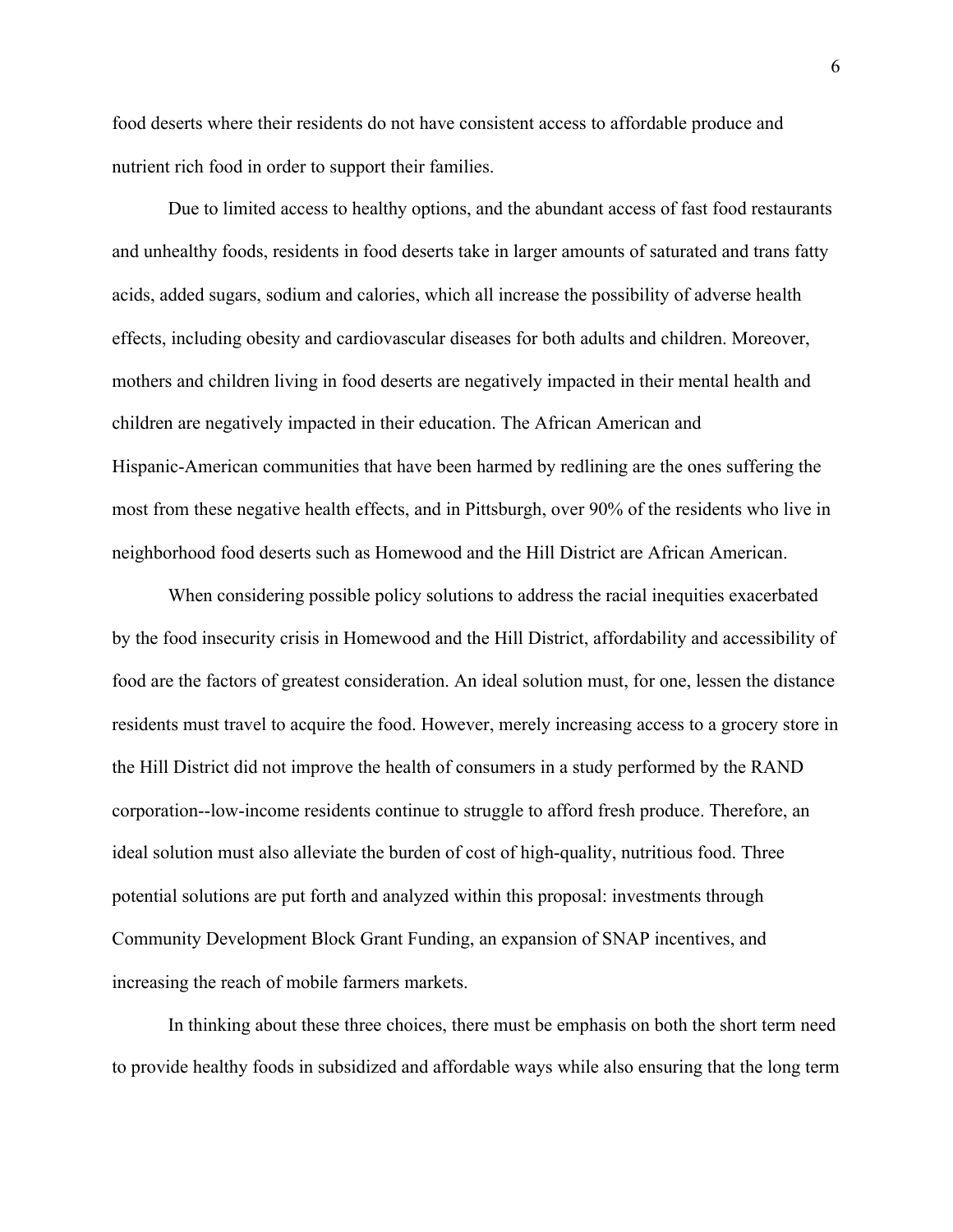goal of creating a thriving economy able to provide for such choices is aided rather than harmed through momentary efforts. Based on this, an expansion of SNAP Incentive Programs such as the expansion Food Bucks and Summer EBT are the best policy prescription here presented, as they better deal with the capability based concerns about food deserts. The other options fall short when confronting issues, not only with capabilities, but also hermeneutical concerns and egalitarian considerations.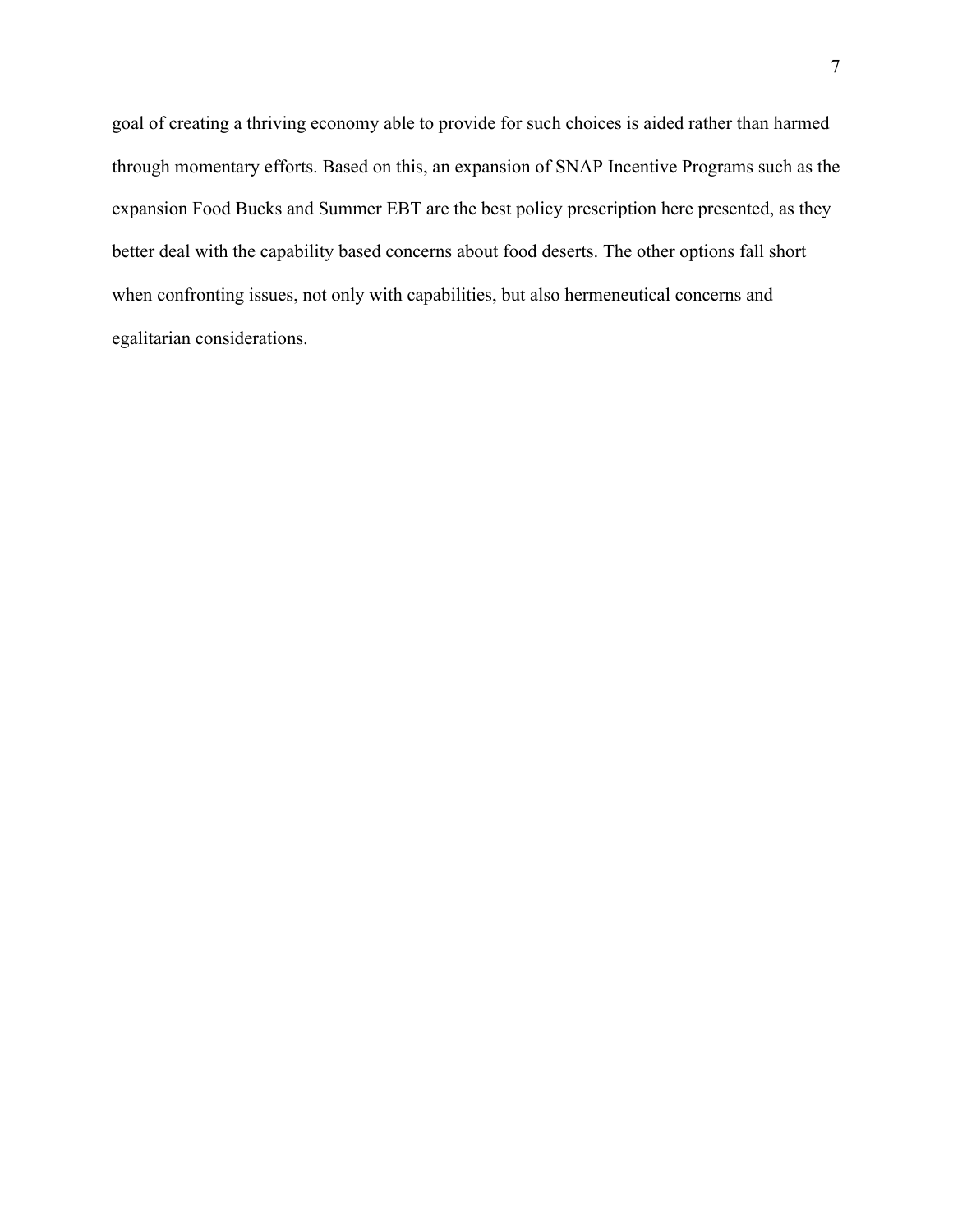# 2. Introduction

This proposal presents several recommendations focused on alleviating race-based health disparities in Pittsburgh as a result of food insecurity. Our initial focus was creating policies that would seek to address such disparities between the city's minority and White communities. We found that Black citizens of Pittsburgh suffer from higher rates of cardiovascular disease, obesity, hypertension, and diabetes than White ones. Much of this disparity in health can be attributed to the lack of sufficient nutritious food resources available to minority communities.

To address these health disparities, we then began to tailor our proposal toward bringing reliable access to nutritious food in areas that struggle with food insecurity. Our collected data demonstrates that in minority neighborhoods, it is much more difficult to secure nutritious food options than in White neighborhoods. As such, primarily Black neighborhoods in Pittsburgh such as Homewood and the Hill District have come to be classified as food deserts; areas where there is a void in reliable access to nutritious food. Our policy proposal provides recommendations for minority communities that struggle to afford or even obtain nutritious food options that would help alleviate the health disparities between White and Black citizens of Pittsburgh.

As of 2017, 21.4% of City of Pittsburgh residents faced food insecurity.<sup>1</sup> Areas of food insecurity and food deserts overlap much. In fact, in food desert neighborhoods like Homeowood and the Hill District, food insecurity rates are extremely high impacting between one third to one half of all residents. Just Harvest has served Allegheny County for 30 years and is a "nonprofit organization that reduces hunger through sustainable, long-term approaches [...] by using public

<sup>1</sup> Culgan, Rossilynne, and Colin Deppen. "Fresh Divide: Inside Pittsburgh's Food Deserts, Where Buying Milk or Veggies Is Impossible." The Incline. November 29, 2019. Accessed November 28, 2020. [https://archive.theincline.com/2018/10/15/fresh-divide-inside-pittsburghs-food-deserts-where-buying-milk-or-veggi](https://archive.theincline.com/2018/10/15/fresh-divide-inside-pittsburghs-food-deserts-where-buying-milk-or-veggies-is-impossible/) [es-is-impossible/.](https://archive.theincline.com/2018/10/15/fresh-divide-inside-pittsburghs-food-deserts-where-buying-milk-or-veggies-is-impossible/)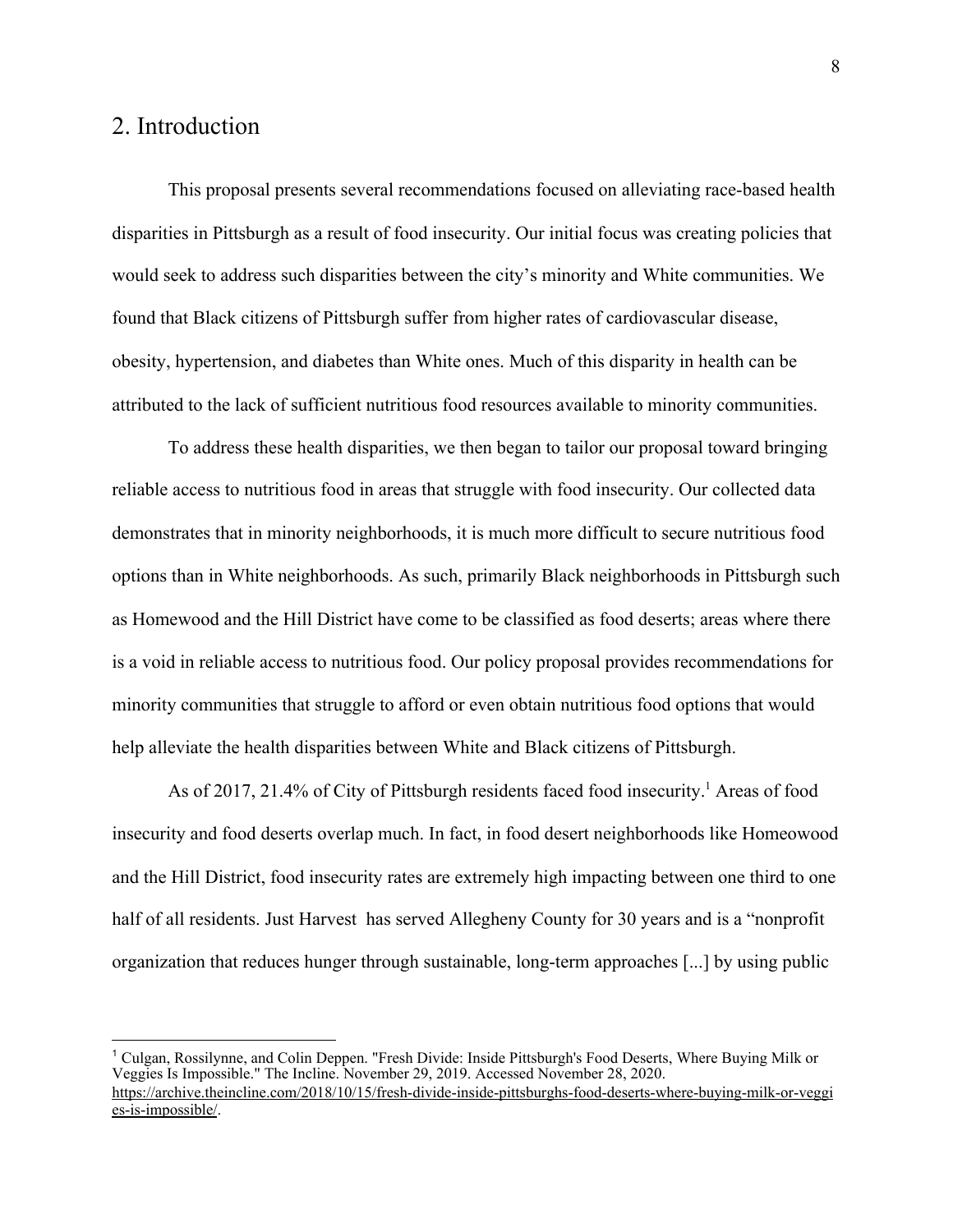policy and programs to reduce poverty and improve food access"<sup>2</sup>. A 2013 report from Just Harvest showed that among similarly sized cities, Pittsburgh has the highest percentage of people residing in food deserts.<sup>3</sup>

Due to the prejudiced practice of Redlining dating back to the 1930s, we chose to focus our recommendation towards neighborhoods that were most adversely affected by these past policies: Black communities. Redlining is a practice where neighborhoods are given a designation of investment value towards mortgage lenders, realtors, and banks. Historically, White neighborhoods tended to be given green or blue designations, which meant that they were considered ideal for investments--this lead to monetary resources to invest back into their communities. Black, Jewish, and other minority communities were designated as red or yellow; they were seen as poor investments. As a result, these areas were not given resources to help build up their communities or develop generational wealth in the same way green neighborhoods did. These red and yellow areas are commonly referred to as redlined neighborhoods.

The impact of redlining is still seen today. Historically minority areas that were designated as red or yellow suffer from higher rates of poverty, white flight, and adverse health effects. Since these redlined areas do not have the same resources as other areas, they also lack easy access to grocery stores and other healthy resources--resources that struggled to get loans in these impoverished neighborhoods. Our policy recommendation seeks to aid these areas that have been historically held down on the basis of race and give its members a chance to have the same quality of nutritious food as areas that have been granted these financial resources.

Our policy recommendations come in three forms that all seek to bring affordable and reliable access to nutritious food for these redlined neighborhoods. Pittsburgh's current policies

<sup>&</sup>lt;sup>2</sup> "Just Harvest's Approach to Ending Hunger." Just Harvest. July 20, 2018. Accessed December 18, 2020. https://www.justharvest.org/about/.

<sup>&</sup>lt;sup>3</sup> Culgan, Rossilynne, and Colin Deppen. "Fresh Divide: Inside Pittsburgh's Food Deserts..."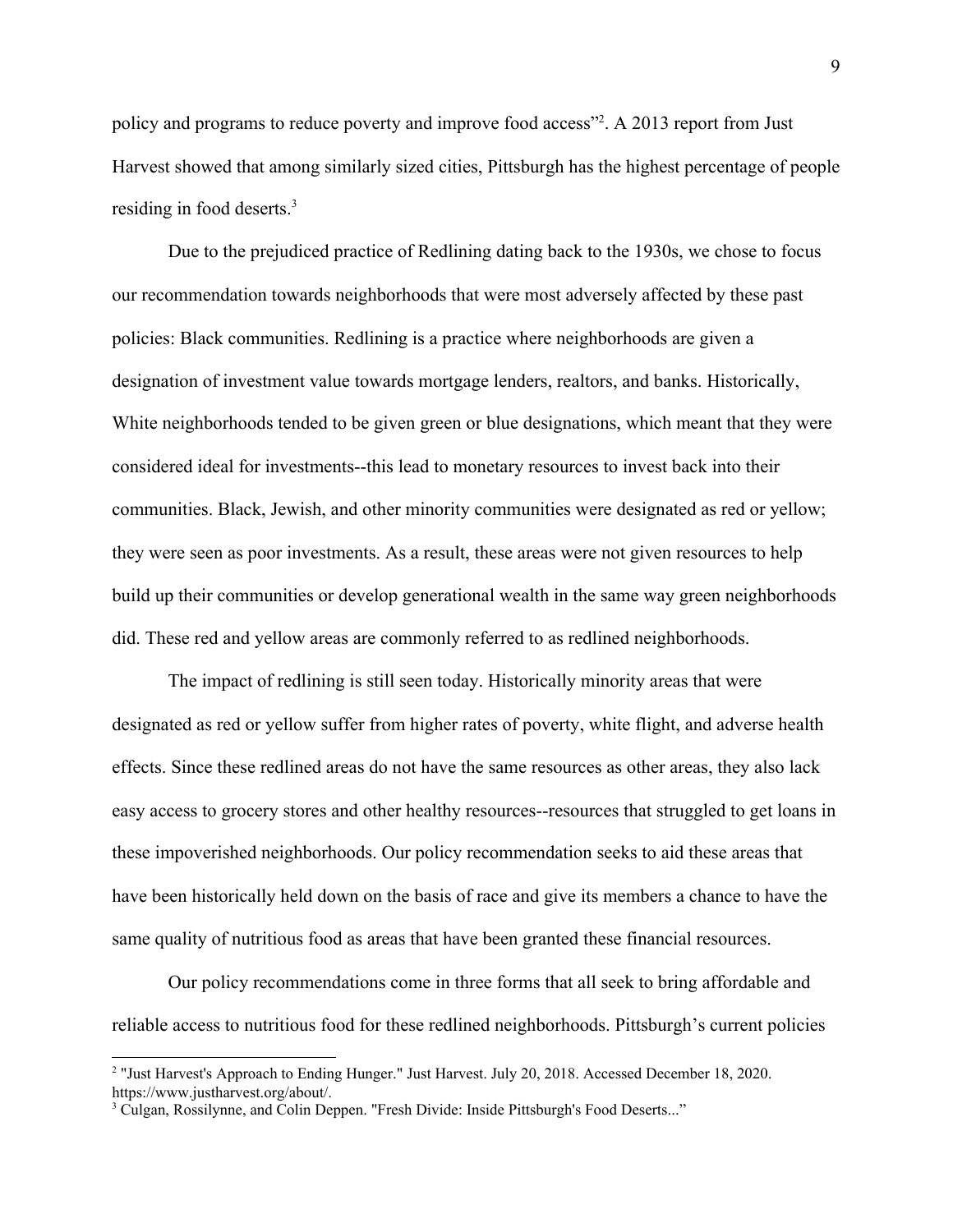include a number of initiatives to alleviate the food desert crisis; however, residents of Homewood and the Hill District continue to struggle to access adequate food. Currently, funding streams, grants, and resources directed towards community gardens, urban farms, and early farm entrepreneurs remain uncoordinated and allocated in small increments. Moreover, implementing food growth strategies has been stagnant, and efforts to establish grocery stores have failed to solve health disparities. The achievements and shortfalls of these initiatives have worked to formulate our understanding of the current health crisis and the potential policy solutions needed to alleviate such pressing issues in the city of Pittsburgh. The stakeholders involved include those individuals who do not have access to nutritious food currently, local government, and even the rest of the population of Pittsburgh, have a share in alleviating this issue.

Our first proposal is pursuing Community Development Block Grant funding, by which federal money can be strategically allocated to state or local urban development projects. These projects can take forms such as Human Service initiatives that address hunger and nutrition or business development that invests money in grocery retail. Our second policy recommendation explores the expansion of the Green Grocer Farmers Market Truck program to provide affordable produce to communities all across Pittsburgh. Unfortunately, there were several logistic and longevity issues with the two proposals above as we looked into implementation, which leads to our final recommendation.

Ultimately we are suggesting an expansion of SNAP benefits in the forms of investment into a food insecurity nutrition initiative, summer programs, Food Bucks coupons, and educational opportunities. The food insecurity nutrition initiative and Food Bucks would "market match" making every dollar of SNAP benefits spent on health groceries be matched by the government, effectively giving SNAP members more buying power for nutritious food. An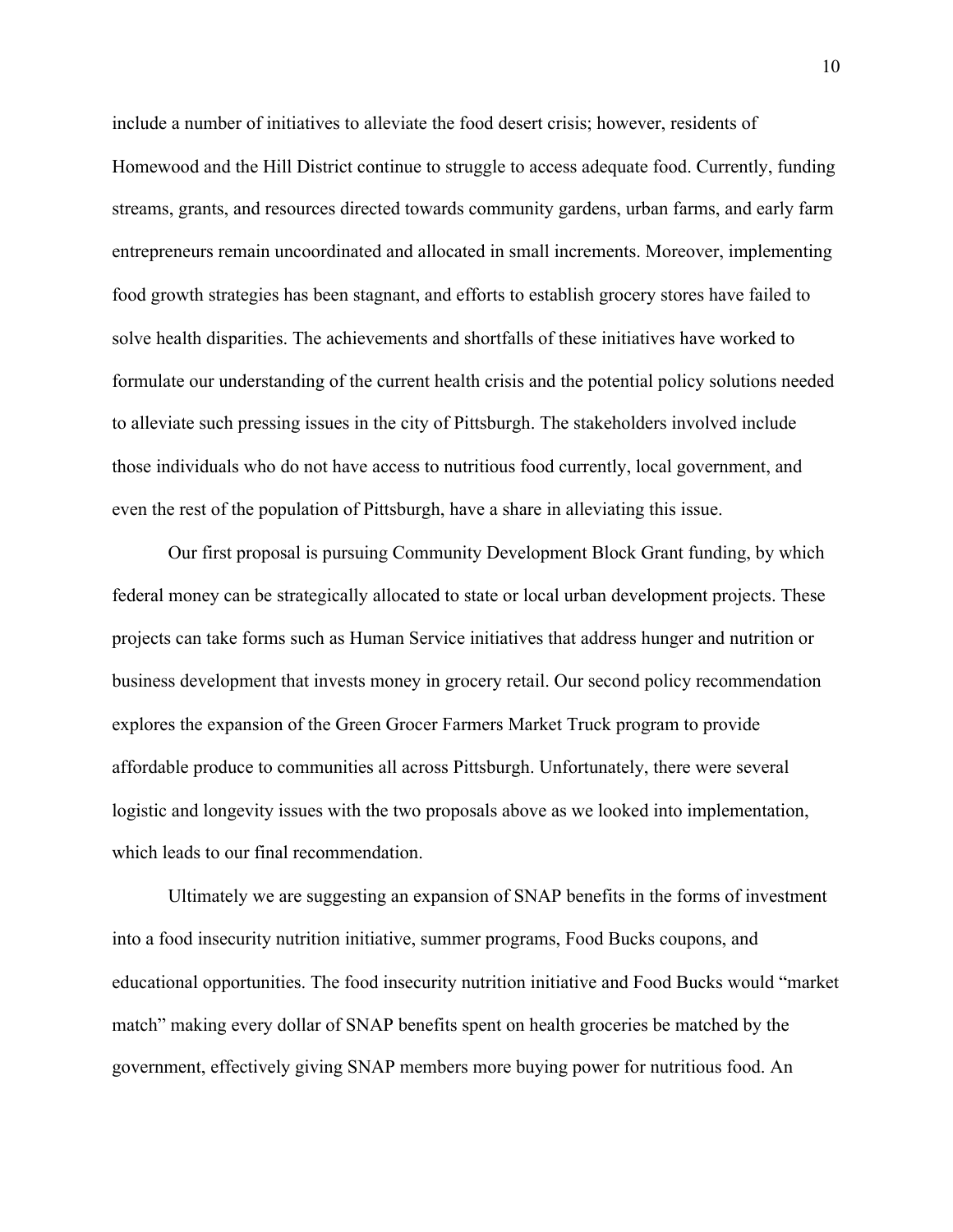expansion of summer programs and education helps address multiple limitations of our earlier two proposals, including issues of food awareness. The solutions put forth take into consideration the moral injustices inherent in racial health disparities, as we advocate for a final recommendation that best addresses such ethical implications that would be involved in its implementation in the City of Pittsburgh.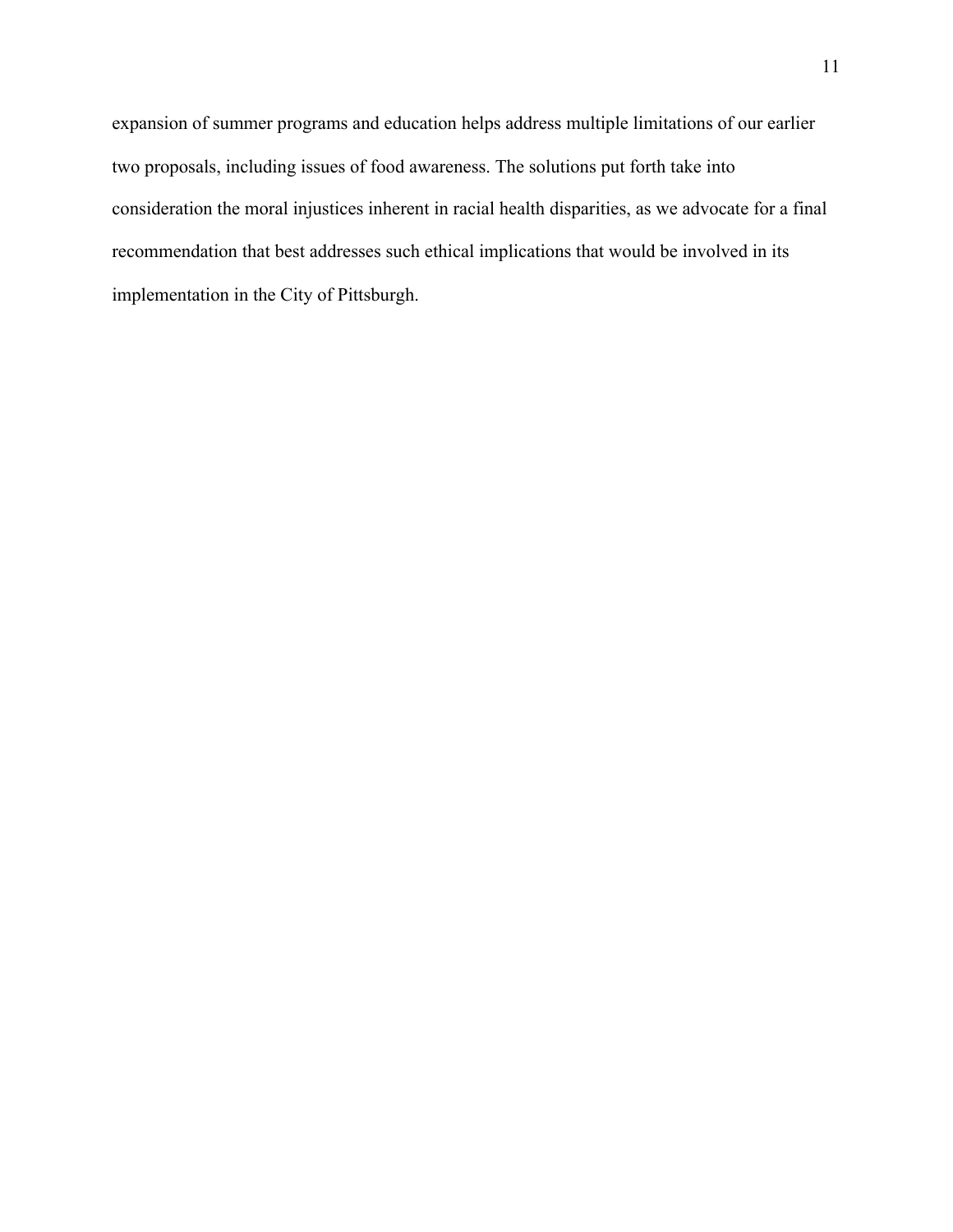# 3. Terminology

## 3.1 Disputed Terminology

In order to understand the severity of food insecurity in Pittsburgh, it is important to clarify the various terminology options and assert why we have chosen the specific language in this proposal. While food insecurity has been a long established problem, modern Food Justice is a relatively new field of study. According to the NYC-based non-profit Just Food, which combats food insecurity through an expansive set of education programs, farmers markets, and CSAs, "Food Justice is communities exercising their right to grow, sell, and eat healthy food"<sup>4</sup>. Since food is a part of every person's life, the Food Justice movement seeks to provide paths for action and advocacy to increase access to the food that communities want and need, as well as providing justice for communities who have historically been denied sufficient food access. As the movement evolves and more research is conducted, activists and policy makers have adjusted their language to reflect new understandings and developments.

First and foremost, food security is by and large defined as "the state of having reliable access to a sufficient quantity of affordable, nutritious food"<sup>5</sup>. Within Pennsylvania, the state government defines food security as the lack of food insecurity, with food insecurity meaning "not having access to reliable and nutritious meals"<sup>6</sup>. While we will review the detrimental effects of food insecurity in a later section, this definition makes it clear that even residents with consistent access to some sort of food are food insecure if they do not have reliable access to healthful foods. Residents of the city of Pittsburgh need to be able to reasonably obtain fresh

<sup>4</sup> Joe. "What Is Food Justice and Why Does It Matter?" Food Forward. June 04, 2020. Accessed December 8, 2020. https://foodforward.org/2016/04/what-is-food-justice/.

<sup>5</sup> Oxford English Dictionary, "art, n.1." *OED Online*, Oxford University Press, September 2020, www.oed.com/viewdictionaryentry/Entry/11125.

<sup>6</sup> "About Food Insecurity." Pennsylvania Department of Agriculture. Accessed November 18, 2020. https://www.agriculture.pa.gov/Food\_Security/Pages/About-Food-Insecurity.aspx.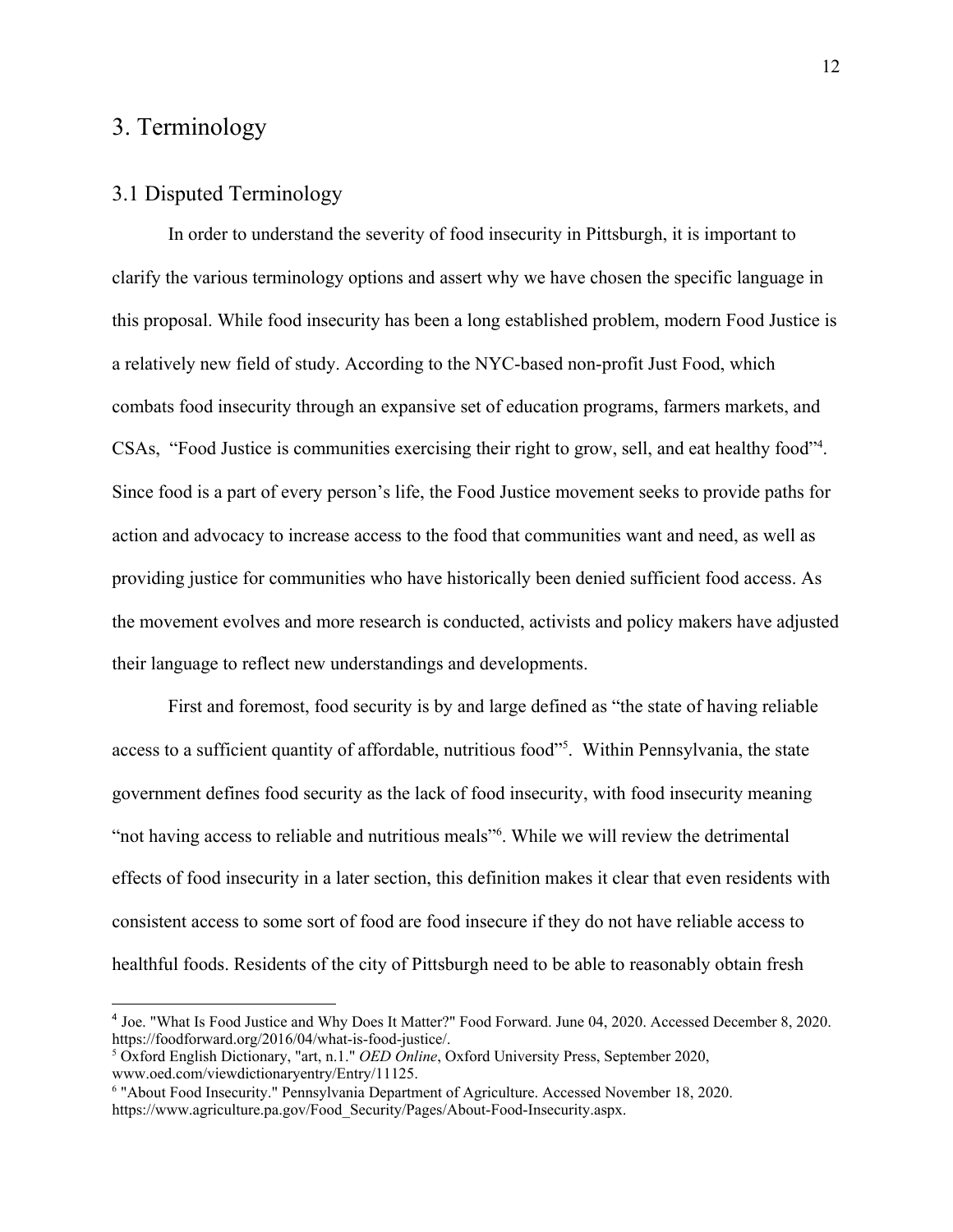fruits and vegetables in order to be considered food secure, because otherwise they are still beholden to the consequences of food insecurity. Our goal is to advocate for all Pittsburgh community members to attain food security.

How food insecurity should be defined is contested, as many studies contain incomparable metrics. Some studies or non-profit organizations, in attempts to popularize the concept of food insecurity, perceive it as an on-and-off binary state. Others, to reflect a certain level of analytical rigor, perceive food insecurity as more resembling a gradient in the sense that someone may be severely or mildly food insecure. For instance, The U.S. Department of Agricultural *Current Population Survey* (CPS) employs a 10-item scale (18-item if the household has any children).<sup>7</sup> Each item seeks to capture aspects of food insecurity within a household. The items in the survey vary widely from whether the person had cut down food expenses to skipping meals themselves involuntarily, and the household is labeled as food insecure if a threshold number of metrics is met. Even when non-profit organizations conceptualize food insecurity as a gradient, additional nuances need to be taken into consideration for the gradient conception to accurately reflect. According to a study done by J.P. Habicht et al. (2004), if we were to conceptualize food insecurity as a gradient ('an accretional scale' in his term), then the cut-off line for that gradient should at least adequately reflect the cultural and individual differences.<sup>8</sup> Because of the "heterogeneity of determinants and consequences" endemic to different levels of food insecurity, the use of scale as a way of conceptualizing food insecurity, though straightforward, may not be sufficient.<sup>9</sup>

<sup>7</sup> National Research Council 2006. Food Insecurity and Hunger in the United States: An Assessment of the Measure. Washington, DC: The National Academies Press. https://doi.org/10.17226/11578.

<sup>8</sup> Habicht, J. (2004). Conceptualization and Instrumentation of Food Insecurity. *National Academy of Science Workshop -- Working Paper*. p.7.

 $9$  Ibid., 9.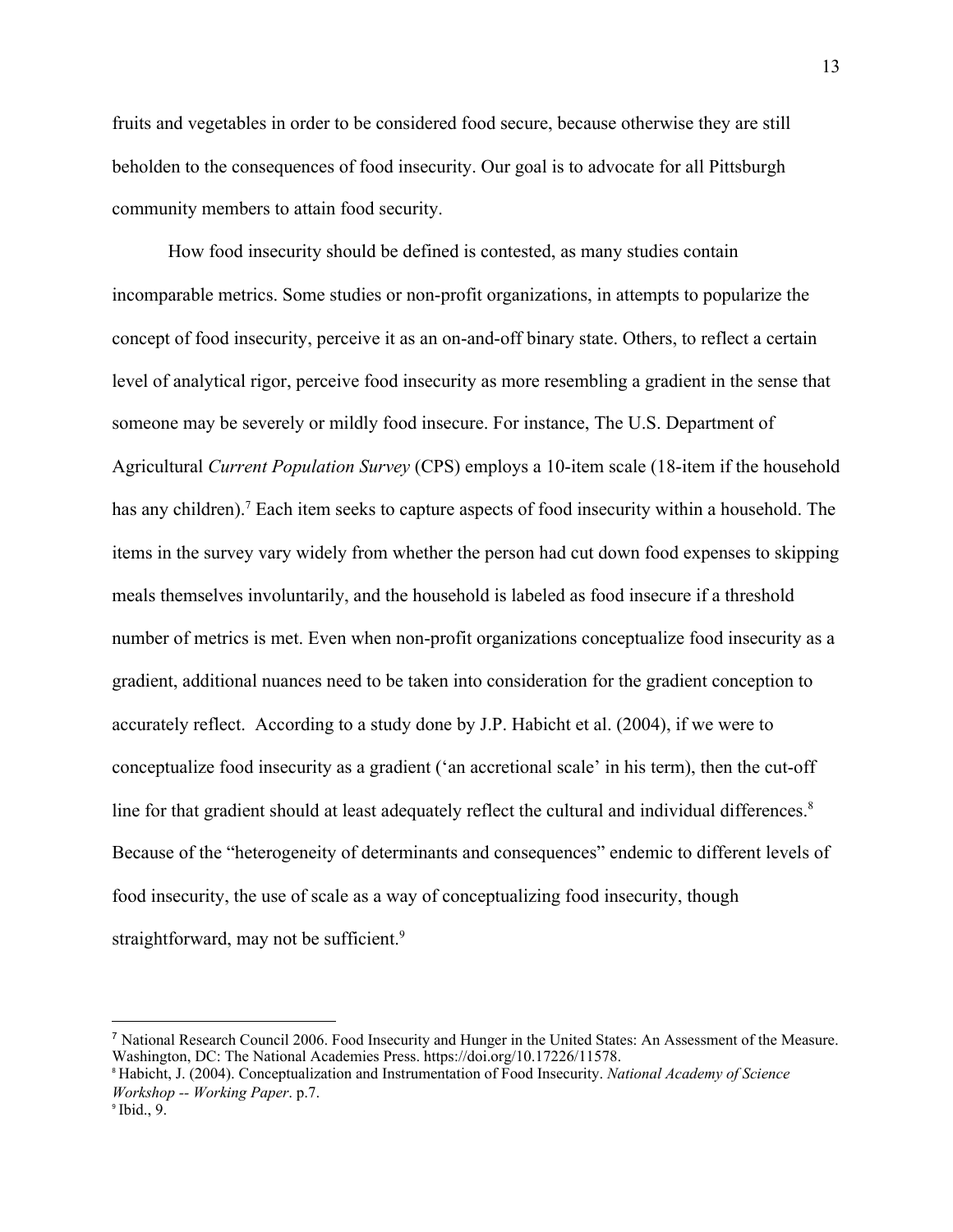In contrast, the phrase "food sovereignty" provides a more contemporary and empowering alternative to the phrase "food security". First proposed at the World Food Summit in 1996, the movement for food sovereignty advocates for a reclamation of the food acquisition system by the people. In the first global forum on the subject in 2007, "food sovereignty" was defined as

"the right of peoples to healthy and culturally appropriate food produced through ecologically sound and sustainable methods, and their right to define their own food and agriculture systems. It puts the aspirations and needs of those who produce, distribute and consume food at the heart of food systems and policies rather than the demands of markets and corporations"<sup>10</sup>.

In other words, food sovereignty advocates for putting power and control back into the hands of citizens and upholds their rights to not just survive, but thrive. Large corporations and the powerful food industry, often referred to as Big Food, control food distribution to grocery stores and therefore hold much influence over food acquisition for Pittsburgh residents. Companies should not have the ability to control access to such a fundamental necessity as food, especially since they profit off of having low supplies and high demand. Communities know themselves and their own needs best and should be supported by the government in having culturally appropriate food options and food acquisition systems.

However, we have made a conscious choice within this policy analysis and proposal to utilize the term "food security" as opposed to "food sovereignty." Achieving complete food sovereignty will require a more complex and drawn-out dismantling of established food systems that have been encouraged by Big Food, so at the present moment it is more reasonable and vital to take faster policy actions towards increasing food security. After all, food sovereignty is about

<sup>10</sup> "Food Sovereignty." USFSA. Accessed November 18, 2020.

http://usfoodsovereigntyalliance.org/what-is-food-sovereignty/.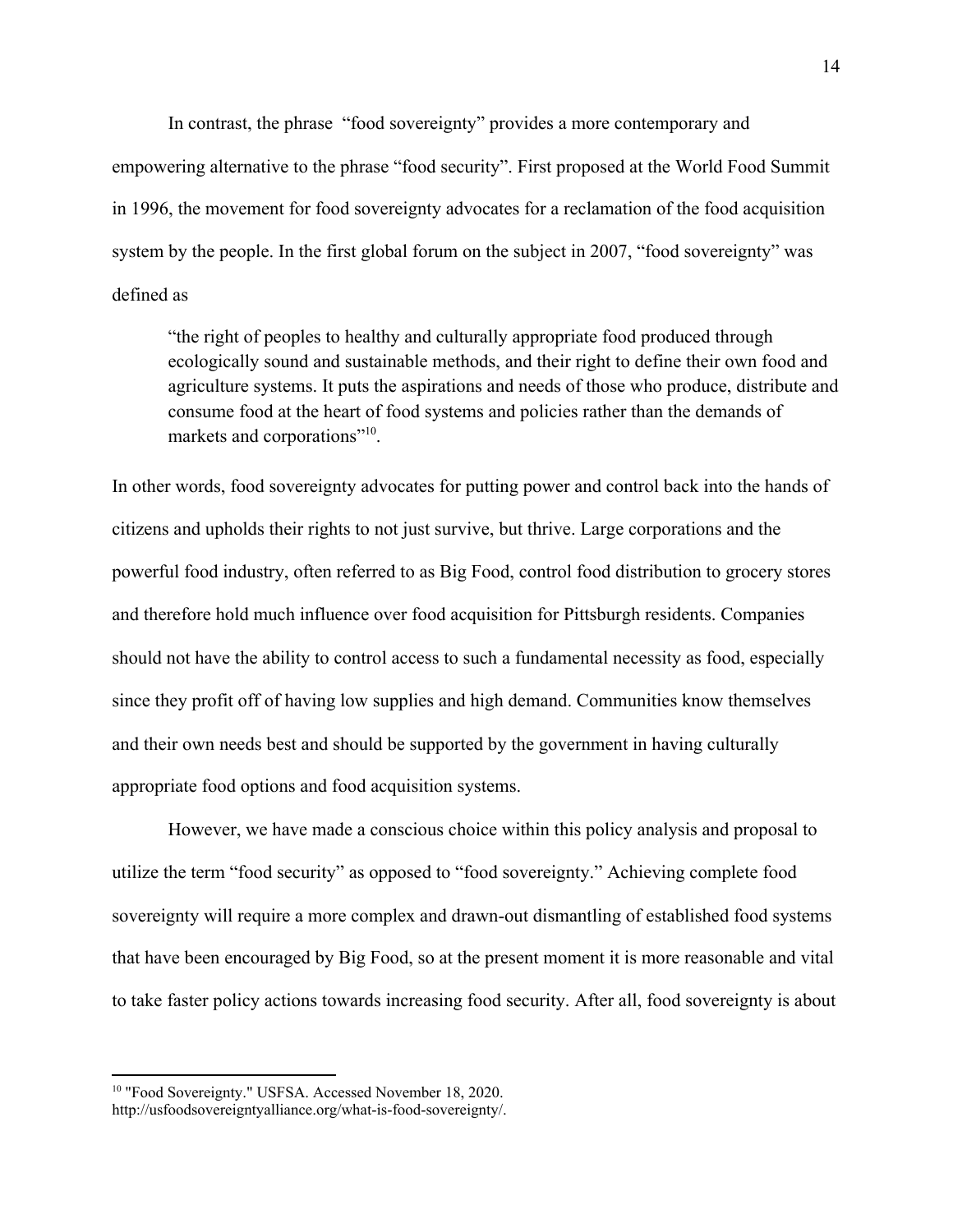having choice, and without having sufficient access to food to begin with, choice is not an option at all.

There is a similar relationship between the terms "food desert" and "food apartheid". Food Deserts are defined as "regions where people have limited access to healthful and affordable food"<sup>11</sup>. Notably, this term refers to the geographic region in which there is a lack of food, not the historical background or explanations as to why there is low food accessibility or who lives there. The term food desert has roots in the term "desert" used in the 1970s to describe regions, usually suburban areas, lacking in community functions and development. It began to shift in meaning in the 1990s to specifically imply a lack of food in the community and was first used in the modern sense in a Scottish report from 1995<sup>12</sup>. The United States has been using the term food desert in official documentation since around 2010 and it continues to be prominently used in government language despite citizen pushback.

Food apartheid is the most current food justice description for this phenomenon. It was coined around 2017 by Food Justice activist and BIPOC farms advocate Leah Penniman. Penniman was inspired to change the vocabulary because using food apartheid "makes clear that we have a human-created system of segregation that relegates certain groups to food opulence and prevents others from accessing life-giving nourishment... This trend is not race-neutral"<sup>13</sup>. Food apartheid recognizes the effects of redlining, segregation, race based economic stratification, and lack of healthcare that have shaped communities of color. Current Food Justice initiatives have taken up using this term since 2018, and there is a large push in communities of color for the government to adopt this terminology in order to recognize the way racism has

<sup>11</sup> Caporuscio, Jessica. "Food Deserts: Definition, Effects, and Solutions." Medical News Today. June 22, 2020. Accessed November 16, 2020. http://www.medicalnewstoday.com/articles/what-are-food-deserts.  $12$  Ibid.

<sup>13</sup> "How to End a Food Apartheid." Chelsea Green Publishing. March 15, 2019. Accessed November 18, 2020. https://www.chelseagreen.com/2018/how-to-end-a-food-apartheid/.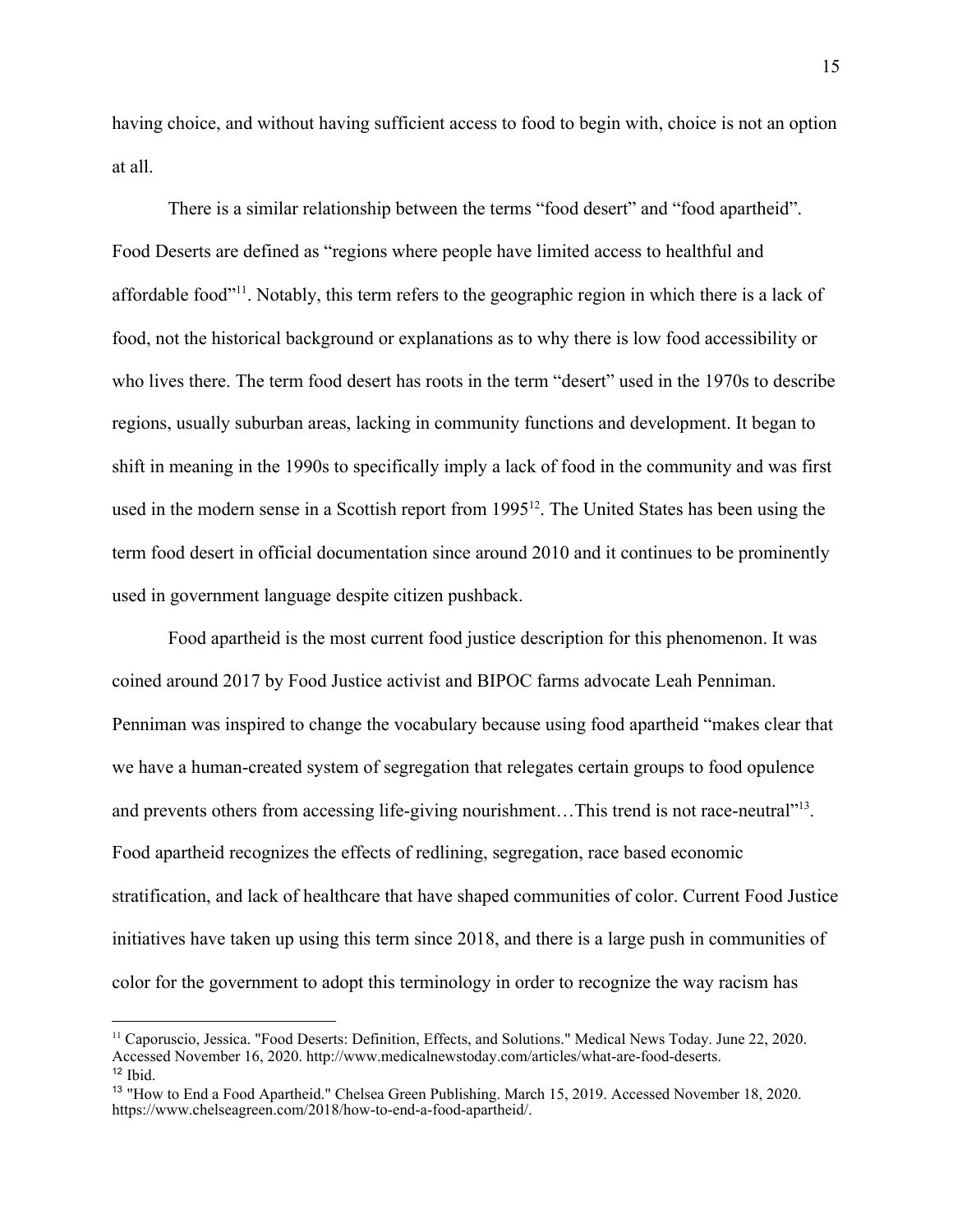shaped food access. The term pushes back against the implication that food deserts, like desert biomes, are a natural phenomenon. Pittsburgh Food Policy Council food access coordinator Sarah Buranskas states that "food desert does not take into account that food desert communities align really closely with communities of color...Food apartheid is an attempt to acknowledge the disparity of communities that are and are not affected by [food insecurity]"<sup>14</sup>. Communities who suffer from a lack of food tend to be population centers with vibrant communities who deserve attention. Nevertheless, in order to address the food insecurity issue in Pittsburgh's worst-off neighborhoods, we have chosen to continue to use the term food desert to align with current government efforts and municipal language.

<sup>14</sup> Culgan, Rossilynne, and Colin Deppen. "Fresh Divide: Inside Pittsburgh's Food Deserts, Where Buying Milk or Veggies Is Impossible." The Incline. November 29, 2019. Accessed November 28, 2020. [https://archive.theincline.com/2018/10/15/fresh-divide-inside-pittsburghs-food-deserts-where-buying-milk-or-veggi](https://archive.theincline.com/2018/10/15/fresh-divide-inside-pittsburghs-food-deserts-where-buying-milk-or-veggies-is-impossible/) [es-is-impossible/.](https://archive.theincline.com/2018/10/15/fresh-divide-inside-pittsburghs-food-deserts-where-buying-milk-or-veggies-is-impossible/)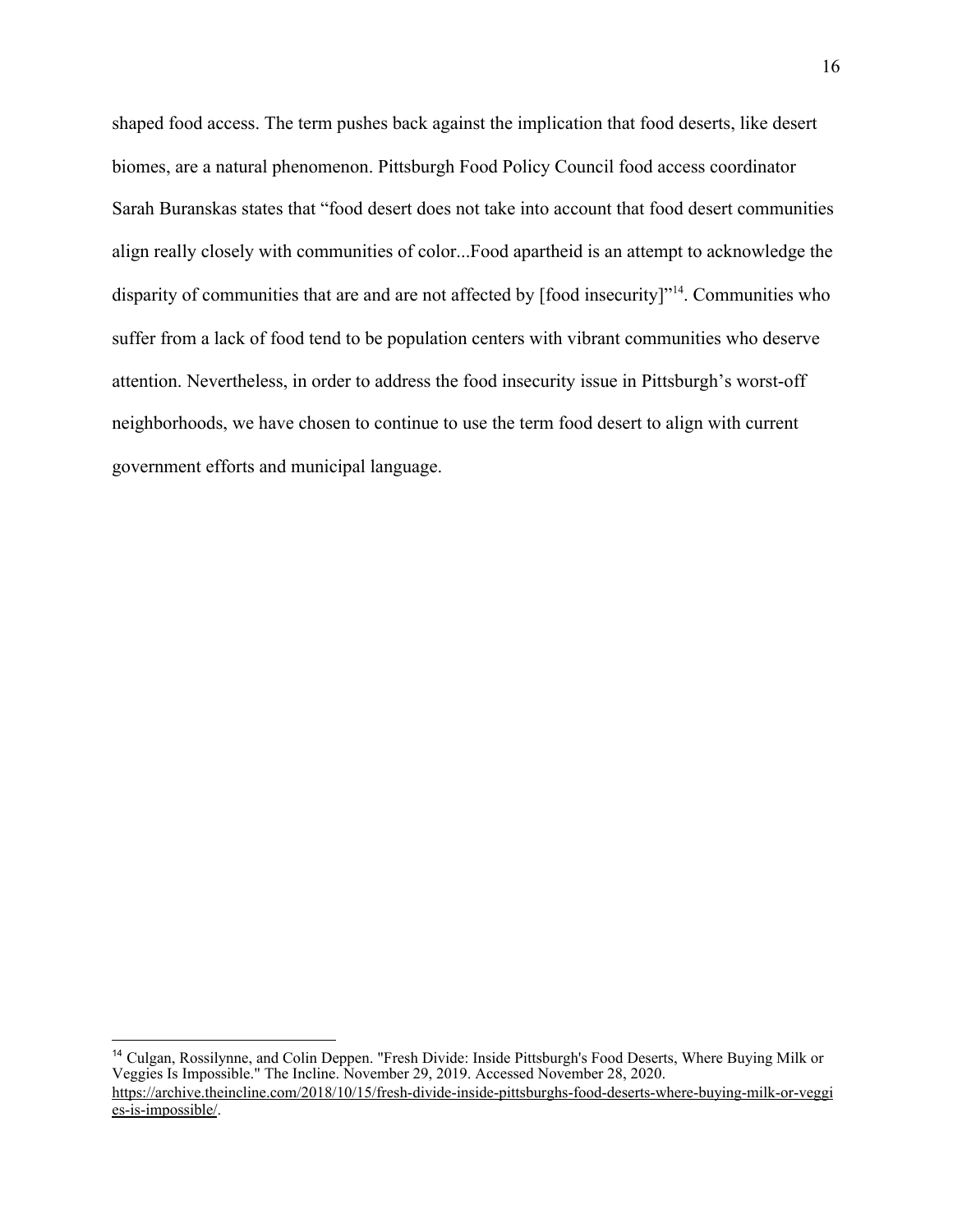## 3.2 Relevant Terminology

*Food Aparthied:* "makes clear that we have a human-created system of segregation that relegates certain groups to food opulence and prevents others from accessing life-giving nourishment...This trend is not race-neutral"<sup>15</sup>.

Food Desert: "Regions where people have limited access to healthful and affordable food"<sup>16</sup>. Notably, this term refers to the geographic region in which there is a lack of food.

*Food Security:* "The state of having reliable access to a sufficient quantity of affordable, nutritious food"<sup>17</sup>.

*Food Sovereignty:* "The right of peoples to healthy and culturally appropriate food produced through ecologically sound and sustainable methods, and their right to define their own food and agriculture systems. It puts the aspirations and needs of those who produce, distribute and consume food at the heart of food systems and policies rather than the demands of markets and corporations"<sup>18</sup>.

*Low Access Area:* According to the United States Department of Agriculture, a low access area can be measured as places where at least 100 households that do not have a car are more than ½ mile from the nearest supermarket, super center, or large grocery store.

*Low Income Areas:* Places with poverty rates at least 20% or places where the median income is at or below 80% of the metropolitan area's median income.

*Redlined Neighborhood*: Red and yellow areas on maps made by the Home Owners Loan Corporation's (HOLC) Residential Security Map.

*SNAP:* Supplemental Nutrition Assistance Program (SNAP) is the largest federal food assistance program. Provides benefits to eligible low-income individuals and families via a debit-like card. Requires bank balance limits

*WIC:* Special Supplemental Nutrition Program for Women, Infants, and Children (WIC). State assistance through federal grant. Provides healthcare access and education.

www.oed.com/viewdictionaryentry/Entry/11125.

<sup>15</sup> "How to End a Food Apartheid." Chelsea Green Publishing. March 15, 2019. Accessed November 18, 2020. https://www.chelseagreen.com/2018/how-to-end-a-food-apartheid/.

<sup>16</sup> Caporuscio, Jessica. "Food Deserts: Definition, Effects, and Solutions." Medical News Today. June 22, 2020. Accessed November 16, 2020. http://www.medicalnewstoday.com/articles/what-are-food-deserts.

<sup>17</sup> Oxford English Dictionary, "art, n.1." *OED Online*, Oxford University Press, September 2020,

<sup>18</sup> "Food Sovereignty." USFSA. Accessed November 18, 2020.

http://usfoodsovereigntyalliance.org/what-is-food-sovereignty/.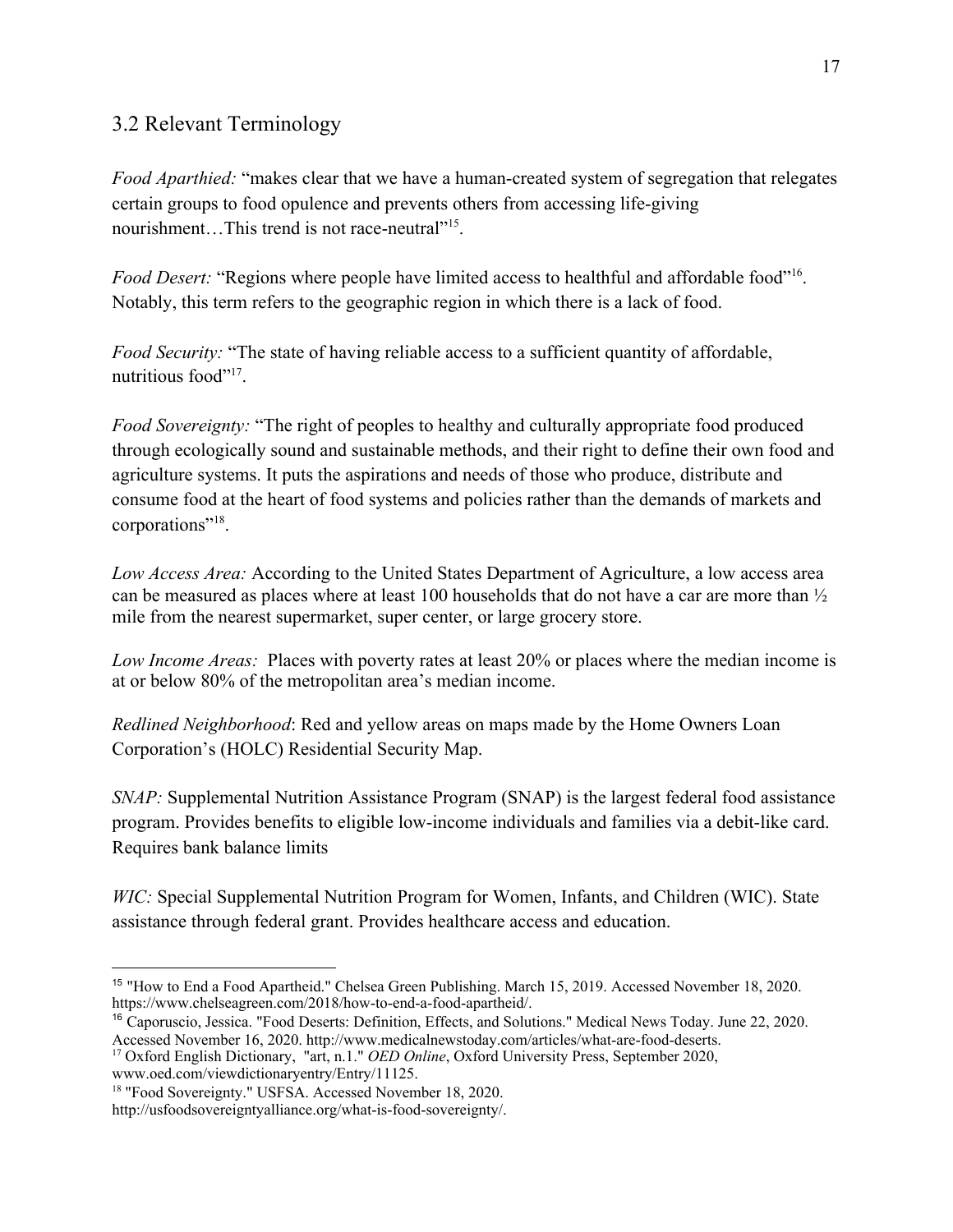# 4. Food Insecurity

## 4.1 Health Effects of Food Insecurity

The stakeholders for the health crisis of food insecurity are numerous, but can be simplified into three main groups. Firstly, there are the victims of food deserts. These are the inhabitants of redlined areas who have limited access to food for all the varied reasons outlined in this paper. These individuals would be better off with access to healthy, affordable food. Secondly there is the city, and other governmental entities, which in theory have a vested interest in the health of its citizenry. Finally, there are the food secure denizens of Pittsburgh, who, thanks to the epidemic nature of obesity and strain on medical support in Pittsburgh, have an interest in the health of their fellow citizens. Following the COVID19 pandemic, minority communities all around the country have been affected more heavily than White ones, and in food deserts the situation has become even more grave.

When residents live in food deserts, they have extremely limited access to healthy options for consumption. Major grocery store companies that might have healthy options are not incentivized to build businesses in these areas because of the lack of profits in impoverished neighborhoods. Therefore, residents who live in these food deserts are forced to settle for quick snacks at corner stores or fast food restaurants that are quick, local and cheap. For residents in these areas, convenience stores and other small grocery or corner stores may be more common than supermarkets. These stores generally stock little or no produce because of limited space or equipment, and they may charge more for the healthier foods that are available than major supermarket chains. Moreover, fast food restaurants also tend to be much more plentiful in these minority, low income communities, increasing access to unhealthy options. In fact, a study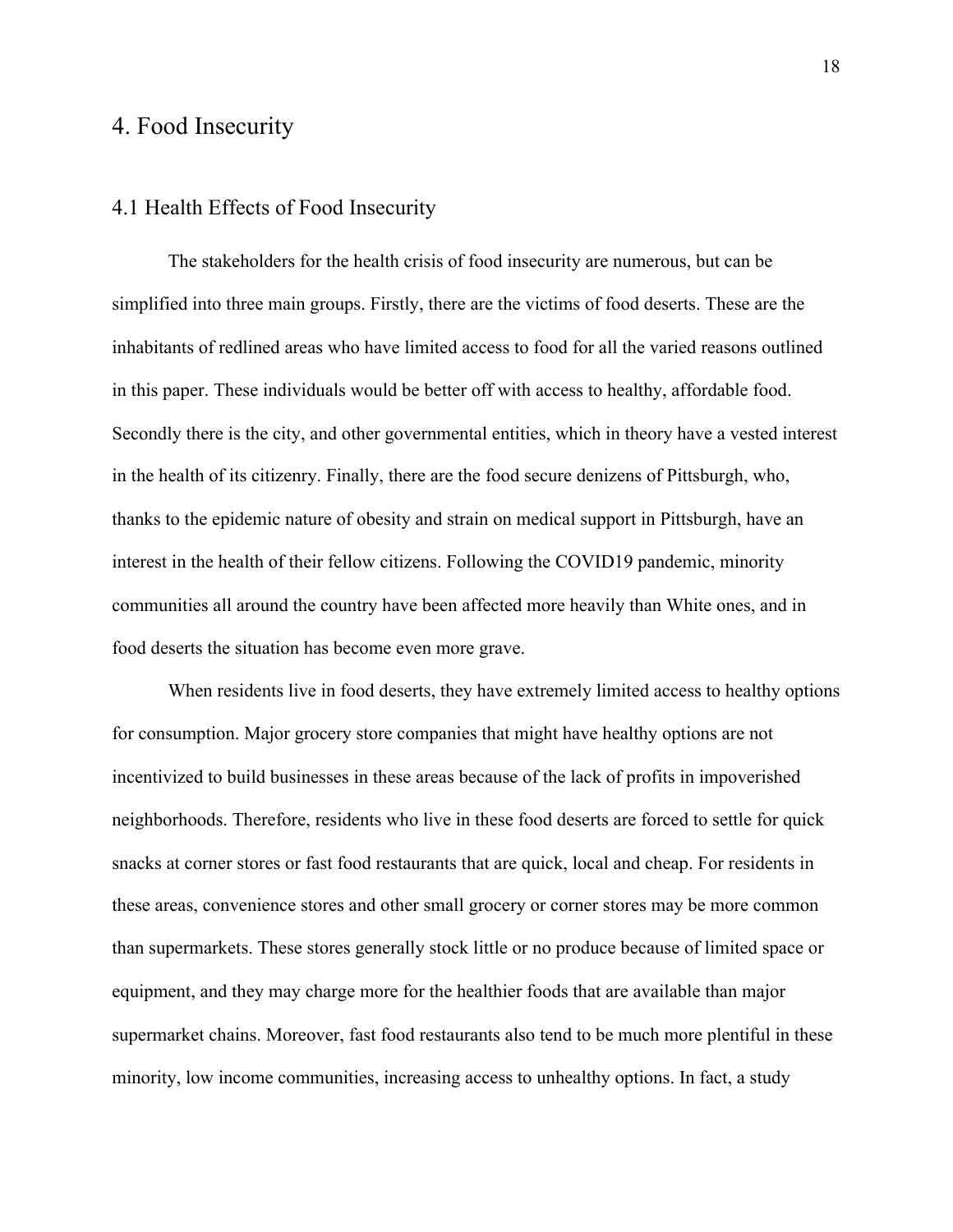published in the American Journal of Preventive Medicine showed that residents of the lowest-income neighborhoods had 2.5x more access to fast food restaurants than higher income communities.<sup>19</sup> This reflects itself in the reality that counties with high rates of food deserts also tend to have higher per capita expenditure at fast food restaurants. Sometimes, in urban neighborhoods, the nearest grocery store can often be twice as far as the nearest fast food restaurant.<sup>20</sup> African American children are more likely to be susceptible to the targeting of fast food restaurants, as fast food restaurants are 60% more likely to advertise to children in Black neighborhoods than White neighborhoods. Fast food restaurants therefore increase residents' consumption of saturated and trans fatty acids, added sugars, sodium, and calories, all of which consequently increase the negative health disparities.

The health effects of lack of access to healthy food options can be quite stark for adults, mothers, and children. In fact, in 2008, counties with the highest percentage of households in food deserts (10% or more) had adult obesity rates 9% higher than counties with the lowest percentage of households in food deserts  $(1\%$  or less).<sup>21</sup> Obesity can be very detrimental to people's health as it contributes to issues like high cholesterol and blood pressure. Both of which contribute to cardiovascular disease, breathing problems like asthma and sleep apnea, joint problems and musculoskeletal discomfort, fatty liver disease, gallstones, and gastroesophageal

<sup>19</sup>Block, Jason P., MD, MPH, Richard A. Scribner, MD, and Karen B. DeSalvo, MD. "Fast Food, Race/ethnicity, and Income: A Geographic Analysis." American Journal of Preventive Medicine. October 1, 2004. Accessed December 4, 2020.

<sup>&</sup>lt;sup>20</sup>"Urban Food Deserts Threaten Children's Health." Institute for Policy Studies. May 01, 2014. Accessed October 20, 2020. https://ips-dc.org/urban\_food\_deserts\_threaten\_childrens\_health/.

<sup>&</sup>lt;sup>21</sup>The Socio-Economic Significance of Food Deserts." PBS. June 29, 2011. Accessed October 18, 2020. https://www.pbs.org/newshour/arts/the-socio-economic-significance-of-food-deserts.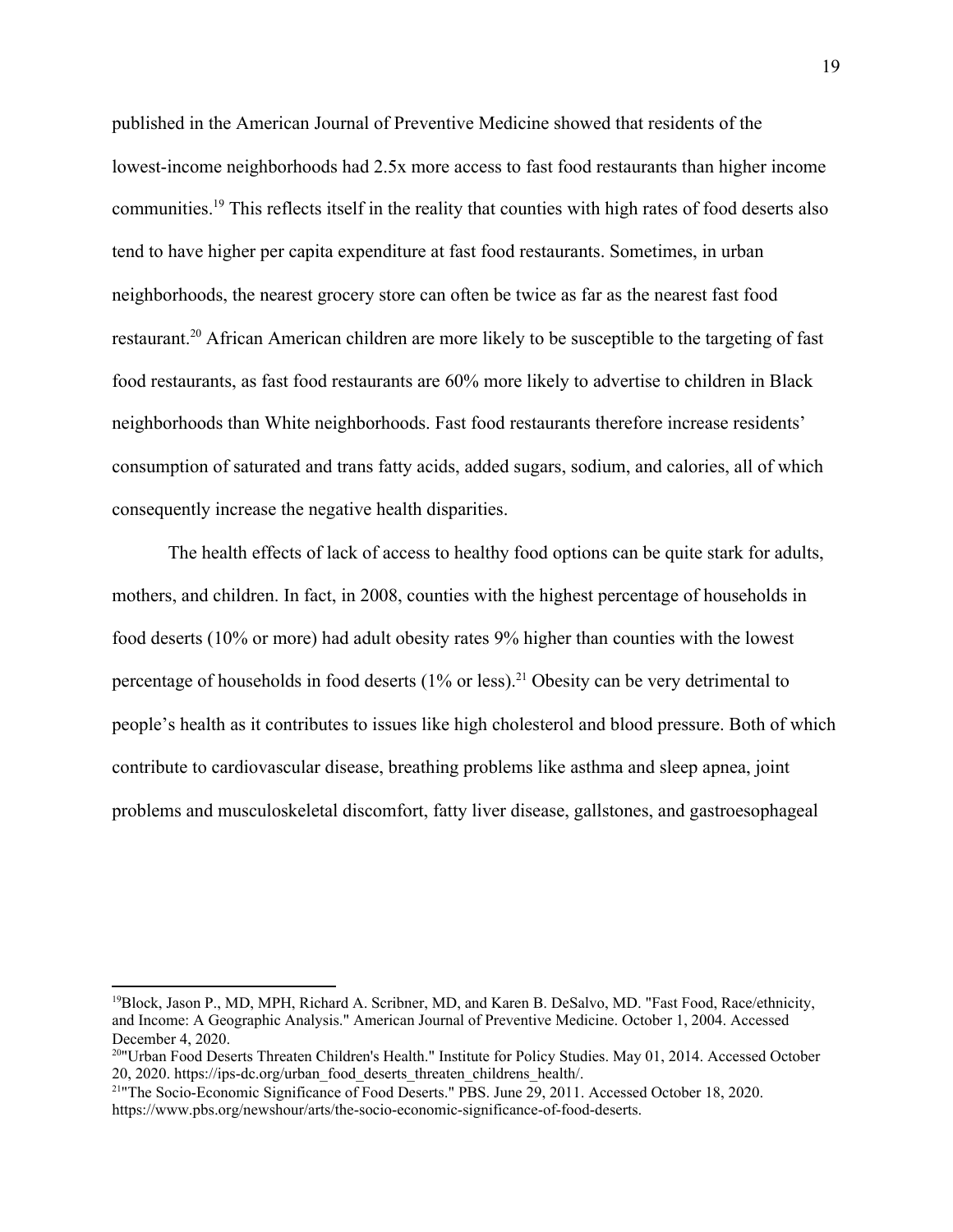reflux (heartburn).<sup>22</sup> Moreover, residents living with coronary artery disease, have higher risks of adverse cardiovascular events when living in food deserts.<sup>23</sup>

Of course, some researchers have counter-argued that these negative health effects of food deserts are actually related to high rates of poverty and unemployment, and not simply living far from grocery stores with access to healthy options. However, even after controlling for median household income, poverty rates, and the racial and ethnic makeup of the population, the relationship between food deserts and these health outcomes remains.<sup>24</sup> The effects on children of lack of access to healthy options and increased prevalence of unhealthy foods can also be very severe. Children growing up in neighborhoods with lack of access to healthy foods are also experiencing higher risks of obesity and early hypertension, not to mention full-blown high blood pressure that can lead to Type 2 Diabetes and heart disease.<sup>25</sup> Children who have obesity at a young age are also much more likely to become adults with obesity. Therefore, both children and adults are suffering many negative health effects due to living in food deserts.

It isn't just their physical health that is being negatively affected however, mental health is also an issue of concern. A 2006 study showed that food insecurity greatly negatively impacted the mental health of mothers and children. In addition to many of the physical health effects of food deserts, mental health issues arise as the study showed that the percentage of mothers with either a major depressive episode or generalized anxiety disorder increased with

<sup>23</sup>Kelli, Heval M., Heval M. Kelli Division of Cardiology, et al. "Living in Food Deserts and Adverse Cardiovascular Outcomes in Patients With Cardiovascular Disease." Journal of the American Heart Association. February 11, 2019. Accessed November 13, 2020. <https://www.ahajournals.org/doi/10.1161/JAHA.118.010694>. <sup>24</sup>"The Socio-Economic Significance of Food Deserts." PBS. June 29, 2011.

<sup>&</sup>lt;sup>22</sup> "Childhood Obesity Causes & Consequences." Centers for Disease Control and Prevention. September 02, 2020. Accessed October 26, 2020. https://www.cdc.gov/obesity/childhood/causes.html.

<sup>&</sup>lt;sup>25</sup>Marian Wright Edelman Founder and President Emerita. ""URBAN FOOD DESERTS THREATEN CHILDREN'S HEALTH"." Children's Defense Fund. May 22, 2018. Accessed December 1, 2020. https://www.childrensdefense.org/child-watch-columns/health/2010/urban-food-deserts-threaten-childrens-health/.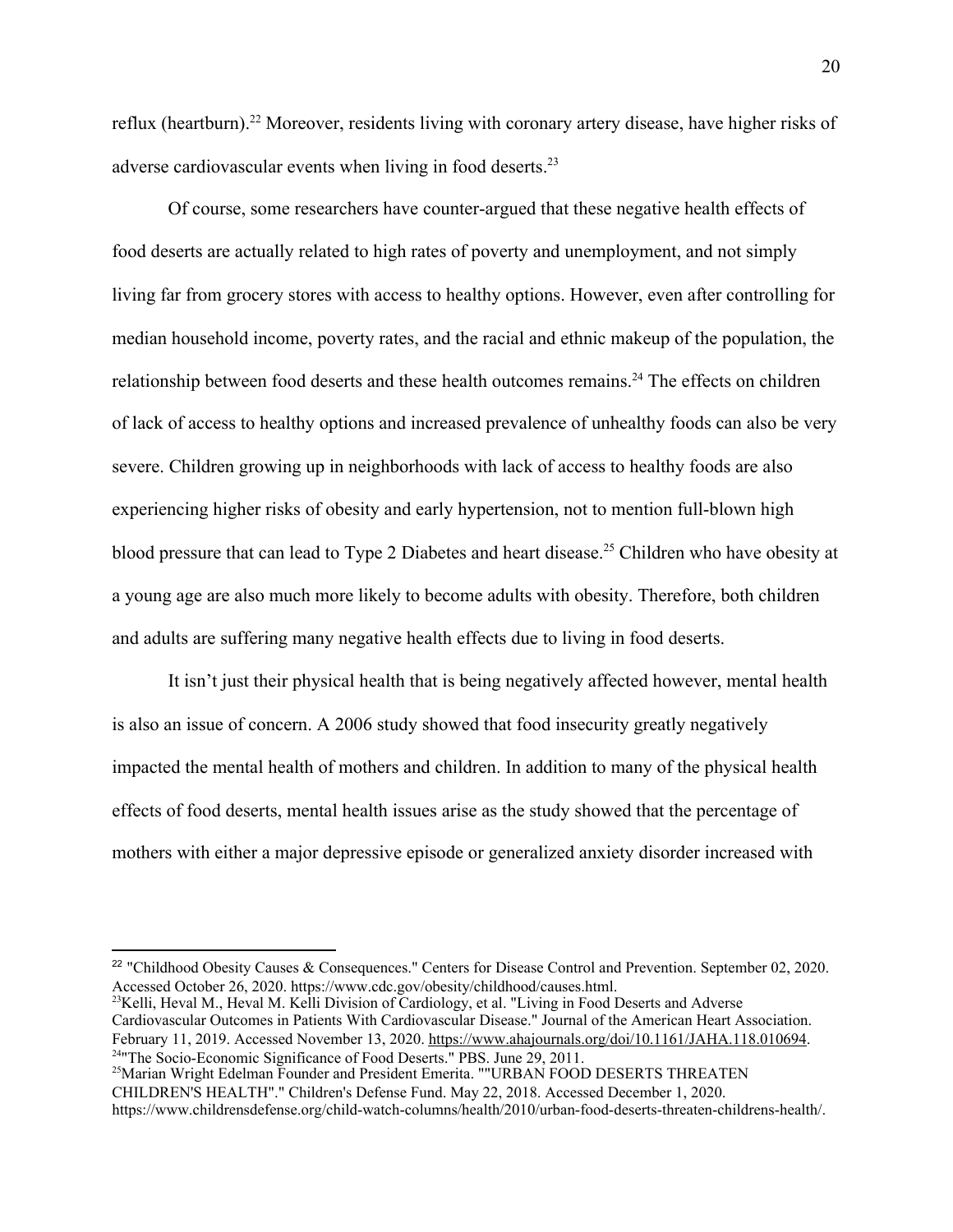food insecurity.<sup>26</sup> The Centers for Disease Control also confirms this negative effect on mental health, citing that childhood obesity contributes to psychological problems such as anxiety and depression, low self-esteem and lower self-reported quality of life, and social problems such as bullying and stigma.<sup>27</sup> Thus Food Deserts reduce the quality of life for adults, mothers, and children through negatively impacting both their physical and mental health.

#### 4.2 Public and Societal Consequences

Despite the fact that only a minority of the overall population lives in food deserts, the consequences of lack of access to fresh and healthy foods will be something that affects not just the lower-income neighborhoods residing in these deserts, but the nation and society as a whole.

In order for society to operate and continue efficiently, our children must be educated thoroughly in schools in order to move onto the next grade. However, previous research in New York State schools has shown that 4th graders were negatively impacted by food deserts in their Science, English, and Math scores. This was true for both urban and suburban regions.<sup>28</sup> This shows that students' education attainment is being severely affected and reducing how successful students are in lower income communities that reside in food deserts. Moreover, children who are hungry might show more behavioral and attention problems that manifest in hyperactivity, absence, and tardiness. This can reduce teenage students' ability to work with other students and increase their chances of being suspended from school. Students who live in these food deserts,

<sup>&</sup>lt;sup>26</sup>SM, Whitaker RC; Phillips SM; Orzol. "Food Insecurity and the Risks of Depression and Anxiety in Mothers and Behavior Problems in Their Preschool-aged Children." Pediatrics. Accessed December 18, 2020. https://pubmed.ncbi.nlm.nih.gov/16950971/.

<sup>&</sup>lt;sup>27</sup>"Childhood Obesity Causes & Consequences." Centers for Disease Control and Prevention. September 02, 2020. Accessed December 5, 2020. https://www.cdc.gov/obesity/childhood/causes.html.

<sup>&</sup>lt;sup>28</sup>Frndak, Seth E. "An Ecological Study of Food Desert Prevalence and 4th Grade Academic Achievement in New York State School Districts." Journal of Public Health Research. December 09, 2014. Accessed November 15, 2020. https://www.ncbi.nlm.nih.gov/pmc/articles/PMC4274497/.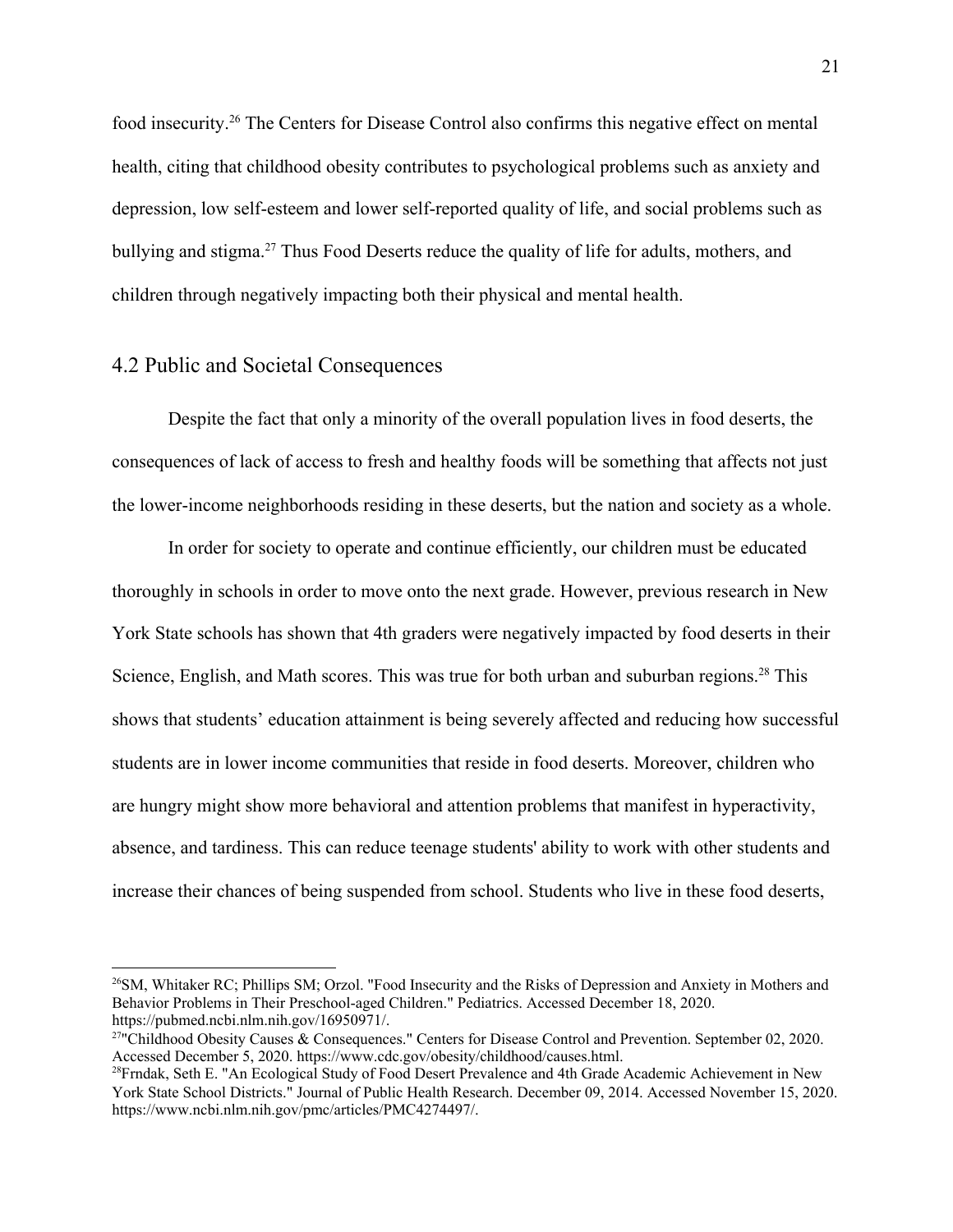are thus forced to go to school and keep up with other students and the class material while overcoming the consequences of their environment.

Despite many lower-income students already facing numerous challenges to completing their education such as lack of school resources and classroom tools, food deserts makes it harder for those same students to develop into healthy and intelligent individuals who will become the future leaders of technology, education, government, and more. Negative health effects can lead to or exacerbate chronic illnesses, which when they incapacitate a breadwinner, and raise hospital bills, makes the struggle for poor families even worse. This makes it harder for lower-income, Black families in food deserts to overcome and escape the cycles of poverty that historical redlining has placed them into.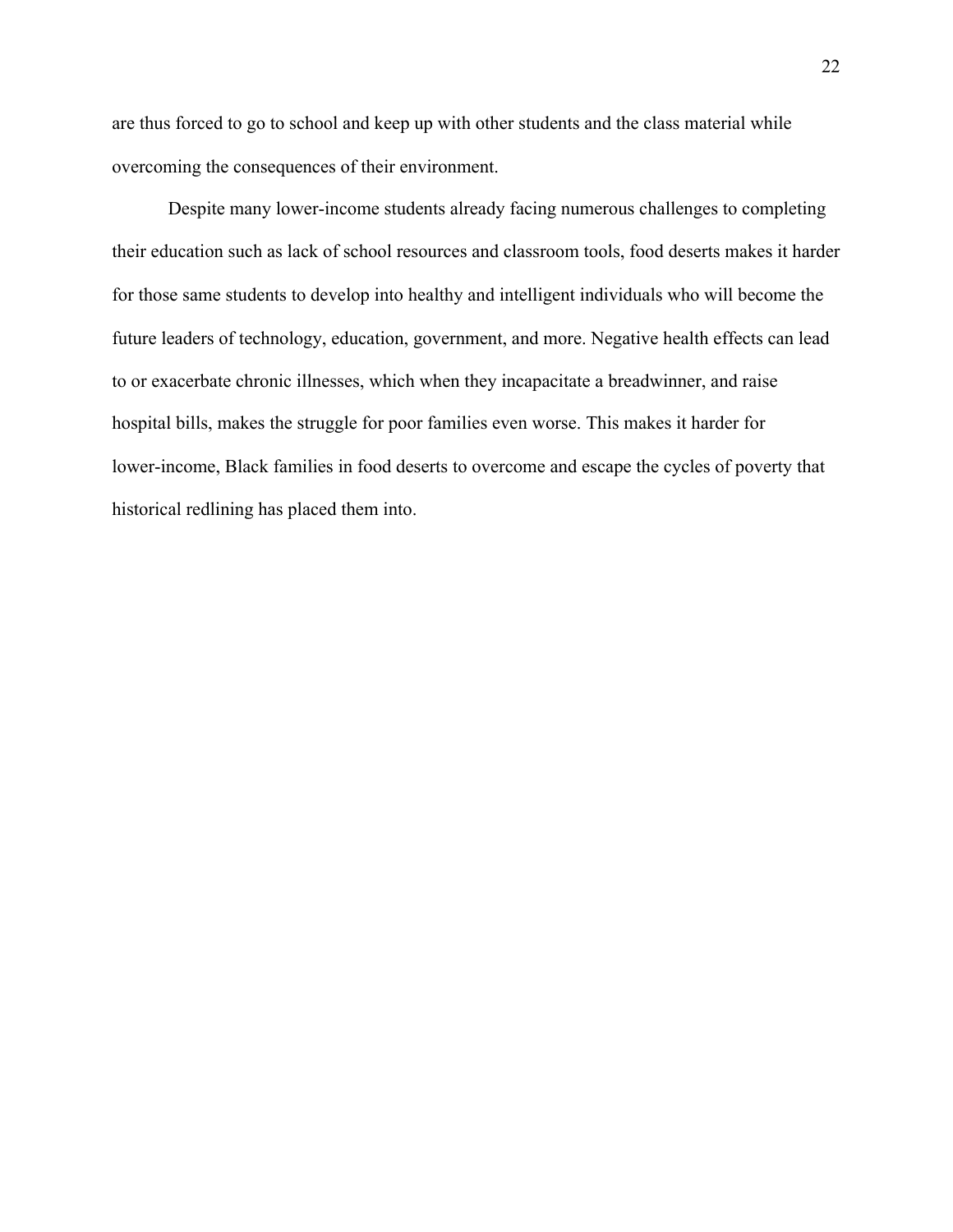# 5. Ethical Consideration

The following section seeks to articulate in detail the reasons why aspects of food insecurity and health disparities are morally problematic. It does so primarily through two normative theories – epistemic justice as articulated by Miranda Fricker, and relational egalitarianism as articulated by Elizabeth Anderson – and one normative approach, the capability approach developed by Martha Nussbaum.

### 5.1 Capability Analysis

#### 5.1.1 Capabilities and functionings

The capability approach conceptualizes well-being in terms of two distinct metrics, *functionings* and *capabilities*. *Functioning*s refer to "various states of human beings and activities that a person can undertake."<sup>29</sup> In other words, they are a person's realized freedom.<sup>30</sup> For example, a person may be eligible to vote, but until that person actually votes, he or she cannot be said to have exercised that *functioning*. *Capabilities*, on the other hand, are the potential state of beings that an individual could be. For instance, a person is capable of being a doctor if they have the economic resources and social opportunity to become a doctor. This realistic potential of becoming a doctor is a *capability.*

The various *functionings* and *capabilities* are tied to one another. Some *functionings* and *capabilities* are more foundational, meaning they are "necessary for developing the more advanced capabilities."<sup>31</sup> Martha Nussbaum has articulated many possible *basic capabilities*, such as life, bodily health, bodily integrity, sense, emotions, play, affiliation, and control over

<sup>29</sup> Robeyns, Ingrid, "The Capability Approach", *The Stanford Encyclopedia of Philosophy* (Winter 2016 Edition), Edward N. Zalta (ed.), URL = <https://plato.stanford.edu/archives/win2016/entries/capability-approach/>.

<sup>30</sup> Robeyns, Ingrid, "The Capability Approach"

 $31$  Ibid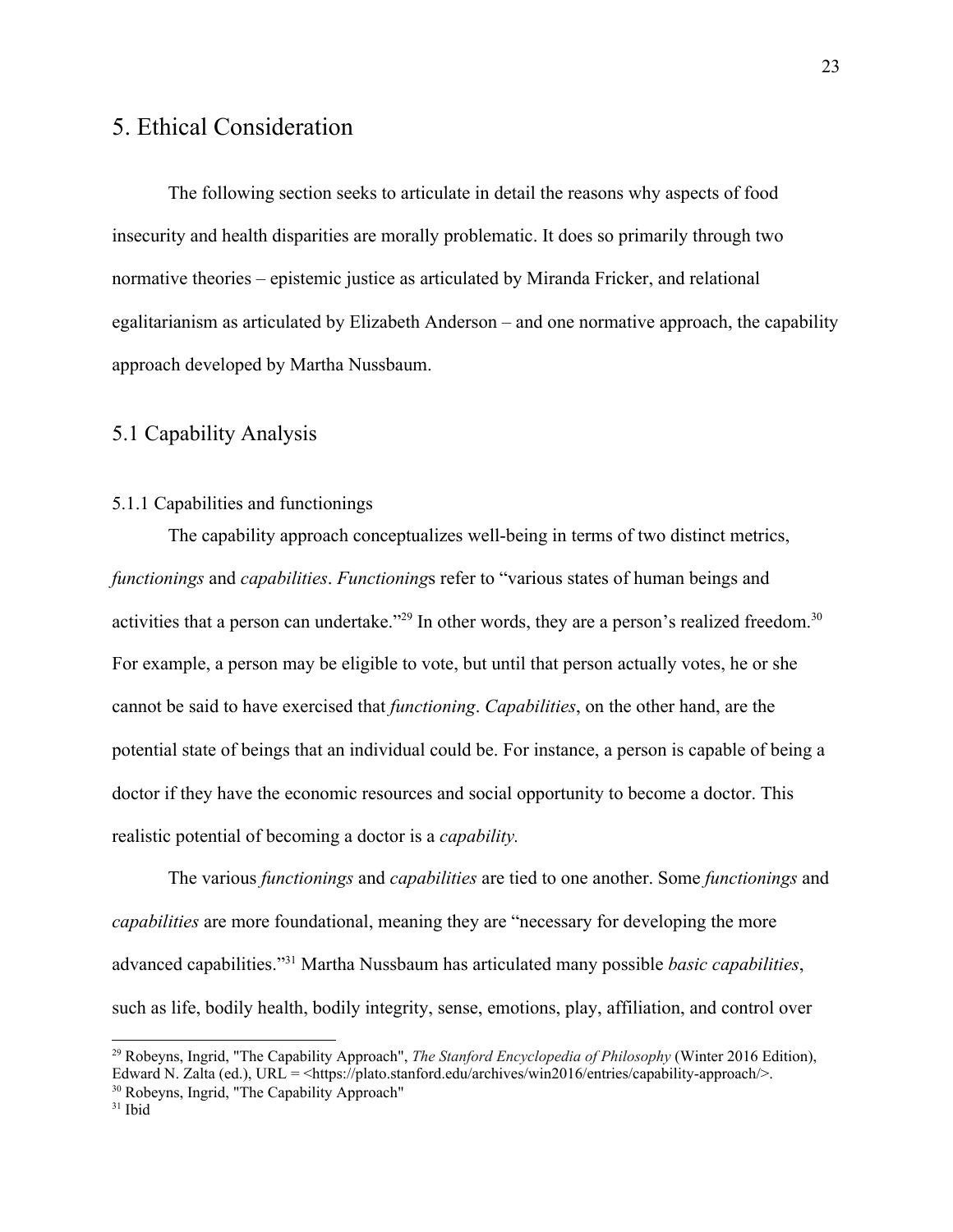one's environment.<sup>32</sup> More specifically, health is a type of *basic functioning* because it is inextricably tied to individuals' ability to exercise other freedoms. If a person is severely physically impaired due to poor health conditions, that person will likely not be able to realize the various life projects and goals with which they identify so strongly.

#### 5.1.2 Conversion factors

Another relevant concept crucial in capability analysis is the *conversion factor*. *Conversion factors* refer to various kinds of resources, whether they are innate or provided by the environment or the society, that can be converted into *functionings*. 33 For instance, a food desert is an example of an environmental conversion factor, for individuals' various welfare-related *functionings* are highly contingent upon whether they live in a food desert. Government food aid programs such as the Supplement Nutrition Assistance Program (SNAP) is an example of social conversion factor in the sense that people receiving SNAP benefits can convert the benefits they receive into various *functionings* such as being comfortable, well-fed, having increased leisure time, et cetera.

 $32$  Ibid.

 $33$  Ibid.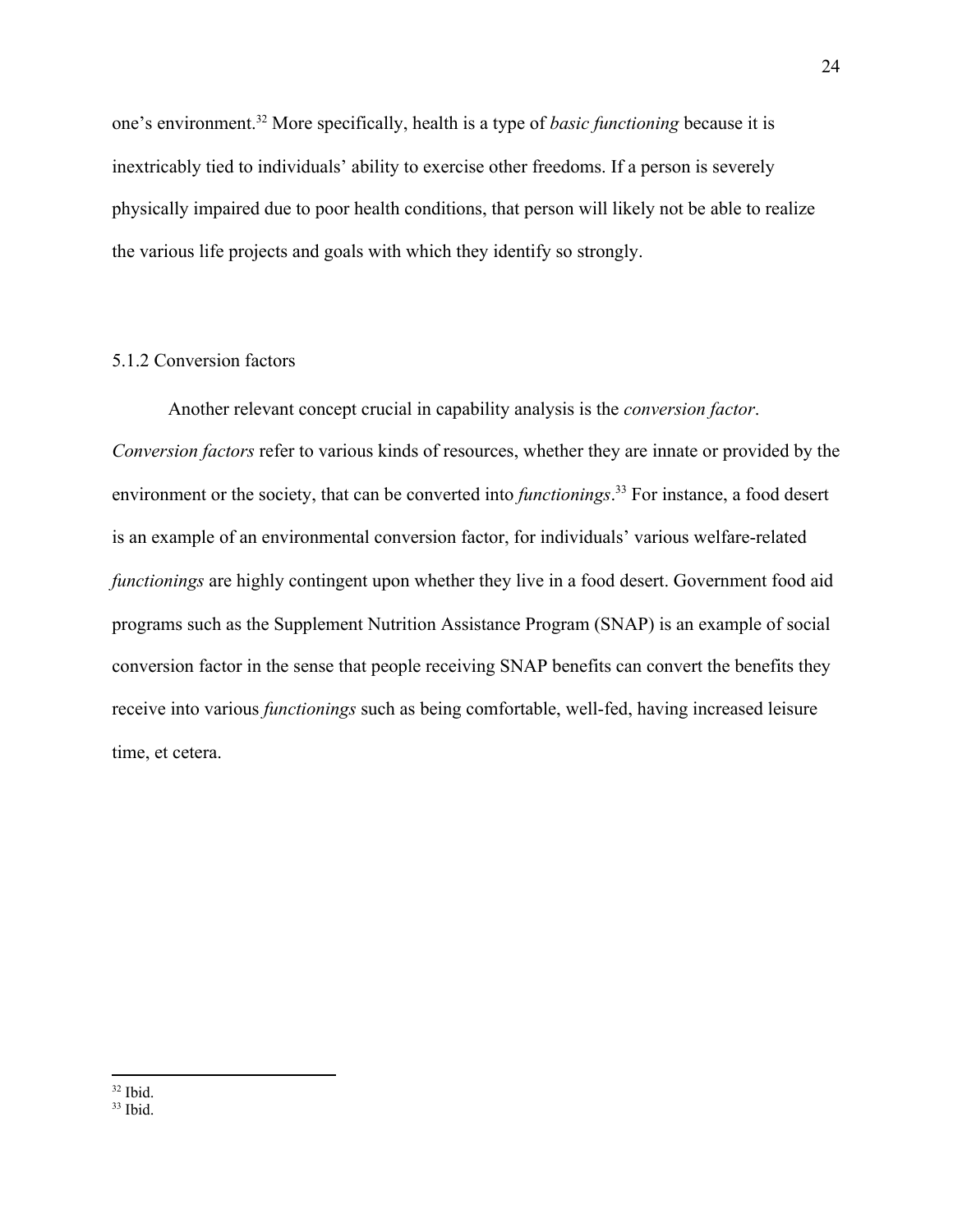## 5.1.3 Capability Analysis of Food Insecurity

| <b>BASIC FUNCTIONINGS &amp;</b>                 | HOW FOOD INSECURITY DIMINISHES BASIC FUNCTIONINGS                                          |
|-------------------------------------------------|--------------------------------------------------------------------------------------------|
| CAPABILITIES (As defined by                     |                                                                                            |
| Martha Nussbaum)                                |                                                                                            |
| LIFE: "being able to live to the end of         | Those who are food insecure are more likely to die prematurely. <sup>35</sup><br>$\bullet$ |
| a human life of normal length; not              |                                                                                            |
| dying prematurely, or before one's life         |                                                                                            |
| is so reduced as to be not worth                |                                                                                            |
| living."34                                      |                                                                                            |
| BODILY HEALTH: "being able to                   | Adults who are food insecure are more prone to obesity and<br>$\bullet$                    |
| have good health, including                     | chronic disease, according to the Office of Disease Prevention and                         |
| reproductive health; to be adequately           | Health Promotion. <sup>37</sup>                                                            |
| nourished; to have adequate shelter."36         | Food insecurity is also linked to increased medical expense <sup>38</sup><br>$\bullet$     |
|                                                 |                                                                                            |
| BODILY INTEGRITY: " being able to               | Food insecure households are unlikely to be able to move freely<br>$\bullet$               |
| move freely from place to place; to be          | from one place to another, meaning that they are less likely to take                       |
| secure against violent assault"39               | vacations and travel.                                                                      |
|                                                 |                                                                                            |
| SENSE, PRACTICAL REASONING                      | For children younger than three years, the effects of food<br>$\bullet$                    |
| ABILITY & EMOTION: "being able                  | insecurity are more severe. Adequate food access is linked to their                        |
| to use the sense; being able to imagine,        | normal cognitive, social, and emotional development. <sup>41</sup> These                   |
| to think, to reasonbeing able to have           | developments are the very prerequisites for literacy, sociability,                         |
| attachments to things and people                | and critical thinking.                                                                     |
| outside ourselves."40                           | Food insecurity is linked to lowered productivity in school <sup>42</sup><br>$\bullet$     |
| PLAY: "being able to laugh, to play,            | Presumably, food insecure households cannot afford to engage in<br>$\bullet$               |
| and to enjoy recreational activities."43        | recreational activities compared to economically well-off                                  |
|                                                 | households. They are already experiencing difficulty gathering                             |
|                                                 | enough food to eat given all the tough choices they have to make                           |
|                                                 | between other major financial commitments such as rents. In this                           |
|                                                 | regard, they cannot afford to just go enjoy recreational activities                        |
|                                                 | (e.g., partying, clubbing, watching a sports game in a stadium) in                         |
|                                                 | the same way as others do.                                                                 |
| AFFILIATION: "to engage in                      | Many cannot afford to go to social events and to participate in<br>$\bullet$               |
| various forms of social                         | communal activities (say, church services, protests, forums,                               |
| interactions" <sup>44</sup> Nussbaum has broken | friendly gathering at a friend's place, etc.).                                             |
| down this concept into two forms,               |                                                                                            |
| friendship, and respect.                        |                                                                                            |

<sup>&</sup>lt;sup>34</sup> Martha C. Nussbaum, Capabilities and Human Rights, 66 Fordham L. Rev. 273 (1997). Available at: <https://ir.lawnet.fordham.edu/flr/vol66/iss2/2> p.287

 $35$  Lee, J., Gundersen, C., Cook, J., Laraia, B., & Johnson, M. (2012, September 1). Food insecurity and health across the lifespan. Retrieved November 24, 2020, from https://www.ncbi.nlm.nih.gov/pmc/articles/PMC3648765/

<sup>36</sup> Martha C. Nussbaum, Capabilities and Human Rights p.287

<sup>37</sup> Rey, T. (n.d.). Shame, Stigma, Misinformation Compound Food Inse

<sup>&</sup>lt;sup>38</sup> Chilton, M., & Rose, D. (2009, July). A rights-based approach to food insecurity in the United States. Retrieved November 22, 2020, from <https://www.ncbi.nlm.nih.gov/pmc/articles/PMC2696644/>

<sup>39</sup> Martha C. Nussbaum, p.287

<sup>40</sup> Martha C. Nussbaum, p.287

<sup>&</sup>lt;sup>41</sup> Chilton, M., & Rose, D. (2009, July). A rights-based approach to food insecurity in the United States

<sup>42</sup> Chilton, M., & Rose, D.

<sup>43</sup> Martha C. Nussbaum, p.287

<sup>44</sup> Martha C. Nussbaum, p.287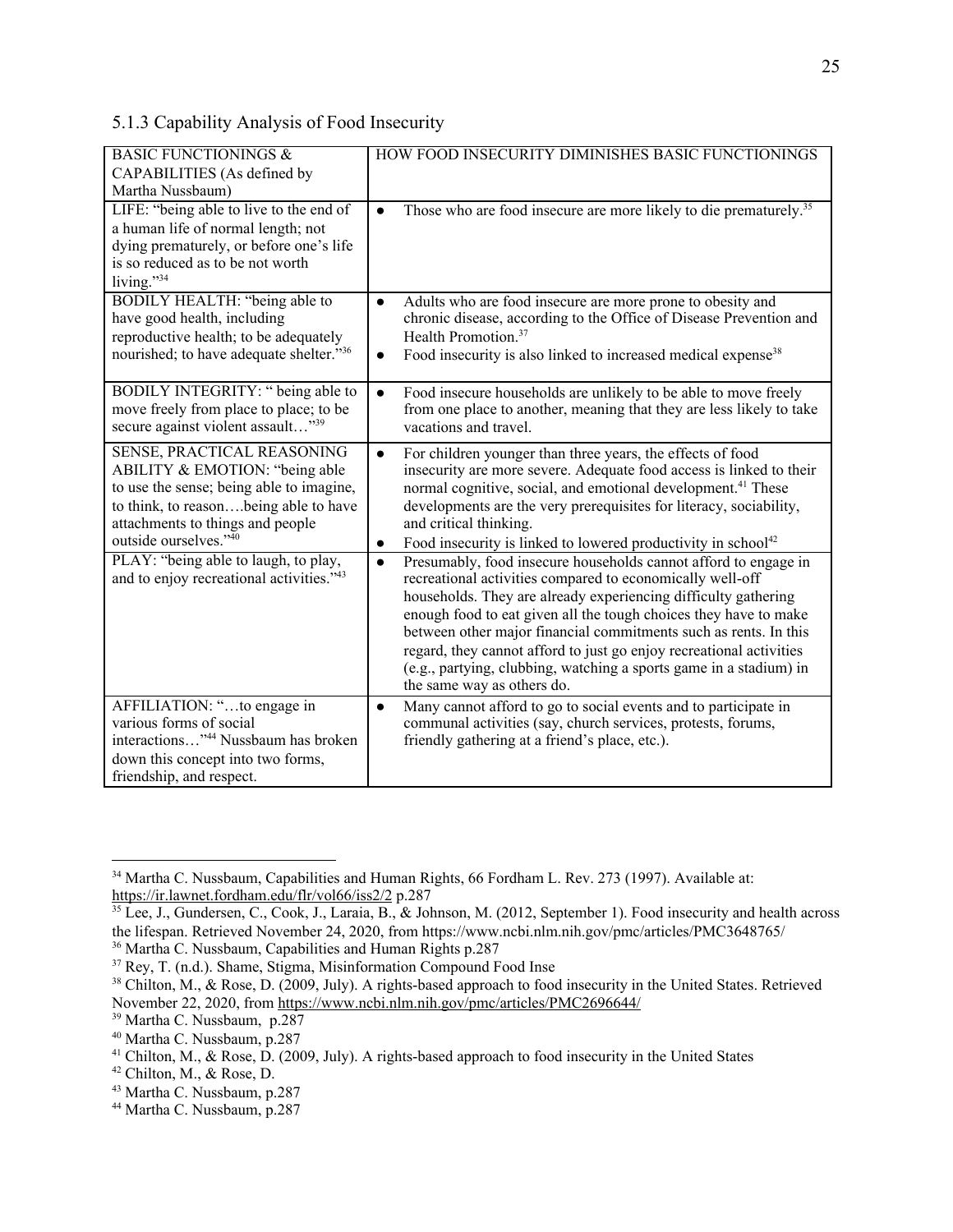#### 5.2 Moral Argument

#### 5.2.1 Argument from autonomy

Racially correlated health disparity is normatively undesirable because it significantly affects basic capabilities (e.g., life chances of individuals) for no good reason. Being part of a racial community, for instance, is no morally valid grounds to accord people with health differences because it is not something of which people can have control. The society cannot be said to be just if there is food insecurity and racialized health disparity deprives people of basic functioning for arbitrary factors of which they have no control.

#### 5.2.2 Argument from Relational Egalitarianism

The existence of food security and racialized health disparity diametrically opposed the fundamental relational egalitarian premise that everyone has equal moral worth, and, qua that moral worth, deserves to be treated as such. Food insecurity signifies an abject socio-economic state in which differences in material wealth end up producing differential basic *functionings* and *capabilities* across segments of the population. The differences in basic *functionings* and *capabilities* amount to differences in relational status. If society is relationally unequal to the extent that some people struggle with basic sustenance and are systematically put to this abject state, then it does not adhere to the basic egalitarian moral premise and cannot be just.

The analytical framework in this section stems primarily from Elizabeth Anderson's relational conception of equality. The relational conception of equality, as the name suggests, seeks to establish the equality of status between individuals. That is, the idea is that a man can be richer, more educated, luckier, or morally more respectable, etc., those differences in attributes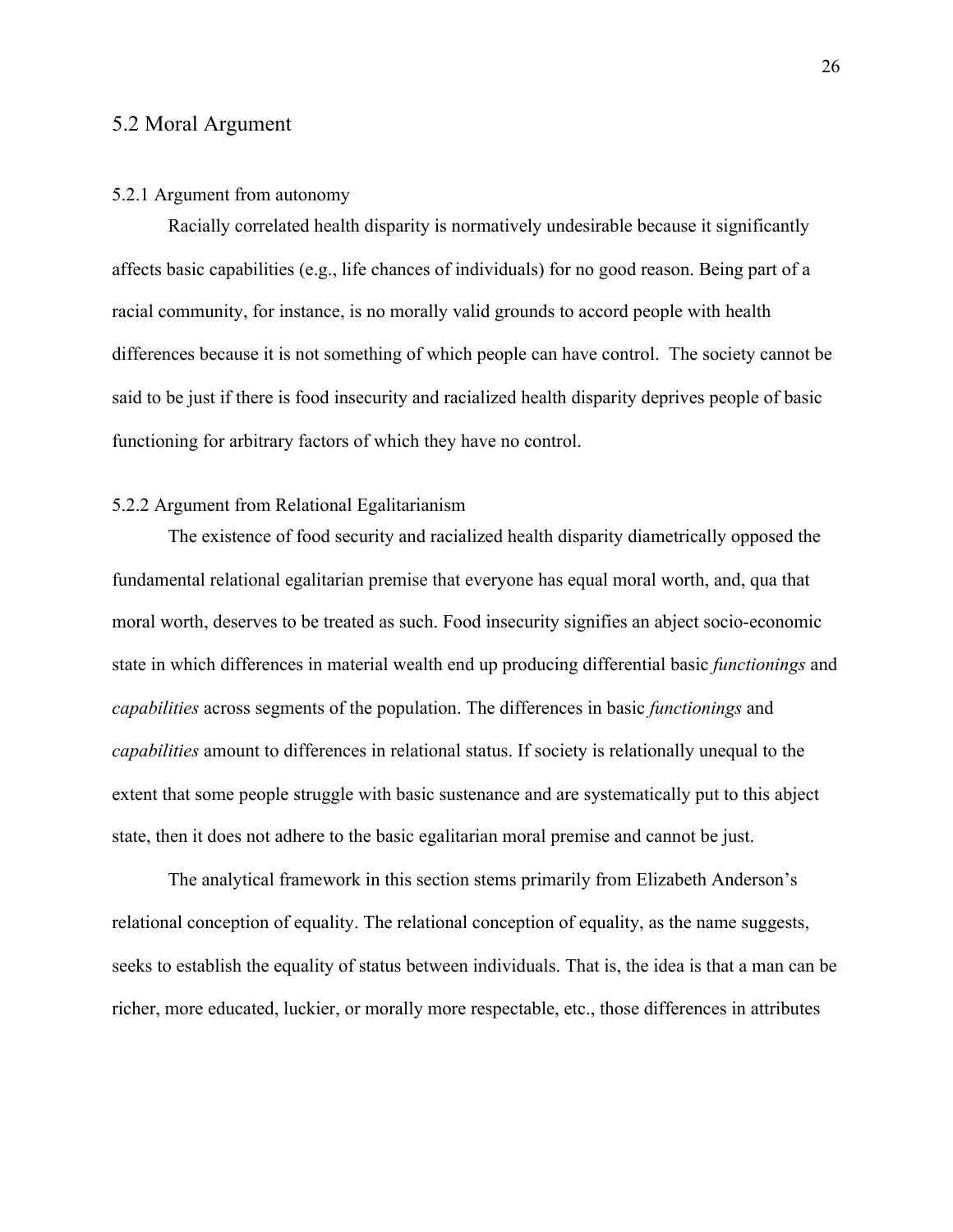do not suffice to serve as a basis to treat people differently. Therefore, relational egalitarianism sees oppression as a root harm.<sup>45 46</sup>

Food insecurity disproportionately impacts certain demographics more than others. So does health disparity impact certain demographics more than others. For one thing, food insecurity is fundamentally an experience for poor households. In fact, in many circumstances, food insecurity exists because the head of the household has to make a tough choice between paying for rents (therefore cutting down the quantity and quality of their food) and being well-fed (therefore taking the risk of possible eviction).<sup>47</sup> Apart from that, gender and racial identities are also strong indicators of food insecurity. Food insecurity rates for non-Hispanic Black is more than twice the rates for non-Hispanic White households.<sup>48</sup> In a 2009 report, the food insecurity prevalence rate in female-headed households is about three times the national average.<sup>49</sup> From these examples, we can see that vulnerable minorities are disproportionately impacted by food insecurity.

Both food insecurity and public health disparity result in a loss of basic capabilities upon which other more advanced capabilities are based. Food insecurity describes a collection of environmental conversion factors that significantly impede *basic human capabilities* and *functionings*. *Basic capabilities,* in this context, refer to intellectual and entertainment activities, which are predicated upon having adequate access to daily sustenance. If people are food

<sup>45</sup> Anderson, Elizabeth S. "What Is the Point of Equality?" *Ethics* 109, no. 2 (1999): 287-337. Accessed May 1, 2020. doi:10.1086/233897. p.

<sup>46</sup> Schemmel, C. (2011). Distributive and relational equality. *Politics, Philosophy & Economics*, *11*(2), 123–148. <https://doi.org/10.1177/1470594x11416774> p.

 $47$  How do you measure hunger? (n.d.). Retrieved November 25, 2020, from <https://www.feedingamerica.org/hunger-in-america/food-insecurity>

<sup>48</sup> Odoms-Young, A., & Bruce, M. (2018). Examining the Impact of Structural Racism on Food Insecurity: Implications for Addressing Racial/Ethnic Disparities. Retrieved November 25, 2020, from <https://www.ncbi.nlm.nih.gov/pmc/articles/PMC5823283/>

<sup>&</sup>lt;sup>49</sup> Chilton, M., & Rose, D. (2009, July). A rights-based approach to food insecurity in the United States. Retrieved November 22, 2020, from <https://www.ncbi.nlm.nih.gov/pmc/articles/PMC2696644/>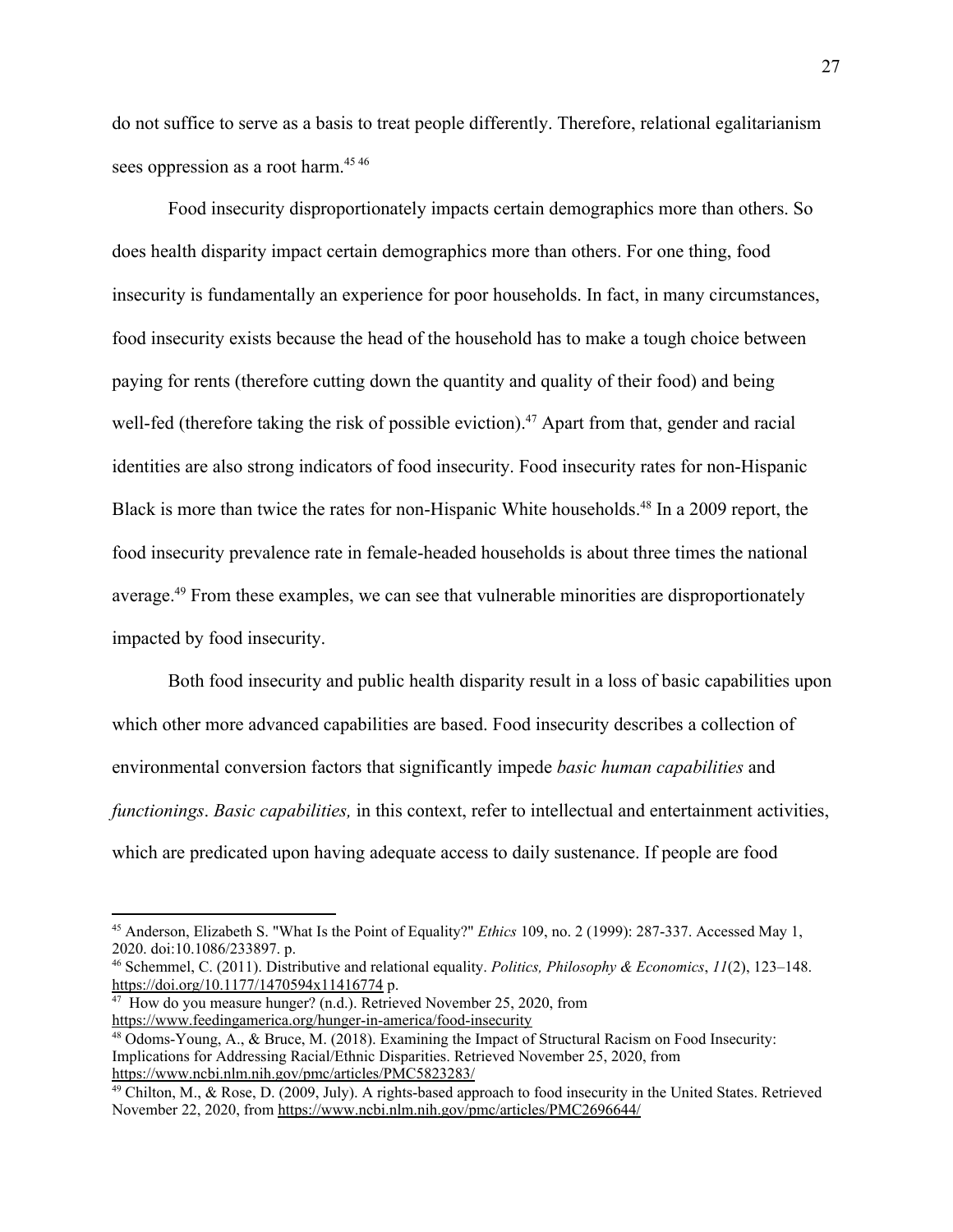insecure, their *capabilities* and *functionings* are diminished in many ways. For one thing, food insecure households have to simply give up many other *functionings* and *capabilities* to survive. A food insecure household is in constant worry that their food supply will run out before they can replenish their fridge with new food.<sup>50</sup> They take time, resources, stamina, and by extension, a sense of control away from people experiencing food insecurity. If the households' primary concern is whether they can eat the next meal and they spend a good amount of time each time struggling to gather enough food to eat, then necessarily they are deprived of the chance to do things that are otherwise meaningful and valuable to them. For instance, a food insecure household may not be able to afford to go to social events and to participate in communal activities, such as watching a football game in the stadium, church services, protests, et cetera.

The loss of basic capabilities results in people having different relational status. The reason why historical racial segregation and institutional racism are morally reprehensible has to do with the fact that they deny the racial minority the rights to be integrated into the social institutions, e.g., using the same water faucets, going to the same school. Such institutional arrangements allow core material and social resources to be given to some people (and to be converted to various *functionings* and *capabilities*) while denying the same resources to others. The differences in terms of *functionings* and *capabilities* eventually channel different people to different socio-economic classes, engendering some kind of relational inequality as a result. Likewise, many material and social resources are available to food secure households while the same resources are denied to food insecure households.

Given so many *functionings* are lacking for food insecure families to the point that they struggle to put bread on their table, arguing that they are relationally equal with food secure

<sup>50</sup> Coleman-Jensen, Alisha, Matthew P. Rabbitt, Christian A. Gregory, and Anita Singh. 2020. Household Food Security in the United States in 2019, ERR-275, U.S. Department of Agriculture, Economic Research Service.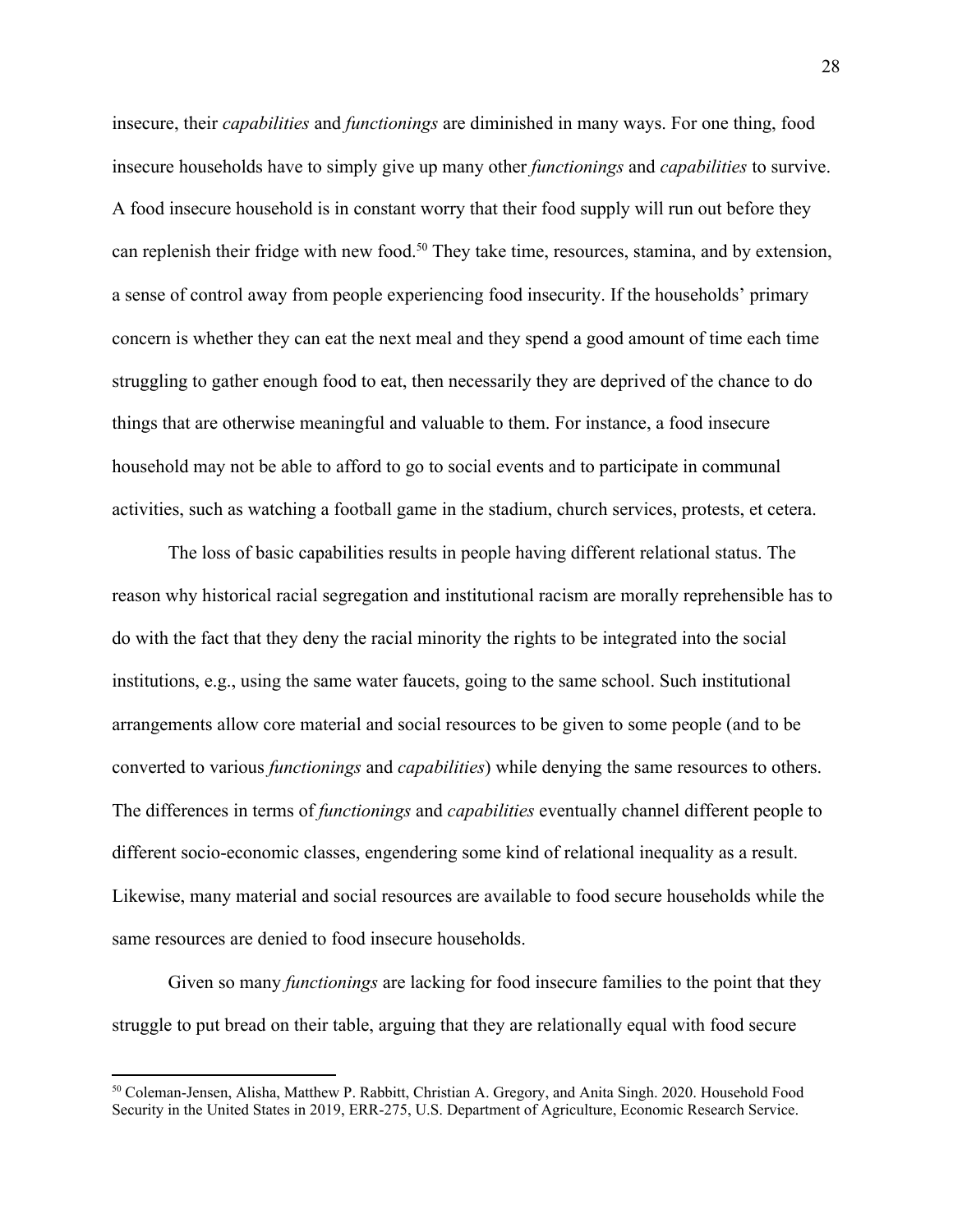households will not be compelling. It would be far-fetched to say a household struggling to put food on the table necessarily relates to a millionaire household owning big mansions and yachts as equal members of the society, for freedom entails differently to them given the material constraints the poor household faces. If society permits some of its members to lose basic capabilities while letting others to realize their advanced capabilities, the society is not relationally equal and people are unable to relate to each other as equal members.

An indispensable element of a just society is an egalitarian social order, and an egalitarian social order is founded upon the notion that everyone can relate to each other as equal members of society. A society cannot be said to honor basic principles of relational equality if its members cannot relate to each other as equals. A society cannot be said to be just if it fails to honor the basic egalitarian moral premise.

### 5.2.3 Argument from Epistemic Injustice

Another concept relevant to ethical considerations is epistemic injustice. Epistemic injustice describes unjust treatment due to the existence of certain perceptions or the lack thereof. This framework sheds light on the structural aspects of food insecurity; the unjust treatment resulting from collective understanding, or misunderstanding, as opposed to individual malice, is a clear indication of its structural nature.

One type of epistemic injustice is hermeneutical injustice. Hermeneutical injustice refers to "the injustice of having some significant area of one's social experience obscured from collective understanding owing to hermeneutical marginalization<sup>751</sup>, which applies to the perpetuation of food insecurity. One classic example of epistemic injustice resulting from

<sup>51</sup> Fricker, M. (2011). *Epistemic injustice: Power and the ethics of knowing*. Oxford: Oxford University Press. P. 168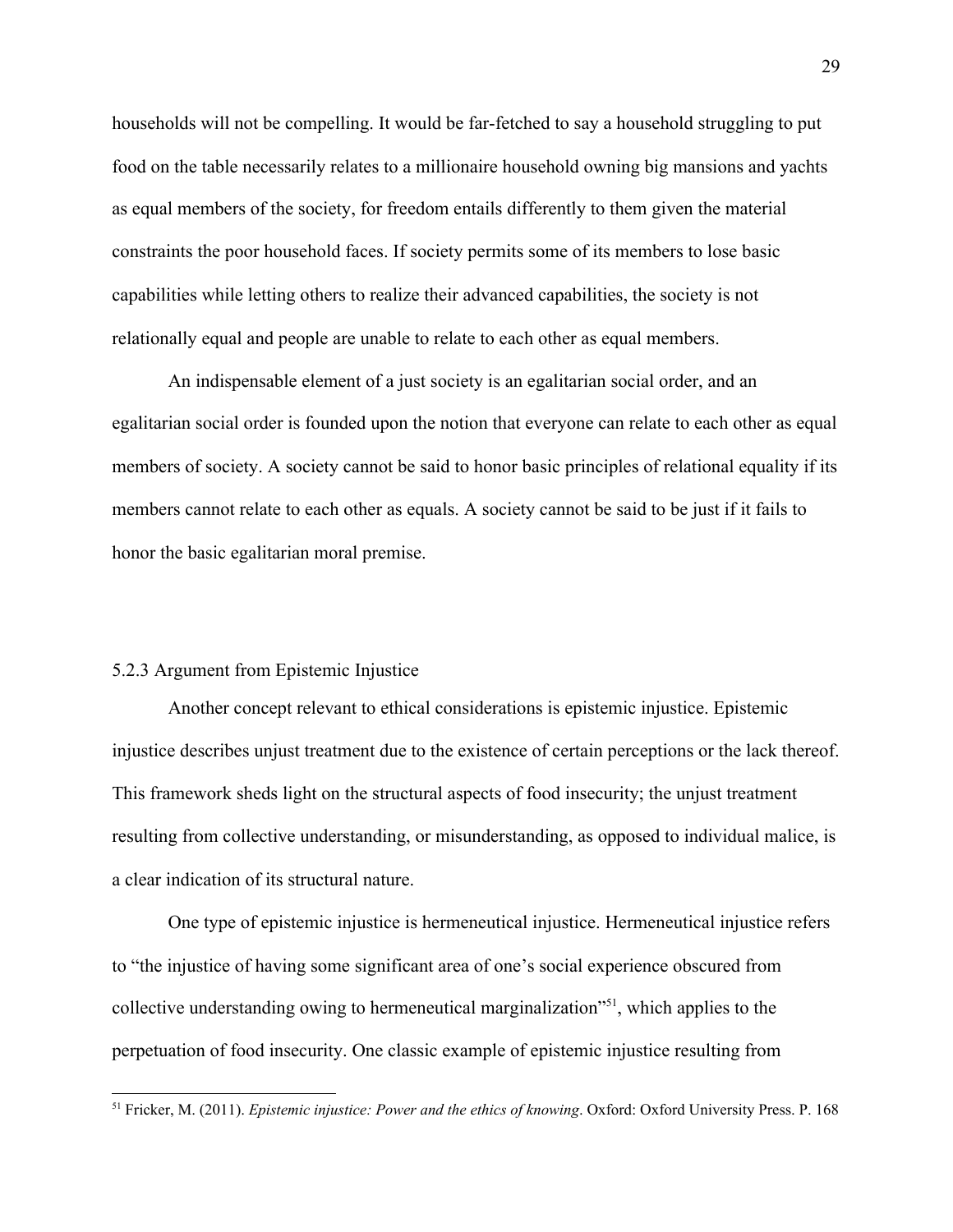hermeneutical injustice is stalking. Before the concept of stalking was articulated and accepted into mainstream culture as criminal activity, reports of uncanny stalking were often dismissed by the police because stalkers at the time were not in violation of any existing moral or legal framework.<sup>52</sup> Stalking victims suffered from hermeneutical injustice because their experience was dismissed and rendered into obscurity due to the police officer's perceptual and interpretive frameworks. Put simply, hermeneutical injustice is harm-producing and resulting from collective perceptual frameworks. Victims of hermeneutical injustice are "unfairly disadvantaged by some collective" perceptual gap.<sup>53</sup> The stalking example is a perfect illustration of the harm caused by such a collective knowledge gap. People can also be harmed because they are not being perceived as who they are.<sup>54</sup> The wrongness lies in the inaccurate perception itself, not necessarily in the disadvantages caused by the inaccurate perception.

In this regard, food insecurity is epistemically unjust because people who are food insecure have a significant area of their life experience obscured from the collective understanding. For one thing, food insecurity is, fundamentally, a minority experience to which the mainstream has difficulty relating. It was estimated that in Allegheny County 10.6% of the population is food insecure.<sup>55</sup> Among the population that is food insecure, 46% are above the 160% poverty line and thus are not eligible for SNAP benefits to help alleviate their food insecurity<sup>56</sup>. Therefore, 5% of the total population in Allegheny County suffer from food insecurity with little or no assistance. Though this means that a significant number of people are food insecure, in terms of proportion to the rest of the community, they are still a small minority of the total population. The overwhelming majority of the population does not have any

http://map.feedingamerica.org/county/2018/overall/pennsylvania/county/allegheny

<sup>52</sup> Fricker, M. (2011). *Epistemic injustice: Power and the ethics of knowing*. Oxford: Oxford University Press. P. 168 <sup>53</sup> Fricker, M. (2011). *Epistemic injustice,* P. 168

<sup>54</sup> Fricker, M. (2011).. P. 168

<sup>&</sup>lt;sup>55</sup> Map the Meal Gap. (n.d.). Retrieved November 22, 2020, from

<sup>56</sup> Map the Meal Gap. (n.d.).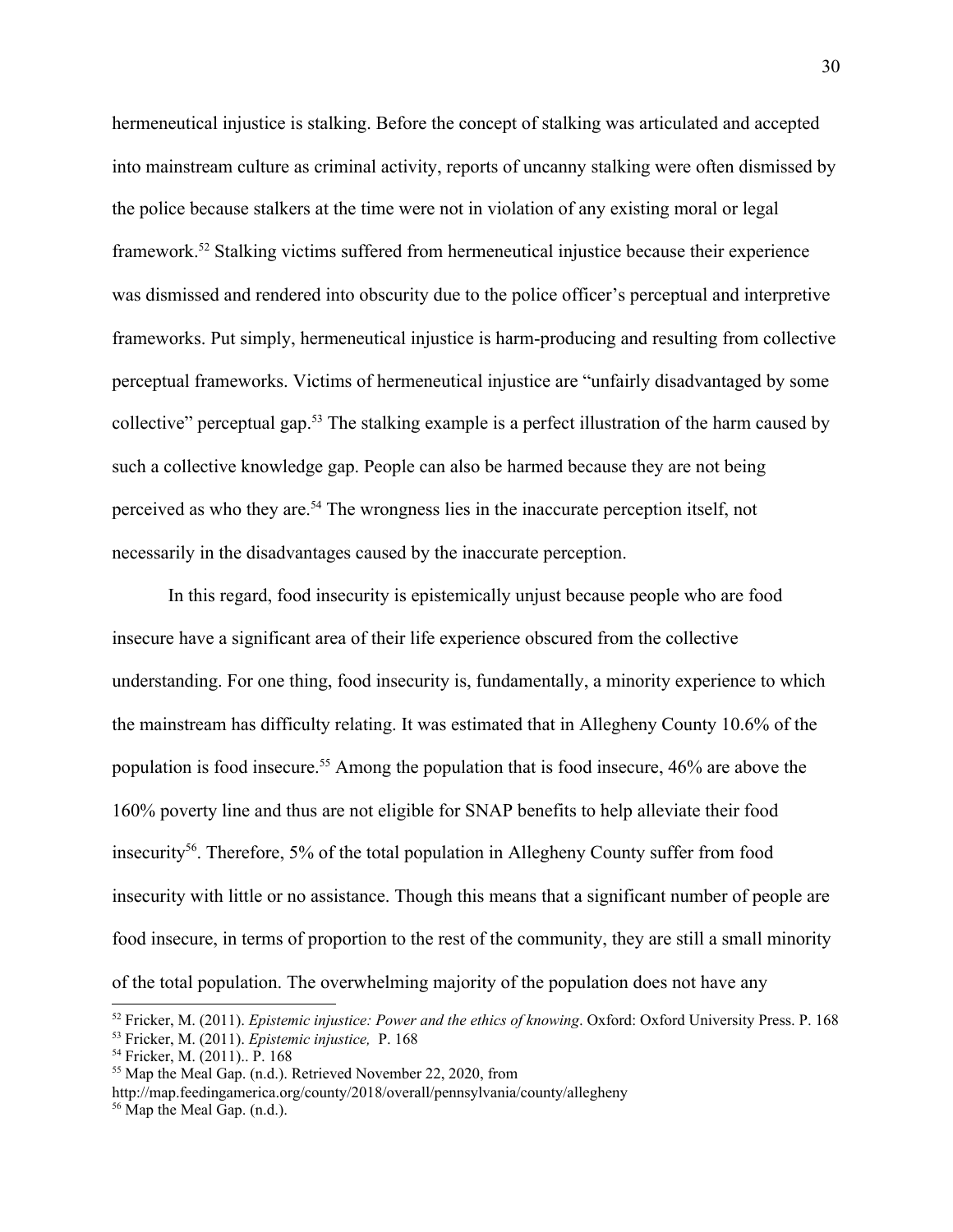experience of food insecurity, and will therefore have a more difficult time relating to poignant experiences such as cutting grocery bills out of absolute necessity or involuntarily spending a day without eating.

Though most people have a general idea of what food insecurity means, the collective understanding of food insecurity is largely inadequate and vague. Even at the professional level, there is no clear consensus on what the definition of food insecurity should be, and experts disagree on how it should be conceptualized in the first place. In fact, the situation was once so controversial that there was a public outcry over the U.S. government's definition of the most severe form of food insecurity, which does not include the word 'hunger.'<sup>57</sup> Some studies have determined food insecurity to be a household-level concept, in contrast to an individual-level concept like hunger <sup>58</sup>, while others think food insecurity is not so much a distinct concept from individual hunger as it is a term that is framed differently. For example, studies dedicated to food insecurity on college campuses tend to regard individual students as their subject matter since the house-hold level definition is inapplicable.

Additionally, the collective understanding of food injustice is further obscured by the existence of detractors and antagonistic narratives. Some people and organizations not only dismiss food insecurity, but actively push for victim-blaming narratives and shaming culture, creating untrue and disparaging myths such as the 'welfare queen'<sup>59</sup>. The media's attitude towards the issue of food insecurity is often problematic and characterized by indifference. At times, portrayals reflect mischaracterization and outright hostility towards individuals'

<sup>57</sup> Chilton, M., & Rose, D. (2009, July). A rights-based approach to food insecurity in the United States. Retrieved November 22, 2020, from <https://www.ncbi.nlm.nih.gov/pmc/articles/PMC2696644/>

<sup>58</sup> National Research Council 2006. Food Insecurity and Hunger in the United States: An Assessment of the Measure. Washington, DC: The National Academies Press. <https://doi.org/10.17226/11578>.

<sup>59</sup> Sanford Schram Joe Soss, Schram, S., Soss, J., Sunkara, B., Karp, M., Featherstone, L., . . . Lomnitz, C. (2015, March 09). Demonizing the Poor. Retrieved November 24, 2020, from <https://www.jacobinmag.com/2015/09/welfare-republicans-sam-brownback-race-corporations/>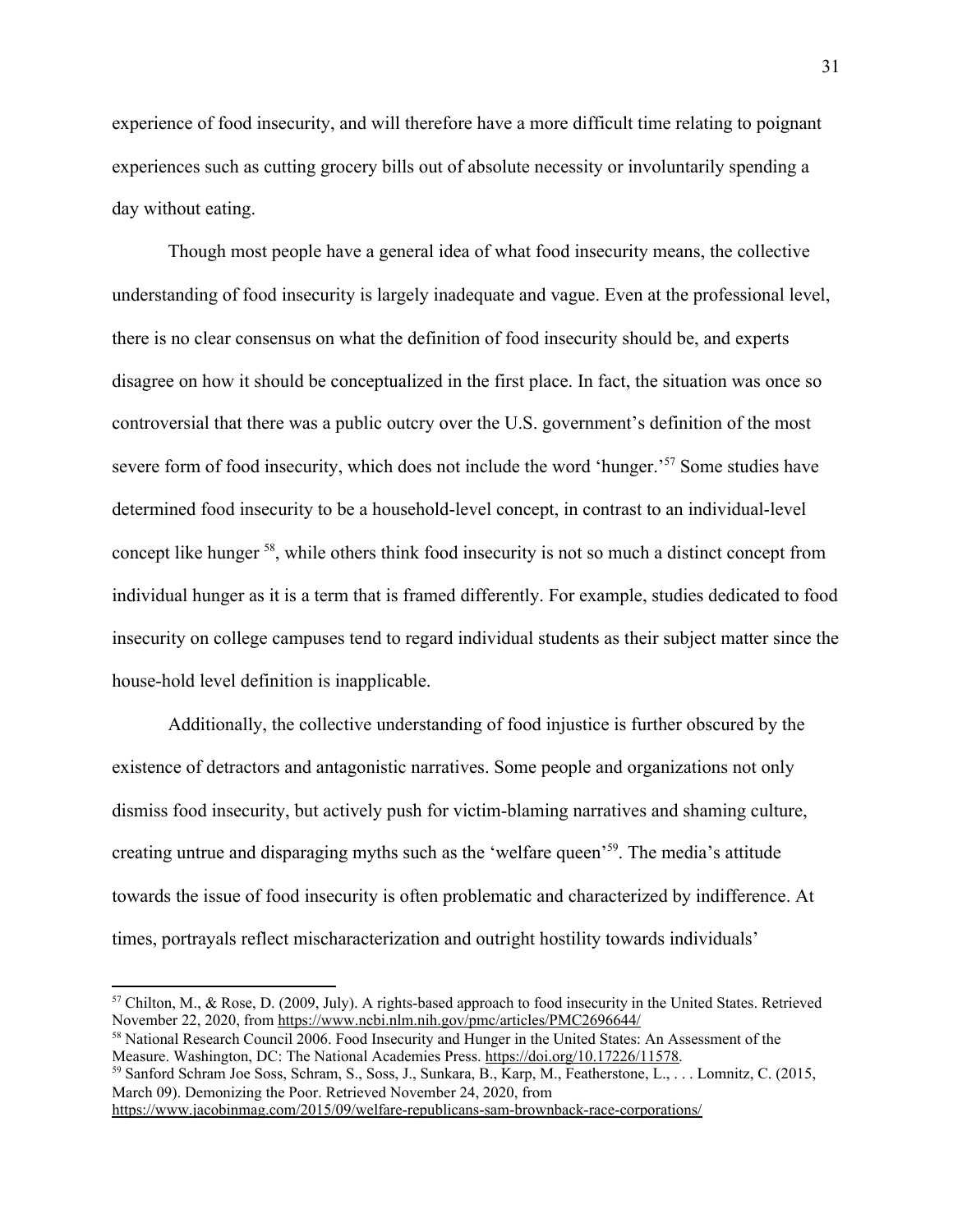reasonable reaction in response to adversities in life, casting them as 'lazy takers.'<sup>60</sup> Detractors often seek to cast basic welfare programs as being for 'the undeserving poor,' and as a drain on taxpayer dollars<sup>61</sup>, and the public discourse tends to assign blame towards victims of social injustice.<sup>62</sup>

This public's assignment of blame to the victims of social injustice, including food injustice, results from a common perceptual framework that assigns blame to victims for the injustice they suffer. Recall that according to the theory of hermeneutical injustice, the injustice lies in the inaccurate perception itself, not necessarily in the disadvantages caused by the inaccurate perception. Since this perceptual framework is born from public misunderstanding of the conditions and circumstances of food-insecure people, it clearly qualifies as hermeneutical injustice.

 $60$  Riches, G. (2018). Food bank nations: Poverty, corporate charity and the right to food. Abingdon, Oxon: Routledge. p.62

 $61$  Riches, G. (2018). Food bank nations

<sup>62</sup> "State Initiatives Supporting Healthier Food Retail: An Overview of the National Landscape." *CDC*, 2011, [www.cdc.gov/obesity/downloads/healthier\\_food\\_retail.pdf](http://www.cdc.gov/obesity/downloads/healthier_food_retail.pdf) .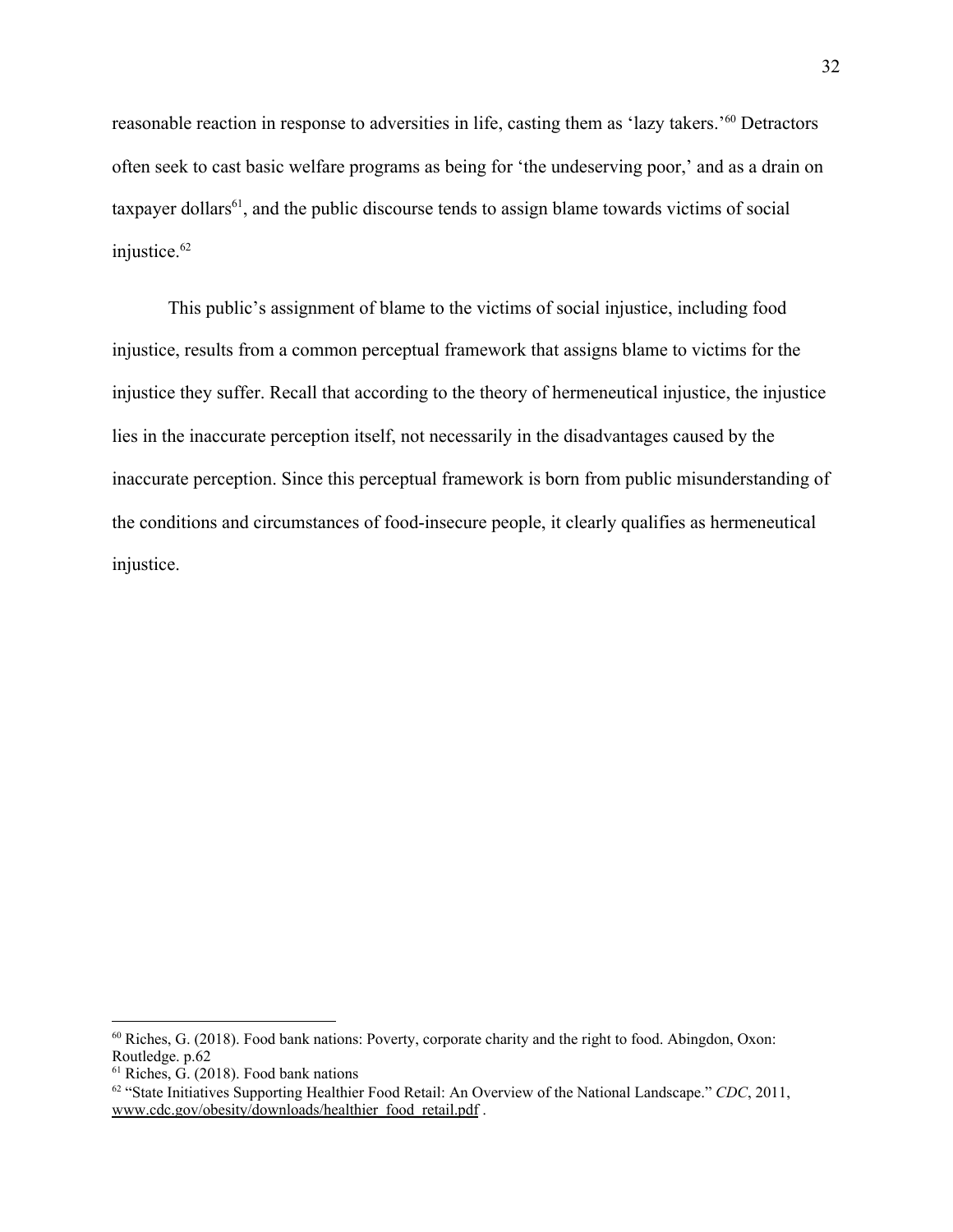# 6. History of Redlining

The formal history of Redlining in the United States dates back to the founding of the Home Owners Loan Corporation (HOLC) in 1933. Created as a response to the Great Depression under Franklin Roosevelt's New Deal, the HOLC was designed to help refinance homes in foreclosure and designate areas around the country that would be desirable for mortgage lenders to invest in. The HOLC developed Residential Security maps all over the country which designated neighborhoods as green, blue, yellow, or red. Each color represented the quality of the investment for lenders in a certain area. Under this system green represented the best investment areas, blue for still desirable, yellow for definitely declining, and red for hazardous. However, the criteria used to designate these red and green areas rapidly led to the HOLC being seen as the official segregator of towns and neighborhoods that was actively supported by the government. Criteria used to determine the rating for neighborhoods "related to the age and condition of housing, transportation access, closeness to amenities such as parks or disamenities like polluting industries, the economic class and employment status of residents, and their ethnic and racial composition."<sup>63</sup> All across the country, areas that were majority Black, Immigrant, or Jewish were designated as either yellow or red, signaling that it would be unwise to invest resources in these purportedly declining communities. Lenders, appraisers and real estate agents, in the creation of the HOLC map, viewed it as dangerous to lend to Black neighborhoods or those with eastern European neighbors which subjected these heavily minority communities to poor investment ratings.

The term *redlining* was created in the 1960's by sociologist John McKnight to describe the practice where the federal government and lenders would literally draw a red line around

<sup>63</sup> Bruce Mitchell PhD., "HOLC 'Redlining' Maps: The Persistent Structure of Segregation and Economic Inequality " NCRC," December 18, 2018, <https://ncrc.org/holc/>.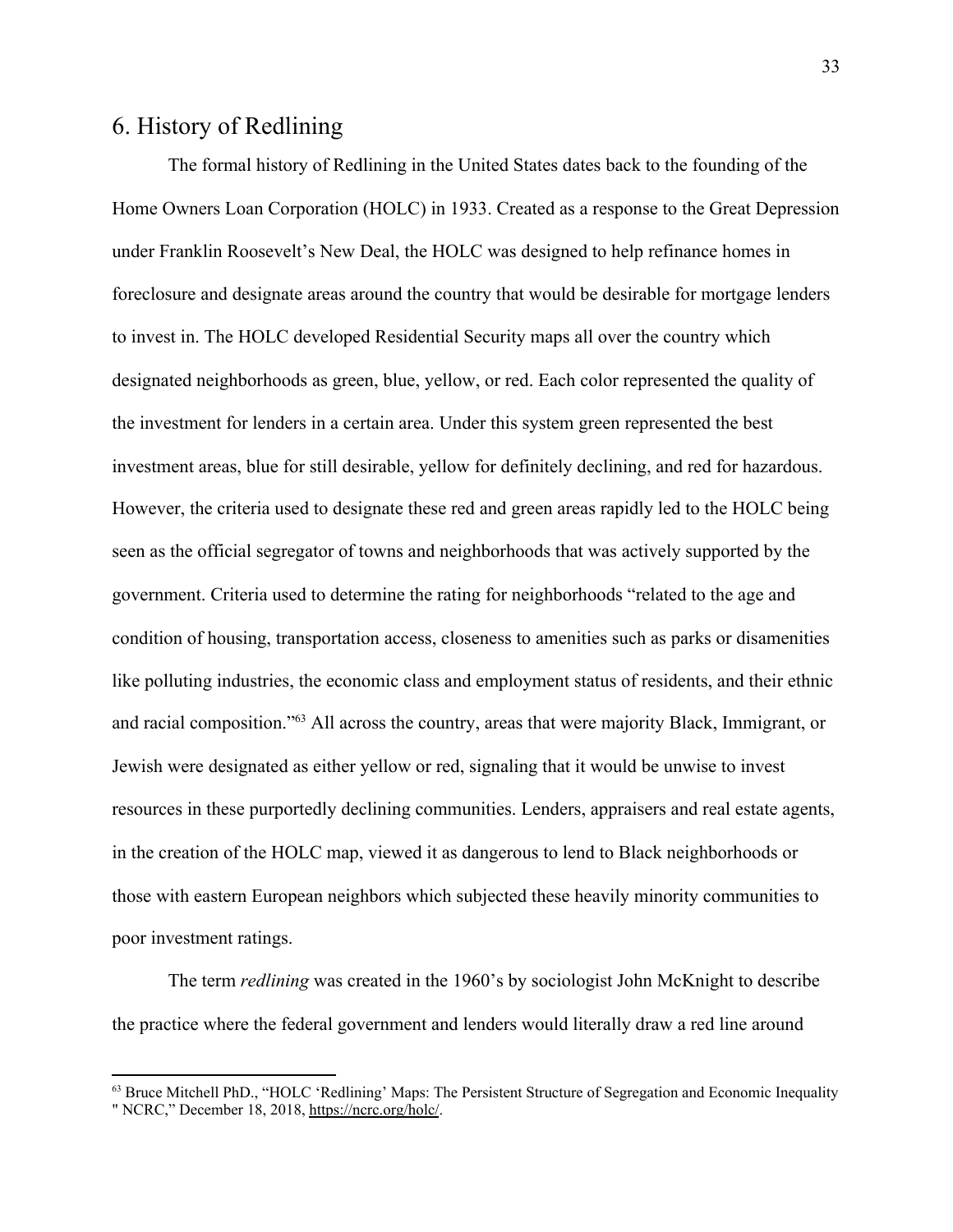neighborhoods based primarily on demographics. Investigations found that lenders would mark lower-income White areas as green or blue while marking middle- to upper-income Black areas as red or yellow.<sup>64</sup> This disparity throughout the middle of the 20th century prompted the federal government to pass the Community Reinvestment Act in 1977 to attempt to mitigate some of the negative impacts of redlining that have disproportionately impacted minorities. The Community Reinvestment Act encouraged lenders to lower their standards in order to meet the credit of low to moderate income neighborhoods with the intent of having banks fulfill the needs of the communities they were located in. Under the CRA federal regulators were required to assess the lending activity of these banks in terms of how well they fulfilled their obligations to the community. However, issues arose in the execution of this plan as the banks never had specific benchmarks to meet for these federal evaluations so their interpretation of community impact had no standard to reach.<sup>65</sup> Furthermore, the only repercussions for receiving a low CRA rating are that the public can see the rating. At best this impacts public opinion but only if the potential customer researches the standard when choosing their bank. There are no actual systems in place to ensure that these banks are working towards investing in their community. A 2018 op-ed by banker Joseph Otting highlighted a downside of CRA when combined with redlining to create "investment deserts" where lending is not encouraged to areas that lacked nearby bank branches. These areas that were already struggling to garner resources due to the racist impacts of redlining since the 1930s now had to deal with banks having further justification to not invest due to their own decision to not put banks in these areas that were marked as hazardous.<sup>66</sup>

<sup>64</sup> Coyne, Joseph, et al. "Federal Reserve Bulletin." *Federal Reserve Bank of St. Louis*, 1991, fraser.stlouisfed.org/files/docs/publications/FRB/1990s/frb\_111991.pdf.

<sup>65</sup> Kenton, Will. "Community Reinvestment Act (CRA)." *Investopedia*, Investopedia, 14 Dec. 2020, www.investopedia.com/terms/c/community\_reinvestment\_act.asp.

<sup>66</sup> Otting, Joseph. "We Have a Once-in-a-Generation Chance to Revamp CRA. Let's Use It." *American Banker*, American Banker, 30 Aug. 2018,

[www.americanbanker.com/opinion/we-have-a-once-in-a-generation-chance-to-revamp-cra-lets-use-it.](http://www.americanbanker.com/opinion/we-have-a-once-in-a-generation-chance-to-revamp-cra-lets-use-it)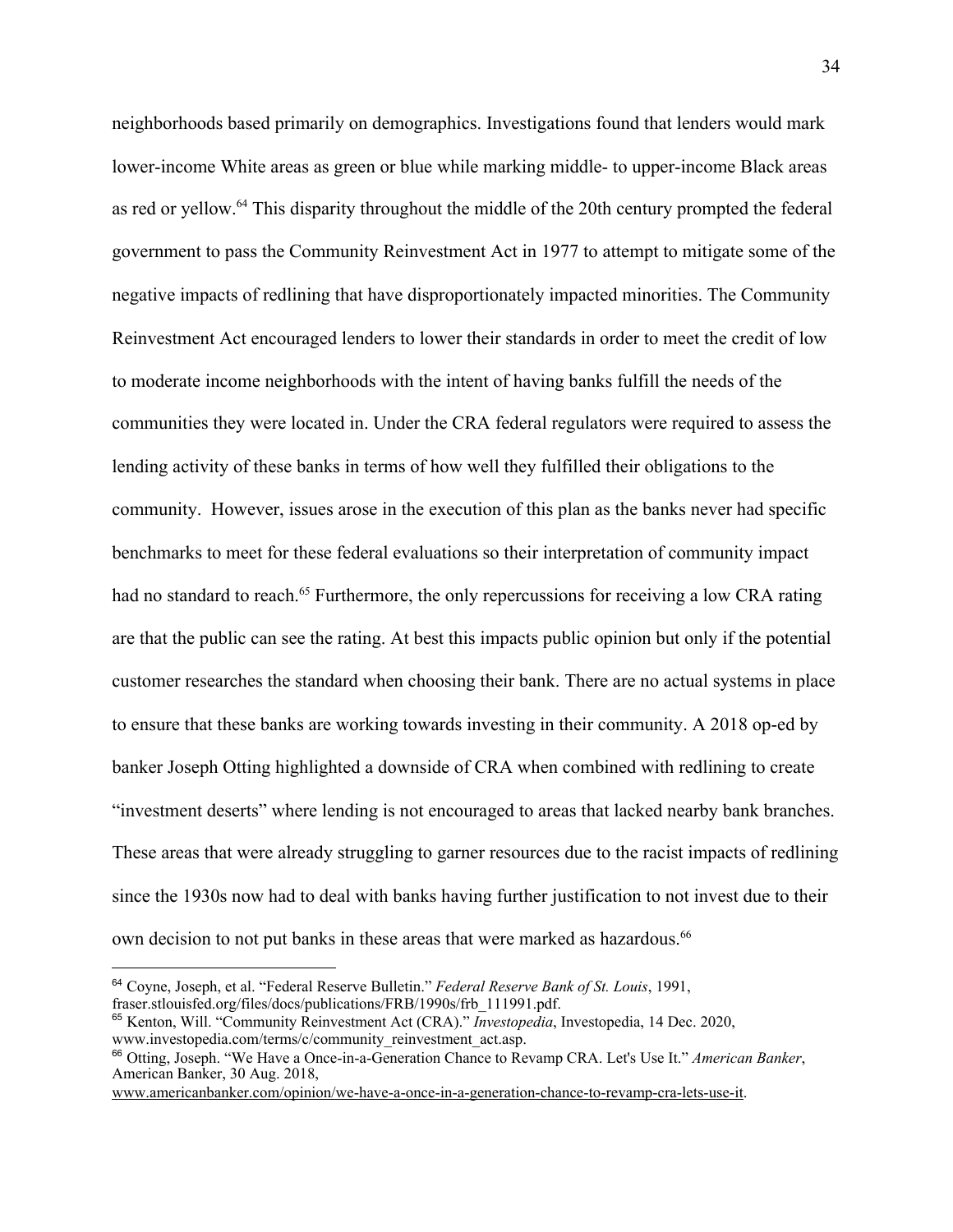Redlining was prevalent in many different regions of the United States, and Pittsburgh was no exception. When looking at the impact of redlining in Pittsburgh we first examine the distribution of the redlined zones. Pittsburgh's historic breakdown of the Residential Security Map is depicting below according to a study by the University of Richmond:



Areas in Pittsburgh

#### *Mapping Inequality: Redlining in the New Deal America<sup>67</sup>*

Green and blue areas tended to be predominantly White areas whereas their red and yellow counterparts were more diverse. The racial makeup of these neighborhoods in the red and yellow areas correlates heavily with the systematic disinvestment from the government into its minority communities and further pushing said communities into poverty. While these red and yellow areas struggled, the green and blue communities flourished over the past century as they have the highest average incomes, home ownership rates, and unfettered access to the mortgage market. This disparity of investment exists even today in Pittsburgh as "according to PCRG, 7 neighborhoods received 50% of all mortgage dollars in 2015—**6 of the 7 were historically**

<sup>67</sup> "Mapping Inequality." *Digital Scholarship Lab*, dsl.richmond.edu/panorama/redlining/.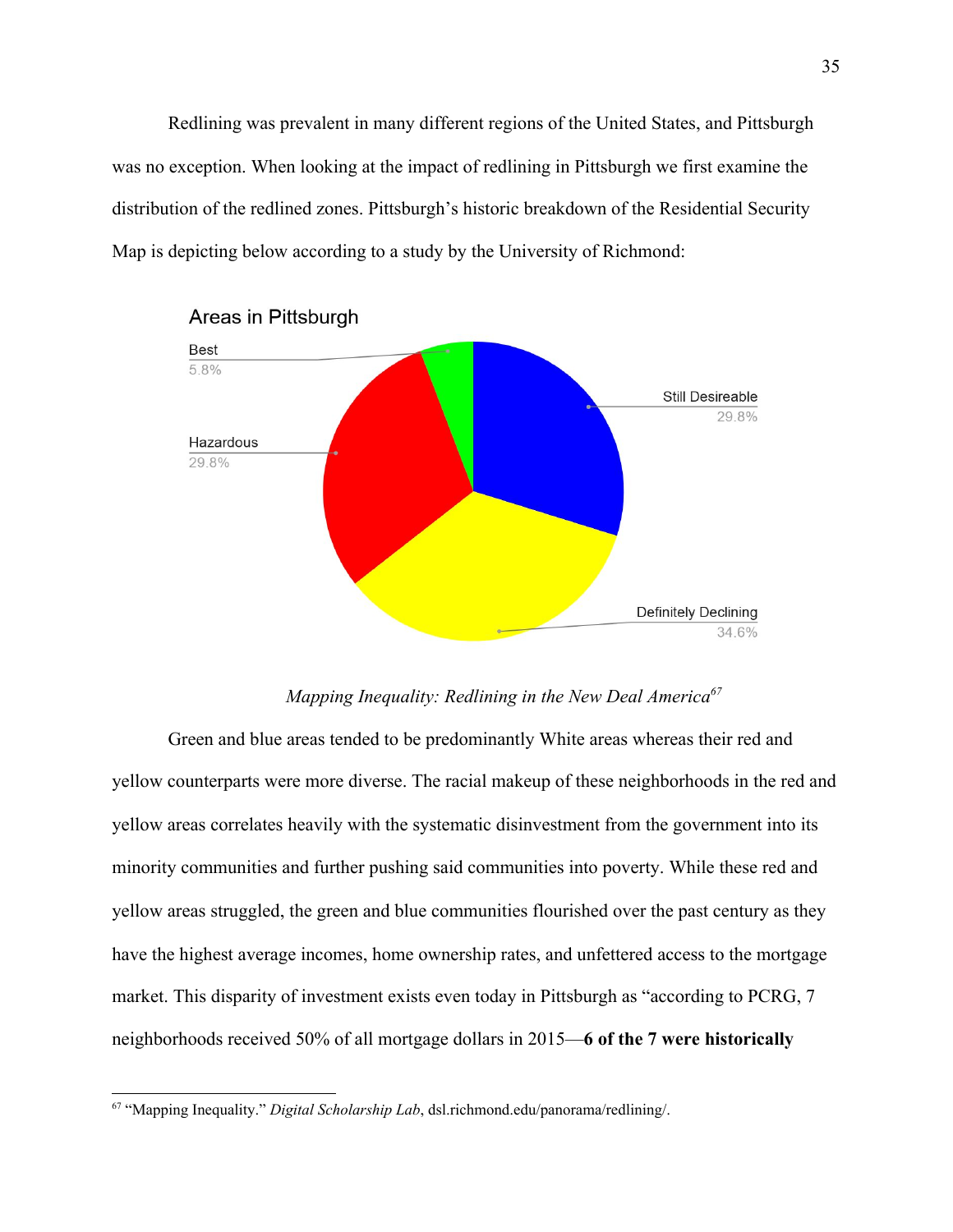**rated either green or blue."**<sup>68</sup> In 1996, homes in redlined neighborhoods were found to be worth approximately half of those that extend in these green and blue areas that the government declared best for mortgage lending.<sup>69</sup> This residential security map produced by the HOLC was examined in a University of Pittsburgh study in 2016 where census data from 1970 to 2000 found a strong correlation between the demographic variables and security grades of the neighborhoods. It was found that red and yellow areas were more likely to have persistent poverty, Black populations, and population loss, whereas green and blue areas were most likely to have the highest average incomes.<sup>70</sup> This lack of investment concerned landlords in Pittsburgh that were not keen on renting to minority groups. For example, a case study from WESA found that on Penn Avenue, landlords renting would frequently be asked if the house was on the White or Black side of Penn Ave. as the White side was in the blue area whereas the Black side was in the red.<sup>71</sup> This continuous disinvestment from the government, mortgage lenders, and realtors into historically minority neighborhoods led to many Black people being trapped in a cycle of poverty with no resources to help them escape or develop their communities.

The impact of redlining continues to be experienced to this day. Even as the law has become more accepting of Black ownership and investment on paper, the generational wealth built up in green and blue neighborhoods remains out of reach for those who grew up unable to access those privileges. The effects of this are far reaching, both in terms of economic prosperity but also in terms of accessibility to the broader city. With less money invested throughout the

<sup>68</sup> SUDS CMU, "The Legacies of Redlining in Pittsburgh," February 21, 2017,

https://suds-cmu.org/2017/02/21/the-legacies-of-redlining-in-pittsburgh/.

<sup>69</sup> Kenton, Will. "Redlining." *Investopedia*, Investopedia, 9 Dec. 2020,

www.investopedia.com/terms/r/redlining.asp.

 $70$  Rutan, David Ouinn. "Legacies of the Residential Security Maps: Measuring the Persistent Effects of Redlining in Pittsburgh, Pennsylvania." *University of Pittsburgh*, 2016, core.ac.uk/download/pdf/78483233.pdf.

<sup>71</sup> Krauss, Margaret J. "Pittsburgh Neighborhoods And Schools Remain Segregated, But How Did It Start?" *90.5 WESA*, www.wesa.fm/post/pittsburgh-neighborhoods-and-schools-remain-segregated-how-did-it-start.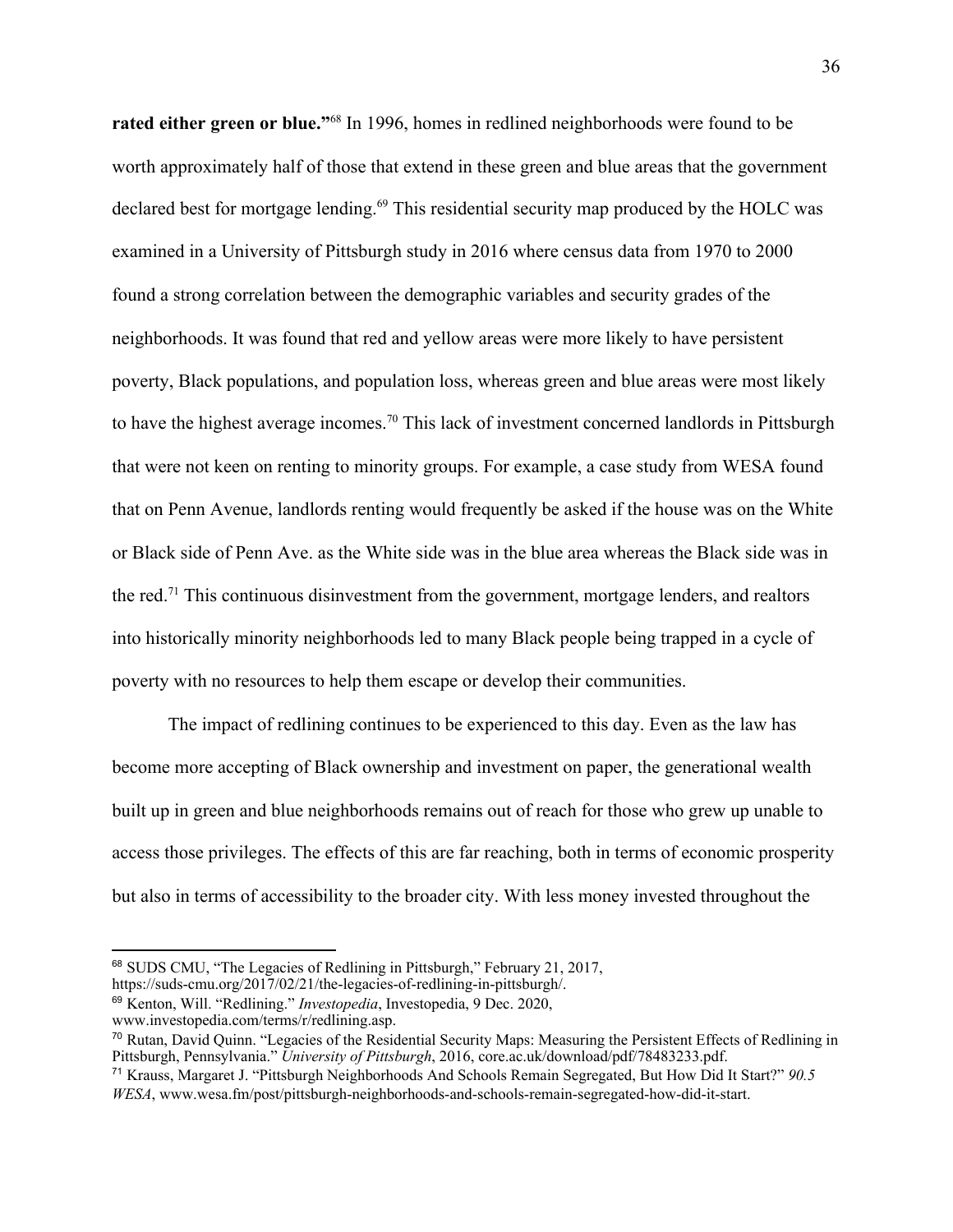time of systematized racial law, the result is a community without the basic infrastructure necessary to yield prosperity. For example, Homewood's sidewalks had less money invested into them, and to the degree they ever were up to the standard met across the White areas of the city, they have fallen even deeper into disrepair. Without the ability to easily and accessibly move between Homewood and the broader Pittsburgh economy, even without the explicitly racialized laws that held back the community in the past, its access to food will remain crippled. Food security, and broader food sovereignty, is limited not simply by the geography and private infrastructure points at which food is made available, but upon the public infrastructure connecting those points with the broader population. Furthermore, the lack of utilizable sidewalks and street lamps result both directly in subdued land value, but more than this, they result in criminality and create an environment by which many, particularly women, feel uncomfortable traversing their own neighborhood at night. For half the population therefore, this makes access to food a potentially dangerous process for nearly half the hours in the day.

Ultimately, these effects impact the totality of the local experience, for both historically Black and White neighborhoods across the city; but more so, these problems are compounded with respect to food security. The result of infrastructure built both with the direct intention of keeping Black people from availing of public services and from being in certain historically White areas is unequal access to food, unequal public funding and a more physically constricted world for Black residents than their White counterparts elsewhere in the city. This remains true for car travel, with a road system less well maintained than elsewhere in the city; for bus travel, with far fewer and less frequent buses across historically Black neighborhoods than White ones even to this day; and perhaps most of all for pedestrian travel, as sidewalks have been allowed to fall into disrepair. Food access is not only about where food is made available, but also about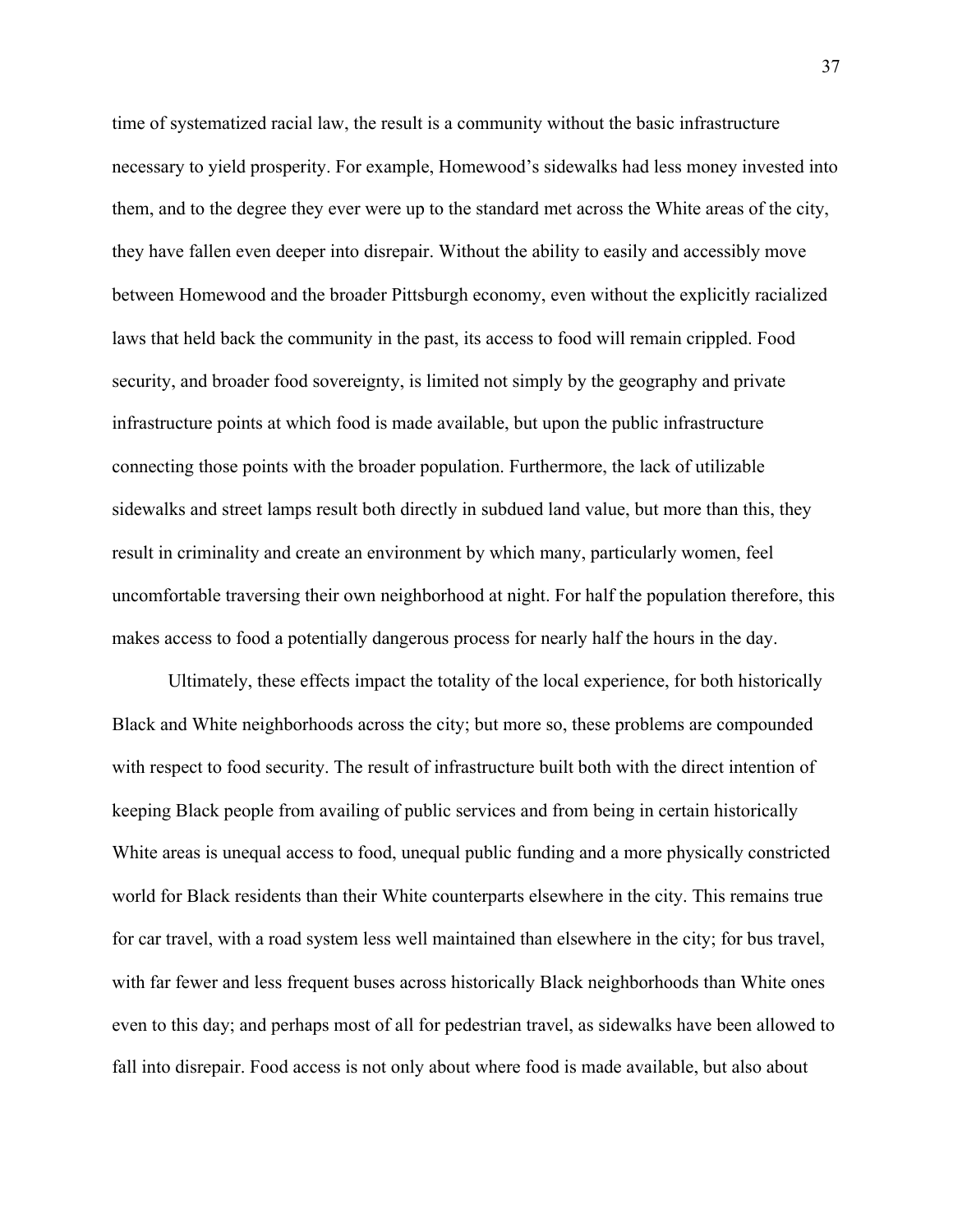how easily people are able to access those places. To truly understand present day food insecurity therefore, requires first that we recognize the racist history of the city, state and nation and the manner by which a racialized vision continues to plague our infrastructure.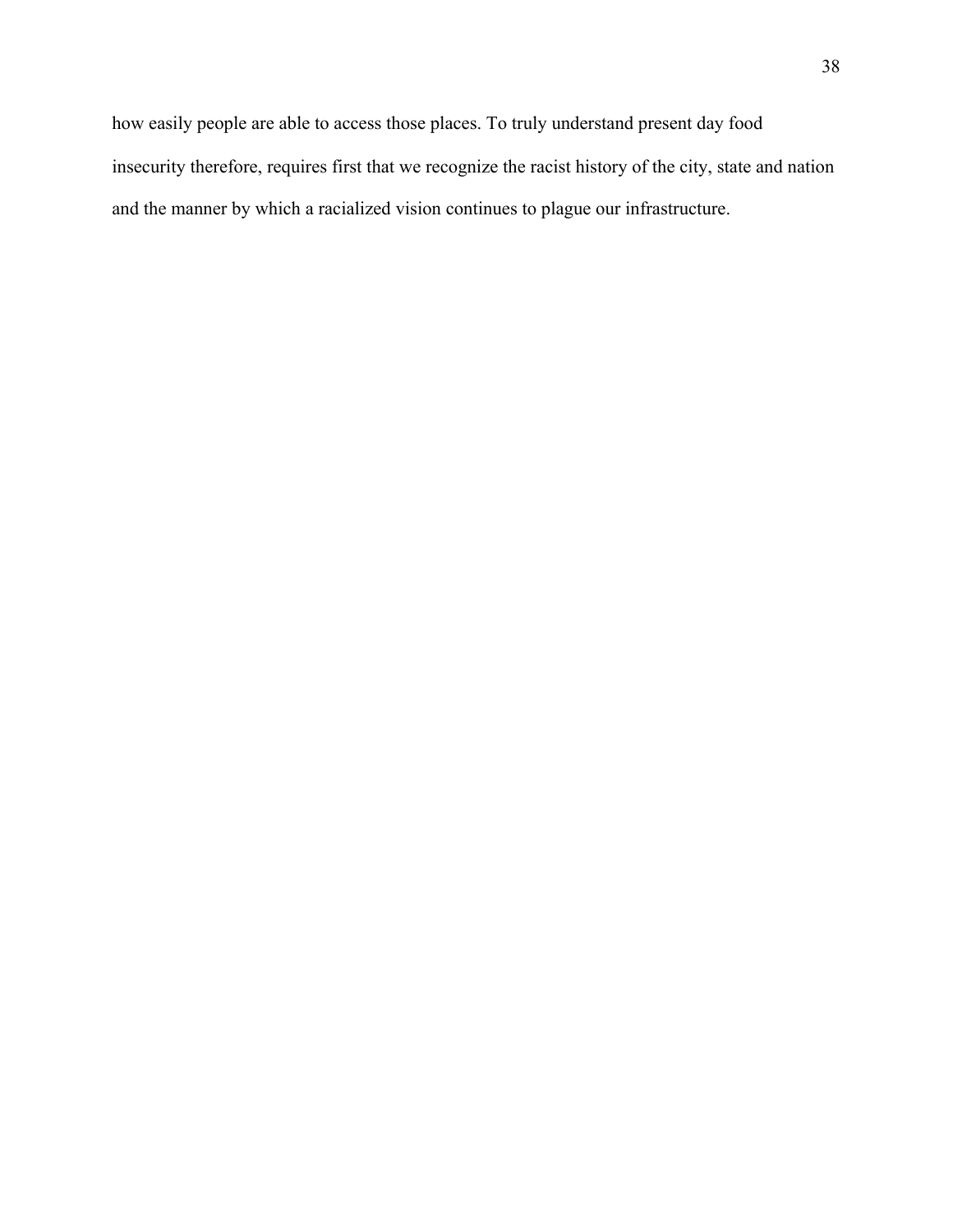# 7. Methodology

## 7.1 Food Insecurity Data Collection

In order to examine the impact of redlining on food insecurity and the health effects that result, we collated data from several Allegheny County databases to reach a more holistic view of the demographic makeup of certain areas as well as the geography of their food resources. Due to the lack of readily available resources of data pertinent to the available food options in Allegheny County we found it necessary to collate this data ourselves. Data pertaining to the demographic makeup of the various neighborhoods in Allegheny County derive primarily from the Allegheny County/Western PA Regional Data Center that features datasets updated as of March 28, 2018. The data was cleaned up and visualized using RStudio. From this data bank the data was collected included: the locations and number of Supermarkets, Fast Food restaurants, WIC Vendors, and Gardens for Allegheny County.

The data were collected in multiple .csv files, so the data from each file was organized to standardize the information across all data collected. Standardization entailed ensuring the data was formatted properly in order to successfully use it in the computer programs we created. The data contained information pertaining to Supermarkets, Fast Food restaurants, WIC Vendors, and Gardens .For each of these four datasets the information in each contains the following variables: name of the location, start date of operation, street number, street name, zip code, latitude, longitude, and category. The category variable is used to classify what type of location each data point being one of the following classifications: Convenience Store, Supermarket, Breakfast, Take-out, Farm, Garden, WIC Vendor. After the data was cleaned up and organized, we further organized the data points by zip code to narrow down the data to the Hill District and Homewood locations of interest.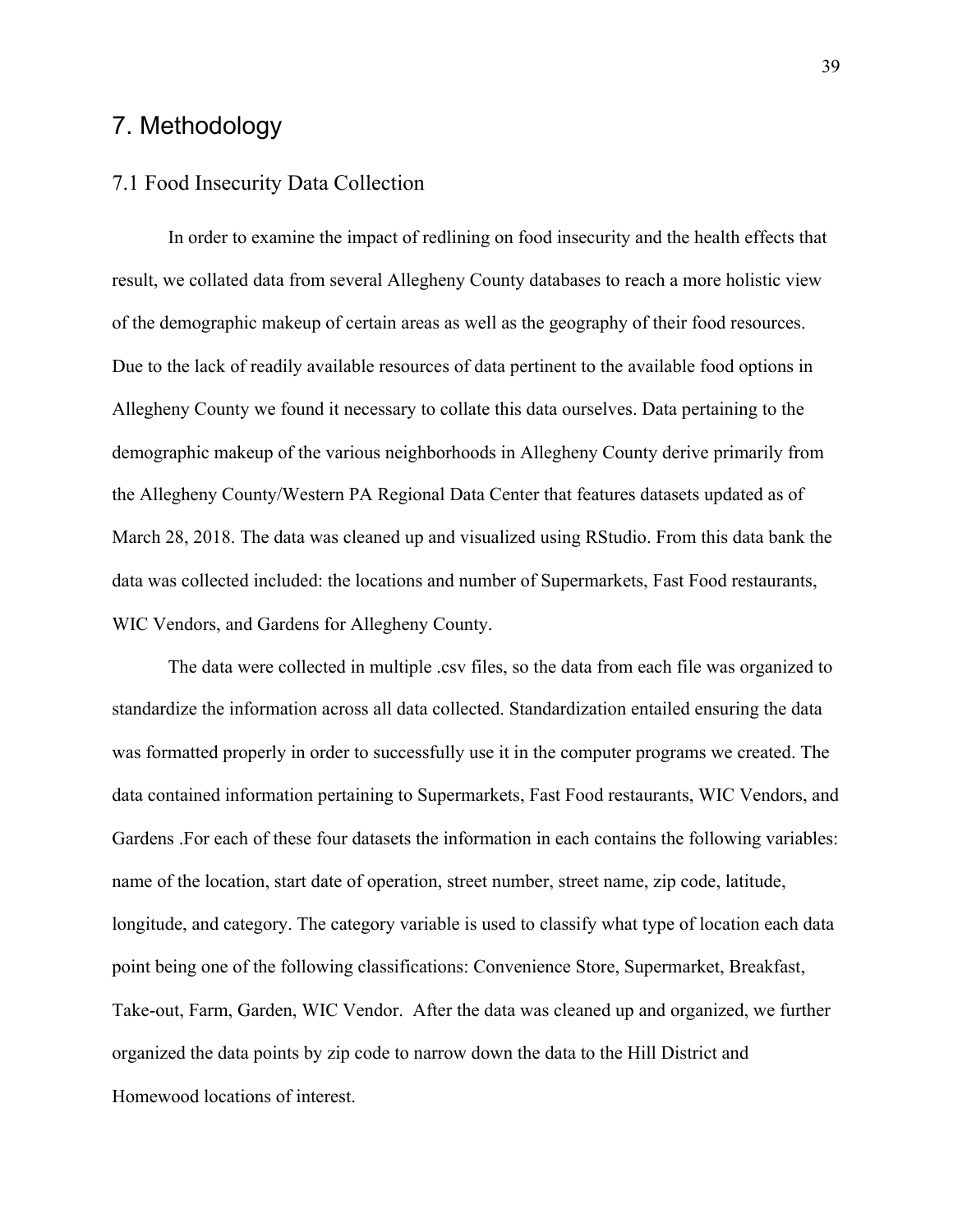Once the data was collected and cleaned up to analyze the variables we began to narrow in on the neighborhoods that have been negatively impacted by redlining. For our control group we chose to examine all of Allegheny County's food options. In terms of the negative impact on redlining we chose the Hill and Homewood neighborhoods, which were designated as red areas by the HOLC in 1933. Due to this lack of economic investment there is a void of fresh produce available in these neighborhoods. For the sake of this data set we divided the food locations into the zipcodes that comprise the neighborhoods in question. This comes with the caveat that not all food locations in the following datasets will necessarily be located within the neighborhoods of interest. The Hill District will consist of the zip codes 15213 and 15219, Homewood will use the zip codes 15208 and 15221. Our analysis section will detail our findings in the context of food insecurity and the impacts relinding has had on available food resources for these communities.

The results of the data collection and analysis are detailed in the following analysis section. The data visualizations are presented as figures 1, 2 and 3 in the following analysis section. There exist clear limitations in the data we used, one of the most obvious being the fact that the data set was last updated in March 2018, and much may have changed in the HIll and Homewood food landscapes since then. COVID-19 and its effect on the global and local economy may have significantly altered the collection of businesses within the communities, particularly of small businesses. Recent radical economic shifts make it highly likely the food landscape is different from that reported in 2018. Another limitation is that because we used the zipcodes for these regions there will be some extra locations that will not necessarily be located within the Hill district or Homewood. Though this has a likely trivial effect on the measurement of food sources in Hill and Homewood, it is still worth noting.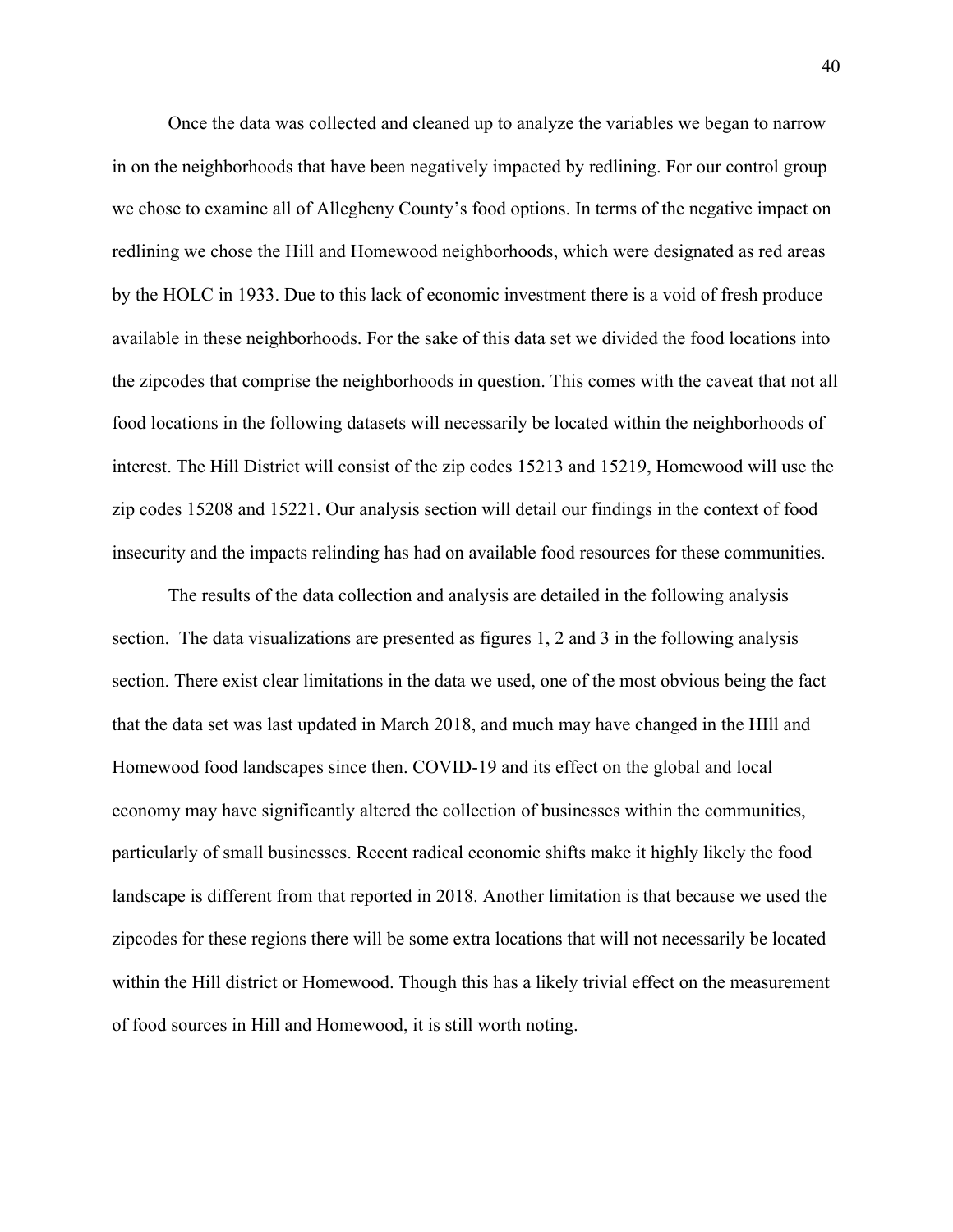# 8. Research and Analysis

## 8.1 Pittsburgh

According to the United States Census, the overall population of Pittsburgh is approximately 300,000 as of 2019. The demographic makeup of the city as a whole are 66.9% White, 23.2% African American, 5.7% Asian, 0.2% American Indian, 3.1% Hispanic, and 0.9% other.<sup>72</sup> Pittsburgh is a predominantly White city with various neighborhoods throughout that house significant portions of their minority populations. Historically these neighborhoods have been the ones that have been marked as yellow or red areas by the HOLC as such have not been given satisfactory resources as they were not seen as ideal locations for investment. The median and per capita household income from 2014-2018 for Pittsburgh are \$45,831 and \$31,972 respectively across the entire city.<sup>73</sup> This places Pittsburgh roughly \$15,000 below the national median income of 60,293 in that time frame but the per capita income is approximately the same as the national average.

From *Pittsburgh's Inequality Across Gender and Race* (2019) report that annually examines the health, income, and safety across various racial groups in Pittsburgh the disparity between health and income between White and Black citizens is massive. Even though the city has a per capita income of 31,972 on average the income for White men is \$37,504, White woman is \$29,393, Black men is \$21,636, and Black women is \$20,082.<sup>74</sup> This leaves Black men and women at roughly \$10,000 short of the per capita income for the city which is already

<sup>72</sup> "U.S. Census Bureau QuickFacts: Pittsburgh City, Pennsylvania." Census Bureau QuickFacts, 2019, www.census.gov/quickfacts/pittsburghcitypennsylvania.  $73$  Ibid.

<sup>74</sup> Howell, Junia, et al. "Pittsburgh's Inequality Across Gender and Race." City of Pittsburgh, City of Pittsburgh Gender Equity Commission, 2019,

apps.pittsburghpa.gov/redtail/images/7109\_Pittsburgh's\_Inequality\_Across\_Gender\_and\_Race\_09\_18\_19.pdf.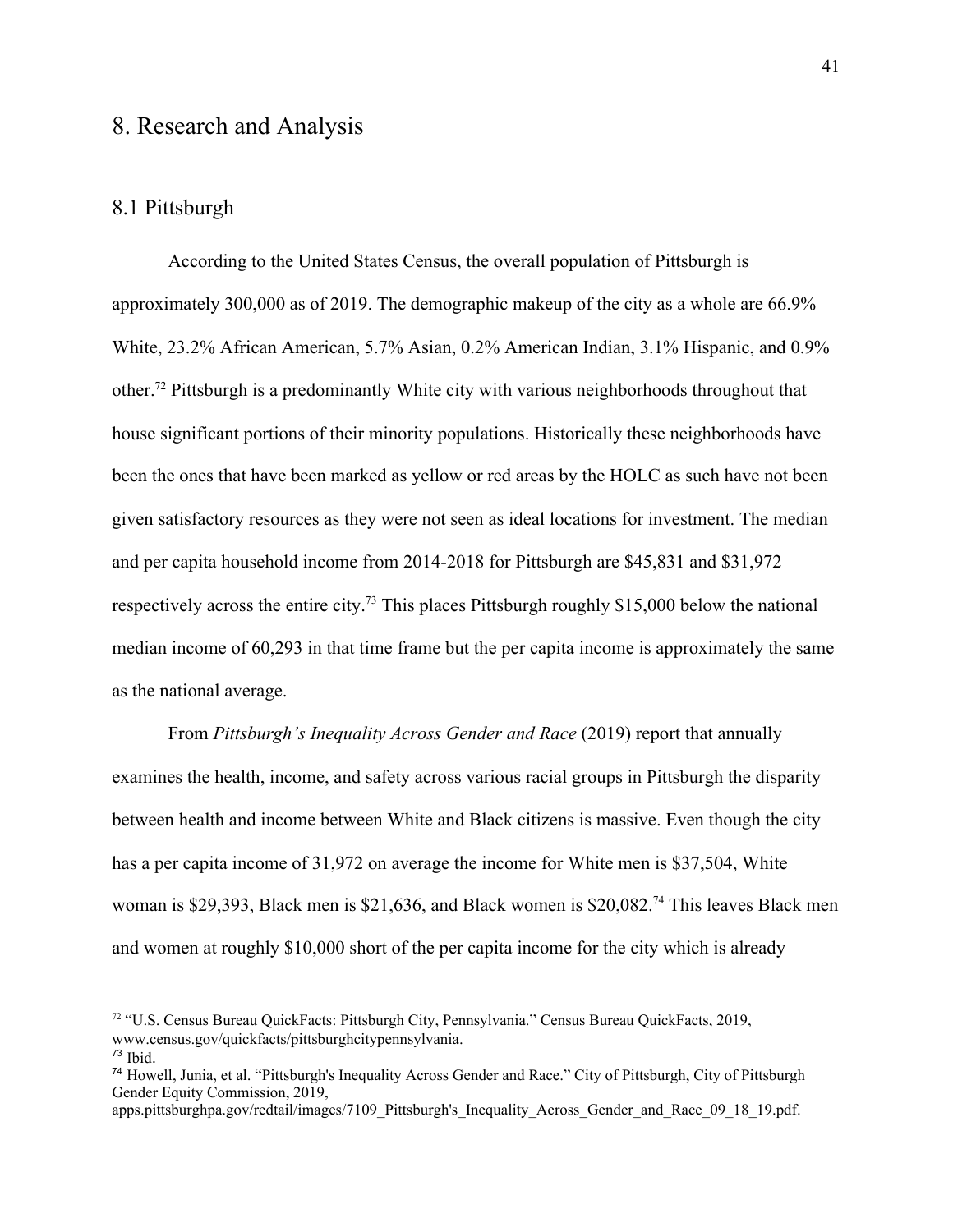equivalent to roughly half of what they make in a year. When these citizens have to focus on working jobs that pay them a per capita income equivalent to 63% of their White counterparts then it is easy to see how necessary it is for the limited income of these Black citizens to make as much impact in their lives as possible. Some of this inequality can be explained by women working part-time jobs at a higher rate or disproportionately working unpaid jobs such as caring for family members. When adjusting for only full time workers the median annual income for White men is \$52,176, White women is 44,797, Black men is 36,359, and Black women is 32,805. For every dollar a full-time White man earns Black men and women earn 70 and 63 cents for working the same duration.<sup>75</sup>

Of the entire population in Pittsburgh it is reported that roughly 11% of White men, 15% White women, 34% Black men, and 37% Black women are living below the poverty line for their respective demographics. From this study it is reported that Black women in Pittsburgh have a higher poverty rate than 85% of other cities across all of America. Furthermore, "more Black children grow up in poverty [in Pittsburgh] than 95% of similar cities".<sup>76</sup> Evidently, Black Men and Women in Pittsburgh continue to struggle to earn enough money to support their families--this has been further exacerbated by the lack of affordable and accessible food options to feed their families.

On top of African Americans earning less than Whites in Pittsburgh they are also employed at lower rates and tend to work jobs that give them less opportunity to earn a livable wage. Less than 50% of Black men and women in Pitt are employed compared to roughly 65% of White men and 60% of women. 7% of Black men 25-64 are looking for work compared to 2% White men of the same age group. Of that 25 to 64 age group 15% of White men are out of the

 $75$  Ibid.

<sup>76</sup> Ibid.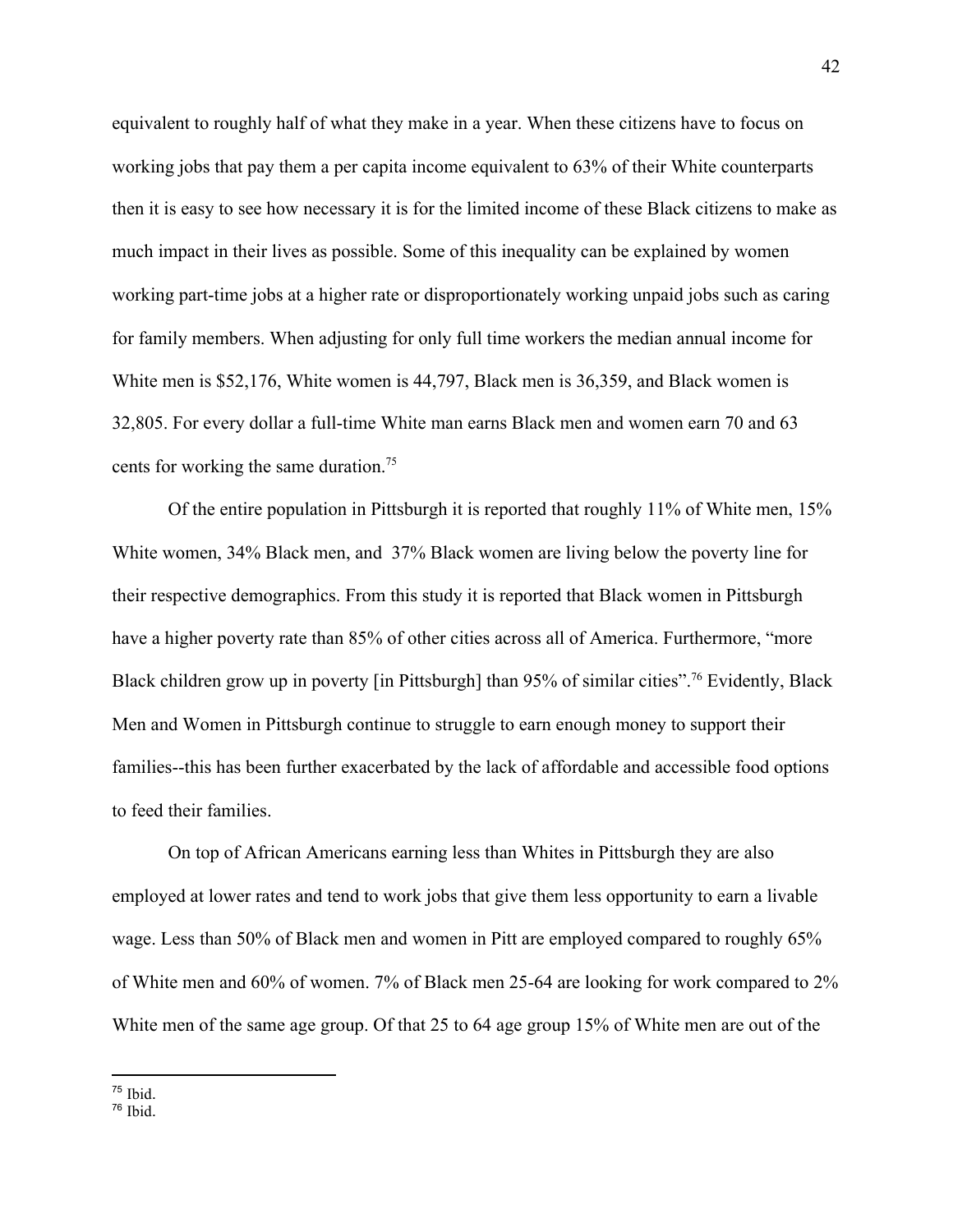labor force compared to only almost 40% of Black men. Of similar cities across America 85% of them have a higher employment rate for African Americans than Pittsburgh.<sup>77</sup>

In terms of food options available in Allegheny County as a whole, we created a graph from the data collated from the Allegheny County Regional Data Center. As a whole, the county has a 6:1 Fast Food to Supermarket ratio, with over 60% of these supermarkets offering WIC benefits. We chose to look at Allegheny County as a whole to get a better image of what the Homewood and Hill Districts would look like compared to the region overall. We want to note that 30 out of 80 of these gardens are school gardens which do not impact the available resources of fresh produce for the county as a whole.



**Allegheny County's Food Options** 

(Figure 1)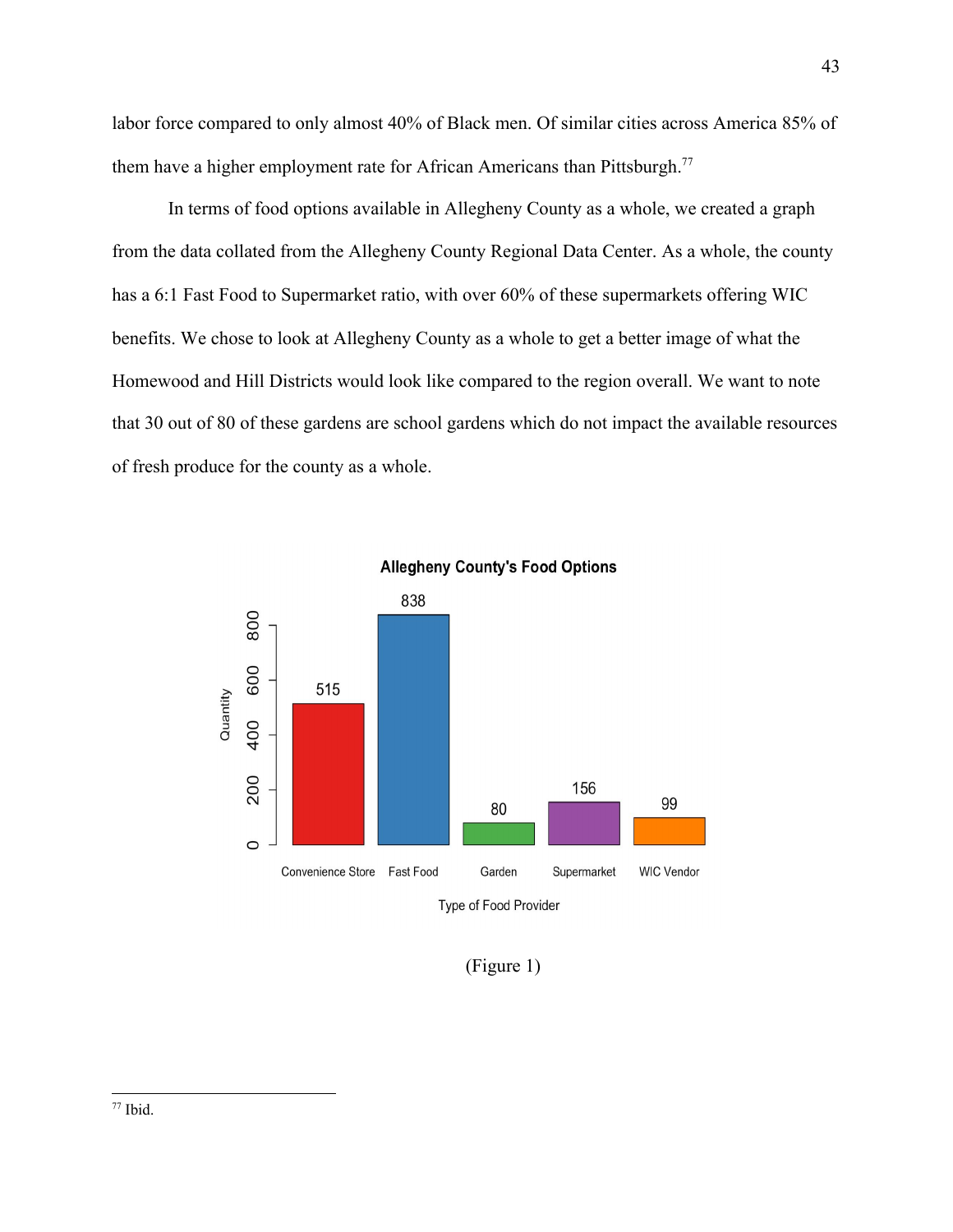#### 8.2 Case Study: Homewood

Food insecurity rates in Homewood are estimated to impact between a third and a half of all residents.<sup>78</sup> According to the 2010 Census, demographics of Homewood are 97.8% African American, 1.2% White, 0.3% American Indian, 0.15% Asian, 0.04% Native Hawaiian, and 0.37% other with a population of approximately 6,500. Homewood, a historically redlined community, exemplifies how racism has become a public health crisis, where obtaining basic necessities proves to be a major obstacle for residents.

Due to the lack of grocery stores and viable food options in the Homewood area, residents struggle to reach grocery stores in more affluent neighborhoods, such as Penn Hills and East Liberty for their daily food needs. Moreover, lack of vehicle access proves to be another barrier to obtaining food at these grocers: many residents do not have access to a car and must utilize the bus line, forced to transport groceries from the bus stop to the home. More than 100 households do not have a vehicle and are more than  $\frac{1}{2}$  mile from the nearest supermarket, according to [USDA maps.](https://www.ers.usda.gov/data-products/food-access-research-atlas/go-to-the-atlas/)

By contrast to the lack of grocery stores and other providers of affordable fresh produce in Homewood, there is a plethora of unhealthy food options available. Below, taken from the Allegheny County, City of Pittsburgh Regional Data Center, is a list of local food providers as of 2018.

<sup>78</sup> Culgan, Rossilynne, and Colin Deppen. "Fresh Divide: Inside Pittsburgh's Food Deserts, Where Buying Milk or Veggies Is Impossible." *The Incline*, The Incline, 29 Nov. 2019,

archive.theincline.com/2018/10/15/fresh-divide-inside-pittsburghs-food-deserts-where-buying-milk-or-veggies-is-i mpossible/.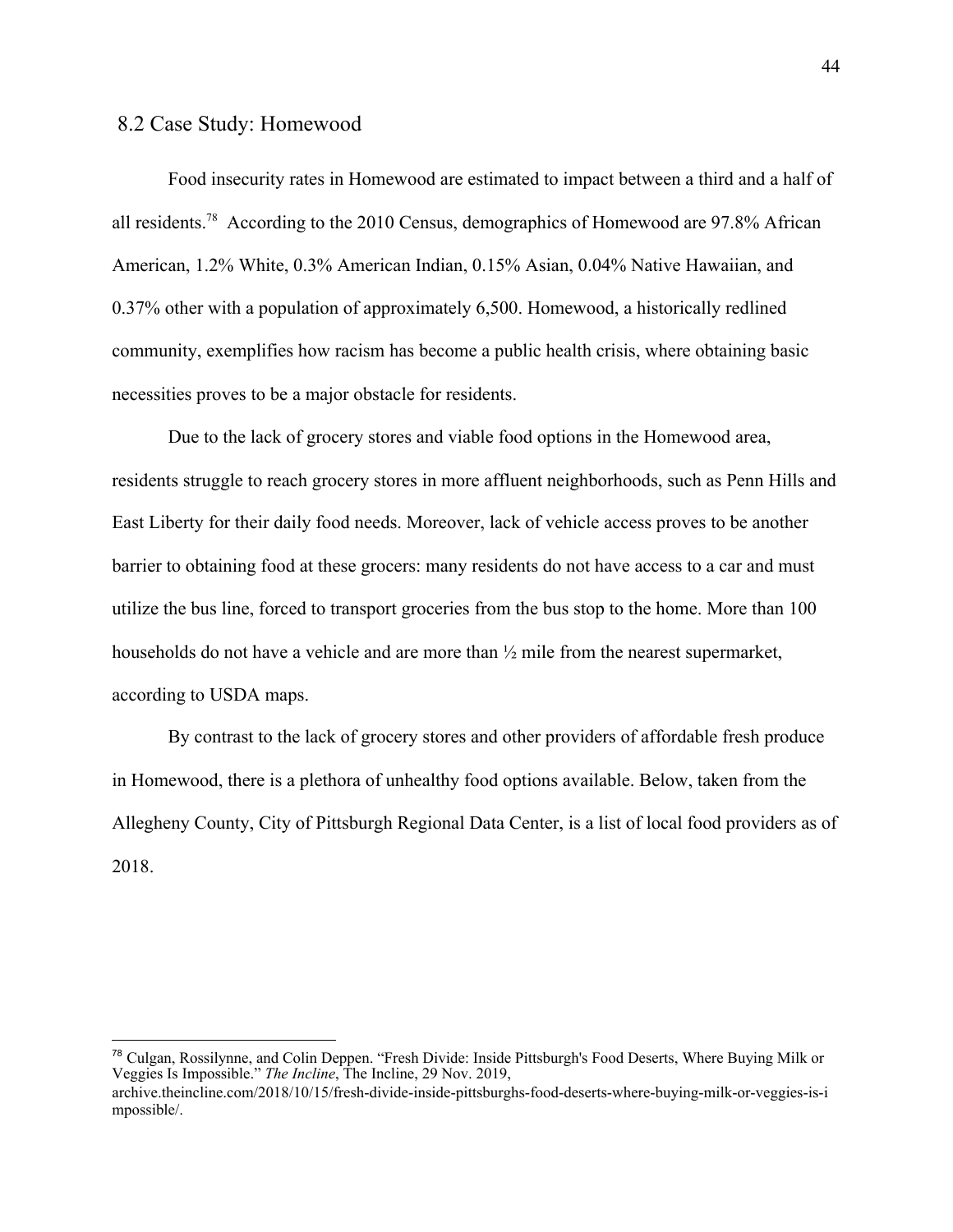

| (Figure 2) |  |  |
|------------|--|--|
|            |  |  |

#### 8.2.1 RAND PHRESH Findings

To comprehensively study its effects on consumers in the region, the RAND corporation conducted a study titled PHRESH. PHRESH, which stands for Pittsburgh Hill District /Homewood Research on Eating, Shopping, and Health, was the name of the experiment to answer the question: does introducing a new supermarket into a food desert improve diet and reduce obesity? A group of RAND researchers implemented PHRESH studies--four separate research studies sponsored by the National Institutes of Health (NIH). In their 2011 Baseline survey which collected data from 476 households in Homewood, researchers found that: there was no full-service grocery store in the neighborhood, and none of the 14 food stores in the community sold fresh fruit or vegetables. In addition, 36% of households experienced food insecurity. Health data for respondents show that one in two residents had high blood pressure, one in four had high cholesterol, and one in five had diabetes or heart disease, and two in five had arthritis. The demographics of the respondents were 90% African American and 66% of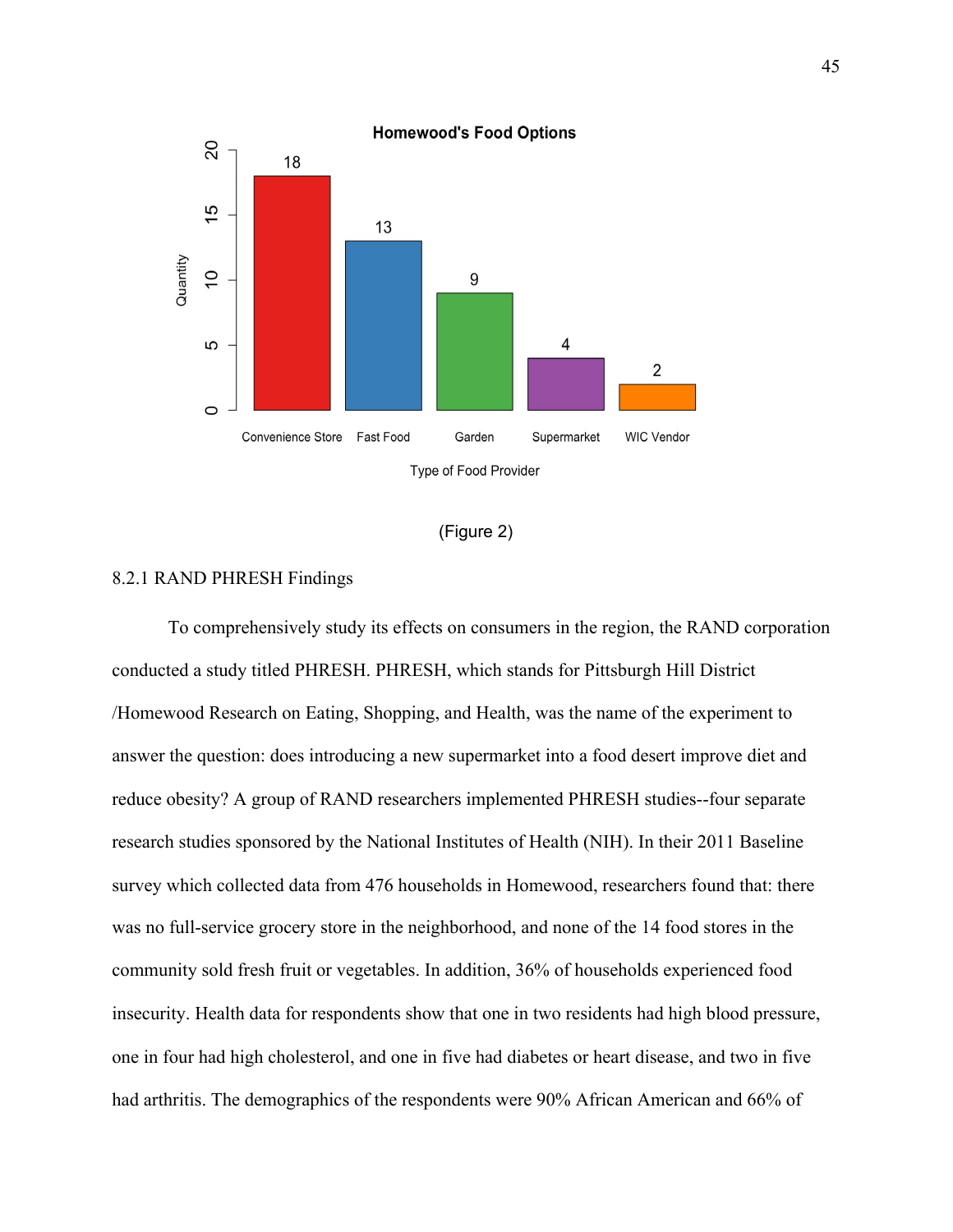respondents had a household income of less than \$20,000 per year. Just over half reported being satisfied with their neighborhood as a place to live.<sup>79</sup>

Rev. Ricky Burgess, who represents Homewood on the Pittsburgh City Council, [acknowledges](https://archive.theincline.com/2018/10/17/fresh-divide-gardens-sprout-in-homewood-where-residents-decided-to-grow-our-own-food/) the fact that there is no place to get fresh vegetables. He has insisted on a potential opening of a grocer, a food co-op, more farmer's markets, and overall, fostering greater discussion around the food insecurity of Homewood's business district. In an article for *The Incline*, Burgess explains that the hesitation to implement a local grocery store has risen from concerns of the perception of safety, potential theft in poor communities, and a lack of diverse income levels of shoppers.<sup>80</sup> Residents of Homewood have resorted to urban agriculture in an urgency to feed themselves and their families. Community gardens, such as Ayanna Jones's Sankofa Village Community Garden, have come into fruition where North Braddock Avenue and Susquehanna Street meet.

In further attempts to alleviate the food insecurity crisis, Homewood residents also conceived the Homewood Food Access Group, which includes BUGS: Black Urban Gardeners and Farmers of Pittsburgh Co-op--founded by executive director Raqueeb Bey. Beyond striving to address the issue of food inaccessibility, the program is meant to teach about African culture and sustainability, as well as be a place of healing for mental health concerns--residents refer to it as a "healing garden". The co-op acquired a vacant lot from the city's Adopt-a-Lot program in 2016, which allows them to grow fresh produce. The future plans of BUGS include weekly farm stands or resident-run grocery stores; and ultimately, to grow their network through a community-based approach.

<sup>79</sup> "PHRESH Findings." *RAND Corporation*,

www.rand.org/well-being/community-health-and-environmental-policy/projects/phresh/findings.html.

<sup>80</sup> Culgan, Rossilynne, and Colin Deppen. "Fresh Divide: Inside Pittsburgh's Food Deserts, Where Buying Milk or Veggies Is Impossible." *The Incline*, The Incline, 29 Nov. 2019,

archive.theincline.com/2018/10/15/fresh-divide-inside-pittsburghs-food-deserts-where-buying-milk-or-veggies-is-i mpossible/.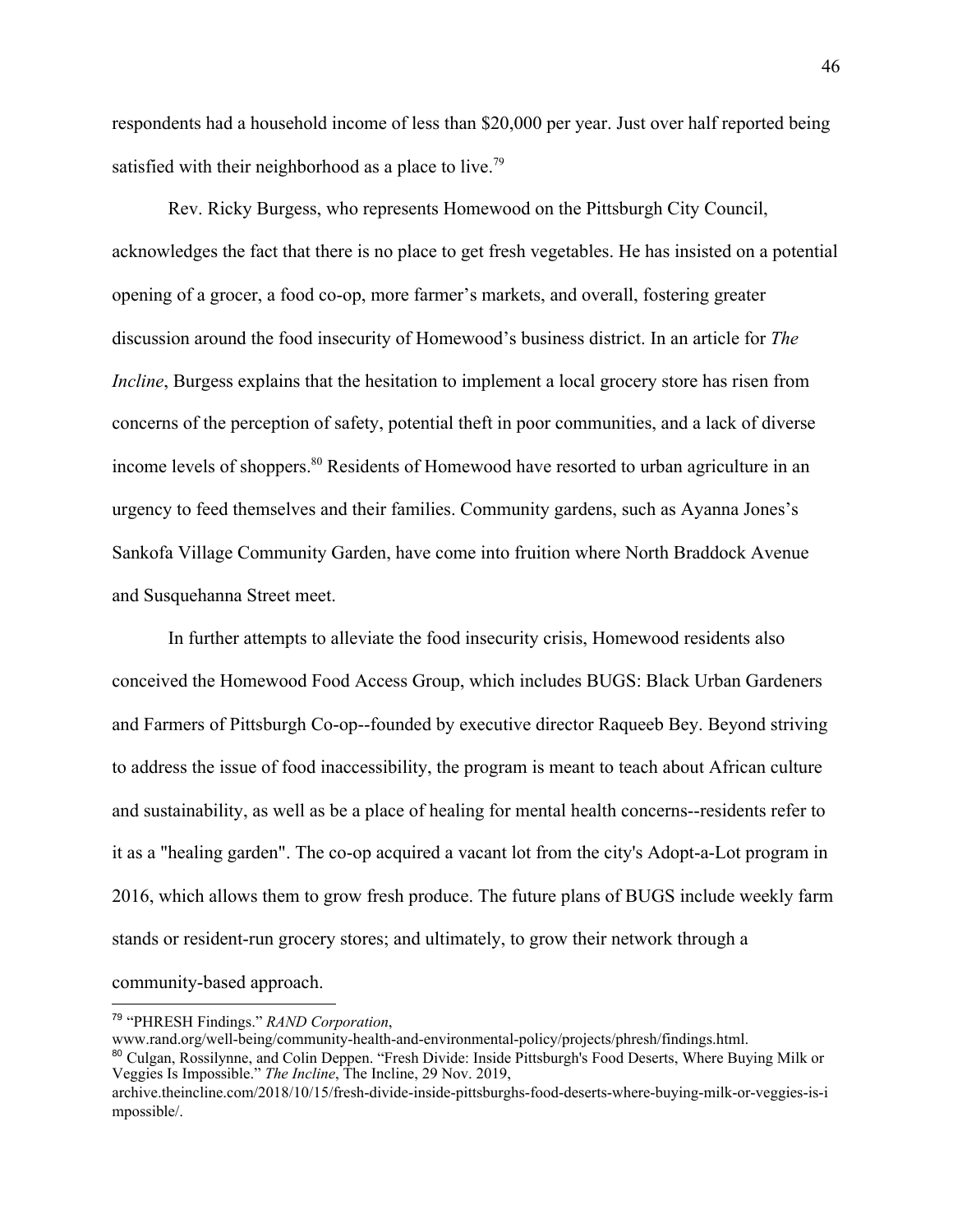### 8.3 Case Study: The Hill District

The Hill District is one of Pittsburgh's earliest and largest neighborhoods--a "crossroad of the world", The Hill District has historically been home to rich diversity in culture, arts, and literature, playing a role in shaping the city's culture. With a demographic composition of 92% Black, 2.4% Hispanic, 0.6% White, and 5% other, the Hill District is an area that was historically designated as hazardous (colored red) by the HOLC's security map. From the mid-20th century to the present day, residents have played a role in shaping the Civil Rights movement, forging the push to uplift and build upon African American culture and legacies in a historically marginalized community. As a part of the Greater Hill District Master Plan (2011)--an agenda striving for growth and regeneration of the neighborhood--program initiatives have been addressed to alleviate issues of food insecurity in the Hill District.

Initiatives have included discussion of encouraging community agriculture--it suggests implementing a governing association or organizational board that also establishes educational and social events surrounding the benefits and strategies of urban gardens. If sufficient vacant lots--temporarily being held by a community land bank or public entity--can be acquired, it may be possible to grow produce at a greater level than the existing community gardens. These are often organized as nonprofits. The benefits accrued are not only an influx of fresh, healthy food into the community, but also agricultural jobs skills and experience in business management. The goals of this program initiative ultimately include: improving maintenance of vacant lots, providing residents with adequate garden space, and creating economic opportunities and workforce development.

From the data that we collected from the Allegheny Regional Data Center, in Figure 3 we saw that the Hill District is not devoid of locations to eat necessarily, but rather lacking in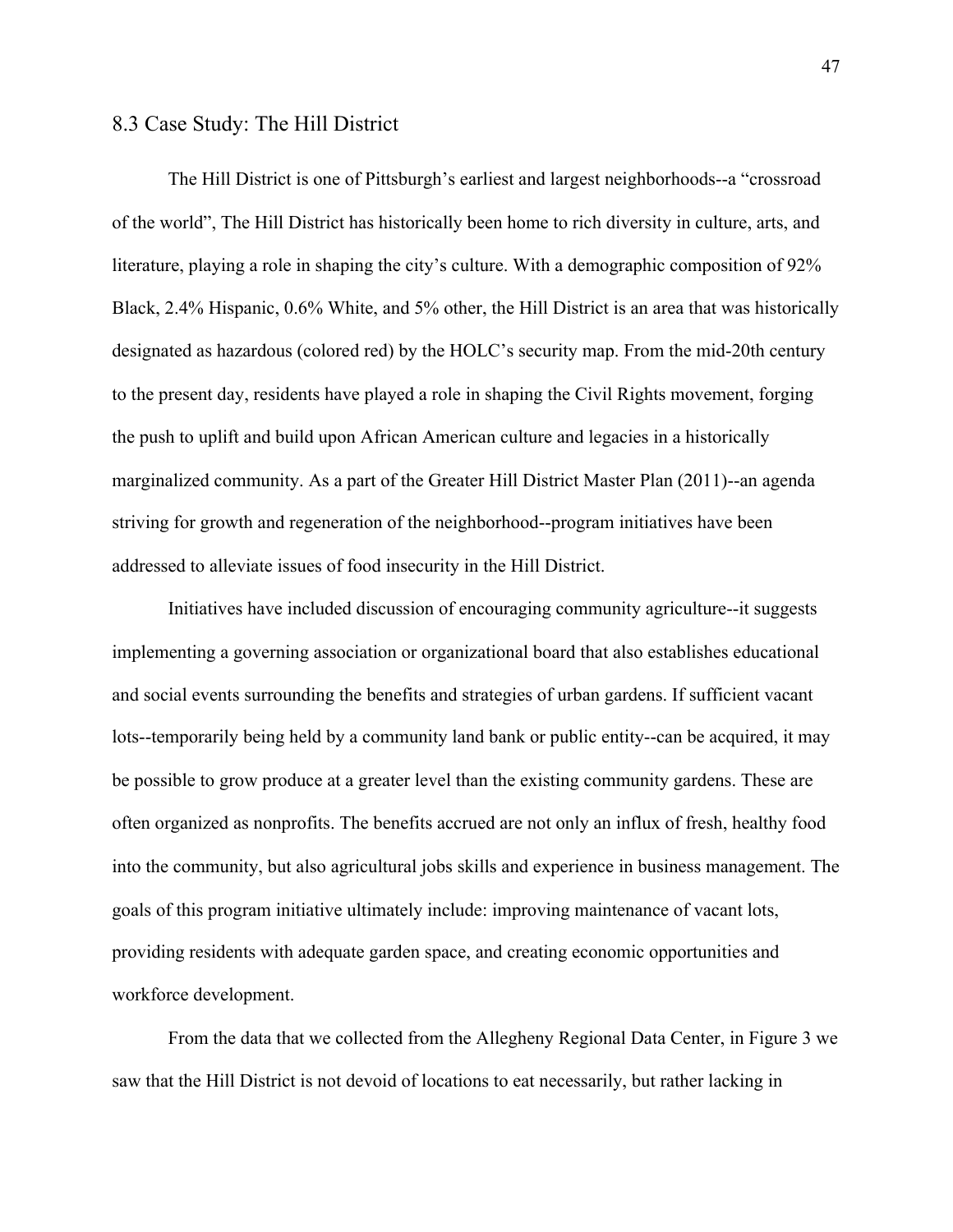locations where one could access fresh produce. Of the gardens listed, four of them are school gardens, which serve little to no benefit to the overall population in terms of where they can find produce for themselves or their families.





#### 8.3.1 RAND Case Study: Shop 'N Save

One notable attempt to alleviate food insecurity in Pittsburgh was the establishment of a Shop 'N Save within the Centre Heldman Plaza across from the Hill House Association in the Hill District in October of 2013. The study, funded by the Healthy Food Financing Initiative, supplied the Hill District with a full-service supermarket in October 2013. Variables measured included food shopping behaviors, diet, and body mass index (BMI) before and after the implementation of the supermarket, using Homewood as a demographically-similar comparison neighborhood. The presence of a grocery store in the district produced a significant effect on residents' neighborhood satisfaction. Both residents who shopped and who did not shop at the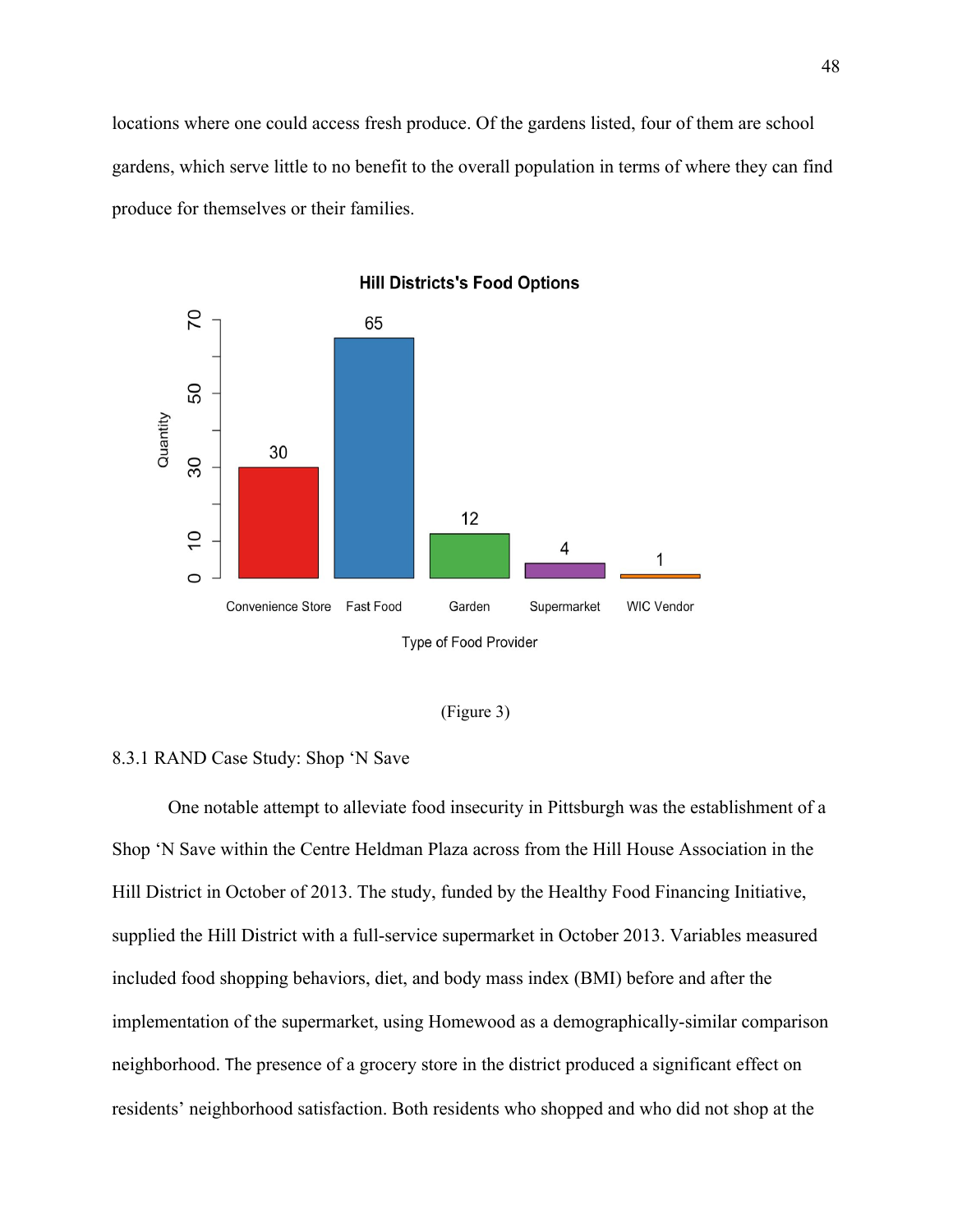Shop n' Save experienced increased neighborhood satisfaction. Neighborhood satisfaction is very important, but unfortunately satisfaction alone does not determine positive health outcomes. And though "perceived access to healthy food improved significantly more among regular supermarket users than among other Hill District residents", even perceived access to healthy food does not itself change the health of a community.<sup>81</sup>

The study found that among Hill District residents, no statistically significant change in dietary outcomes was observed; however, there was less consumption of sugar and empty calories such as solid fat and alcohol. Additionally, the introduction of the supermarket showed an improvement in neighborhood satisfaction. However, researchers observed the study had no effect on residents BMI--no significant changes in the rates of obesity were observed. Ultimately, the implementation of a supermarket in the Hill District led to improvements in some aspects of residents' diet and overall well-being.<sup>82</sup> The study was published in the American Journal of Preventive Medicine, which stated overall, "Placing supermarkets in food deserts to improve access may not be as important as simultaneously offering better prices for healthy foods relative to junk foods, actively marketing healthy foods, and enabling consumers to resist the influence of junk food marketing."<sup>83</sup> Primarily, the results show that the implementation of a grocery store may increase access to food for residents, but does little to change the dietary habits of residents, ensure affordability of nutritious food, or alleviate food insecurity at large. The collected data prompt a significant understanding of the factors that may contribute to obesity to inform future policies, which will be addressed below.

<sup>81</sup> Dubowitz et al., Tamara. "What Happens When a Food Desert Gets a Supermarket?" *RAND Corporation*, 3 Nov. 2015, www.rand.org/pubs/research\_briefs/RB9874.html.

 $82$  Ibid.

<sup>83</sup> Ghosh-Dastidar et al., Bonnie. "Distance to Store, Food Prices, and Obesity in Urban Food Deserts." *American Journal of Preventive Medicine*, Elsevier, 10 Sept. 2014,

www.sciencedirect.com/science/article/abs/pii/S0749379714003705.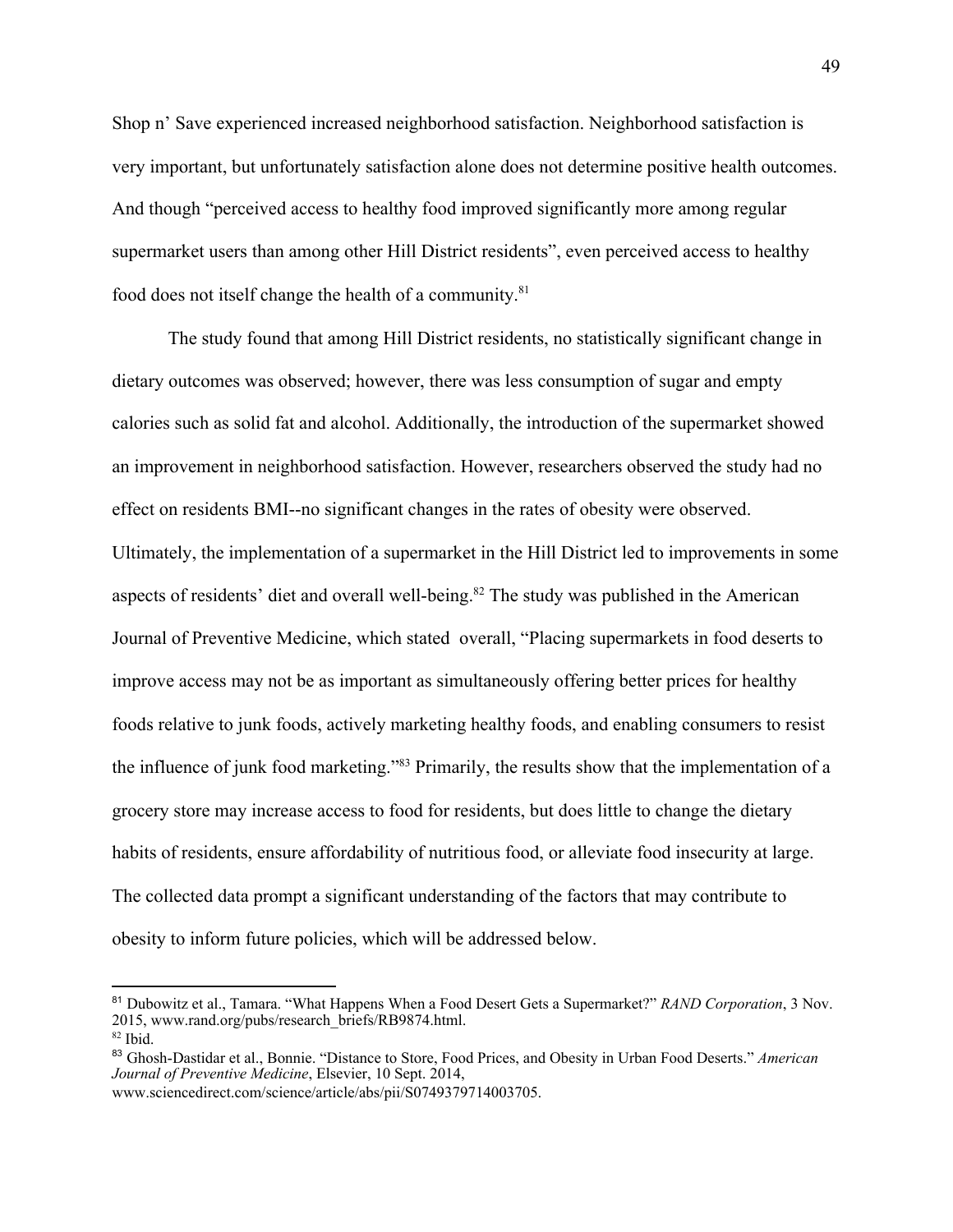# 9. Policy Context

Lack of access to healthy food options is an issue that has been handled in many different ways in different regions of the United States. Although not necessarily meant to address food deserts nationally, school meals for lower-income children and families have been essential to providing free or affordable lunch to over 30 million children per day. The programs have also provided breakfast to 13.5 million children and lifted nearly 1.5 million people out of poverty in 2013. In 2014 and 2015, low-income food-insecure households with school-age children accounted for 84% of the children who accessed free or reduced-price lunches through the NSLP, either in combination with SNAP benefits or alone.<sup>84</sup> School lunch programs have thus served to free up household resources for lower-income families. <sup>85</sup> Research has also shown that after-school programs help get more students to attend school, have a better chance of moving to the next grade, and improve their test scores.<sup>86</sup> These free or reduced-price school meals not only address affordability, but also provide healthy options for students. In 2012-2013, nutrition standards were updated nationally requiring more grains, fruits and vegetables in the NSLP and lunches provide students with about one third or more of the recommended levels for key nutrients. Moreover, meals "must provide no more than 30 percent of calories from fat and less than 10 percent of calories from saturated fat." <sup>87</sup> According to the Food Research Action Center, these subsidized meals are beneficial to lower-income children's weight status and Body Mass

<sup>&</sup>lt;sup>84</sup> Ralston, Katherine, and Alisha Coleman-Jensen. "USDA's National School Lunch Program Reduces Food Insecurity." *USDA ERS - USDA's National School Lunch Program Reduces Food Insecurity*, 2017, www.ers.usda.gov/amber-waves/2017/august/usda-s-national-school-lunch-program-reduces-food-insecurity/. <sup>85</sup> Rachidi, Angela. "School Meals: An Important Income and Nutrition Support for Low-Income Children." *AEI*, 2015,

www.aei.org/poverty-studies/school-meals-an-important-income-and-nutrition-support-for-low-income-children/. <sup>86</sup> Pekow, Suzanne. "What Children in Food Deserts Do during the Summer." *APM Reports*, APM Reports, 19 June 2020, www.apmreports.org/episode/2017/07/10/brain-food.

<sup>87</sup> Hayes, Clarissa, and Geraldine Henchy. "Benefits of School Lunch." *Food Research & Action Center*, 17 Mar. 2017, frac.org/programs/national-school-lunch-program/benefits-school-lunch.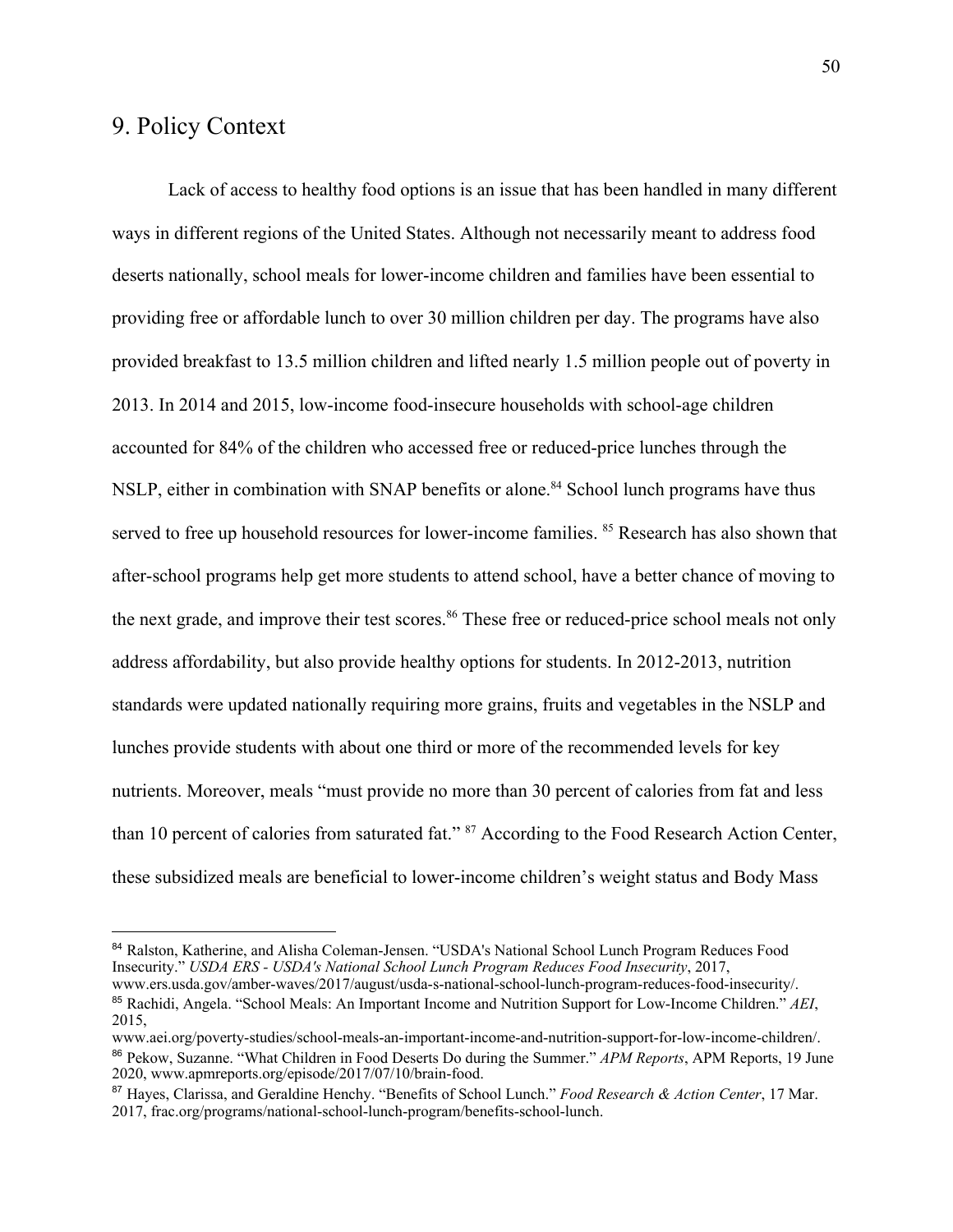Index (BMI). Moreover, these school lunches have been shown to reduce obesity rates by at least 17 percent and reduce overall poor health by at least 29 percent.<sup>88</sup> Therefore, these school meals have been shown to have positive health effects on children who otherwise couldn't afford or access these healthier options.

More directly, however, Congress has recognized the issue of lack of nutritional food and in December of 2009, the House of Representatives introduced a bipartisan resolution supporting a future, national, Healthy Food Financing Initiative (HFFI) to find ways to increase access to healthier foods in underprivileged communities. President Barack Obama included in his 2011 and 2012 budget proposals, funding for the initiative and in November 2010, bipartisan legislation for the HFFI was introduced in both houses of Congress. Moreover, first introduced in 2017 and then re-introduced in 2019, bipartisan legislation called "Healthy Food Access for All Americans," was proposed by Congress. This legislation proposed to amend internal revenue codes to provide tax credits and grants for providing access to healthy food in food deserts. This would include many of the on-the-ground efforts by local activists to provide healthy options such as food banks, farmer's markets, and mobile markets.<sup>89</sup>

At times, national efforts have fallen short of being able to help lower-income neighborhoods gain access to healthy food options. For example, "As part of Michelle Obama's healthy eating initiative, a group of major food retailers promised in 2011 to open or expand 1,500 grocery or convenience stores in and around neighborhoods with no supermarkets by 2016."<sup>90</sup> An Associated Press analysis showed that these retailers only built new supermarkets in a fraction of the neighborhoods that need them. According to the report, "barely more than 250

<sup>88</sup> Hayes, Clarissa, and Geraldine Henchy. "Benefits of School Lunch." *Food Research & Action Center*, 17 Mar. 2017, frac.org/programs/national-school-lunch-program/benefits-school-lunch.

<sup>89 &</sup>quot;H.R. 4260 — 115th Congress: Healthy Food Access for All Americans Act." www.GovTrack.us. 2017. December 18, 2020 <[https://www.govtrack.us/congress/bills/115/hr4260>](https://www.govtrack.us/congress/bills/115/hr4260)

<sup>90</sup> "Big Grocery Chains Leave U.S. 'Food Deserts' Parched." CBS News, CBS Interactive, 7 Dec. 2015, www.cbsnews.com/news/big-grocery-chains-leave-u-s-food-deserts-parched/.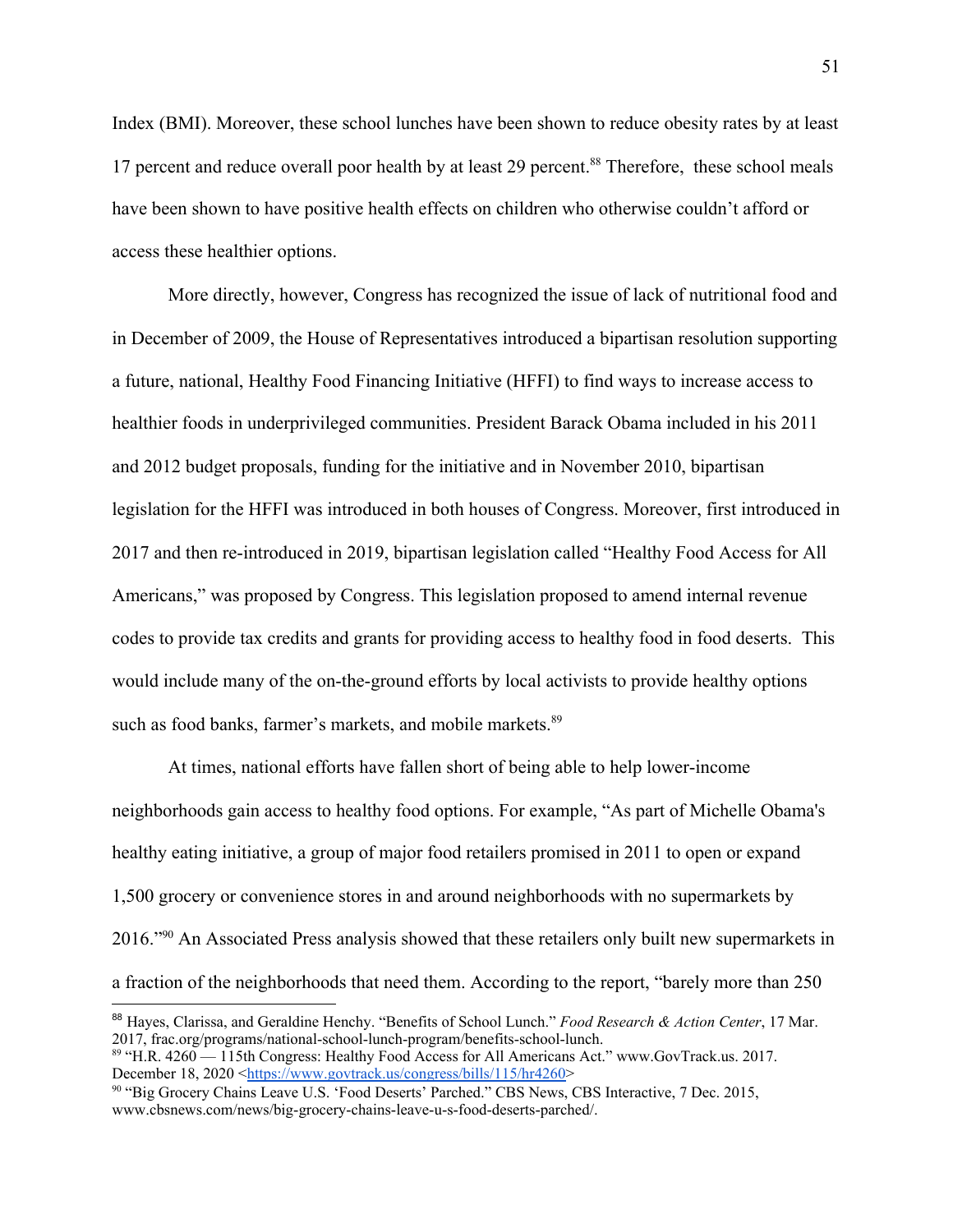of the new supermarkets were in so-called food deserts, or neighborhoods without stores that offer fresh produce and meats."<sup>91</sup>

Different states have also passed their own forms of state legislation seeking to curb food deserts and the lack of access to healthy foods. The CDC enacted an analysis on healthier food retail legislation between January 2001 and January 2011 to analyze how states have responded to the issue.<sup>92</sup> These legislations have either served to establish task forces or advisory panels to study the issues of access or provide financial assistance and other incentives to attract retailers and grocery stores with healthy options to underprivileged areas. The analysis showed that 12 states, including Pennsylvania, enacted legislation between 2001 to 2011, and 7 additional states introduced legislation that did not pass.

Pennsylvania was very proactive in passing HR 13 in 2003, which established a Task Force to study the issue and in 2004, passed SB 1026 Act 22, which through the Pennsylvania Fresh Food Financing Initiative, was given about \$150 million, to provide resources to attract grocery stores and supermarkets to the communities lacking them. The program was very holistic in providing funding for many different types of projects and costs including pre-development expenses, land acquisition/assembly, store building/construction, equipment and furnishings, and general capital or development projects. The program went on from 2004 to 2010 when its funds ran out, and by June 2010, more than 72.2 million dollars in loans and 12.1 million dollars in grants were approved.<sup>93</sup> Overall, these national and local initiatives have invested well-meaning dollars into creating greater food access to adults and children alike; yet, programs have failed to alleviate the most pressing disparities of this crisis on a local level.

<sup>&</sup>lt;sup>91</sup> "Ibid.

<sup>92</sup> "State Initiatives Supporting Healthier Food Retail: An Overview of the National Landscape." *CDC*, 2011, www.cdc.gov/obesity/downloads/healthier\_food\_retail.pdf.

<sup>93</sup> "Pennsylvania Fresh Food Financing Initiative." *Reinvestment Fund*, 22 Dec. 2015, www.reinvestment.com/success-story/pennsylvania-fresh-food-financing-initiative/.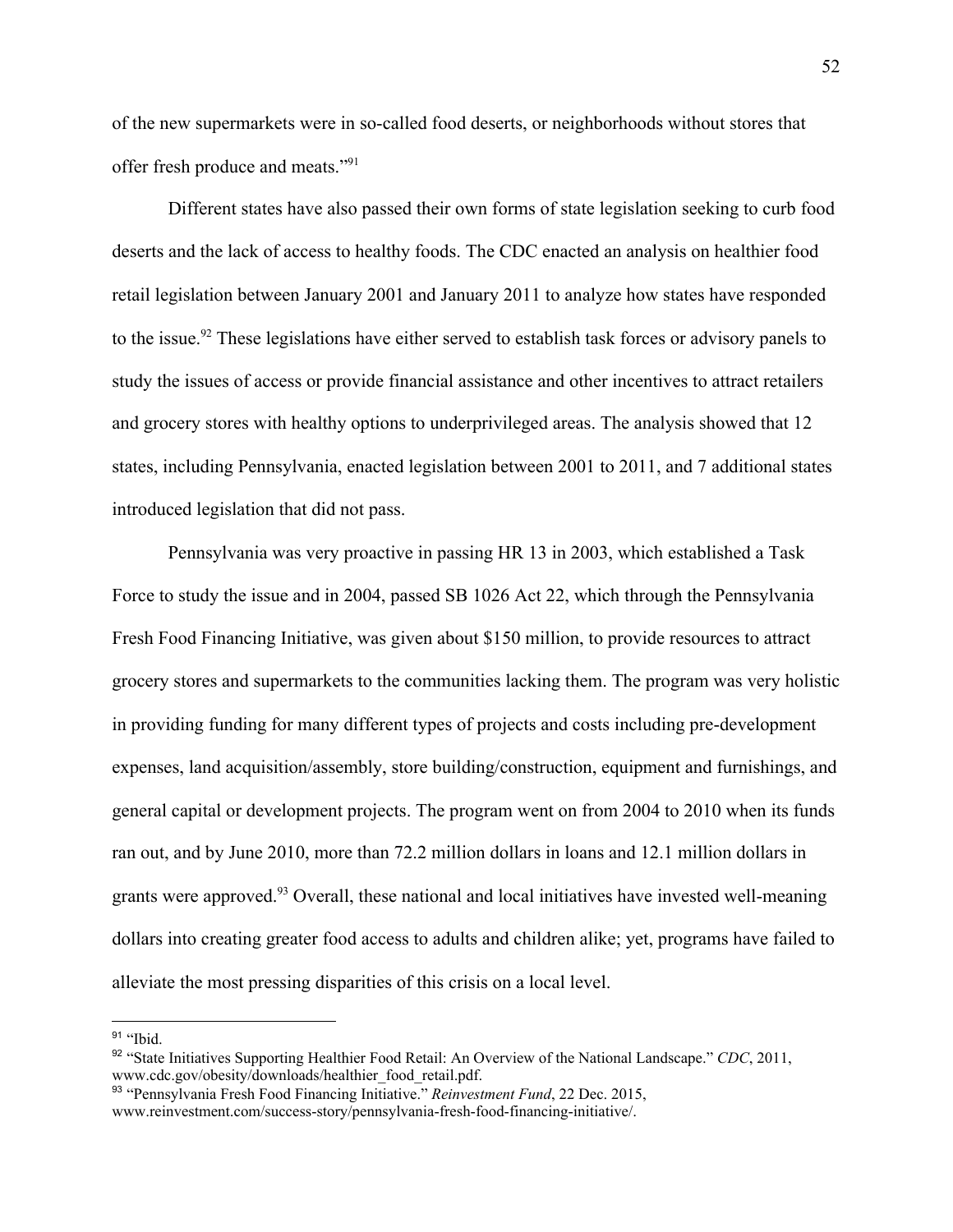## 9.1 Pittsburgh's Current Policies

The City of Pittsburgh has handled the issue of food deserts in different ways for the last few decades. A number of initiatives have been implemented; however, residents of Homewood and the Hill District continue to struggle to access and acquire adequate nutritious food. Among relevant stakeholders is the Pittsburgh Food Policy Council, that "seeks policies that promote local food growing, sustainable agriculture, equitable development and access to healthy food, particularly in low-income communities."<sup>94</sup> The PFPC has examined various facets of Pittsburgh's food system and has developed potential policy recommendations accordingly, as well as analyzing the effectiveness of the current policies in place. The Greater Pittsburgh Food Action Plan was a report published in September 2020 that serves as a policy roadmap to strategically make sustainable, equitable use of the region's resources. The report cited several areas of current policy--including what has well-served the community and what can be improved in the future--through five goals, each with recommendations, strategies, relevant stakeholders, and next steps to facilitate its achievement.

Currently, there are funding streams allocated to support the local food system, but there is a lack of strategic coordination, communication, and allocation to specific projects. For instance, there are resources available for food entrepreneurs, but they remain underutilized and unaccessed because they are disparate and not well connected.<sup>95</sup> There is additional startup and early growth capital available to support local farmers early in their business, but the serious funding gaps are enough to prompt better loan terms or a more specific, transparent allocation for a targeted cause. Moreover, grants are available for community gardens, urban farms, and small farms in the region through opportunities such as Grow Pittsburgh, Western Pennsylvania

<sup>94</sup> "*Pittsburgh Food Policy Council*, www.pittsburghfoodpolicy.org/.

<sup>95</sup> "Greater Pittsburgh Food Action Plan." *Greater Pittsburgh Food Action Plan*, Pittsburgh Food Policy Council, 2020, foodactionplan.org/, 47.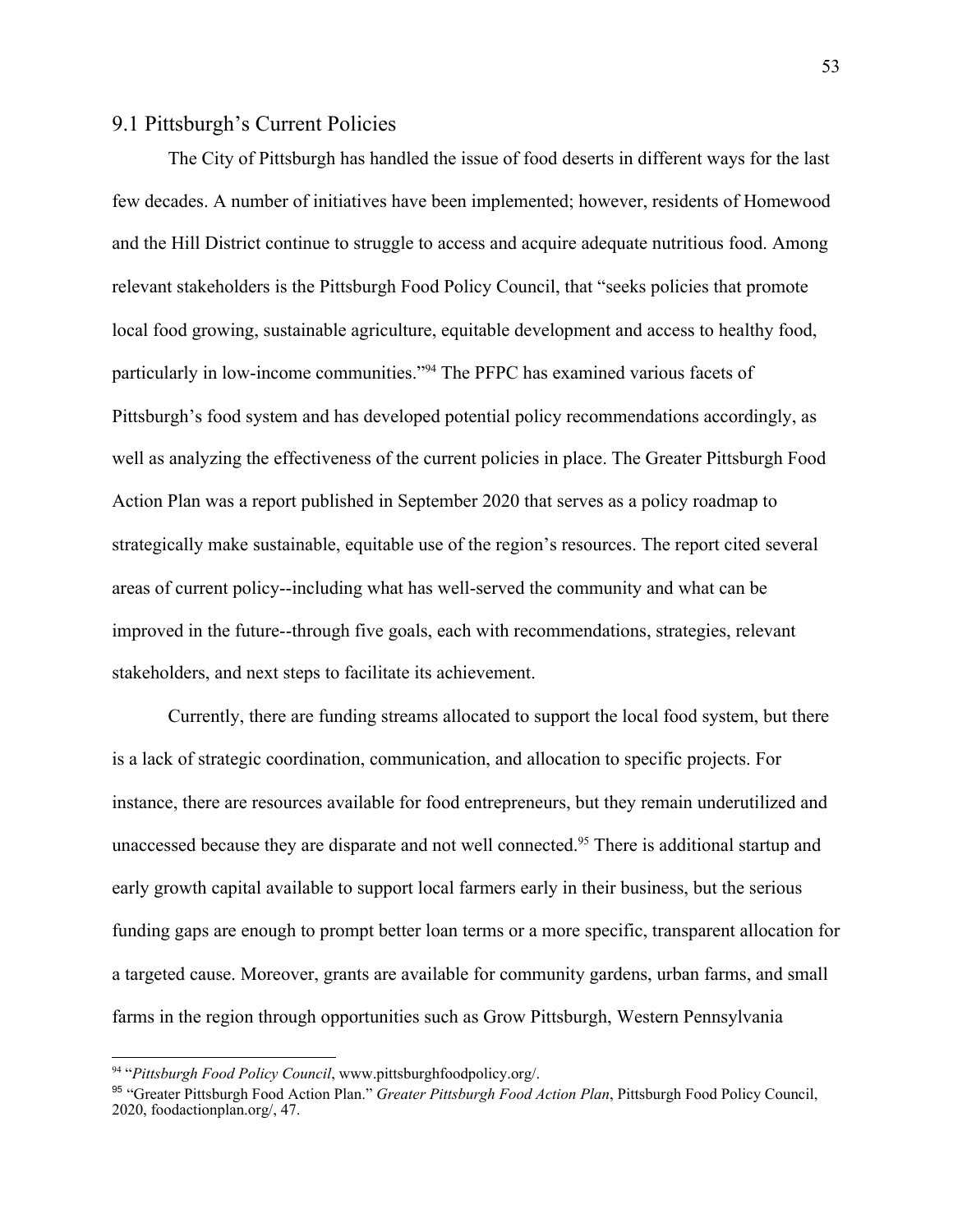Conservancy Sustainability Fund Program, and National Young Farmers Coalition Grant program--allocated in limited and small increments. Fresh Corners, healthy food retail outlets that strive to bring food into low-access communities, is also supported through government funding. There is a high demand for expansion of existing funds to support such healthy food retail businesses, local entrepreneurs, and initiatives that allow greater reach of resources.<sup>96</sup> Evidently, the gaps inherent in the haphazard distribution of funds is a place of serious improvement to target through policy. To solve this concern, a potential solution must strategically invest stable and secure funds into areas of need, as well as bring awareness to such available resources in a more coherent, transparent system.

Other programs such as Adopt-A-Lot exist to transform vacant lots into garden or food access space, but are once again underutilized due to the short term lease policies that disincentivize lease holders sweat equity and financial investment in properties.<sup>97</sup> In order to use this concept to better serve the community, the Urban Development Authority developed the revamped Farm-A-Lot program in 2017. However, the process of practically implementing these strategies has been stagnant. Additionally, after school programs and summer-long meal sites partnered with Live Well Allegheny and Learn & Earn program provide food resources to children in need. These are useful in their current scope but could be expanded to benefit more children, who evidently continue to suffer from the damaging effects of living in a food desert, especially as the COVID-19 pandemic disrupts a child's typical school schedules and functions.

Notably, the GPFAP survey also showed that 67% of respondents stated that purchasing local food was important to them, but 77% claimed that cost was a barrier.<sup>98</sup> This demonstrates an interest and acknowledged value in purchasing nutritious, local food options; however, the

<sup>96</sup> Ibid., 62.

 $97$  Ibid., 30.

 $98$ Ibid., 60.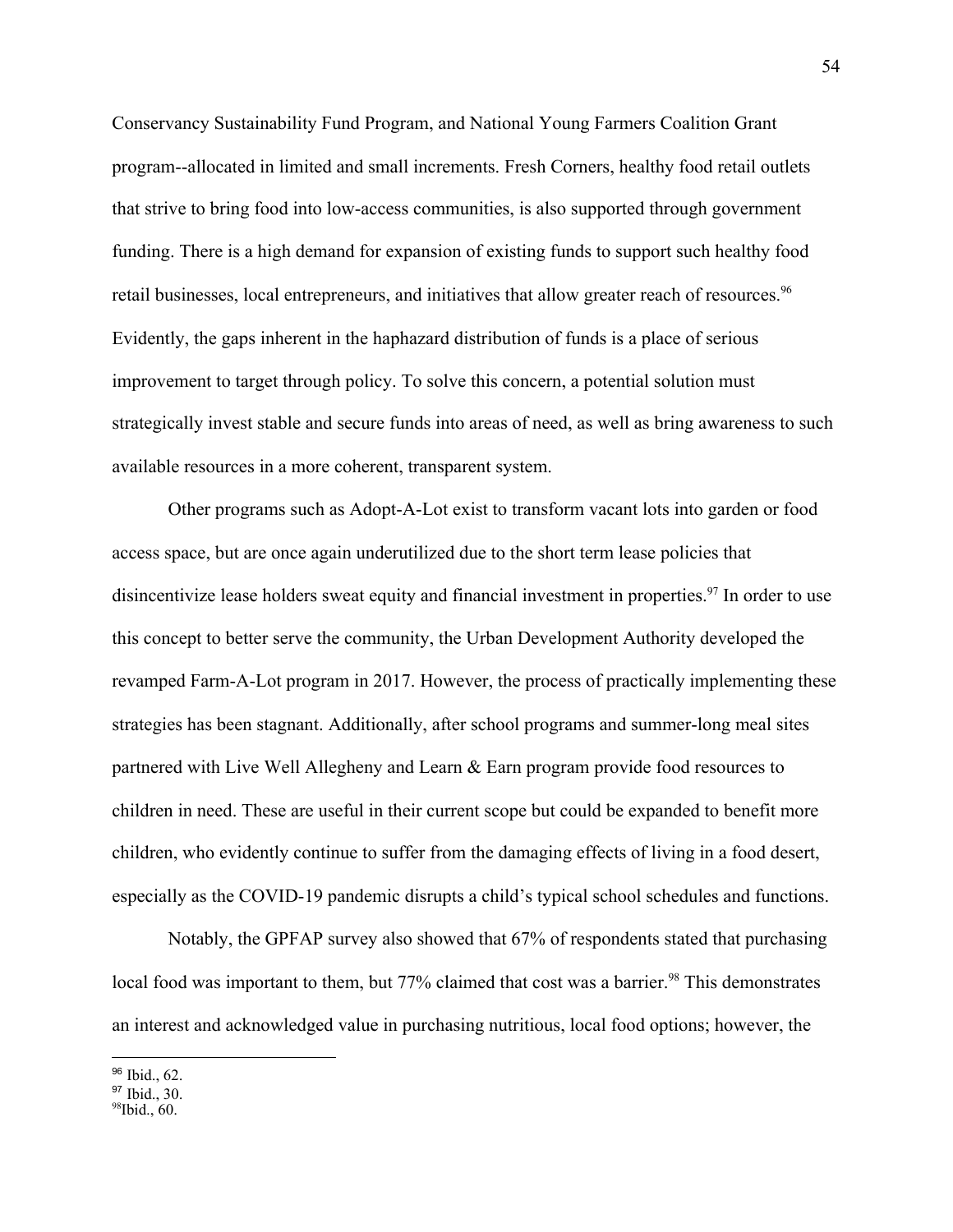high costs render the choices inaccessible to many. With price as a barrier, local small farms are left unsustainable and unable to compete with large retail corporations. Creating more cost-effective opportunities that incentivize the purchasing of local food can support local entrepreneurs, motivate healthier food choices, and feed the community overall. One potential incentive implemented by other cities and counties is an expansion of funding or private grants towards SNAP Incentive Programs and farmers market coupons, such as Food Bucks. Along this vein, the Gus Schumacher Nutrition Incentive Program funding is currently being allocated to the Food Trust to fund Food Bucks sites throughout Allegheny County. This is a very impactful, helpful investment in initiatives that could be strengthened and expanded.

Finally, the Pennsylvania Fresh Food Financing Initiative, a statewise financing program designed to attract supermarkets and grocery stores to underserved urban and rural communities, was used to support grocery stores in Allegheny County. As of December 2009, the FFFI had attracted 203 applications from access PA, with 88 applications approved for funding. In total, its key partner The Reinvestment Fund had approved more than \$72.9 million in loans, and \$11.3 million in grants.<sup>99</sup> The goal of these initiatives was to provide an initial investment to bring healthy food retailers to food deserts. The Pennsylvania initiative succeeded in constructing new grocery stores and increasing residents' access to healthy food, but no data regarding a change in residents' health has been recorded for Pittsburgh residents specifically. While the Pittsburgh Food Policy Council and financing programs have been somewhat successful in efforts to shape, improve, and create new policies, Homewood and the Hill District remain classified as food deserts; evidently, there is great room for improvement. The achievements and shortfalls of these

<sup>99</sup> Evans, Dwight. "Budget Briefing: Report on Key Issues from the House Appropriations Committee." *National Conference of State Legislatures*, Mar. 2010, www.ncsl.org/documents/labor/workingfamilies/pa\_fffi.pdf.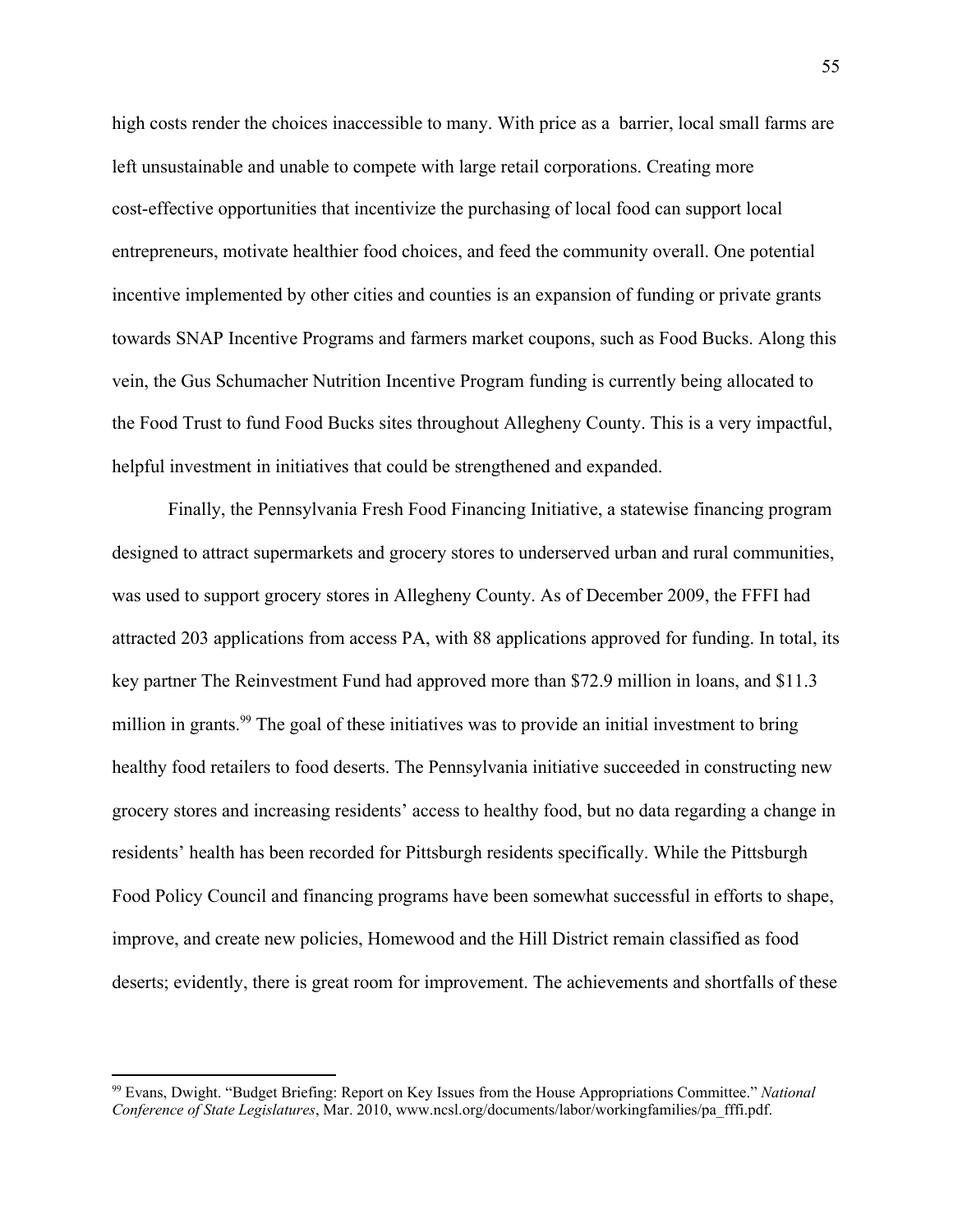initiatives have worked to formulate our understanding of the current health crisis and the potential policy solutions needed to alleviate such pressing issues in the city of Pittsburgh.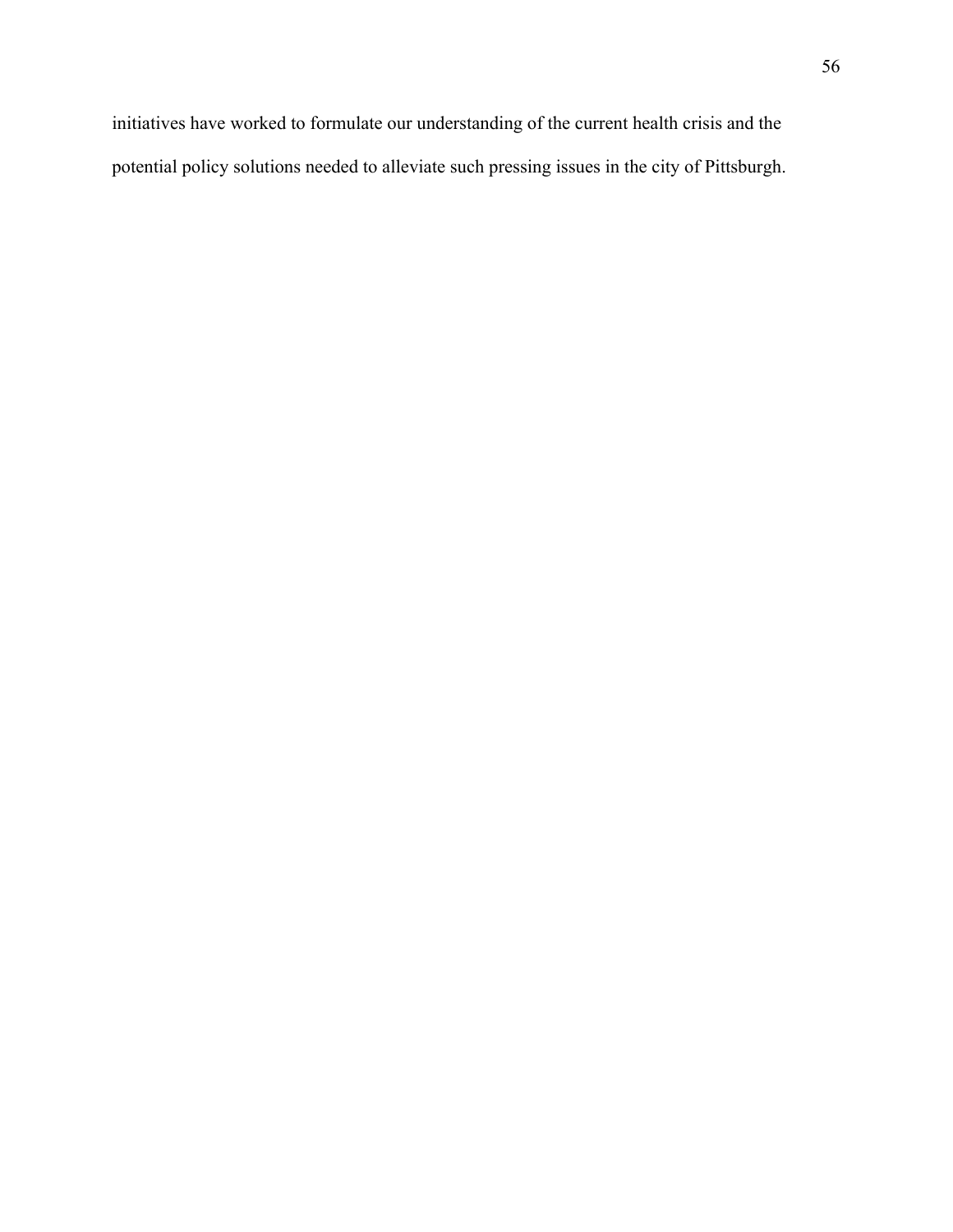# 10. Policy Options and Recommendations

When considering solutions to address food deserts in Pittsburgh and the health disparities that result, it is crucial to acknowledge that both affordability and accessibility are critical factors to acquire healthy food. The results of the RAND PHRESH study demonstrate how the establishment of a grocery store did little to improve the diet of residents, and ultimately, that improved access to grocery stores cannot necessarily improve the health disparities inherent in food deserts. Although the store granted greater access to fresh food by reducing the distance residents had to travel and alleviating the burden of transporting groceries on a bus line, low-income residents continued to struggle to afford fresh produce, showing that the ability to invest in nutritious food is largely dependent on one's income. Moreover, many residents were not well educated on the nutritional value of foods or how to prepare them, demonstrating that food preparation knowledge must also be considered in a policy solution. Improving accessibility to food is not a complete solution alone; therefore, it is optimific to invest in long-term equitable solutions that overcome price and knowledge barriers.

While achieving food sovereignty is the ultimate goal, food insecurity within the city of Pittsburgh is the most pressing issue, especially within majority Black neighborhoods. With the addition of the COVID-19 pandemic putting people out of secure work and preventing children from getting meals provided at school, food insecurity is an even more pressing problem. Thus, the need to consider long-term equitable solutions eliminates first-glance solutions; namely, urban gardens are not an equitable option. To elaborate, Pittsburgh is an urban city, and Homewood is among the more densely populated places within its city limits. Urban gardens and other semi permanent public infrastructure take up increasingly limited land. Where possible, land should be prioritized for other uses, namely housing and businesses, both of which provide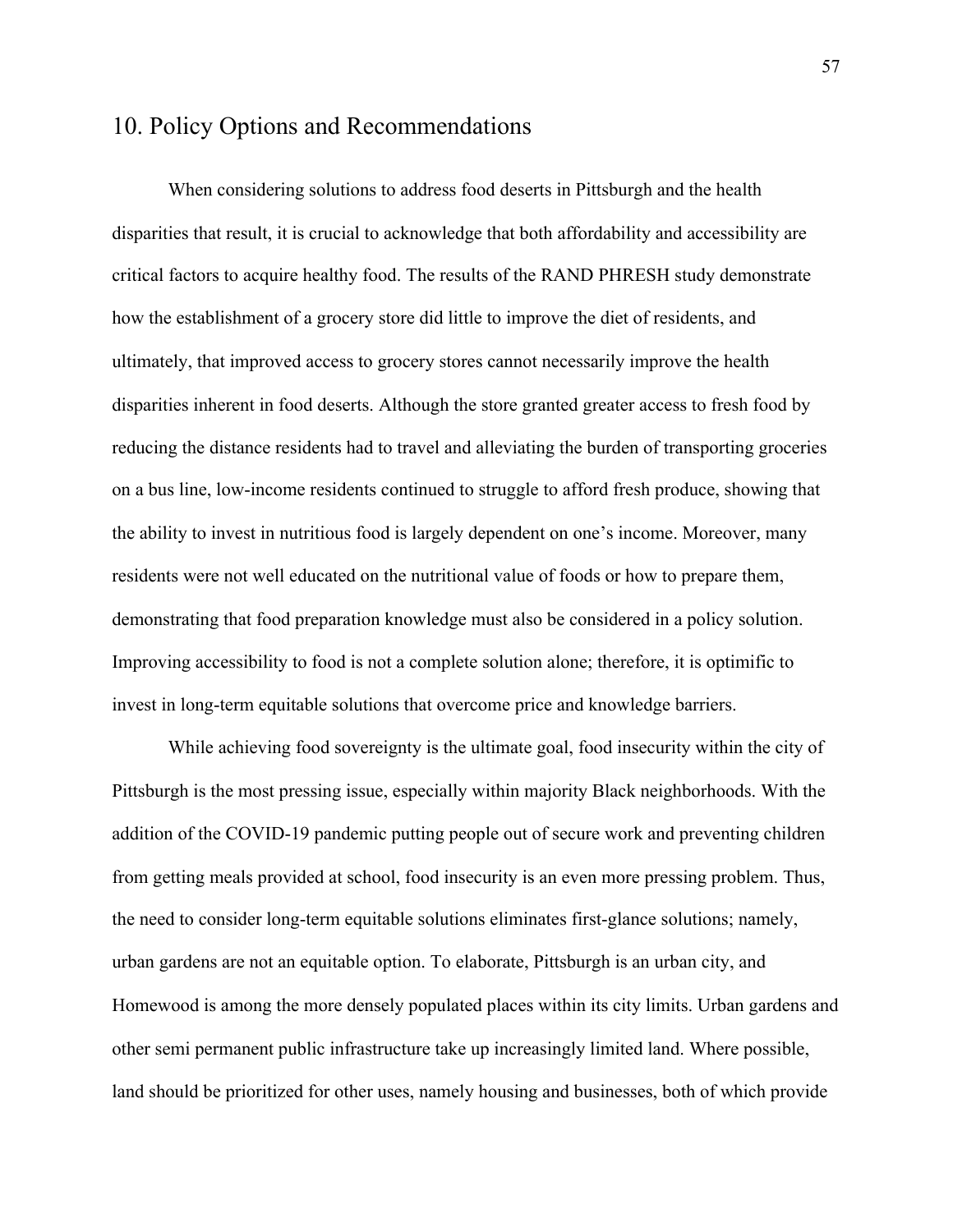taxable income to the local community and either employment or housing respectively, both obvious public goods. However, land currently in disuse and with no clear path to largely infrastructural improvement may very well benefit the community as a garden. As the average real estate value in the neighborhood is approximately \$93,500, in order to break even in terms of the tax revenue value of private use, a public lot must provide approximately \$3600 or more in social value as its tax revenue can no longer be expected. This is naturally a very different situation than currently neglected properties.

In the short term, this is therefore a reasonable step for plots in disuse without sizable infrastructure built upon them. However, the value of property in the area is on an upwards trajectory changing the break-even value of public use land moving forward. We therefore conclude that, while valuable in the abstract, urban gardens should be approached not as permanent fixtures of the community but rather seen as annual uses of otherwise derelict property - part of the short term stop gap against food insecurity but not a long term solution to it. The approach to long term policy must be built separately from the conventional farmingcentric model that has proven beneficial in more rural environments but is not economically sustainable in growing city neighborhoods. Effective use of urban gardening requires more easily available low value and low use land than can be expected in an ideally functioning form of Homewood.

Shop 'N Save failed, both in terms of sales and, accordingly, its ability to drastically change the food intake of residents, but that doesn't mean no grocery store will ever be able to be economically viable ever again. As residents grow wealthier, and as the area becomes more densely populated, the community's ability to support a grocery store in the future will accordingly increase, but public policy must likewise make space for such development. A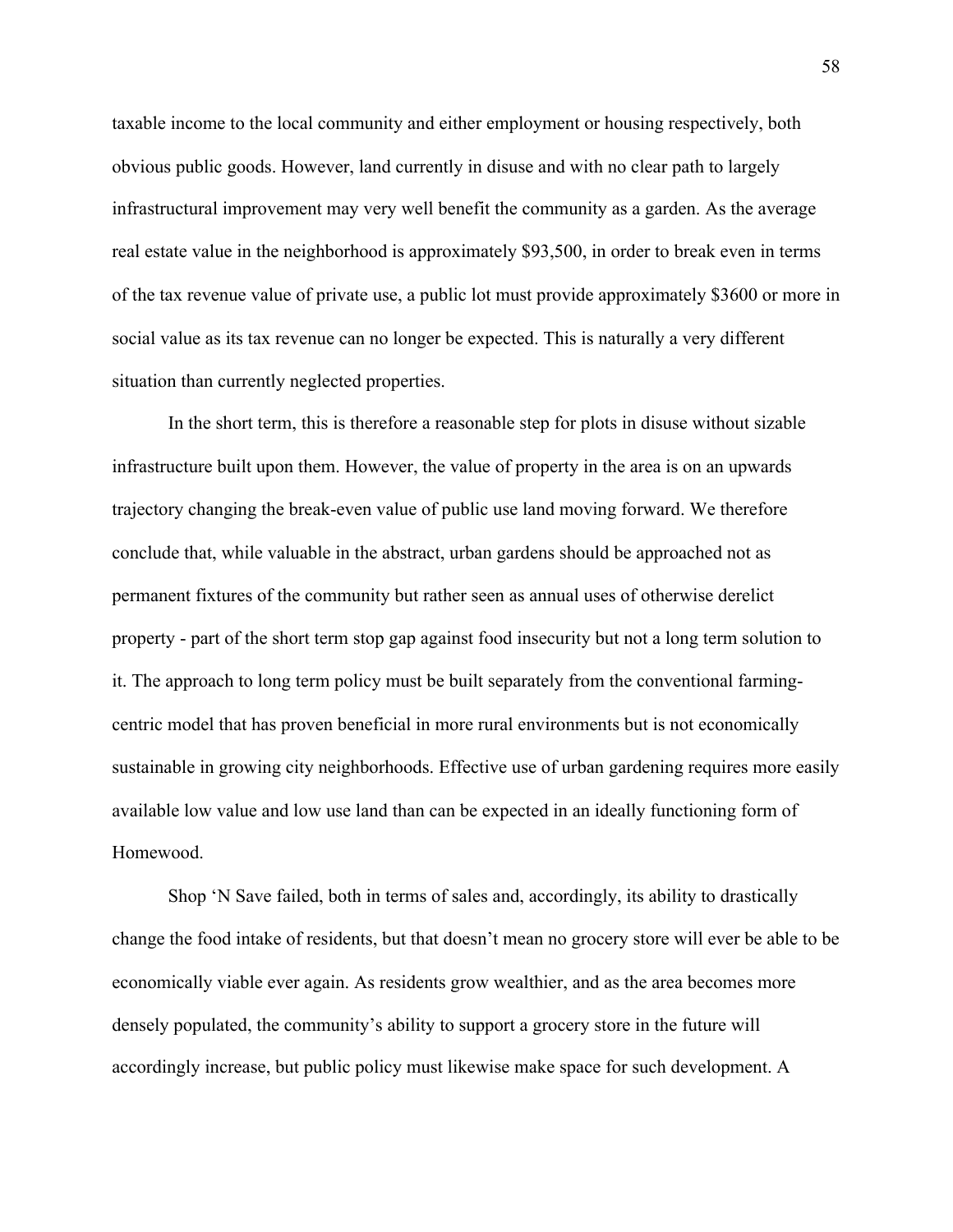grocery truck, providing substantially less total food sold, less total jobs, less total variety of foods available and less outside investment into the community, cannot be expected to replace a full grocery store and yet it cuts into the potential customer base of such development. As such, though valuable in the short term, grocery trucks represent a possible long term problem for the community even as grocery stores too are not a short term solution.

With the limits of grocery stores and urban gardens having been addressed, the practical potential of three solutions are put forth within this proposal: investments in community development through specific projects and existing nonprofits, stretching food dollar benefits, and expanding the reach of mobile farmers markets. As detailed, there are many reasons why food deserts are a serious problem, based on various theories of justice. In particular in this work we are focusing on Capabilities Theory, Hermeneutical Injustice, and Egalitarian Conceptions. Under each of these theories, for differing reasons, food deserts are wrong, as has been outlined above. Given this, any policy implementation ought to be designed to deal with the reasons that, under these three theories, food deserts are morally wrong. Therefore, expanding SNAP Incentives is the best option here presented to achieve these ends. The format of the policy lends itself to some of the theories, and it would avoid, generally speaking, active harms in other areas.

### 10.1 Potential Solution One: Community Development Block Grant Funding

Community Development Block Grant Funds are a potential tool to directly invest in urban development projects and programs within Homewood and the Hill District. According to the Housing and Urban Development (HUD) Exchange, eligible activities must "address community development needs having a particular urgency because existing conditions pose a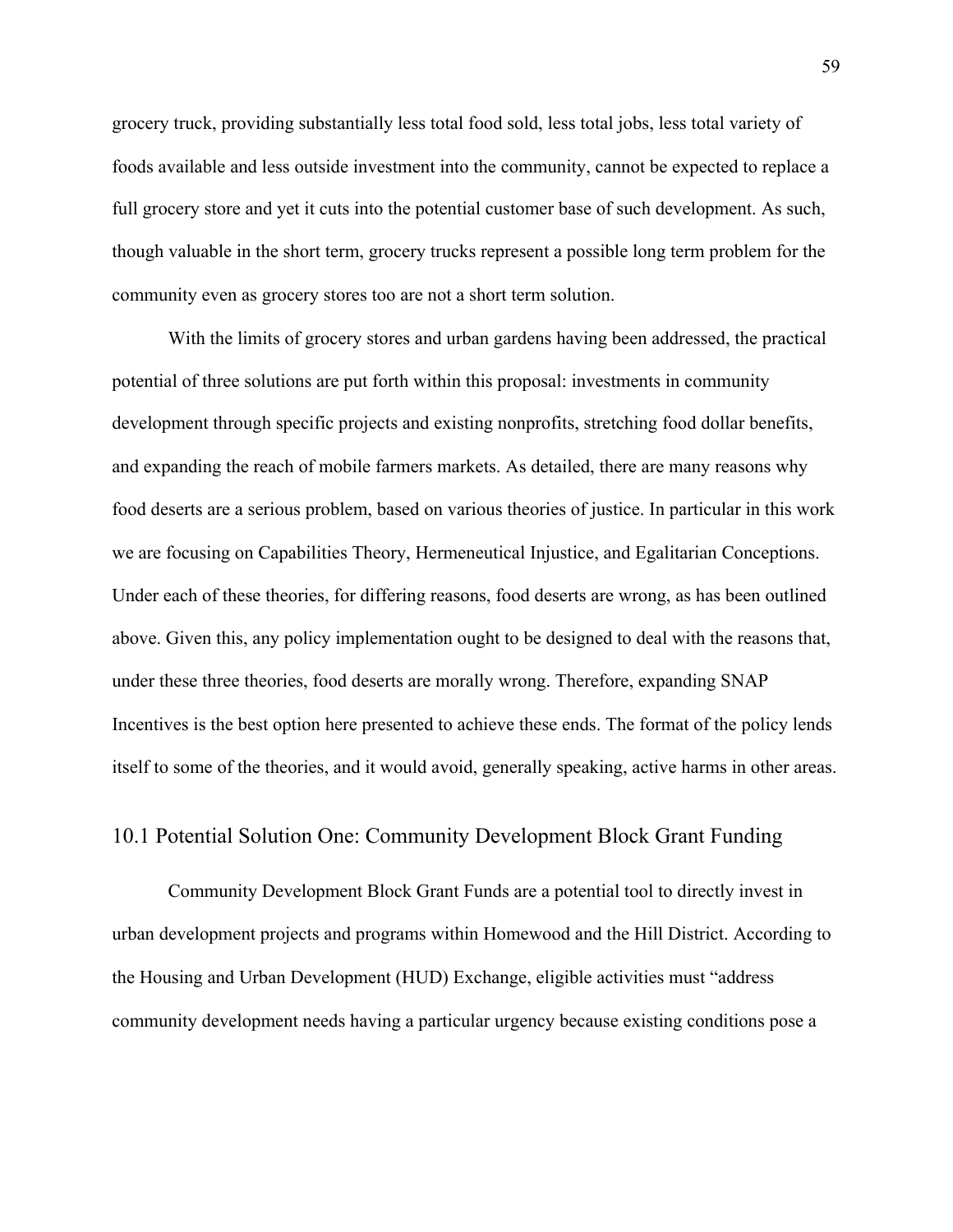serious and immediate threat to the health or welfare of the community".<sup>100</sup> Considering the dire health effects that follow a lack of sufficient food access as put forth previously, food deserts prove to be a serious and immediate threat posed to residents of the Hill District and Homewood. With a majorly low-income demographic and lag in growth compared to neighboring metropolitan areas, these communities are ideal candidates to accrue the benefits of CDBG funds.

Investment projects can improve the overall living environment, expand economic opportunities, and offer prolific community development--if strategically and transparently utilized, funds can be targeted to address food deserts in Homewood and the Hill District by offering specific ways to allocate money and resources. Specific community development block grant funding could be directed towards Human Services Projects that address hunger and nutrition for low to moderate income residents. Business Development Projects or Commercial Revitalization Projects should also be considered to invest funding in already existing retail venues. Moreover, the grants may be given to create more affordable housing for residents, indirectly alleviating food insecurity. As many residents prioritize rent and living expenses before other necessities, having an affordable living situation would allow a greater investment in healthy, nutritious food.

Potential projects may include renovating vacant buildings to be used as grocery retailers, increasing accessibility to bus lines and existing farmers markets, or developing public park space to be used as a community garden site. In one instance, the Village of Westboro, Wisconsin is a model example of a community capitalizing on CDBG Funds to benefit the region at large. With limited resources and \$127,000 in CDBG Funding, the Village successfully

<sup>100</sup> "CDBG Entitlement Program Eligibility Requirements." *HUD Exchange*, US Department of Housing and Urban Development, www.hudexchange.info/programs/cdbg-entitlement/cdbg-entitlement-program-eligibility-requirements/.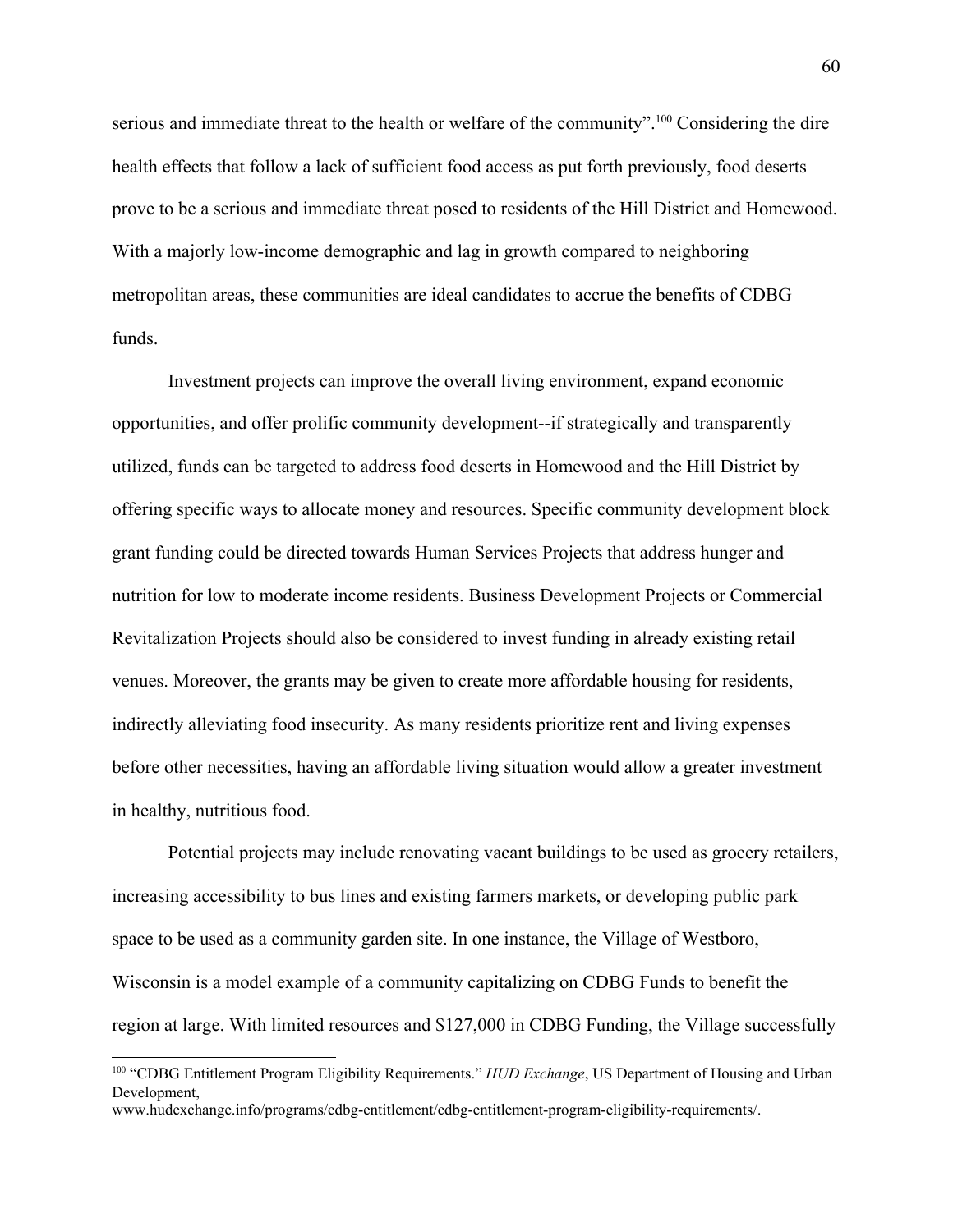renovated an unused church building into a new library and community center. The library currently hosts a weekly arts education program among other functions for aspiring artists.<sup>101</sup> Existing vacant buildings in Homewood and the Hill District could be sites for potential transformation, creating more areas to produce or allocate food.

The choice to pursue CDBG Funds must follow a strategic, transparent plan that thoroughly describes the community needs of the neighborhoods of interest in order to best serve the needs of the communities. Evidently, each plan will include unique advantages and limitations; moreover, a plethora of rules and requirements amidst the application process may prove to be a barrier in moving plans underway. A strategic task force with a detailed plan and budget is necessary to manifest a successful CDBG allocation. If efficiently implemented, initiatives provide a clear blueprint to uplift marginalized communities--one that results in improvements in the economic and overall well-being of the surrounding region.

However, there are severe challenges in acquiring CDBG block grant funding. To begin, local government has little if any ability to force federal money into our city as federal money is used in manners meant to help the totality of the American public, not individual pockets of need. With the exception of emergency funding, it is virtually impossible to get funds for Pittsburgh without an immediate expectation following on behalf of many other cities across the state and nation with the resultant funding being divided in so many directions as to become individually negligible even as it remains relatively substantial in totality. A secondary problem is how exactly this funding is or is not spent. Yes it is true that it can be allocated towards nonprofits working to alleviate food deserts – Just Harvest and 412 Food Rescue among them,

<sup>101</sup> Day, Nate and Larson, Mike. "16 Inspiring Examples of Communities Capitalizing on CDBG Funding." *Short Elliott Hendrickson Inc.,* 26 Apr. 2018,

www.sehinc.com/news/16-inspiring-examples-communities-capitalizing-cdbg-funding.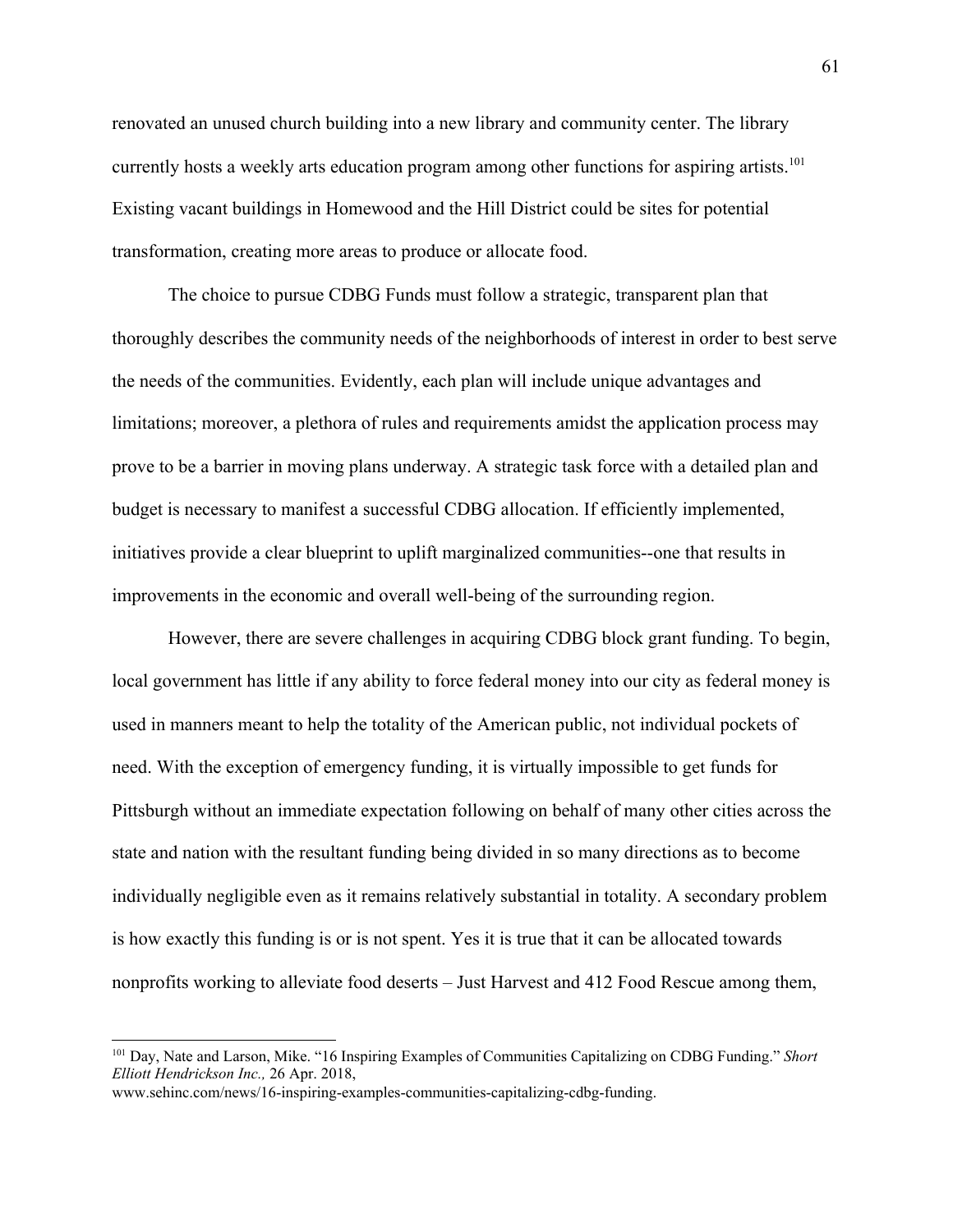but what it can't do is actually fix the underlying reason for the existence of food deserts; lack of economic prosperity among residents. Like Grocery trucks, however valuable for people in poverty and in food deserts a food rescue program may be in the short term, it is also precisely systems such as the food rescue that, in aggregate and when substantially funded, eat into the market share of any potential food suppliers within the area. This, therefore, is a band-aid solution, and one that, ultimately, results in a systemic integration of long-term poverty and food insecurity. It is difficult to overstate the cost thereof.

Overall, Community Development Block Grant Funding (CDBG), if it were accessible as a tool and used as such to invest in projects in the area, could have intense benefits. However, while the acquisition of this type of funding could be a great benefit to communities, acquiring funding is not in itself a policy prescription. It is a policy prescription to suggest that they should be pursued, but the implications of the use of that funding would depend very heavily on the nature of its use. However, the process of funding application can change the intended policies to more effectively reach the funding. Given this, we cannot effectively determine what the CDBG funds, if acquired, would be used for. Therefore, no argument can be made at this time as to the implications of an eventual CDBG.

## 10.2 Potential Solution Two: Green Grocer Farmers Market Truck

A Green Grocer mobile farmers market truck is an additional solution that strives to create greater food access and affordability while also supporting local farmers. According to the Pittsburgh Food Bank website, a Green Grocer is "designed to travel into food desert communities to provide the fresh food options that are currently missing from the landscape".<sup>102</sup>

<sup>102</sup> "Green Grocer." *Greater Pittsburgh Community Food Bank*, 2020, www.pittsburghfoodbank.org/what-we-do/food-to-people/green-grocer/.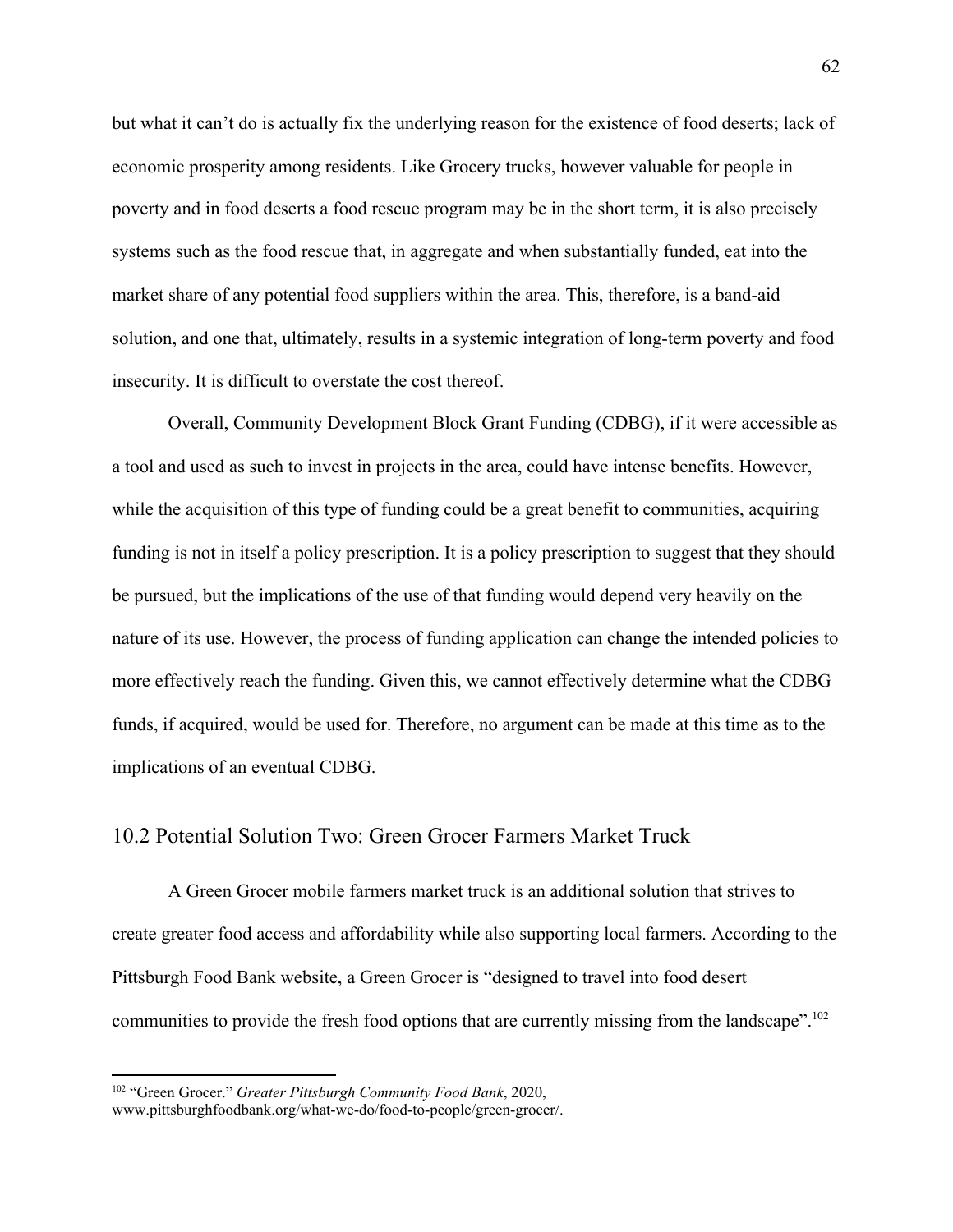Partnered with local growers, small businesses, corner stores, and nonprofits, the mobile food market can create a more equitable food network. In an article to the *New Pittsburgh Courier*, mobile markets coordinator Josh Anderegg stated, "We believe that everybody has the right to access fresh fruits and vegetables, fresh food, and have a choice about it. The Green Grocer is an attempt to try to make that situation better in neighborhoods that have been denied that opportunity of access".<sup>103</sup> To further alleviate the chronic issue of food insecurity that continues to oppress Pittsburgh residents--especially in its predominately African American communities--an expansion of the Green Grocer could potentially aid in better food access and affordability.

Food that is sold upon the truck is based primarily on the season, with some items being available year-round, such as many fruits, vegetables, and dry goods. As many farmer's markets and community gardens tend to only remain open and operating in the warmer months--as running food stands becomes less popular through the winter--the truck also conveniently transcends such seasonal barriers in the most difficult to access times of year. In addition to proscribing more affordable healthy food by accepting SNAP benefits, a mobile farmers market can also overcome the access barrier by bringing the food to where it is most needed. Possible site hosts include libraries, medical centers, nonprofits, food banks, farms, and more. For many Homewood and Hill District residents without a car, accessing the nearest food outlet by public transportation, foot, or ride-sharing service is a strenuous barrier. Residents in these neighborhoods are notoriously burdened by the infrequent and distanced run-times of Port Authority buses, with the additional obstacle of Pittsburgh's pedestrian-unfriendly topography.

<sup>103</sup> Taylor Jr., Rob. "'Green Grocer' Providing Fresh Food to Many Black Neighborhoods." *New Pittsburgh Courier*, 19 Feb. 2020,

newpittsburghcourier.com/2020/02/18/green-grocer-providing-fresh-food-to-many-black-neighborhoods/.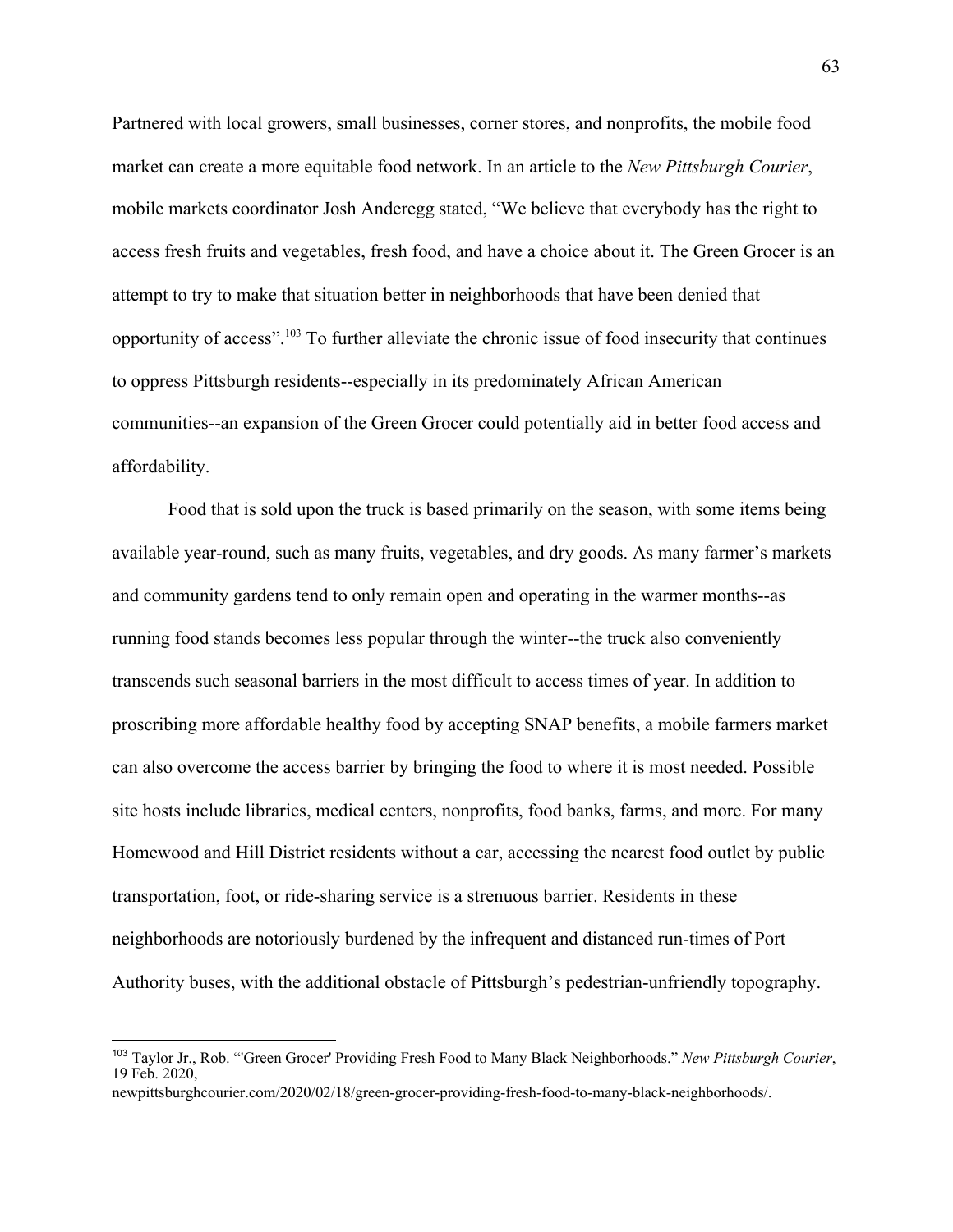Therefore, eliminating the distance needed to travel for food is an attractive solution. The food truck also overcomes the price barrier--while anyone is able to shop at the truck market, it accepts various forms of payment such as cash, credit and debit cards, SNAP/EBT, FMNP and SFMNP vouchers, Veggie RX, Food Bucks, and Just Harvest Fresh Access Coins, as well as making use of various food benefit incentives--those who use EBT cards also receive a \$2 coupon to spend at a market for every \$2 spent.

Partnered with the Urban Redevelopment Authority of the City of Pittsburgh, there are currently seventeen Green Grocer market stops in seventeen neighborhoods across the Western Pennsylvania region. One market location has been placed in the Centre Heldman Plaza within the Hill District--the location of the former Shop 'n Save--posing as a short-term solution to fill the gap in food access the grocery store once held for residents. With only one truck operating in Homewood and one in the Hill District, each running twice a month for two hours at a time, this reach could be expanded in the most problematically food insecure regions. The time frame as it operates currently--with only one truck operating during the daytime on weekdays in Homewood and the Hill District--may prove to be a barrier to working citizens who cannot leave daytime jobs to acquire groceries. However, the mobile market has become an increasingly appealing approach during the COVID-19 pandemic, as many strive to avoid crowds within popular stores. The truck has since demonstrated new health and safety guidelines, such as mask-wearing and social distancing. The grocer on wheels could serve as a safer, more comfortable alternative to disperse crowds and keep most vulnerable populations protected. Ultimately, a Green Grocer mobile truck can provide a safe, convenient, and affordable solution to healthy food access, if its operation is frequent enough to sufficiently serve citizens--an additional truck and/or more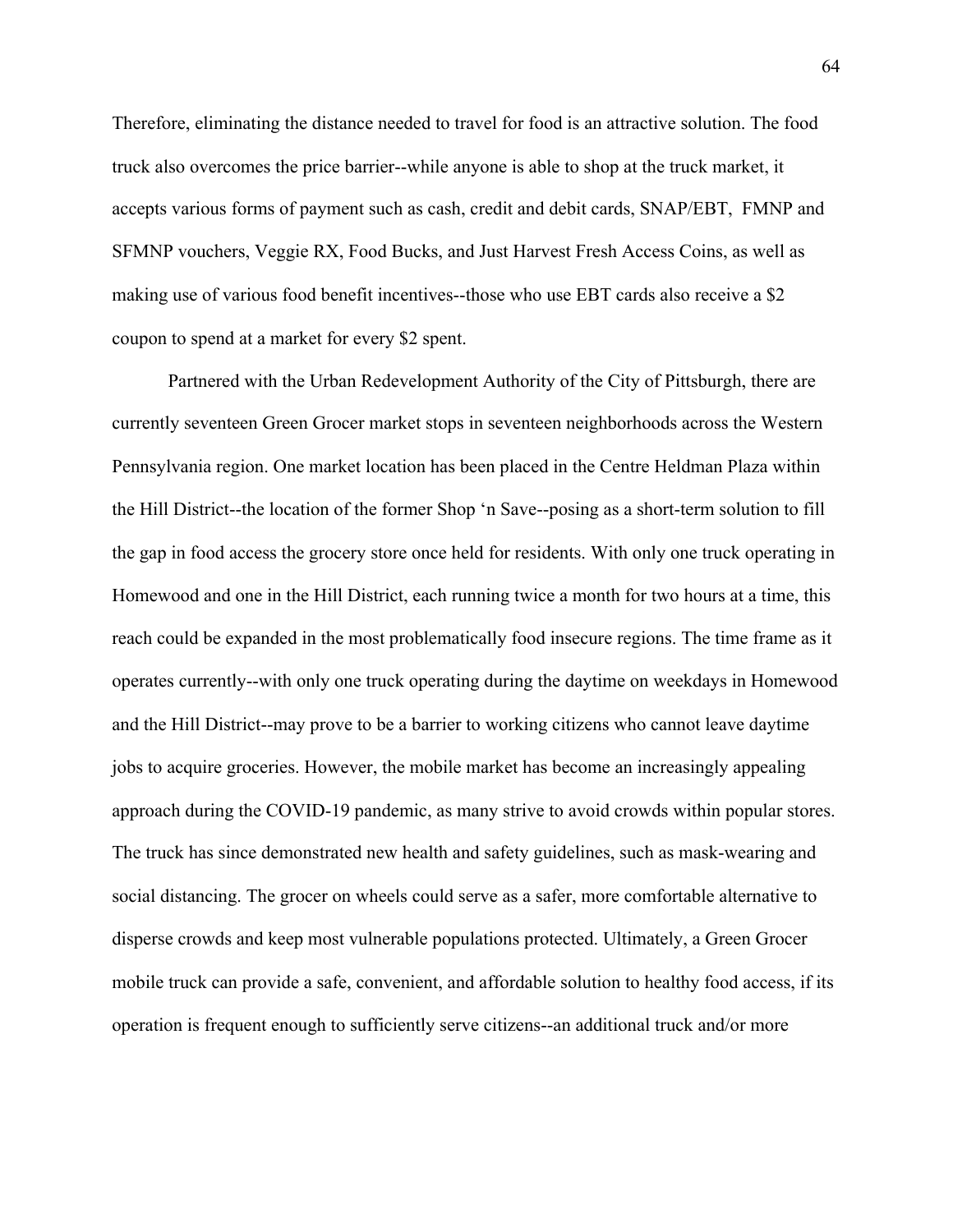frequent times and locations of operation in Homewood and the Hill District could be one step in a healthier, more equitable direction.

Notably, the greatest barrier to assuring this service is acquiring the resources necessary for its undertaking. For one, there must be an adequate supply of produce obtained from partnered growers, subsequently organized for distribution, to match increased truck operations. Although the mobile truck market provides an alternative to navigating the crowds of traditional retail stores, implementing adequate COVID-19 safety protocols--such as masks, gloves, sanitization, and informative posters--will also demand greater efforts and resources. In order to avoid favoritism to select food desert neighborhoods such as Homewood and the Hill District, the expansion of truck operations may need to be applied to all seventeen currently participating Western Pennsylvania neighborhoods. Naturally, expanding these services would require a greater investment, much of it to places that are not in need of it.

Green Grocery Farmers Market Trucks are therefore, though well intentioned, not a good model for a sustainable and equitable future. To take the example of Giant Eagle, which started in Pittsburgh and has now expanded to about 500 locations, an average storefront is responsible for over \$20,450,000 in annual revenue.<sup>104</sup> While there has never been a Giant Eagle in Homewood, the previous grocery store in the area, Shop and Save, was unprofitable and failed as it made significantly less than this amount while unable to sell at the same upcharge rate.

A Grocery Truck, though better than nothing in the short term, represents an existential threat to the far more stable grocery store. In and of itself, the fact that they eat into the market share of grocery stores, even make grocery stores economically inefficient at any level at all, would be an acceptable cost were the grocery trucks to be of equal health benefit as a conventional grocery store, but unfortunately they are not. They offer insufficient food access in

<sup>104</sup> "Giant Eagle." Forbes, Forbes Magazine, www.forbes.com/companies/giant-eagle/?sh=700d1a22cdaa.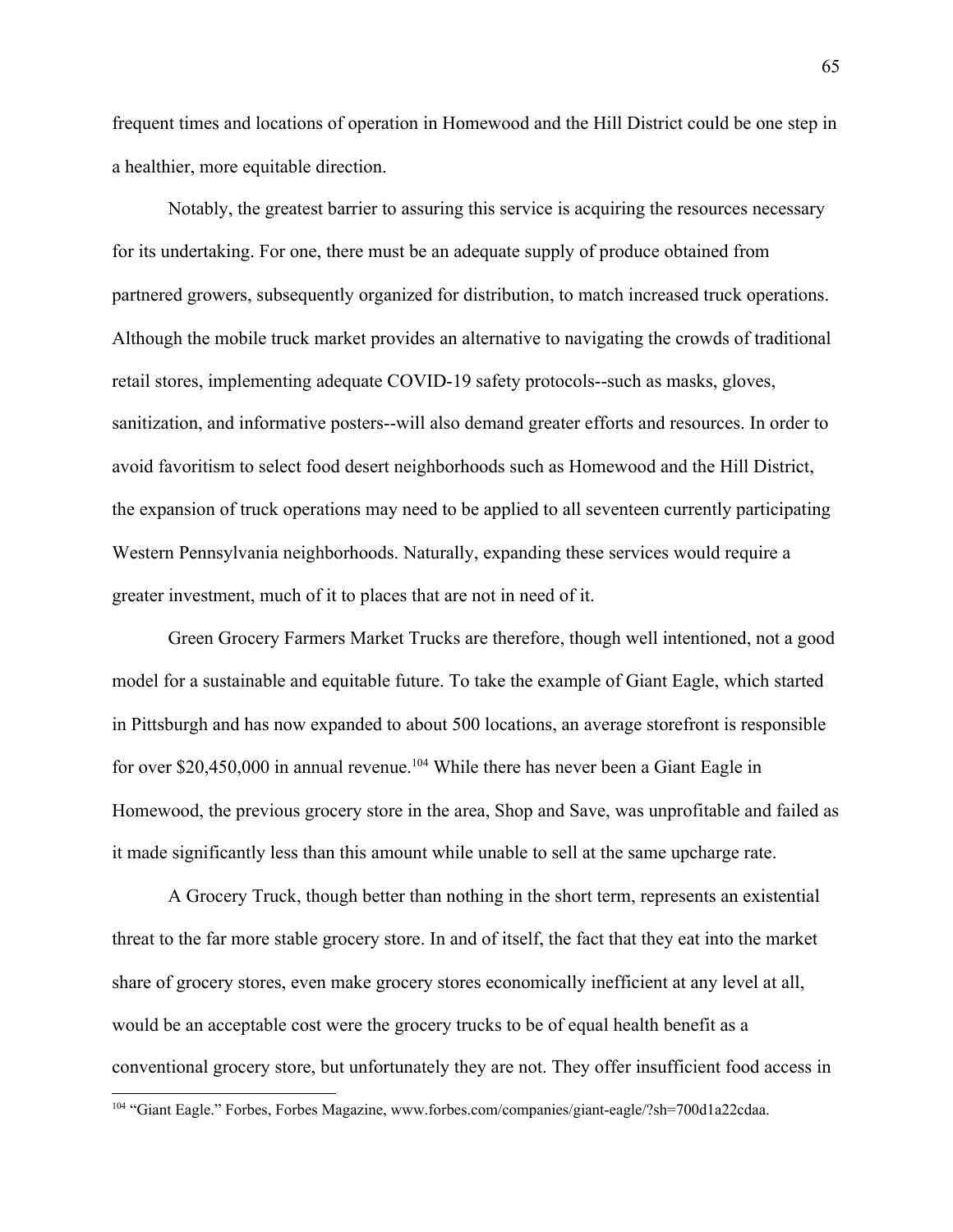so much as they are available only a small subset of the time as is a permanent location. In the case of any community this more limited form of access would be problematic, but in the case of Homewood, with a higher than state average number of single parent homes, most of them women working full time, the cost of limited time windows for food accessibility is greatly compounded.

Trucks also represent far less variety of food types. Beyond the obvious desire for further food types simply as an end of itself, this also means that trucks are less desirable as a comparative choice against existing less healthy food sources, something shown by the comparative consumer rate between a proper supermarket like Giant Eagle, \$20,450,000 in revenue, with the currently circulating truck system, divided across 17 markets, averaging only slightly above a tenth of that in annual meal provisions per location.<sup>105</sup> Even when accounting for the less frequent openings, this still shows far lower sale rates for the grocery truck than the proper store. Grocery trucks therefore represent a failure of vision long term and ultimately harm the long term health outcomes of the community despite their noble intentions.

From an egalitarian perspective, a truck has very limited advantages. While it does bring food into the food desert, this same process creates a different system for food distribution in the area, thereby reinforcing egalitarian injustice. Similar concerns will emerge when facing issues of hermeneutical injustice, as adding grocer trucks hardly changes the fact that the experience faced by groups in food deserts is fundamentally different and unjust. Green grocer trucks are not a common sight in areas with supermarkets. Finally, from a capabilities perspective, while the grocer trucks do expand coverage somewhat, accessibility and timing for the trucks would still likely be an issue. While they might protect some people's capabilities, many would be unable to

<sup>105</sup> "Impact Stats." *Greater Pittsburgh Community Food Bank*, www.pittsburghfoodbank.org/the-impact/impact-stats/.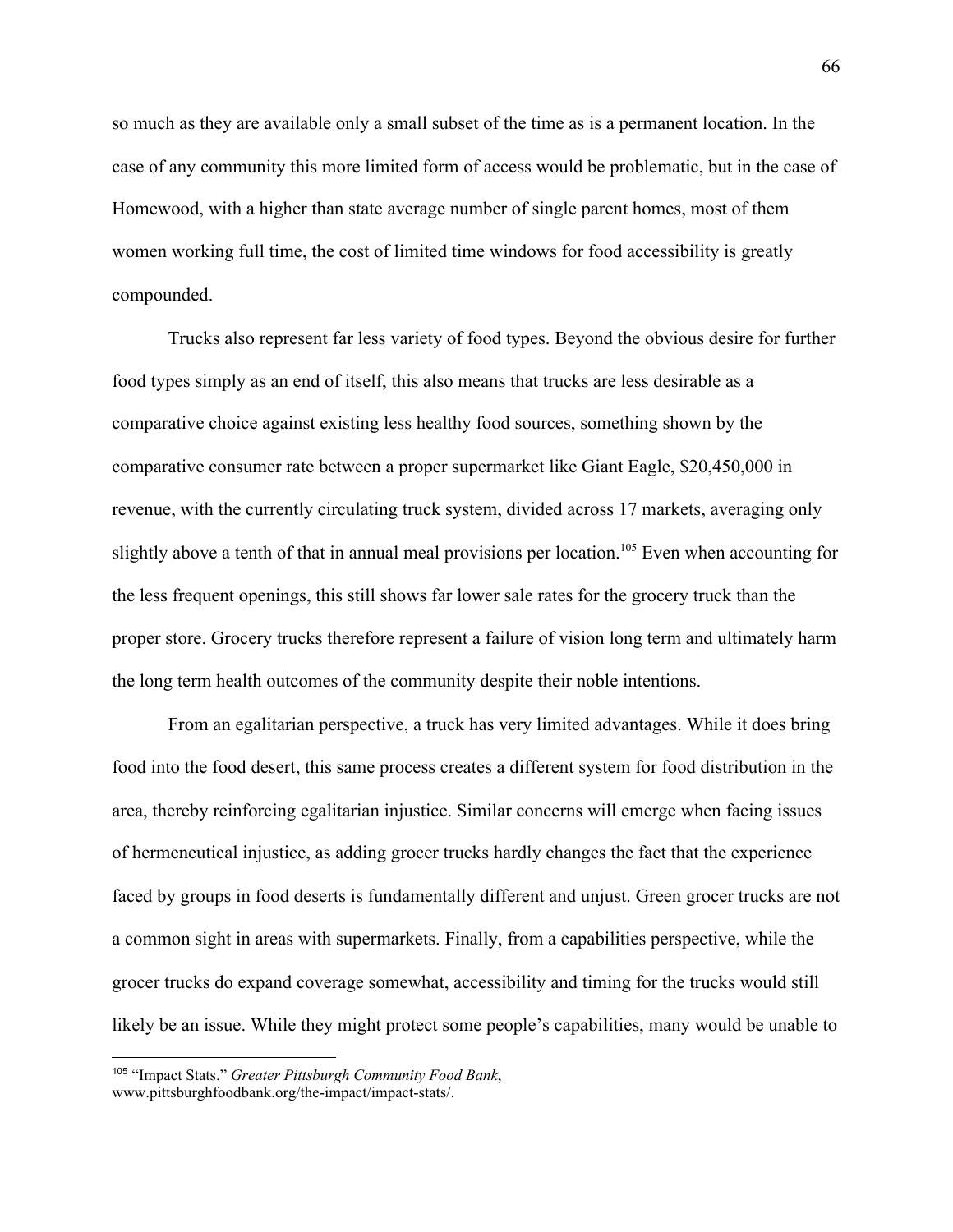access the trucks, leaving their capabilities unprotected. However, at least nobody is being forced to access the trucks. Evidently, Green Grocer trucks carry both practical and ethical concerns. Therefore, an empowered SNAP program, such as the one outlined below, seems to better align with the vision of the capabilities theory. While it might not deal directly with issues of food accessibility in an area, the increase in buying power and support would likely better support capabilities than periodic access to a grocer truck.

### 10.3 Final recommendation: SNAP Incentives

The final, and recommended solution we put forth in this proposal is an expansion of SNAP incentive programs in the Pittsburgh region. SNAP incentive programs encourage SNAP customers to spend their benefits at select locations, such as farmer's markets or partnered organizations, through offering financial bonuses. The Food Insecurity Nutrition Incentive (FINI) grant program allowed for the conception of the SNAP Market Match program--one example of an initiative that effectively further stretches money spent food benefits for those struggling to afford food. The SNAP Market Match program may be implemented through a various number of strategies; for instance, one method may be to provide SNAP customers with one Market Match dollar or EBT Tokens toward a SNAP-eligible purchase for every dollar of SNAP benefits spent at the market. Or, other cash incentives may include coupons towards their next purchase. This incentive could be authorized towards nonprofit organizations, local and state government entities, or any SNAP retailer.

Secondly, an additional worthwhile incentive initiative is the Summer EBT Program, aimed specifically at children in food deserts who are evidently susceptible to the negative health consequences of food insecurity. Through a Summer EBT Program, children can receive a dollar amount through Pittsburgh Public Schools to purchase food over the summer. This is especially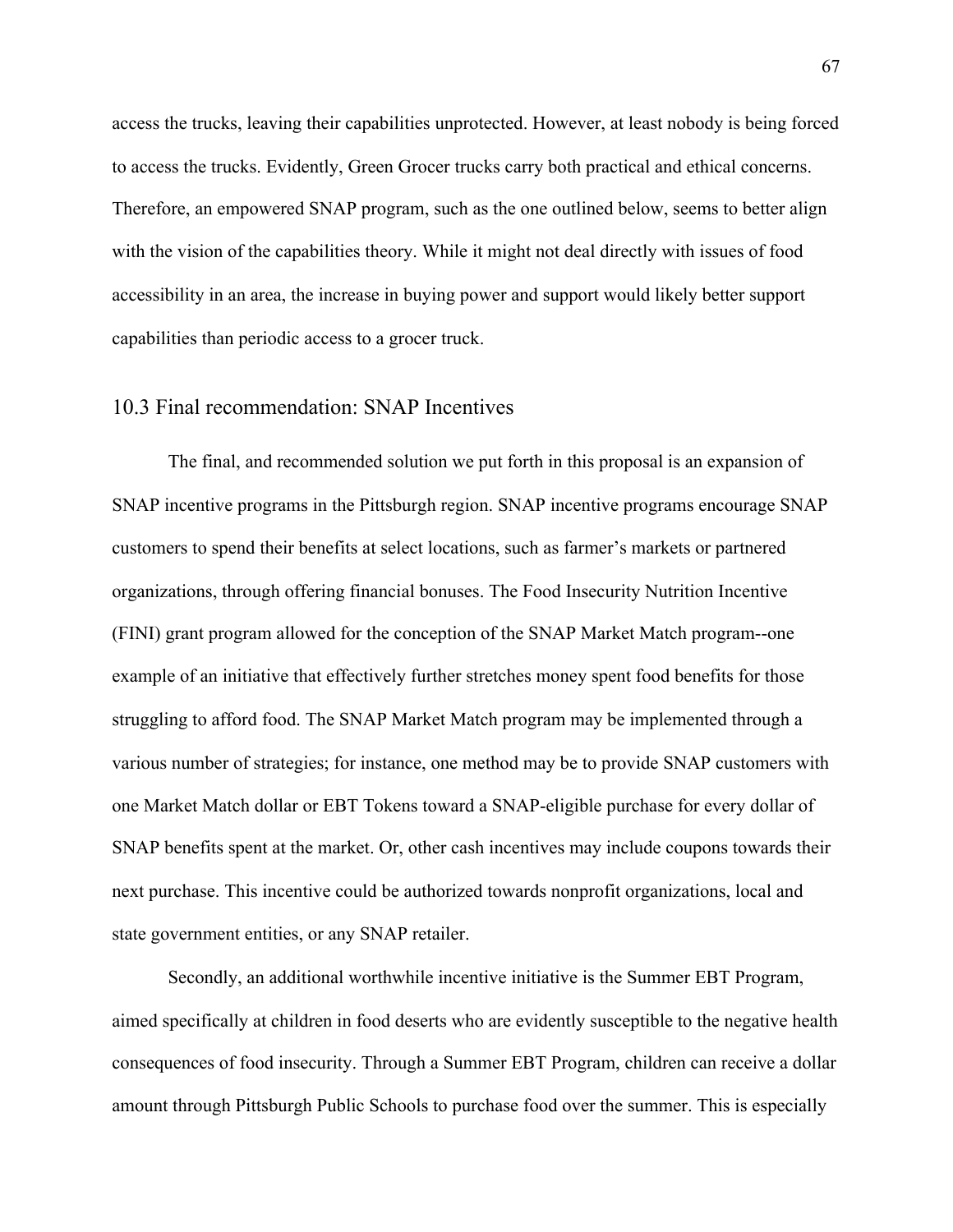crucial to be offered through the summer months outside of the academic year, when children cannot utilize the lunch programs offered in public schools.

Thirdly, Western PA's "Food Bucks" program is a current SNAP incentive program that could be expanded to benefit Homewood and the Hill District. Food Bucks are currently offered in forty retail settings across the region, partnered with local organizations and businesses. According to the Food Trust, there are currently two partnerships within the Hill District region: Bedford Hill Apartments and the Centre Heldman Plaza (Green Grocer). Within the Homewood region, Food Bucks can be utilized at four locations: two farmers markets, Alma Illery Medical Center (Green Grocer), and the East End Food Co-op. Given that farmers markets remain closed through the winter months and the limited pickup times that may not be possible for working families, these regions are in evident need of greater investment in such initiatives.

This initiative enhances the customer's buying power, a step towards overcoming the affordability barrier many food insecure residents face. As these incentives can be used at farmer's markets, it also effectively supports local small business owners and growers in the region. The challenge inherent in an expansion of SNAP incentive lies in knowledge barriers: citizens may not be aware of the location of local farmers markets, realize that the markets accept food benefits, nor have sufficient knowledge as to how to properly prepare the produce offered. In order to overcome these obstacles, greater outreach and marketing could serve as a potential solution. A SNAP incentive initiative could also be coupled with, firstly, an outreach program to inform potential customers of their SNAP eligibility--many currently do not receive benefits for which they are qualified. This outreach program could also market the various SNAP-accepting locations to inform residents of how and where to use their benefits in the form of pamphlets or posters; in the case of the summer EBT program, it may be helpful to send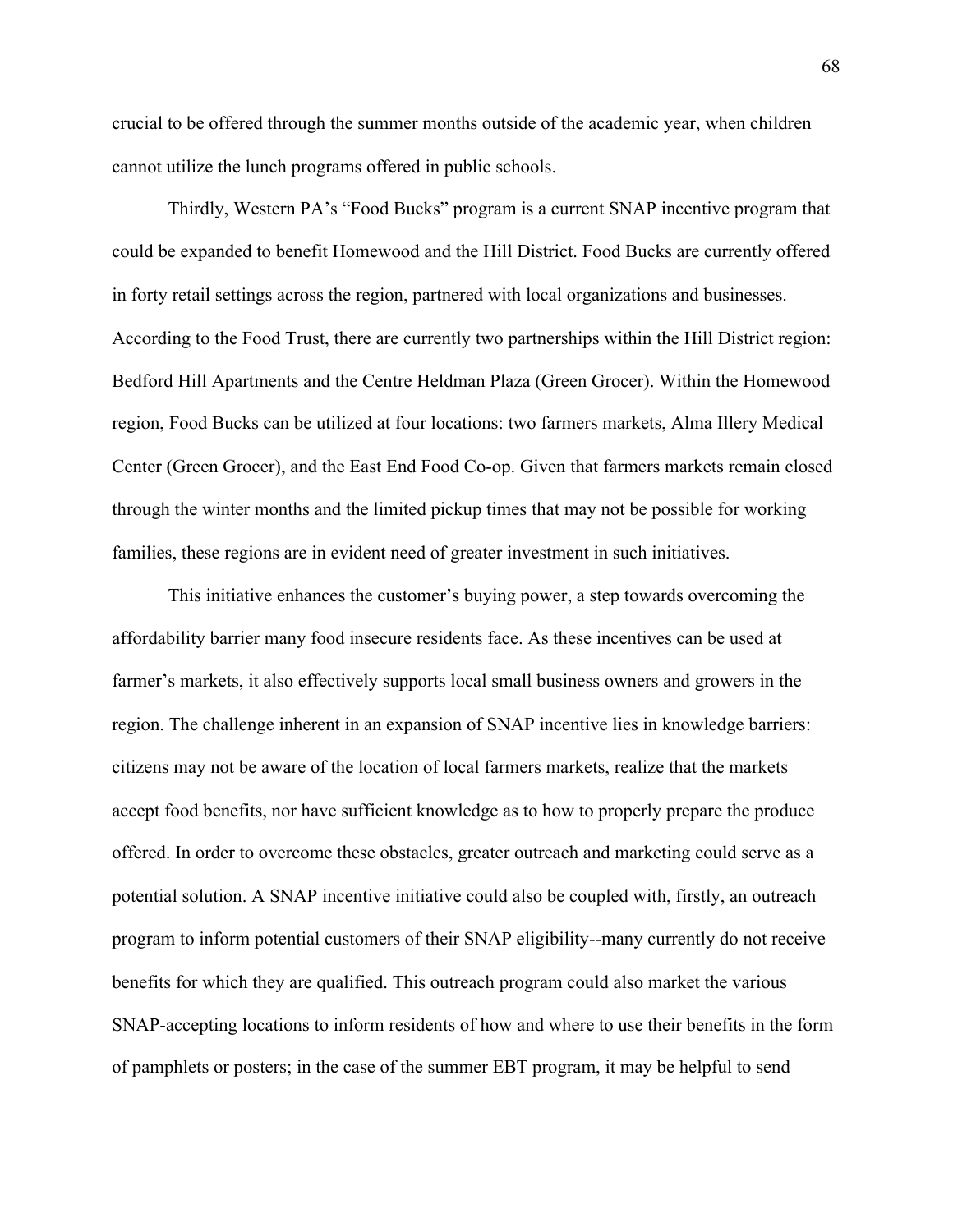children home from school with advertising flyers. Finally, educating customers on the uses of their purchased produce through brochures or demos at the locations of service as a facet of this program could eliminate the knowledge barrier that may stand between effective use of the acquired food. These additional initiatives are not necessary, but would effectively complement an expansion of SNAP incentives in the Homewood and the Hill District by broadening the reach and traffic of the consumer base.

## 10.3.1 Lehigh Valley: SNAP Incentives Case Study

A successful, beneficial expansion of SNAP incentives has been demonstrated in the Greater Lehigh Valley region of Pennsylvania. In an effort to identify areas that lack access to fresh, local fruits and vegetables, the Nurture Nature Center submitted a project sponsored by the National Institute of Food and Agriculture that established a set of objectives to fill gaps in food insecurity in low-income neighborhoods. This example can be used as a model to demonstrate the benefits and disadvantages of implementing greater SNAP incentive programs in regions, barriers to be expected, and how a similar system in Pittsburgh may effectively overcome such challenges.

Objectives for this initiative included creating a recognizable "brand" for the program, expanding SNAP incentives to existing partners in underserved areas, increasing year-over-year benefit use across the county, identifying areas in most need of greater access outlets, and testing the implementation of incentives in existing Healthy Corner Stores. The project involved efforts to develop an outreach campaign, educate farmers pertaining to SNAP acceptance, recruit corner stores, and promote various locations to begin accepting SNAP benefits. The program was naturally faced with many challenges due to the COVID-19 pandemic, including financial costs to ensure a safe environment for staff and customers, forcing several outlets to close. Another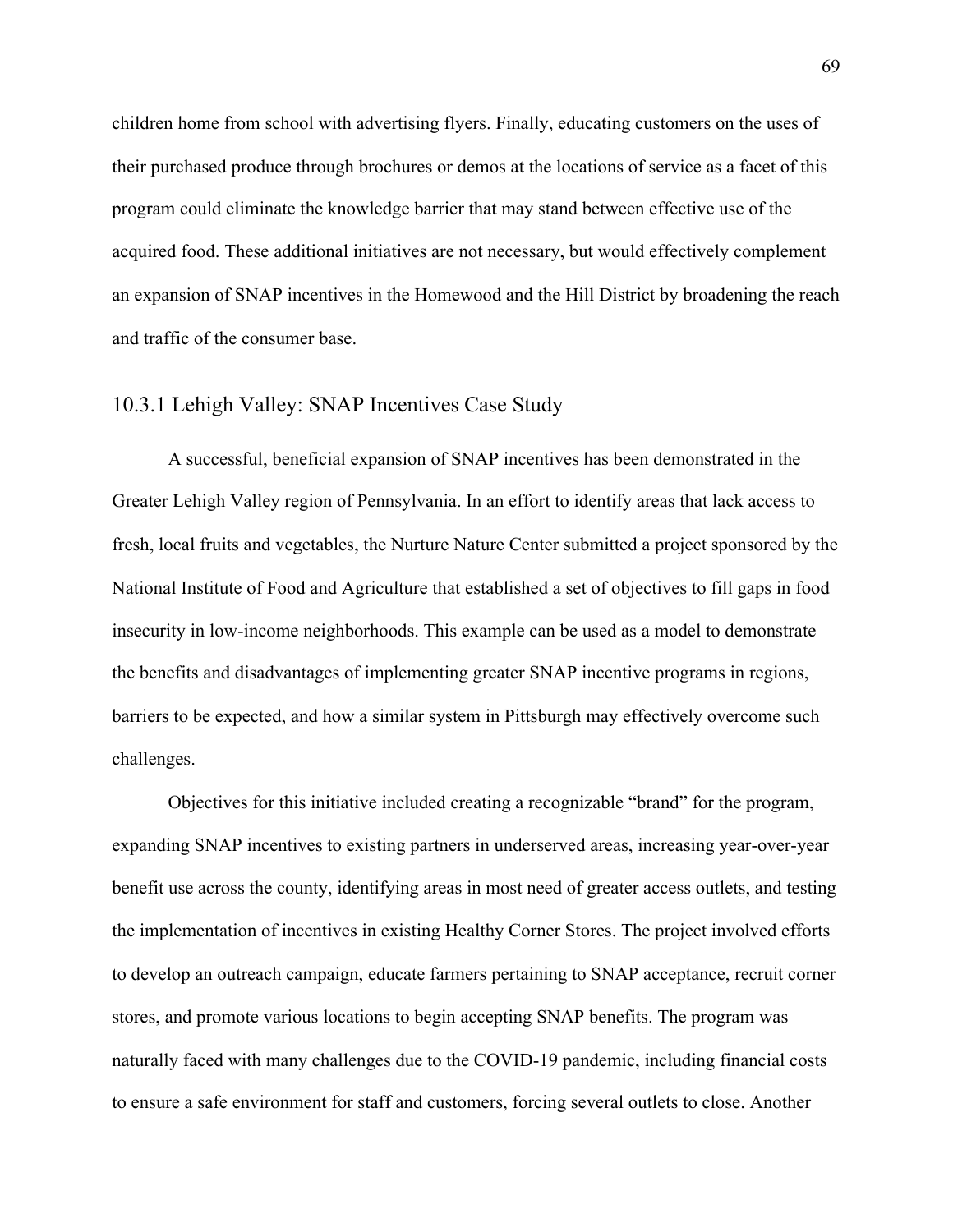difficulty was the lack of consistent participation from corner store outlets--small independent grocery stores may prove to be more stable--in addition to struggles of sourcing local food products and recruiting staff that is knowledgeable of SNAP benefit usage. To accomplish future objectives and overcome such challenges, the initiative plans to perform the following: expand on marketing in-person and online, ensure proper COVID-19 safety precautions, and distribute informational brochures across partnership locations, and work closely with local growers to increase food production. Ultimately, the program continues to expand the amount of locations that accept benefits by partnering with more small grocers and corner stores, and increasing use of mobile markets.

 In the following progress reports that measured effectiveness of the program, data showed a 7% decline in the Fresh Food Bucks transactions and an 11% decrease in overall SNAP incentives due to the aforementioned challenges in 2019, prior to the pandemic. However, after implementing new goals, expanding outreach, and taking practical health precautions, overall transactions increased by 15% in the first half of 2020 compared to 2019. Farmer's markets accounted for the highest amount of redeemed SNAP incentives across all outlets, with 40% of total redeemed incentives and a higher proportion of repeat customers than other outlets. Corner stores proved to be the second highest, with 37% of transactions. Mobile markets showed to mostly benefit the low-income senior demographic.<sup>106</sup> The results of this study demonstrate that by expanding the number of outlets that accept SNAP benefits--especially farmers markets and corner stores--more residents were served, with farmers markets and corner stores proving to

<sup>106</sup> *Expanding SNAP Incentives across the Greater Lehigh Valley (PA) - NURTURE NATURE CENTER*, US Department of Agriculture, 2020,

portal.nifa.usda.gov/web/crisprojectpages/1012562-expanding-snap-incentives-across-the-greater-lehigh-valley-pa.h tml.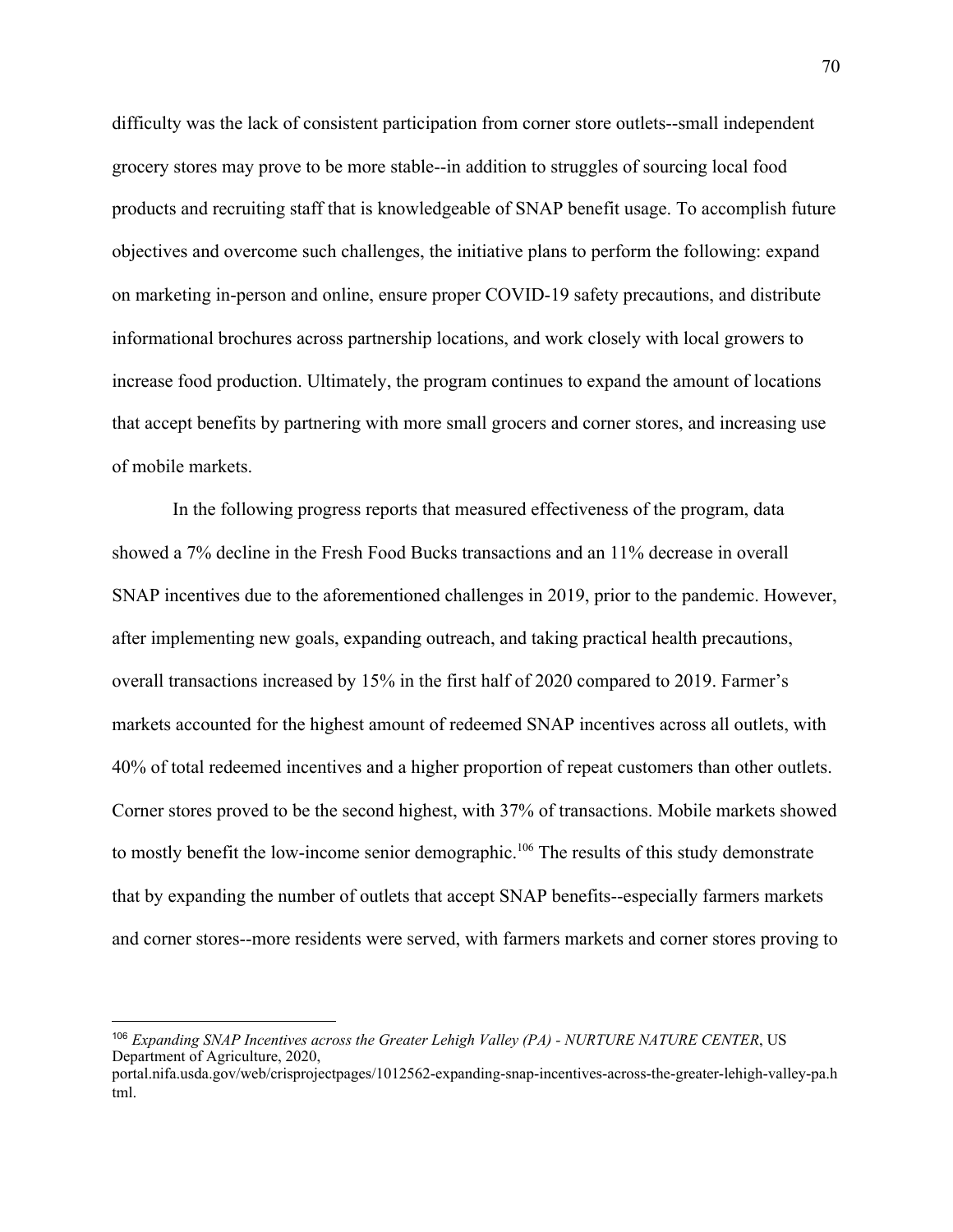be most visited. However, modeling a similar program within Pittsburgh would evidently require a careful consideration of the successes and shortfalls encountered by this initiative's example.

## 10.3.2 Ethical Implications of SNAP Incentives

SNAP benefits, compared to the earlier potential recommendations, first do no harm. When balancing economic prosperity and short term food availability, for this alone, they should be lauded. Getting good, healthy food into the hands of impoverished people, in and of itself, is a good thing void of context. Getting that food into people's hands in a manner, like the SNAP benefit, that helps build up long term food sales and thereby build the workplaces and economic drivers that will eventually help rebuild a flailing economy is better. As people become wealthier, under a system reliant on food trucks to provide low cost healthy foods, the incentives to create more variety through a grocery store are in direct competition with the trucks. The same is true of a food rescue program. With a SNAP benefit program, the gradual shift upwards, the gradual economic expansion necessary for long term physical and emotional health within the district, is able to be done seamlessly as aid is being provided not at the level of procurement but rather at the level of consumption.

That said, SNAP too is flawed. If the government is to provide monetary assistance to its citizenry, any limitations placed on that assistance must be justified. By any of the ethical frameworks discussed, be it epistemic justice, rational egalitarianism or a capability analysis, limitations on the spending options of citizens cannot be considered the norm but must rather be defended. To build into our policy therefore upon a presumption that the state or local non-profits know best what impoverished members of society ought to spend their money on fails fundamentally to account for that sovereignty, and more than the existential injustice of lost autonomy, such limitations fail practically.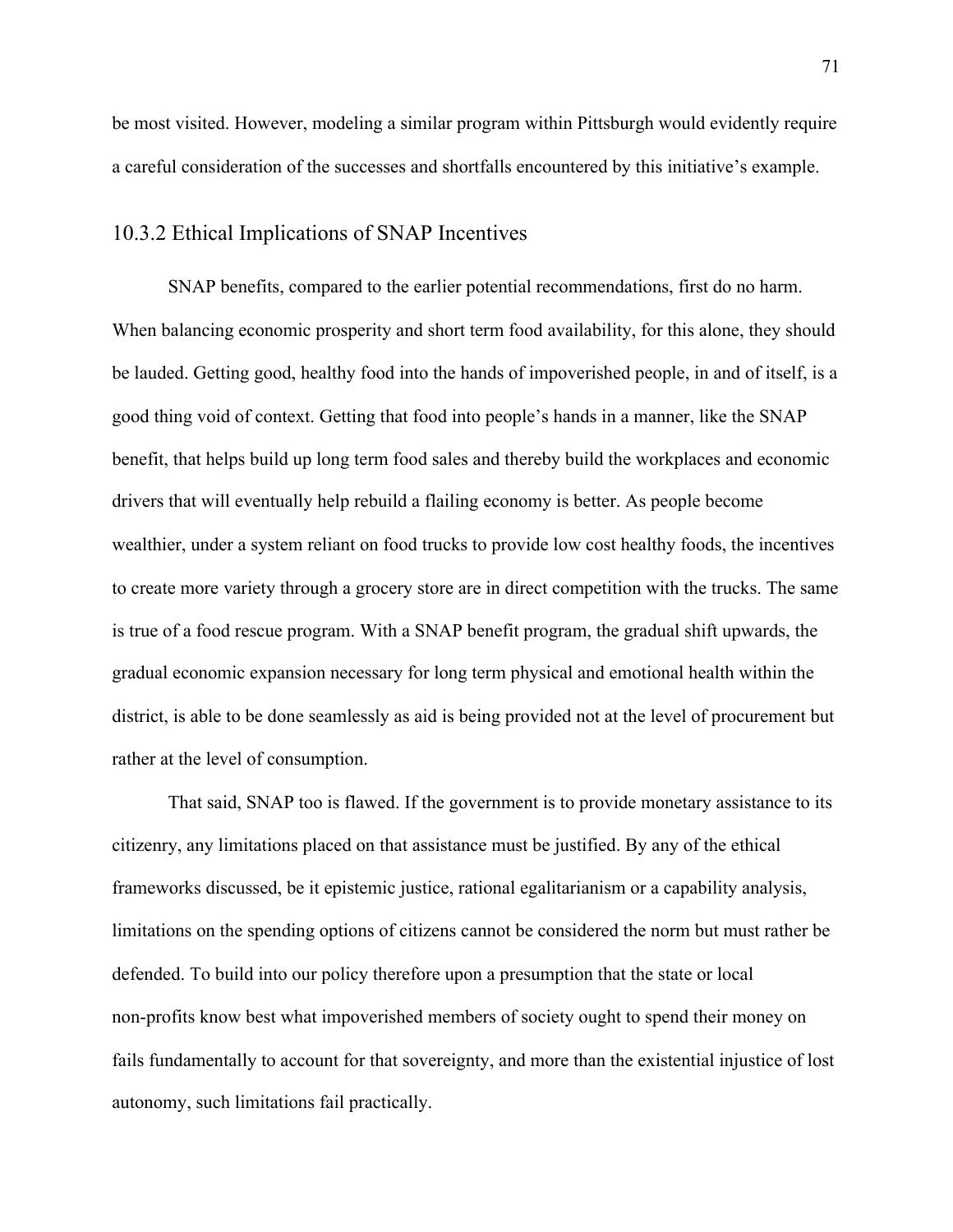The true cost of food is not simply the ticket price, whether subsidized or not, of a meal when bought. It's also the opportunity cost of cooking it. It's the cost of labor time lost when in transit to and from the store. It's the cost of time lost with children, of an ailing grandparent providing childcare, it's the cost and potential risk of travelling alone in a place one might not feel totally comfortable. All of this and more are not accounted for even by generalized SNAP benefits, but when we build incentive programs on top of those, making even among foodstuff certain goods more or less affordable based on the decision processes of the state and not the individual actually living the experience of poverty and food insecurity, we take away foundational agency and divorce the system built from the system experienced. To defend such a program, one must answer the fundamental question as to why it is legitimate to presume a more proper comprehension of "correct" decision making than those actually experiencing their effect. Absent an answer, such incentives fundamentally fail to address the needs of people. Therefore, expanding SNAP incentives is not a solution to food deserts, nor is it a perfect option. There are numerous issues with it. However, it would still do something to alleviate current and direct harms, as per the three theories of justice outlined above.

Expanding SNAP incentives fits very well under Capabilities Theory, as outlined by Martha Nussbaum. Most notably, in so far as under Capabilities Theory the moral necessity is to ensure that there is the capability for these values. While it will fail to expand access to food for those who cannot effectively access a supermarket which can accept SNAP benefits, for those who can, increased SNAP incentives could make a big difference, especially as concerns issues of capabilities as outlined in Table 1.

More critically, SNAP, while it does restrict the use of these benefits to foodstuffs, is not designed as a program to force participation. Rather it allows those who qualify for it to have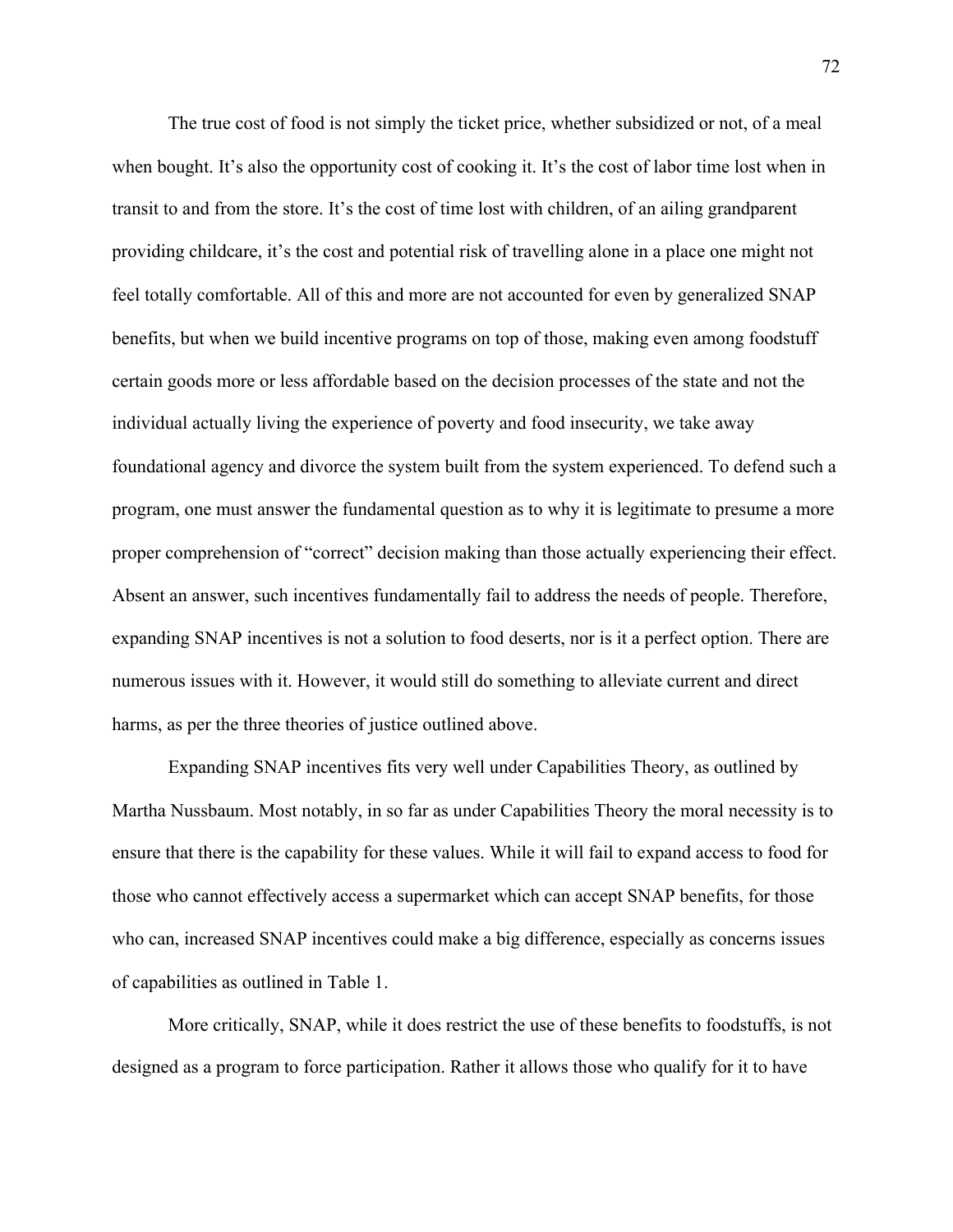access to the program. This perspective is well aligned with Capabilities Theory, as it aims to allow for the opportunity to have access to these resources without forcing it.

Expanding SNAP incentive programs will not do much as concerns Hermeneutical Injustice. While increasing access for those on the program would help alleviate harms, it would not change the inherent hermeneutical issues in the food system. While it is true that outreach programs would likely increase the number of those eligible for SNAP benefits who receive them, it would not be to such an extent that it would likely change the minority status of these individuals. This leaves a present hermeneutical issue, as this group would still have a seriously separate experience from the rest of society, leaving a similar state, albeit with a somewhat larger minority group, as before implementation.

Approaching SNAP incentives from an Egalitarian perspective does little to assist in the effort, as the program, while it does support those in need, has severely limited effects on the egalitarian issues with food deserts. While the program would arguably decrease the active oppression experienced by some, it also creates a problematic relationship between those who are receiving the aid and the organizations providing it. Moreover, it still draws a distinguishing line between the socio-economic classes. So while an expansion the program will likely increase equality, there are remaining egalitarian concerns beyond that.

While it is flawed in numerous ways that have been outlined above, the outlined SNAP plan is by far the best option of these three to implement in the city of Pittsburgh, when we consider through lenses of Capabilities, Hermeneutics, and Egalitarianism.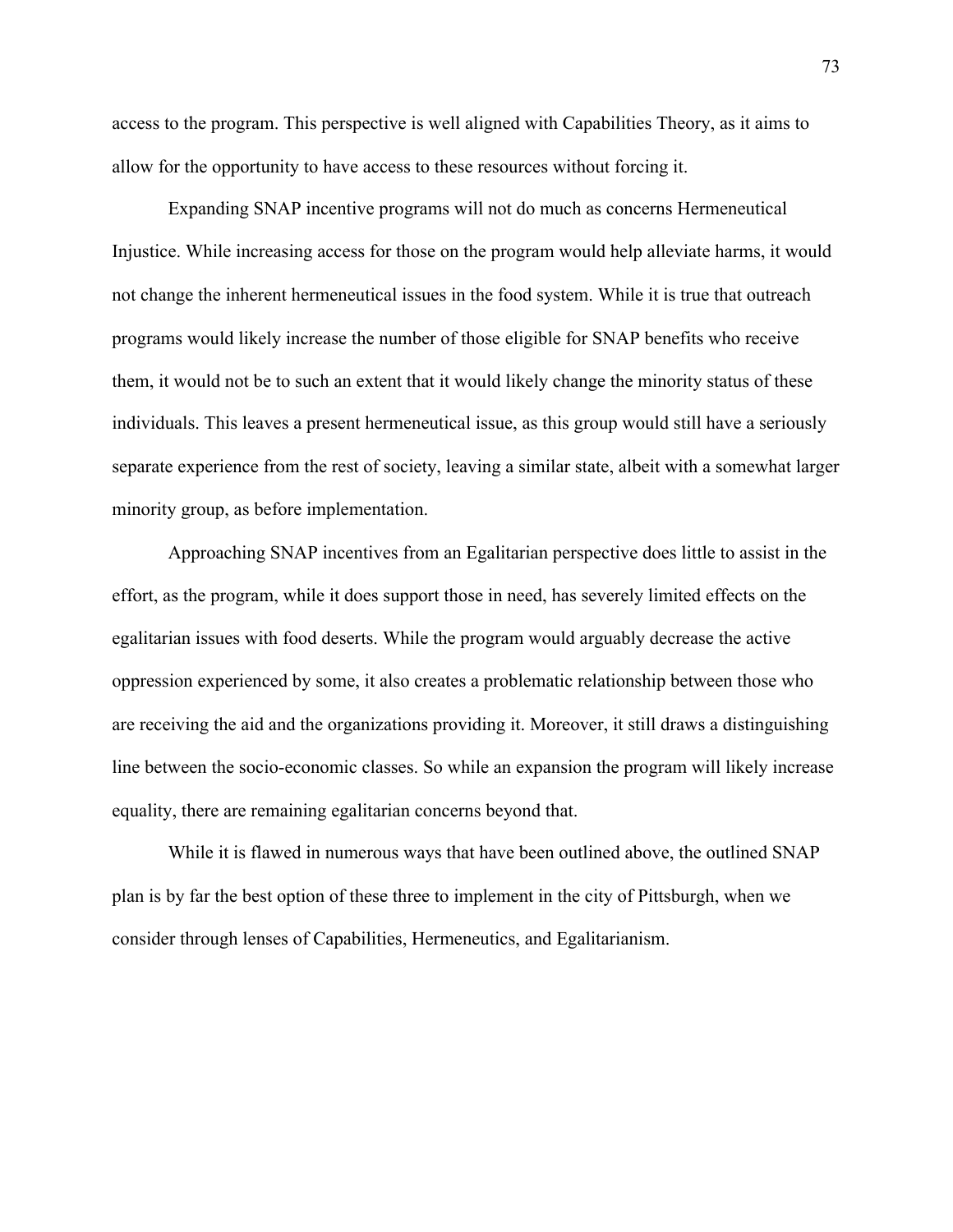## 11. Implementation of SNAP Incentives Expansion

In order to increase SNAP incentives in Pittsburgh, some major steps would have to be taken. However, Pittsburgh could follow the Greater Lehigh Valley (GLV) model, although that is still an ongoing experiment, results should be released after 2021. Whether or not the GLV model is used, however, the challenge of actualizing an increase of SNAP incentives would be in coordinating between the various not-for-profit organizations, federal government, local authorities, and food sellers to enact any of the possible changes. If the city is truly committed to making this SNAP expansion happen, it should assign someone on staff to coordinate between these different groups.

The City would have to decide which of the many groups in working this area nationally, statewide, and locally it would want to partner with to achieve these ends. Given that SNAP is a national program, the city's power to create direct change locally is limited, but not nonexistent. With permission from the Department of Agriculture, Pittsburgh could follow the model of the Lehigh Valley, creating cohesive brand identity and expanding SNAP incentives. But the final decision would rest with the Department of Agriculture. Short of creating its own SNAP analogous program, which would be redundant and expensive, the City of Pittsburgh has to work collaboratively to this valuable end.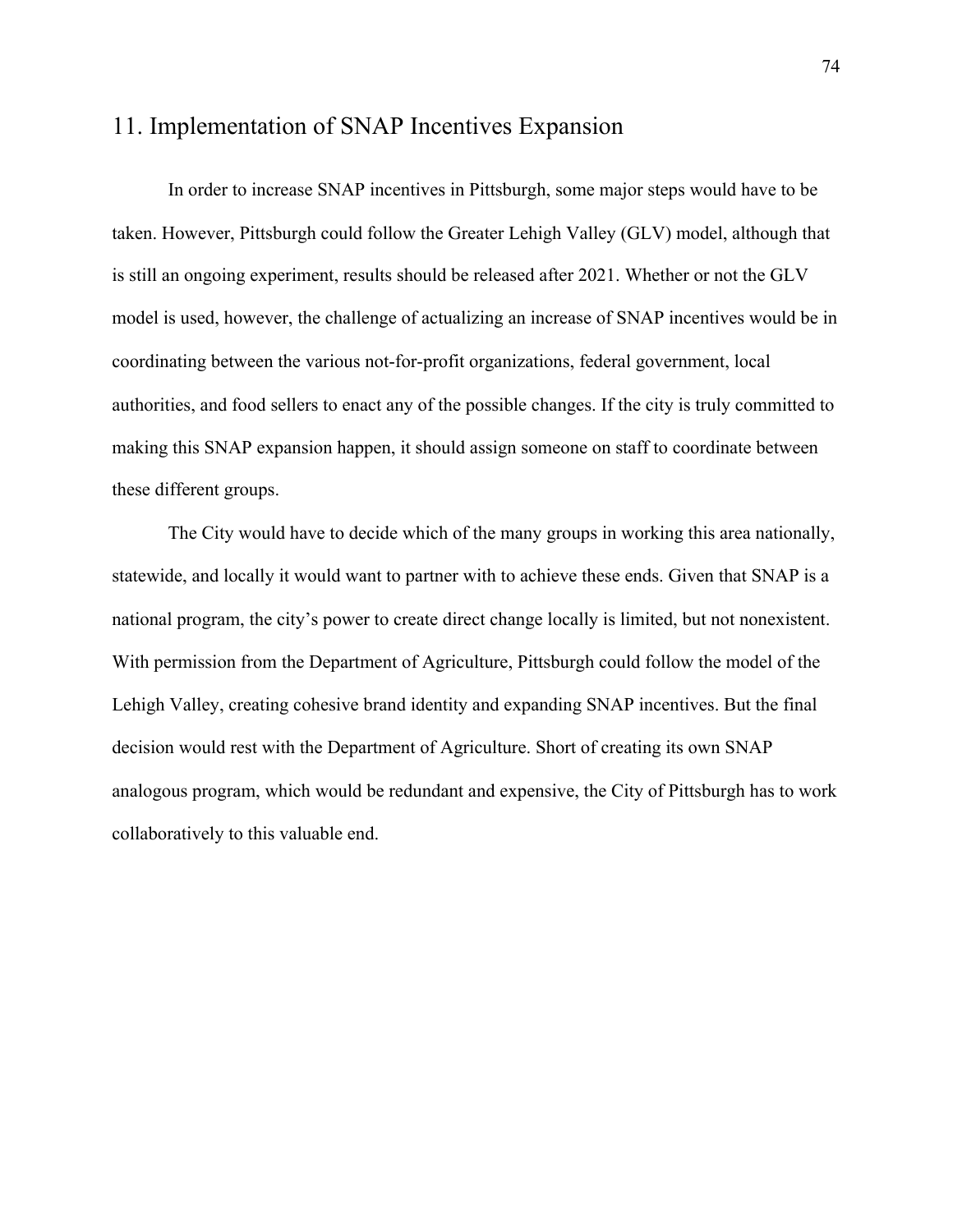## 12. Conclusion

The issues of racial health disparities in Pittsburgh have at least in part been created by the intentional racist redlining of Pittsburgh districts, leading to the current food crisis. These problems have been exacerbated over the years, and as of now--despite well-intentioned policies on a national and local level--issues of food insecurity in both Homewood and the Hill District persist. This is problematic on numerous levels, as people are being treated unequally through no fault of their own and being left unable to access necessities. The lack of access to healthy food has also led to severe negative health outcomes in these areas, including increased risk of obesity, chronic cardiovascular diseases, cancer, and mental illness. While there is no direct, absolute solution to the existence of these food deserts, we can propose potential solutions to alleviate the harms created by them. After exploring the investment potential of Community Development Block Grant Funds, an increase in scope of Green Grocer Farmers Market Truck stops, and an expansion of SNAP Incentives, we ultimately recommend this final option--an expansion of SNAP incentives, such as Food Bucks and a Summer EBT Program, is the optimific solution to alleviate the food desert crisis. This recommendation may be logistically difficult to implement for the City of Pittsburgh, but far from impossible, and will ultimately expand food access and extend purchasing power in these areas. SNAP Incentive expansion is an optimific option, both ethically and practically, as it will expand capabilities with a minimum of harm. We hope and anticipate, through the aid of the City of Pittsburgh and legislative efforts, that future policies can work to close the gap in the disparaging racial health disparities the city currently faces.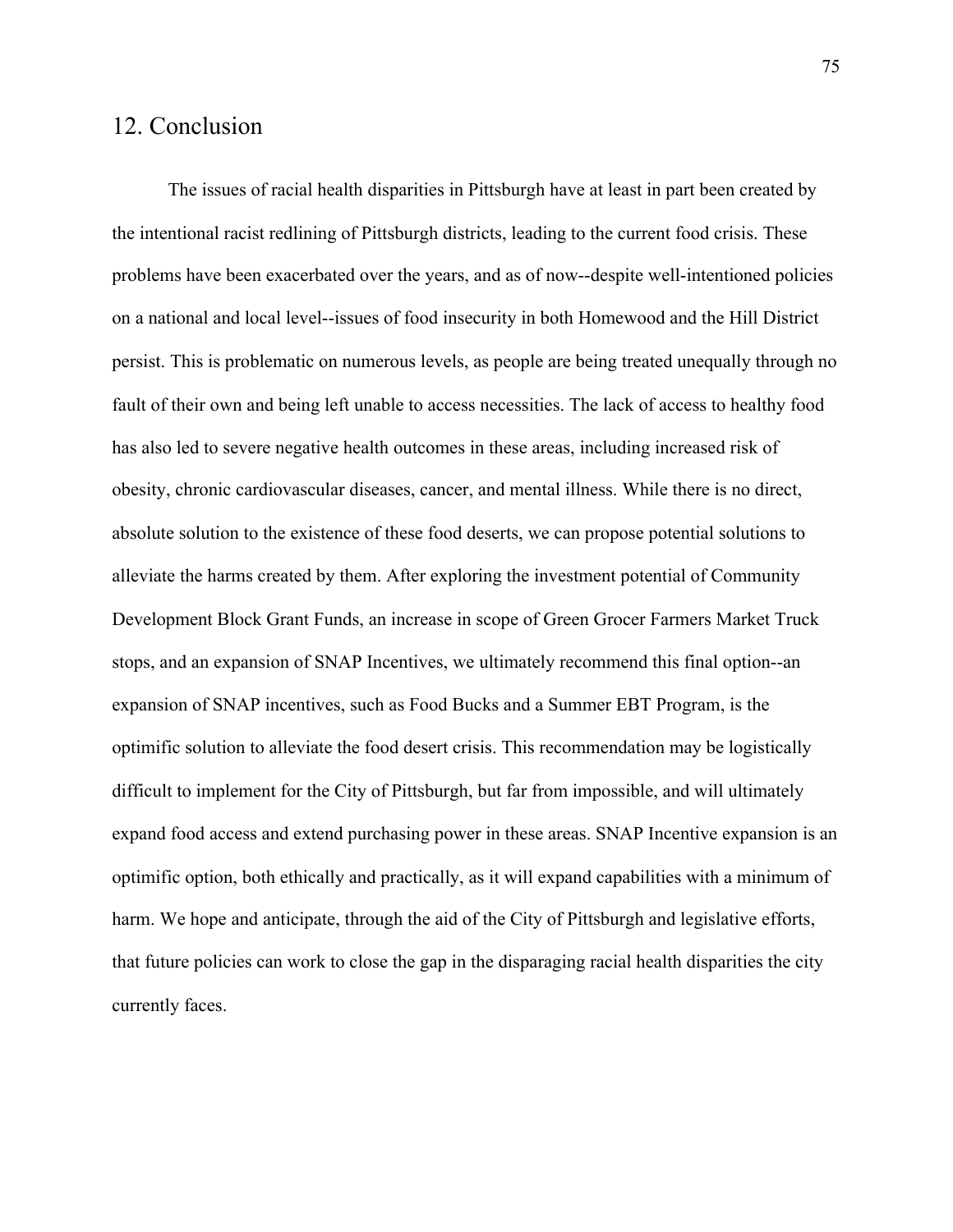## Bibliography

"About Food Insecurity." Pennsylvania Department of Agriculture. Accessed November 18,

2020. [https://www.agriculture.pa.gov/Food\\_Security/Pages/About-Food-Insecurity.aspx.](https://www.agriculture.pa.gov/Food_Security/Pages/About-Food-Insecurity.aspx)

- "A Healthy Food Financing Initiative: An Innovative Approach to Improve Health and Spark Economic Development." *The Food Trust*, 2012, thefoodtrust.org/uploads/media\_items/hffi-one-pager.original.pdf.
- Anderson, Elizabeth S. "What Is the Point of Equality?" *Ethics* 109, no. 2 (1999): 287-337.

Accessed May 1, 2020. doi:10.1086/233897.

- A. Rosenfeld, Raymond A. "Local Implementation Decisions for Community Development Block Grants." *Public Administration Review*, vol. 39, no. 5, 1979, pp. 448–457. *JSTOR*, [www.jstor.org/stable/3109919.](http://www.jstor.org/stable/3109919)
- "Big Grocery Chains Leave U.S. 'Food Deserts' Parched." CBS News, CBS Interactive, 7 Dec. 2015, www.cbsnews.com/news/big-grocery-chains-leave-u-s-food-deserts-parched/.
- Block, Jason P., MD, MPH, Richard A. Scribner, MD, and Karen B. DeSalvo, MD. "Fast Food, Race/ethnicity, and Income: A Geographic Analysis." American Journal of Preventive Medicine. October 1, 2004. Accessed December 4, 2020.
- Bruce Mitchell PhD., "HOLC 'Redlining' Maps: The Persistent Structure of Segregation and Economic Inequality " NCRC," December 18, 2018, [https://ncrc.org/holc/.](https://ncrc.org/holc/)
- Burchi, F., & Muro, P. D. (2012). A Human Development and Capability Approach to Food

Security: Conceptual Framework and Informational Basis. *United Nation Development Program: Working Paper*.

Caporuscio, Jessica. "Food Deserts: Definition, Effects, and Solutions." Medical News Today.

June 22, 2020. Accessed November 16, 2020. http://www.medicalnewstoday.com/articles/what-are-food-deserts.

"CDBG Entitlement Program Eligibility Requirements." *HUD Exchange*, US Department of Housing and Urban Development, [www.hudexchange.info/programs/cdbg-entitlement/cdbg-entitlement-program-eligibility](http://www.hudexchange.info/programs/cdbg-entitlement/cdbg-entitlement-program-eligibility-requirements/)[requirements/.](http://www.hudexchange.info/programs/cdbg-entitlement/cdbg-entitlement-program-eligibility-requirements/)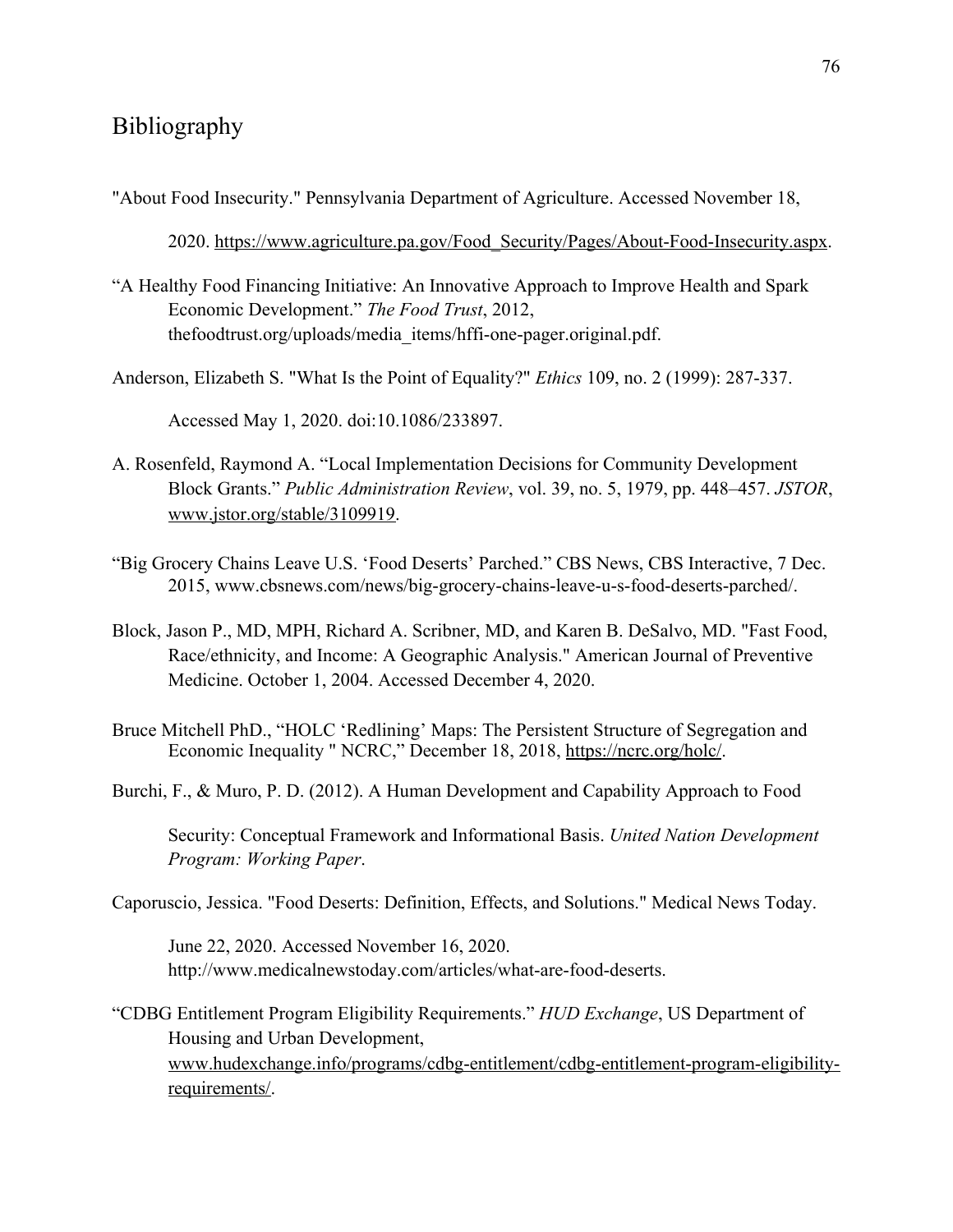"Childhood Obesity Causes & Consequences." Centers for Disease Control and Prevention. September 02, 2020. Accessed October 26, 2020. [https://www.cdc.gov/obesity/childhood/causes.html.](https://www.cdc.gov/obesity/childhood/causes.html)

Chilton, M., & Rose, D. (2009, July). A rights-based approach to food insecurity in the United

States. Retrieved November 22, 2020, fro[m](https://www.ncbi.nlm.nih.gov/pmc/articles/PMC2696644/) <https://www.ncbi.nlm.nih.gov/pmc/articles/PMC2696644/>

CMU, SUDS. "The Legacies of Redlining in Pittsburgh," February 21, 2017.

https://suds-cmu.org/2017/02/21/the-legacies-of-redlining-in-pittsburgh/.

Coleman-Jensen, Alisha, Matthew P. Rabbitt, Christian A. Gregory, and Anita Singh. 2020.

Household Food Security in the United States in 2019, ERR-275, U.S. Department of Agriculture, Economic Research Service.

Coyne, Joseph, et al. "Federal Reserve Bulletin." *Federal Reserve Bank of St. Louis*, 1991,

fraser.stlouisfed.org/files/docs/publications/FRB/1990s/frb\_111991.pdf.

Culgan, Rossilynne, and Colin Deppen. "Fresh Divide: Inside Pittsburgh's Food Deserts, Where

Buying Milk or Veggies Is Impossible." The Incline. November 29, 2019. Accessed November 28, 2020. [https://archive.theincline.com/2018/10/15/fresh-divide-inside-pittsburghs-food-deserts-w](https://archive.theincline.com/2018/10/15/fresh-divide-inside-pittsburghs-food-deserts-where-buying-milk-or-veggies-is-impossible/) [here-buying-milk-or-veggies-is-impossible/.](https://archive.theincline.com/2018/10/15/fresh-divide-inside-pittsburghs-food-deserts-where-buying-milk-or-veggies-is-impossible/)

Definitions of Food Security. (n.d.). Retrieved November 23, 2020, from

[https://www.ers.usda.gov/topics/food-nutrition-assistance/food-security-in-the-us/definiti](https://www.ers.usda.gov/topics/food-nutrition-assistance/food-security-in-the-us/definitions-of-food-security.aspx) [ons-of-food-security.aspx](https://www.ers.usda.gov/topics/food-nutrition-assistance/food-security-in-the-us/definitions-of-food-security.aspx)

Dubowitz, Tamara et al. "What Happens When a Food Desert Gets a Supermarket?" *RAND Corporation*, 3 Nov. 2015, [www.rand.org/pubs/research\\_briefs/RB9874.html.](http://www.rand.org/pubs/research_briefs/RB9874.html)

Elmes, M. (2018). Economic Inequality, Food Insecurity, and the Erosion of Equality of

Capabilities in the United States. Business & Society, 57(6), 1045–1074. <https://doi.org/10.1177/0007650316676238>

Evans, Dwight. "Budget Briefing: Report on Key Issues from the House Appropriations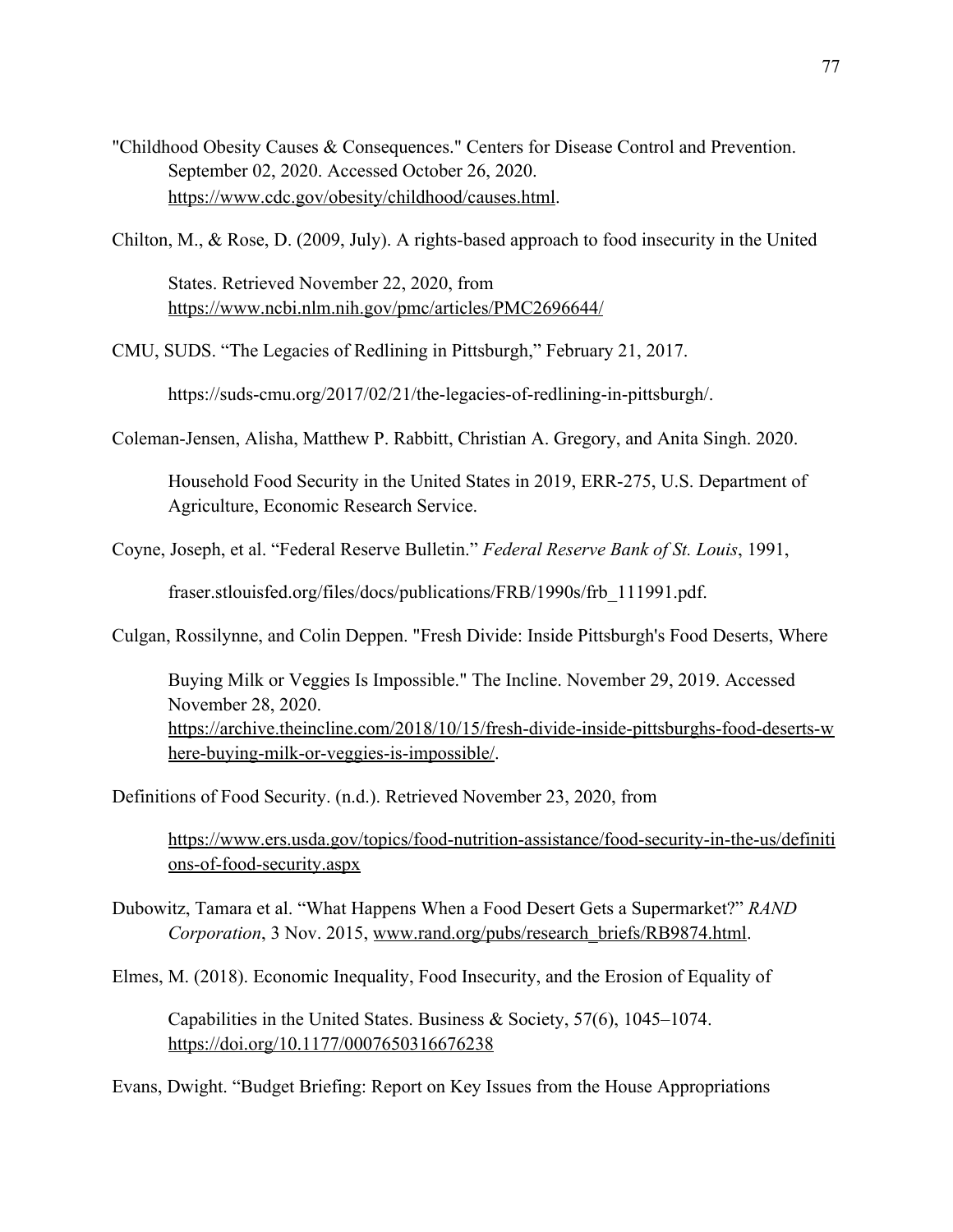Committee." *National Conference of State Legislatures*, Mar. 2010, [www.ncsl.org/documents/labor/workingfamilies/pa\\_fffi.pdf](http://www.ncsl.org/documents/labor/workingfamilies/pa_fffi.pdf).

*Expanding SNAP Incentives across the Greater Lehigh (PA) - NURTURE NATURE CENTER*, US Department of Agriculture, 2020, portal.nifa.usda.gov/web/crisprojectpages/1012562-expanding-snap-incentives-across-the -greater-lehigh-valley-pa.html.

"Food Sovereignty." USFSA. Accessed November 18, 2020.

http://usfoodsovereigntyalliance.org/what-is-food-sovereignty/.

Fricker, M. (2011). *Epistemic injustice: Power and the ethics of knowing*. Oxford: Oxford

University Press.

Frndak, Seth E. "An Ecological Study of Food Desert Prevalence and 4th Grade Academic

Achievement in New York State School Districts." Journal of Public Health Research. December 09, 2014. Accessed November 15, 2020. [https://www.ncbi.nlm.nih.gov/pmc/articles/PMC4274497/.](https://www.ncbi.nlm.nih.gov/pmc/articles/PMC4274497/)

- Ghosh-Dastidar, Bonnie et al. "Distance to Store, Food Prices, and Obesity in Urban Food Deserts." *American Journal of Preventive Medicine*, Elsevier, 10 Sept. 2014[,](http://www.sciencedirect.com/science/article/abs/pii/S0749379714003705) [www.sciencedirect.com/science/article/abs/pii/S0749379714003705](http://www.sciencedirect.com/science/article/abs/pii/S0749379714003705).
- "Giant Eagle." Forbes, Forbes Magazine, www.forbes.com/companies/giant-eagle/?sh=700d1a22cdaa.
- "Greater Pittsburgh Food Action Plan." *Greater Pittsburgh Food Action Plan*, Pittsburgh Food Policy Council, 2020, foodactionplan.org/.
- "Green Grocer." *Greater Pittsburgh Community Food Bank*, 2020[,](http://www.pittsburghfoodbank.org/what-we-do/food-to-people/green-grocer/) [www.pittsburghfoodbank.org/what-we-do/food-to-people/green-grocer/](http://www.pittsburghfoodbank.org/what-we-do/food-to-people/green-grocer/).
- Habicht, J. (2004). Conceptualization and Instrumentation of Food Insecurity. *National Academy of Science Workshop -- Working Paper*.

Hayes, Clarissa, and Geraldine Henchy. "Benefits of School Lunch." *Food Research & Action*

*Center*, 17 Mar. 2017, frac.org/programs/national-school-lunch-program/benefits-school-lunch.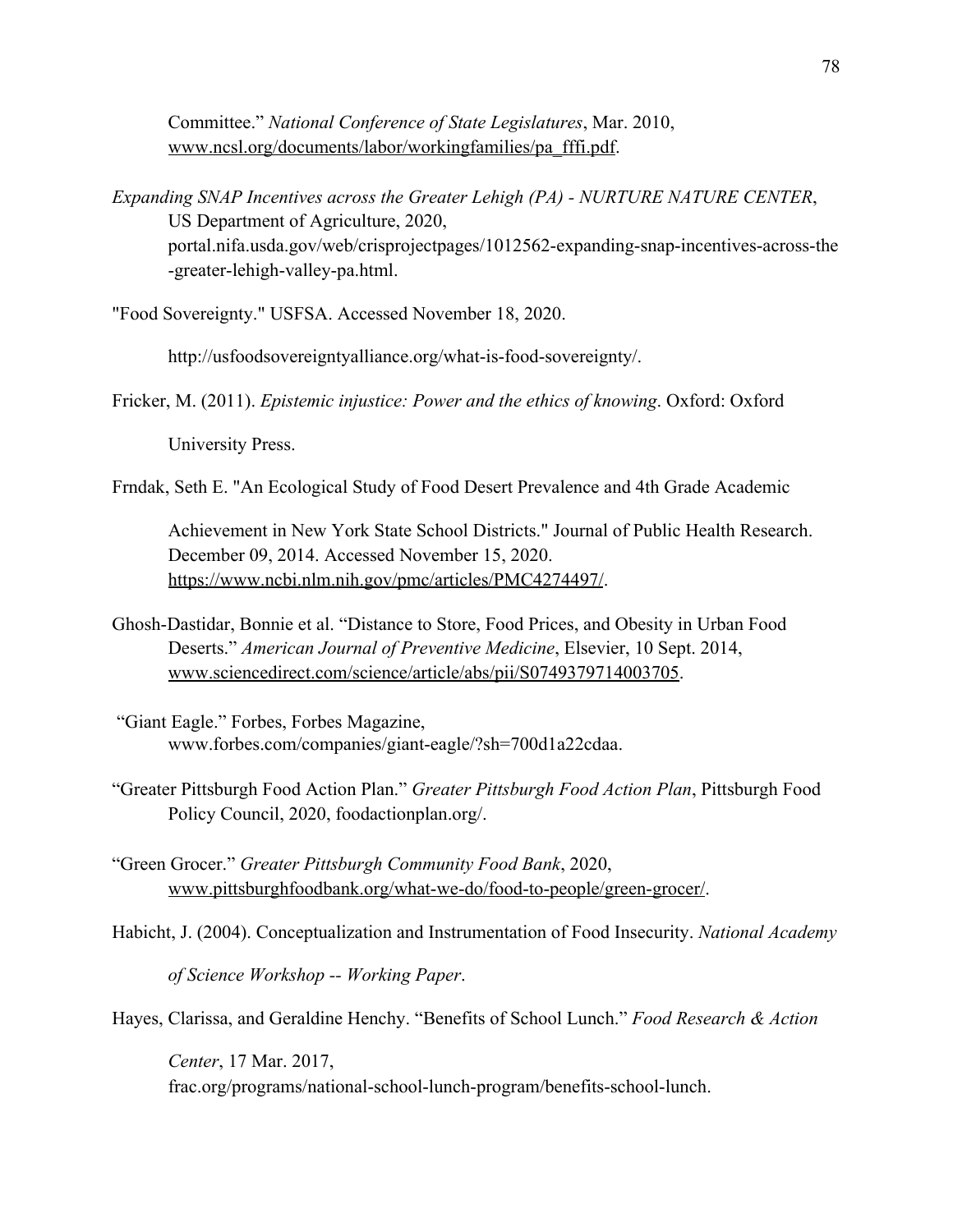How do you measure hunger? (n.d.). Retrieved November 25, 2020, from

<https://www.feedingamerica.org/hunger-in-america/food-insecurity>

"How to End a Food Apartheid." Chelsea Green Publishing. March 15, 2019. Accessed

November 18, 2020. [https://www.chelseagreen.com/2018/how-to-end-a-food-apartheid/.](https://www.chelseagreen.com/2018/how-to-end-a-food-apartheid/)

Howell, Junia, et al. "Pittsburgh's Inequality Across Gender and Race." City of Pittsburgh, City

of Pittsburgh Gender Equity Commission, 2019, apps.pittsburghpa.gov/redtail/images/7109 Pittsburgh's Inequality Across Gender and Race 09 18 19.pdf

"Impact Stats." *Greater Pittsburgh Community Food Bank*,

www.pittsburghfoodbank.org/the-impact/impact-stats/.

Joe. "What Is Food Justice and Why Does It Matter?" Food Forward. June 04, 2020. Accessed

December 8, 2020.<https://foodforward.org/2016/04/what-is-food-justice/>.

"Just Harvest's Approach to Ending Hunger." Just Harvest. July 20, 2018. Accessed December

18, 2020. <https://www.justharvest.org/about/>.

Kelli, Heval M., Heval M. Kelli Division of Cardiology, et al. "Living in Food Deserts and

Adverse Cardiovascular Outcomes in Patients With Cardiovascular Disease." Journal of the American Heart Association. February 11, 2019. Accessed November 13, 2020. [https://www.ahajournals.org/doi/10.1161/JAHA.118.010694.](https://www.ahajournals.org/doi/10.1161/JAHA.118.010694)

Kenton, Will. "Community Reinvestment Act (CRA)." *Investopedia*, Investopedia, 14 Dec.

2020, [www.investopedia.com/terms/c/community\\_reinvestment\\_act.asp.](http://www.investopedia.com/terms/c/community_reinvestment_act.asp)

Kenton, Will. "Redlining." *Investopedia*, Investopedia, 9 Dec. 2020[,](http://www.investopedia.com/terms/r/redlining.asp)

[www.investopedia.com/terms/r/redlining.asp](http://www.investopedia.com/terms/r/redlining.asp).

Krauss, Margaret J. "Pittsburgh Neighborhoods And Schools Remain Segregated, But How Did It Start?" *90.5 WESA*, [www.wesa.fm/post/pittsburgh-neighborhoods-and-schools-remain-segregated-how-did-it-start.](http://www.wesa.fm/post/pittsburgh-neighborhoods-and-schools-remain-segregated-how-did-it-start)

Larson, Mike and Day, Nate. "16 Inspiring Examples of Communities Capitalizing on CDBG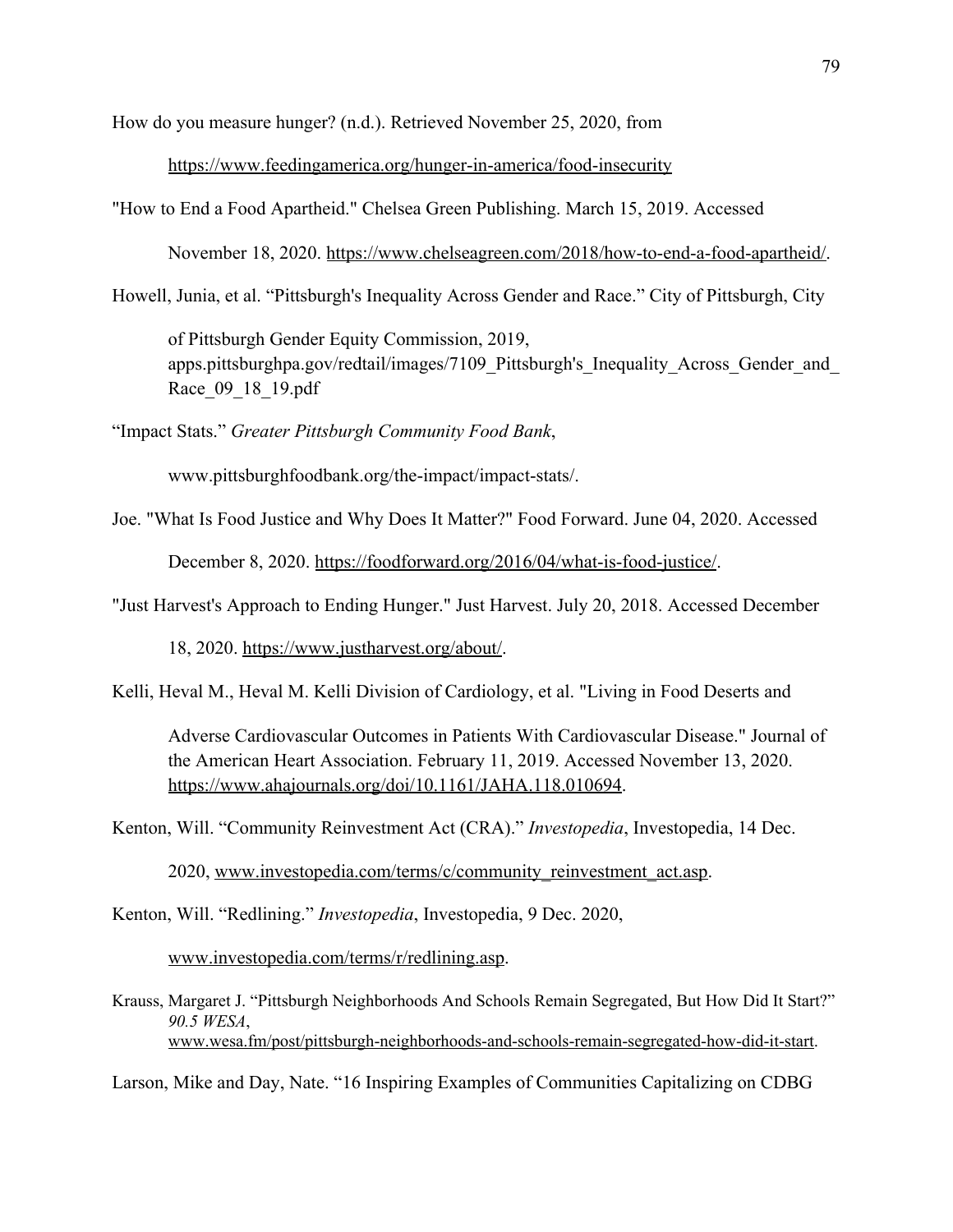Funding." *Short Elliott Hendrickson Inc.,* 26 Apr. 2018[,](http://www.sehinc.com/news/16-inspiring-examples-communities-capitalizing-cdbg-funding) [www.sehinc.com/news/16-inspiring-examples-communities-capitalizing-cdbg-funding](http://www.sehinc.com/news/16-inspiring-examples-communities-capitalizing-cdbg-funding).

Lee, J., Gundersen, C., Cook, J., Laraia, B., & Johnson, M. (2012, September 1). Food insecurity

and health across the lifespan. Retrieved November 24, 2020, from <https://www.ncbi.nlm.nih.gov/pmc/articles/PMC3648765/>

Map the Meal Gap. (n.d.). Retrieved November 22, 2020, from

<http://map.feedingamerica.org/county/2018/overall/pennsylvania/county/allegheny>

"Mapping Inequality." *Digital Scholarship Lab*, dsl.richmond.edu/panorama/redlining/.

Marian Wright Edelman Founder and President Emerita. ""URBAN FOOD DESERTS

THREATEN CHILDREN'S HEALTH"." Children's Defense Fund. May 22, 2018. Accessed December 1, 2020. [https://www.childrensdefense.org/child-watch-columns/health/2010/urban-food-deserts-t](https://www.childrensdefense.org/child-watch-columns/health/2010/urban-food-deserts-threaten-childrens-health/) [hreaten-childrens-health/.](https://www.childrensdefense.org/child-watch-columns/health/2010/urban-food-deserts-threaten-childrens-health/)

Martha C. Nussbaum, Capabilities and Human Rights, 66 Fordham L. Rev. 273 (1997).

Available at: <https://ir.lawnet.fordham.edu/flr/vol66/iss2/2>

National Research Council 2006. Food Insecurity and Hunger in the United States: An

Assessment of the Measure. Washington, DC: The National Academies Press. <https://doi.org/10.17226/11578>.

Odoms-Young, A., & Bruce, M. (2018). Examining the Impact of Structural Racism on Food

Insecurity: Implications for Addressing Racial/Ethnic Disparities. Retrieved November 25, 2020, from<https://www.ncbi.nlm.nih.gov/pmc/articles/PMC5823283/>

Otting, Joseph. "We Have a Once-in-a-Generation Chance to Revamp CRA. Let's Use It."

*American Banker*, American Banker, 30 Aug. 2018, [www.americanbanker.com/opinion/we-have-a-once-in-a-generation-chance-to-revamp-cr](http://www.americanbanker.com/opinion/we-have-a-once-in-a-generation-chance-to-revamp-cra-lets-use-it) [a-lets-use-it.](http://www.americanbanker.com/opinion/we-have-a-once-in-a-generation-chance-to-revamp-cra-lets-use-it)

Oxford English Dictionary, "art, n.1." *OED Online*, Oxford University Press, September 2020, [www.oed.com/viewdictionaryentry/Entry/11125](http://www.oed.com/viewdictionaryentry/Entry/11125).

Pekow, Suzanne. "What Children in Food Deserts Do during the Summer." *APM Reports*, APM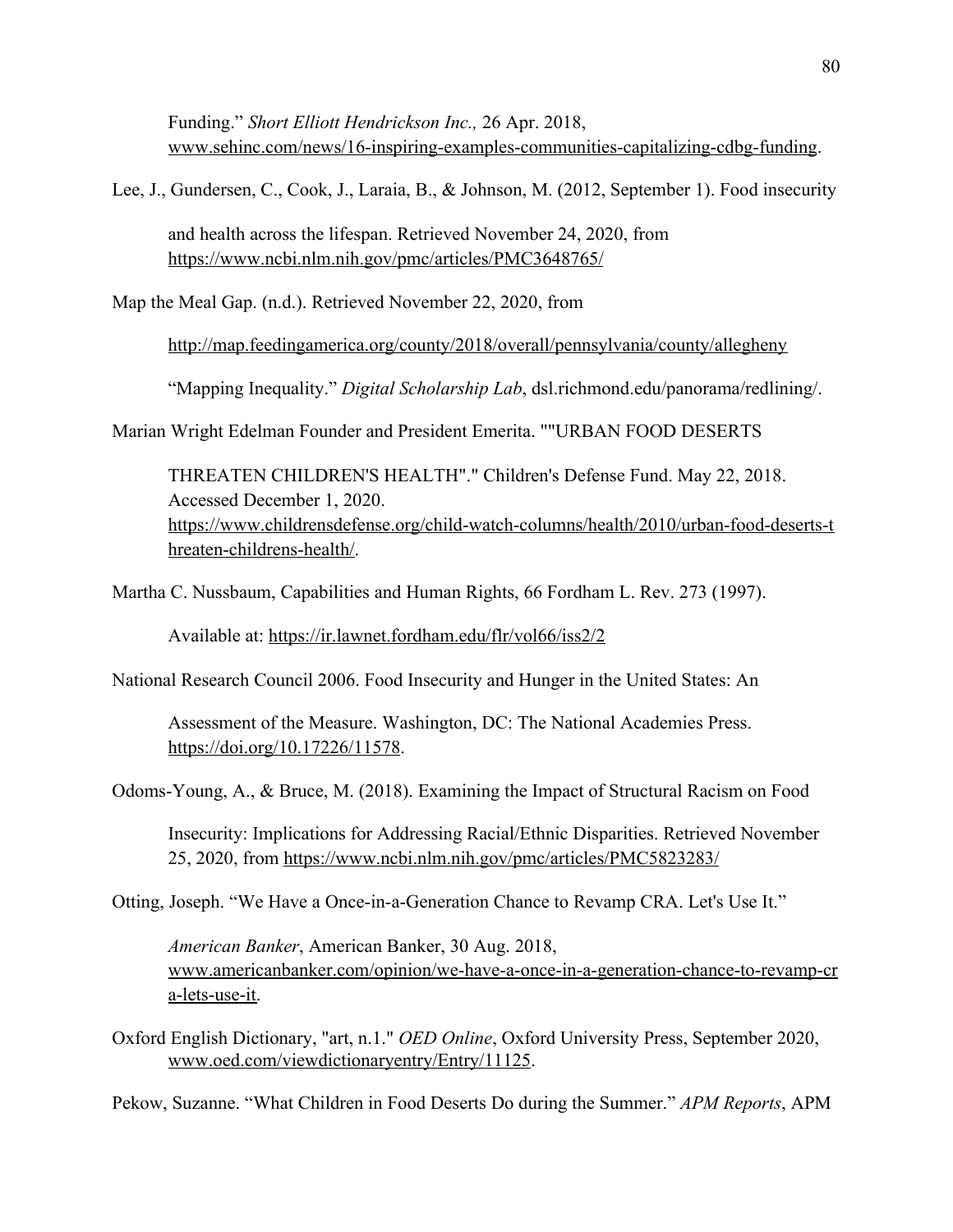Reports, 19 June 2020[,](http://www.apmreports.org/episode/2017/07/10/brain-food) [www.apmreports.org/episode/2017/07/10/brain-food.](http://www.apmreports.org/episode/2017/07/10/brain-food)

- "Pennsylvania Fresh Food Financing Initiative." *Reinvestment Fund*, 22 Dec. 2015, [www.reinvestment.com/success-story/pennsylvania-fresh-food-financing-initiative/.](http://www.reinvestment.com/success-story/pennsylvania-fresh-food-financing-initiative/)
- PhD., Bruce Mitchell. "HOLC 'Redlining' Maps: The Persistent Structure of Segregation and Economic Inequality " NCRC," December 18, 2018. [https://ncrc.org/holc/.](https://ncrc.org/holc/)
- "PHRESH Findings." *RAND Corporation*[,](http://www.rand.org/well-being/community-health-and-environmental-policy/projects/phresh/findings.html) [www.rand.org/well-being/community-health-and-environmental-policy/projects/phresh/fi](http://www.rand.org/well-being/community-health-and-environmental-policy/projects/phresh/findings.html) [ndings.html](http://www.rand.org/well-being/community-health-and-environmental-policy/projects/phresh/findings.html).
- "*Pittsburgh Food Policy Council*, www.pittsburghfoodpolicy.org/.
- Rachidi, Angela. "School Meals: An Important Income and Nutrition Support for Low-Income Children." *AEI*, 2015[,](http://www.aei.org/poverty-studies/school-meals-an-important-income-and-nutrition-support-for-low-income-children/) [www.aei.org/poverty-studies/school-meals-an-important-income-and-nutrition-support-for-low-in](http://www.aei.org/poverty-studies/school-meals-an-important-income-and-nutrition-support-for-low-income-children/) [come-children/.](http://www.aei.org/poverty-studies/school-meals-an-important-income-and-nutrition-support-for-low-income-children/)
- Ralston, Katherine, and Alisha Coleman-Jensen. "USDA's National School Lunch Program Reduces Food Insecurity." *USDA ERS - USDA's National School Lunch Program Reduces Food Insecurity*, 2017[,](http://www.ers.usda.gov/amber-waves/2017/august/usda-s-national-school-lunch-program-reduces-food-insecurity/) [www.ers.usda.gov/amber-waves/2017/august/usda-s-national-school-lunch-program-redu](http://www.ers.usda.gov/amber-waves/2017/august/usda-s-national-school-lunch-program-reduces-food-insecurity/) [ces-food-insecurity/.](http://www.ers.usda.gov/amber-waves/2017/august/usda-s-national-school-lunch-program-reduces-food-insecurity/)

Rey, T. (n.d.). Shame, Stigma, Misinformation Compound Food Insecurity Problems. Retrieved

November 23, 2020, from [https://www.therampageonline.com/news/2019/05/01/shame-stigma-misinformation-com](https://www.therampageonline.com/news/2019/05/01/shame-stigma-misinformation-compound-food-insecurity-problems/) [pound-food-insecurity-problems/](https://www.therampageonline.com/news/2019/05/01/shame-stigma-misinformation-compound-food-insecurity-problems/)

Riches, G. (2018). *Food bank nations: Poverty, corporate charity and the right to food*.

Abingdon, Oxon: Routledge.

Robeyns, Ingrid, "The Capability Approach", *The Stanford Encyclopedia of Philosophy* (Winter

2016 Edition), Edward N. Zalta (ed.),  $URL =$ <<https://plato.stanford.edu/archives/win2016/entries/capability-approach/>>.

Rutan, David Quinn. "Legacies of the Residential Security Maps: Measuring the Persistent

Effects of Redlining in Pittsburgh, Pennsylvania." *University of Pittsburgh*, 2016, core.ac.uk/download/pdf/78483233.pdf.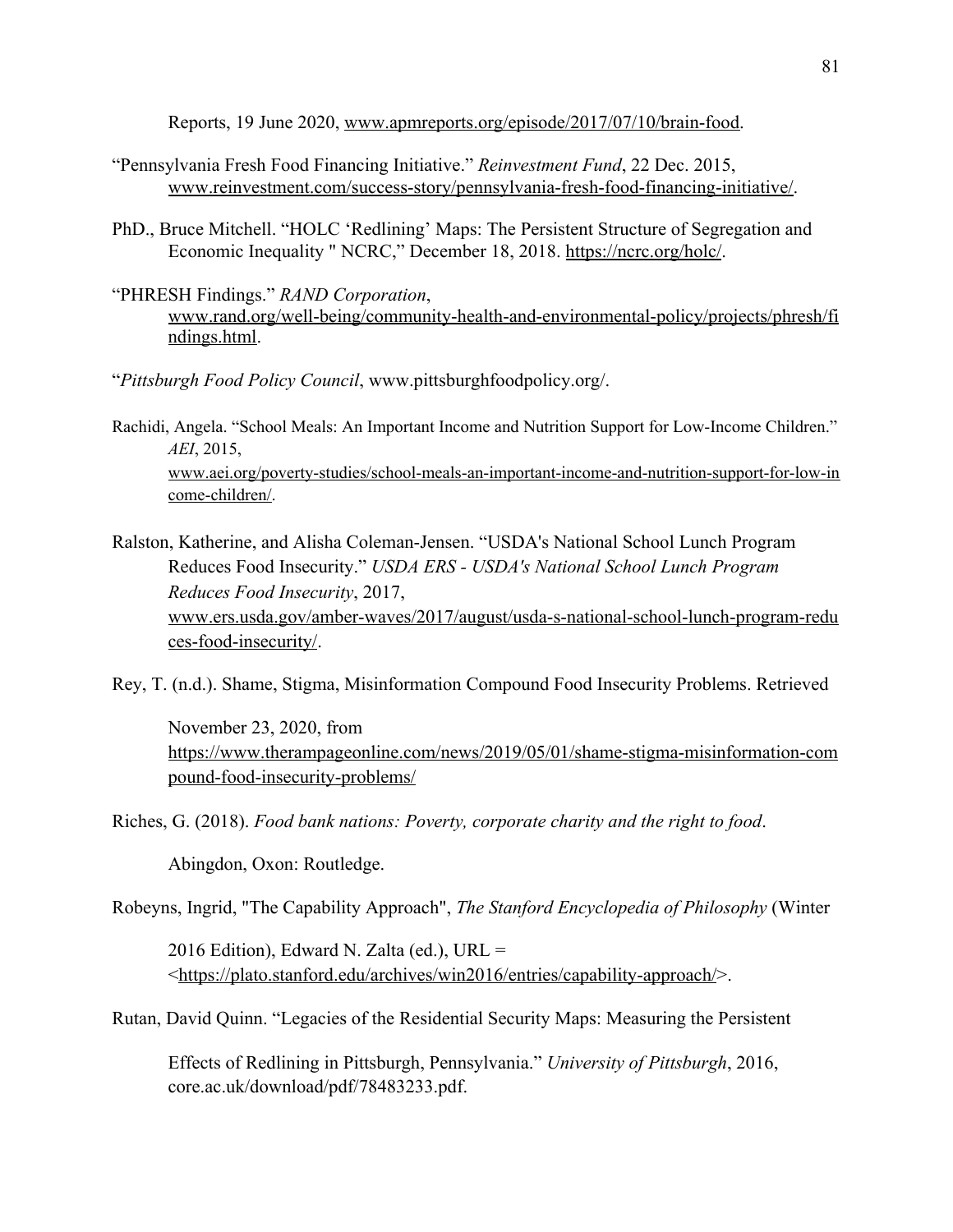Sanford Schram Joe Soss, Schram, S., Soss, J., Sunkara, B., Karp, M., Featherstone, L., . . .

Lomnitz, C. (2015, March 09). Demonizing the Poor. Retrieved November 24, 2020, fro[m](https://www.jacobinmag.com/2015/09/welfare-republicans-sam-brownback-race-corporations/) [https://www.jacobinmag.com/2015/09/welfare-republicans-sam-brownback-race-corporat](https://www.jacobinmag.com/2015/09/welfare-republicans-sam-brownback-race-corporations/) [ions/](https://www.jacobinmag.com/2015/09/welfare-republicans-sam-brownback-race-corporations/)

Schanzenbach, D. W., & A. Pitts. (2020). How much has food insecurity risen? Evidence from

the Census Household Pulse Survey. Institute for Policy Research Rapid Research Report. [https://www.ipr.northwestern.edu/documents/reports/ipr-rapid-researchreports-pulse-hh-d](https://www.ipr.northwestern.edu/documents/reports/ipr-rapid-researchreports-pulse-hh-data-10-june-2020.pdf) [ata-10-june-2020.pdf](https://www.ipr.northwestern.edu/documents/reports/ipr-rapid-researchreports-pulse-hh-data-10-june-2020.pdf)

Schemmel, C. (2011). Distributive and relational equality. *Politics, Philosophy & Economics*,

*11*(2), 123–148. <https://doi.org/10.1177/1470594x11416774>

SM;, Whitaker RC;Phillips SM;Orzol. "Food Insecurity and the Risks of Depression and Anxiety

in Mothers and Behavior Problems in Their Preschool-aged Children." Pediatrics. Accessed December 18, 2020. [https://pubmed.ncbi.nlm.nih.gov/16950971/.](https://pubmed.ncbi.nlm.nih.gov/16950971/)

Strickhouser, Sara, "Food Insecurity, Social Inequality, and Social Policy" (2016). Electronic

Theses and Dissertations, 2004-2019. 4942.<https://stars.library.ucf.edu/etd/4942>

Taylor, Rob Jr. "'Green Grocer' Providing Fresh Food to Many Black Neighborhoods." *New Pittsburgh Courier*, 19 Feb. 2020, newpittsburghcourier.com/2020/02/18/green-grocer-providing-fresh-food-to-many-blackneighborhoods/.

"The Socio-Economic Significance of Food Deserts." PBS. June 29, 2011. Accessed October 18, 2020. [https://www.pbs.org/newshour/arts/the-socio-economic-significance-of-food-deserts.](https://www.pbs.org/newshour/arts/the-socio-economic-significance-of-food-deserts)

- "Urban Food Deserts Threaten Children's Health." Institute for Policy Studies. May 01, 2014. Accessed October 20, 2020. [https://ips-dc.org/urban\\_food\\_deserts\\_threaten\\_childrens\\_health/.](https://ips-dc.org/urban_food_deserts_threaten_childrens_health/)
- "U.S. Census Bureau QuickFacts: Pittsburgh City, Pennsylvania." Census Bureau QuickFacts, 2019, www.census.gov/quickfacts/pittsburghcitypennsylvania.